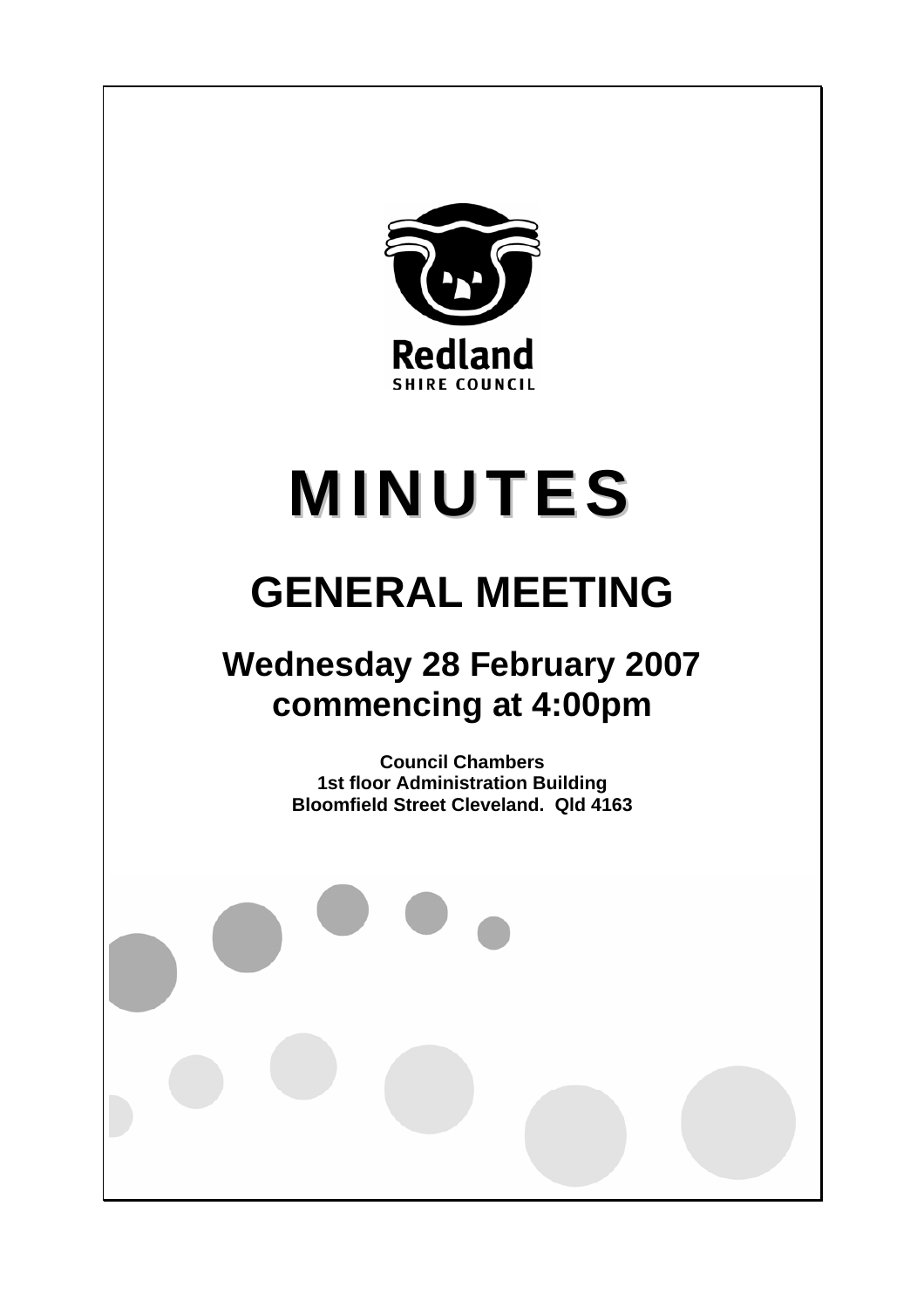### **TABLE OF CONTENTS**

| <b>ITEM</b>    |                                                          | <b>SUBJECT</b>                                                                                   | <b>PAGE NO</b> |
|----------------|----------------------------------------------------------|--------------------------------------------------------------------------------------------------|----------------|
| 1              |                                                          |                                                                                                  |                |
| $\overline{2}$ |                                                          |                                                                                                  |                |
| 3              |                                                          |                                                                                                  |                |
| 4              |                                                          |                                                                                                  |                |
| 5              | <b>MATTERS OUTSTANDING FROM PREVIOUS GENERAL MEETING</b> |                                                                                                  |                |
|                | 5.1                                                      |                                                                                                  |                |
|                | 5.1.1                                                    | PETITION (DIVISION 3) INTERFACE BETWEEN<br><b>INDUSTRIAL AND RESIDENTIAL LANDS ALONG SOUTH</b>   |                |
|                | 5.1.2                                                    | <b>REPORT ON POTENTIAL TO IMPLEMENT PROGRAM FOR</b><br><b>GRADUAL UNDERGROUNDING OF ELECTRIC</b> |                |
|                | 5.1.3                                                    | <b>REPORT ON REVIEW OF ENVIRONMENTAL ACQUISITION</b>                                             |                |
| 6              |                                                          |                                                                                                  |                |
| 7              |                                                          |                                                                                                  |                |
|                | 7.1                                                      | PETITION (DIVISION 8) ANIMAL MANAGEMENT ISSUE                                                    |                |
| 8              |                                                          |                                                                                                  |                |
| 9              |                                                          | DECLARATION OF MATERIAL PERSONAL INTEREST ON ANY                                                 |                |
| 10             |                                                          | PLANNING & POLICY COMMITTEE 14/02/07 - RECEIPT AND                                               |                |
|                | 10.1                                                     |                                                                                                  |                |
|                | 10.1.1                                                   | <b>REDLANDS MULTI SPORT CLUB UPGRADE OF KITCHEN</b>                                              |                |
|                | 10.2                                                     |                                                                                                  |                |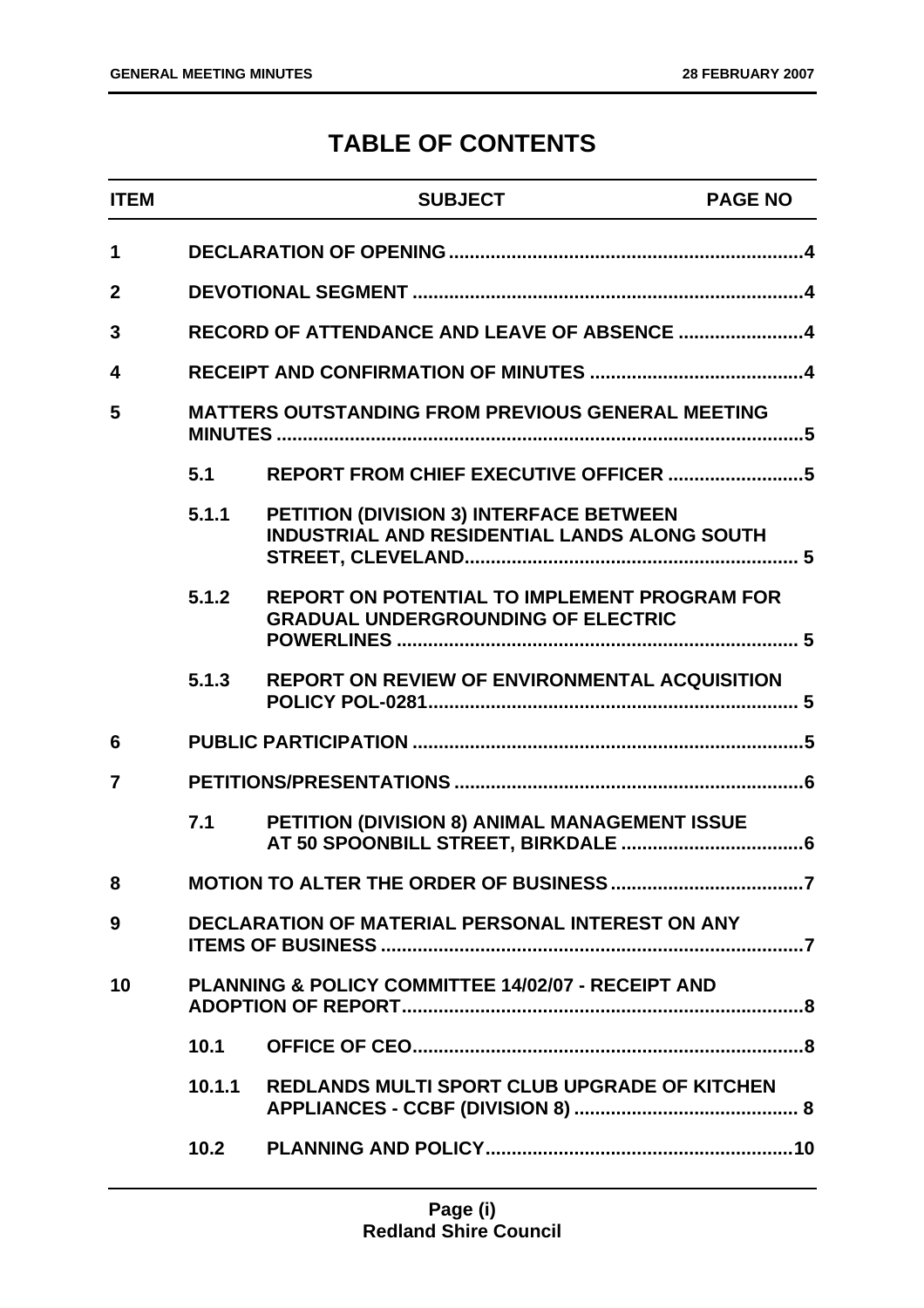|                 | 10.2.1 | POLICY IMPLICATIONS OF NEW BUILDING LEGISLATION                                                    |  |
|-----------------|--------|----------------------------------------------------------------------------------------------------|--|
|                 |        |                                                                                                    |  |
|                 | 10.2.3 | <b>TRANSPORT INFRASTRUCTURE CHARGES PLANNING</b>                                                   |  |
|                 | 10.2.4 | <b>LEASE TO RDCOTA - 57 WYNYARD STREET CLEVELAND</b>                                               |  |
|                 | 10.3   |                                                                                                    |  |
|                 | 10.3.1 |                                                                                                    |  |
|                 | 10.3.2 | <b>REVIEW OF REDLANDS PLANNING SCHEME - MINIMUM</b><br><b>LAND AREA REQUIREMENTS FOR CHILDCARE</b> |  |
|                 | 10.3.3 | <b>REVIEW OF REDLANDS PLANNING SCHEME -</b><br><b>REQUIREMENTS FOR MATERIAL CHANGE OF USE  41</b>  |  |
| 11              |        | REDLAND WATER AND WASTE COMMITTEE 21/02/07 - RECEIPT                                               |  |
|                 | 11.1   |                                                                                                    |  |
|                 | 11.1.1 | <b>REDLAND WATER &amp; WASTE BUSINESS UNIT REPORT -</b>                                            |  |
|                 | 11.2   |                                                                                                    |  |
|                 | 11.2.1 | TENDER NO. 1130-2007-CAF - SUPPLY AND DELIVERY<br>OF WATER METERS AND ANCILLARY ITEMS  45          |  |
|                 |        |                                                                                                    |  |
| 12 <sup>2</sup> |        | <b>FINANCE AND CORPORATE MANAGEMENT COMMITTEE</b><br>21/02/07 - RECEIPT AND ADOPTION OF REPORT 50  |  |
|                 | 12.1   |                                                                                                    |  |
|                 | 12.1.1 | <b>MONTHLY BALANCED SCORECARD REPORT FOR</b>                                                       |  |
|                 |        | 12.1.2 QUARTERLY OPERATIONAL PLAN REPORT -                                                         |  |
|                 | 12.2   |                                                                                                    |  |
|                 |        | 12.2.1 JANUARY 2007 - MONTHLY FINANCIAL REPORTS 61                                                 |  |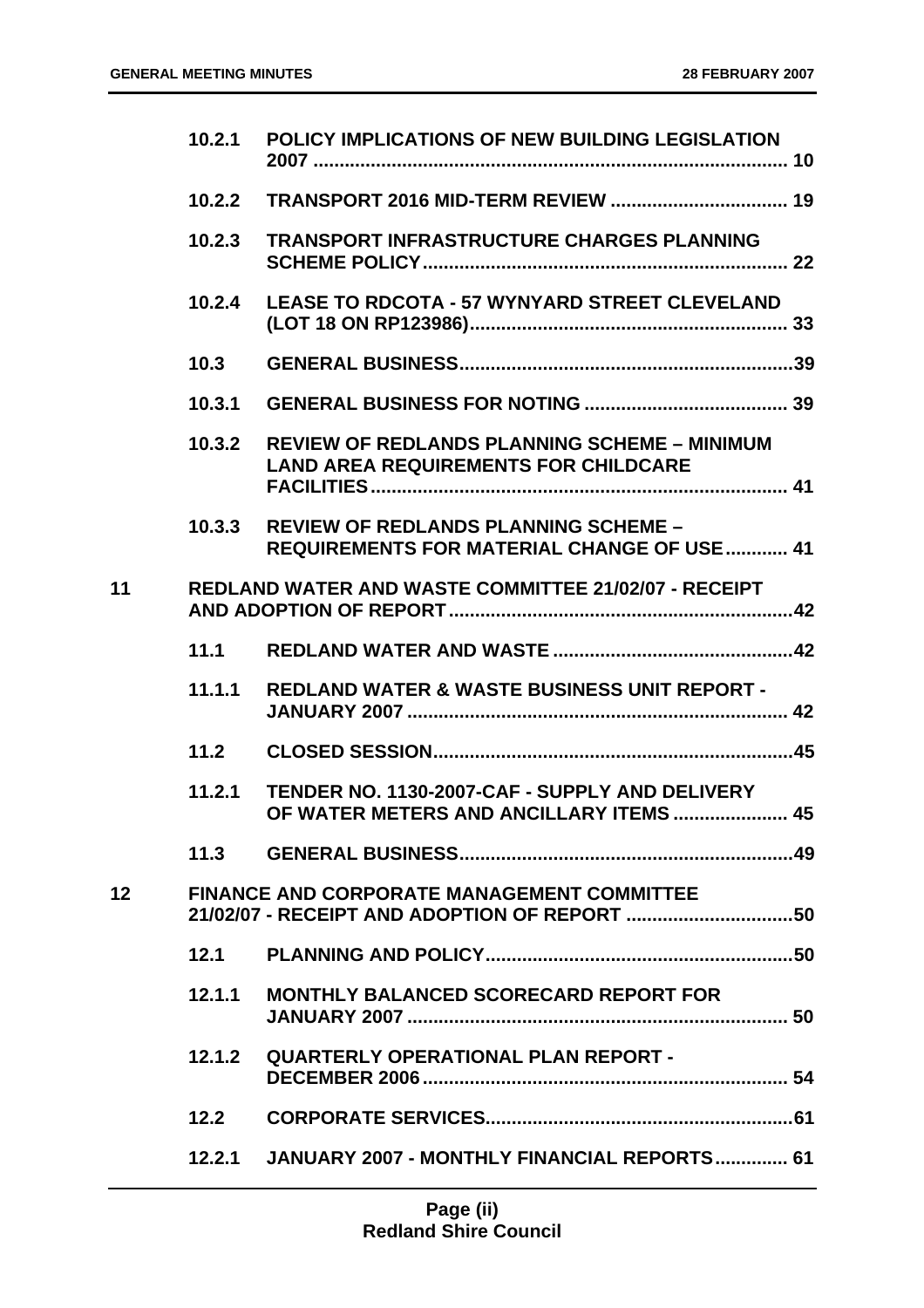|    | 12.2.2 |                                                                                                                                                                                                |    |
|----|--------|------------------------------------------------------------------------------------------------------------------------------------------------------------------------------------------------|----|
|    | 12.2.3 | POL-2528 ASSET MANAGEMENT POLICY AND ASSET                                                                                                                                                     |    |
|    | 12.2.4 |                                                                                                                                                                                                |    |
| 13 |        |                                                                                                                                                                                                |    |
|    | 13.1   |                                                                                                                                                                                                |    |
|    | 13.1.1 | SIZE, SHAPE AND SUSTAINABILITY OF QUEENSLAND                                                                                                                                                   |    |
|    | 13.1.2 | <b>DELEGATION TO CEO - STANDING OFFER, PREFERRED</b><br>SUPPLIER ARRANGEMENTS, REGISTER OF PRE-<br><b>QUALIFIED SUPPLIERS AND PURCHASING</b><br><b>ARRANGEMENTS - LOCAL GOVERNMENT FINANCE</b> |    |
|    | 13.2   |                                                                                                                                                                                                |    |
|    | 13.2.1 | <b>MOUNT COTTON VILLAGE ESTATE - DELEGATION OF</b><br><b>AUTHORITY TO SIGN AND SEAL DOCUMENTS 82</b>                                                                                           |    |
| 14 |        |                                                                                                                                                                                                |    |
|    | 14.1   | <b>COUNCIL DISCUSSIONS WITH ENERGY PROVIDERS -</b><br><b>OPTIONS FOR GREENHOUSE GAS REDUCTION</b><br><b>ASSOCIATED WITH STREET LIGHTING (CR DOWLING -</b>                                      |    |
|    | 14.2   | <b>GREENSPACE ENHANCEMENT ADVISORY GROUP</b><br>MEMBERSHIP (CR HENRY - DIVISION 3)                                                                                                             | 84 |
| 15 |        |                                                                                                                                                                                                |    |
|    | 15.1   |                                                                                                                                                                                                |    |
|    |        | 15.1.1 CLEVELAND MAJOR CENTRE ZONE REDEVELOPMENT 86                                                                                                                                            |    |
| 16 |        |                                                                                                                                                                                                |    |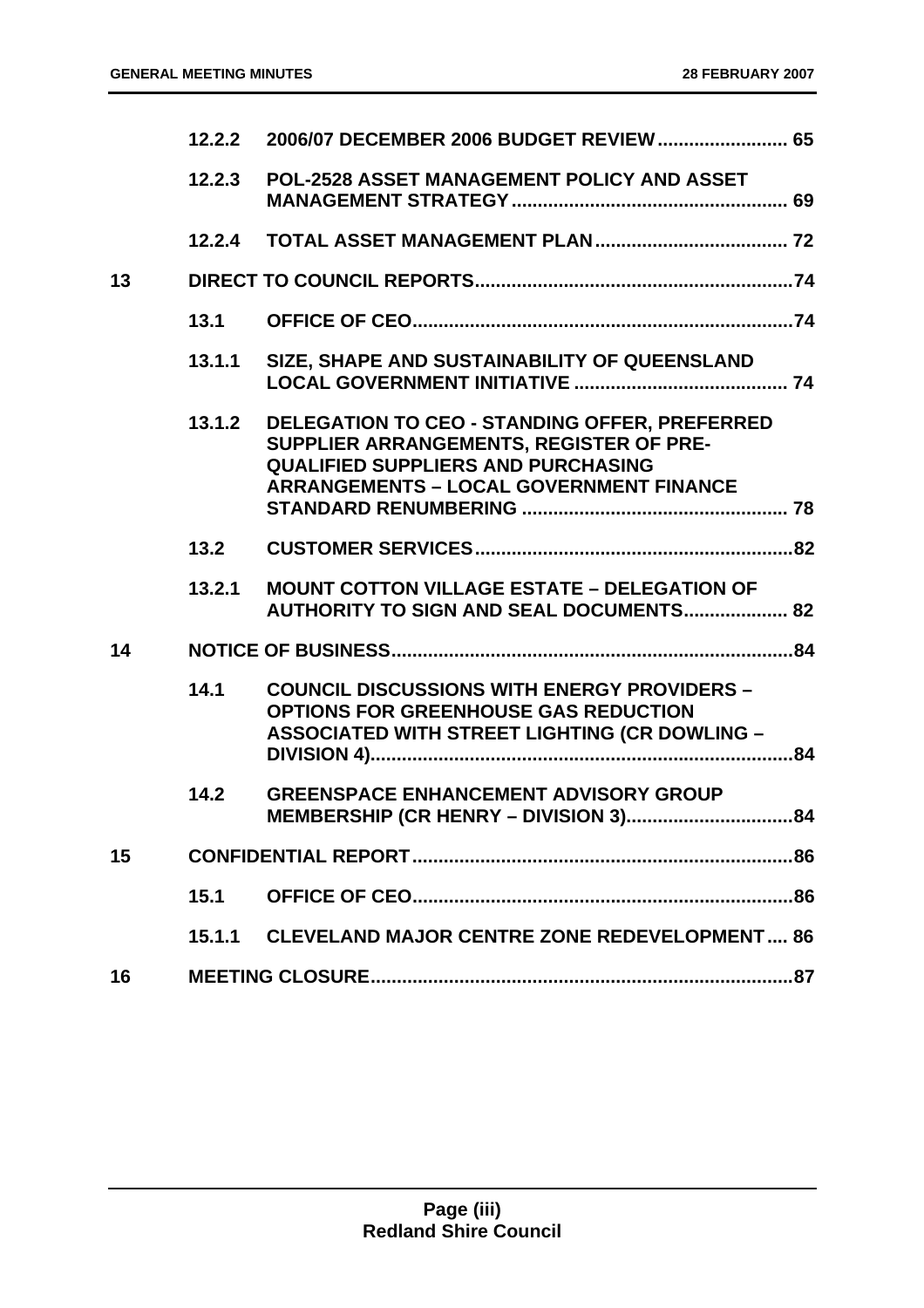#### **1 DECLARATION OF OPENING**

The Mayor declared the meeting open at 4.00pm

#### **2 DEVOTIONAL SEGMENT**

Pastor Glen Gray from the Redlands Ministers' Fellowship led Council in a brief devotional segment.

#### **3 RECORD OF ATTENDANCE AND LEAVE OF ABSENCE**

#### **MEMBERS PRESENT:**

| Cr D H Seccombe | Mayor                                  |
|-----------------|----------------------------------------|
| Cr P J Dowling  | Deputy Mayor and Councillor Division 4 |
| Cr A G Barker   | <b>Councillor Division 1</b>           |
| Cr C B Ogilvie  | <b>Councillor Division 2</b>           |
| Cr D A Henry    | <b>Councillor Division 3</b>           |
| Cr J L Burns    | <b>Councillor Division 5</b>           |
| Cr T Bowler     | Councillor Division 6                  |
| Cr M A Elliott  | <b>Councillor Division 7</b>           |
| Cr A R Beard    | <b>Councillor Division 8</b>           |
| Cr K M Williams | <b>Councillor Division 9</b>           |
| Cr H J Murray   | <b>Councillor Division 10</b>          |
|                 |                                        |

#### **EXECUTIVE LEADERSHIP GROUP:**

| Mrs S Rankin   | <b>Chief Executive Officer</b>                 |
|----------------|------------------------------------------------|
| Mr M Goode     | <b>General Manager Customer Services</b>       |
| Mr R Turner    | <b>General Manager Corporate Services</b>      |
| Mr J Pruss     | <b>General Manager Redland Water and Waste</b> |
| Mr G Underwood | <b>General Manager Planning and Policy</b>     |

#### **MINUTES:**

Mrs T Dunn **Corporate Meetings and Registers Team Leader** 

#### **4 RECEIPT AND CONFIRMATION OF MINUTES**

| Moved by:    | Cr Beard         |
|--------------|------------------|
| Seconded by: | <b>Cr Barker</b> |

That the minutes of the General Meeting of Council held on 31 January 2007 be confirmed.

#### CARRIED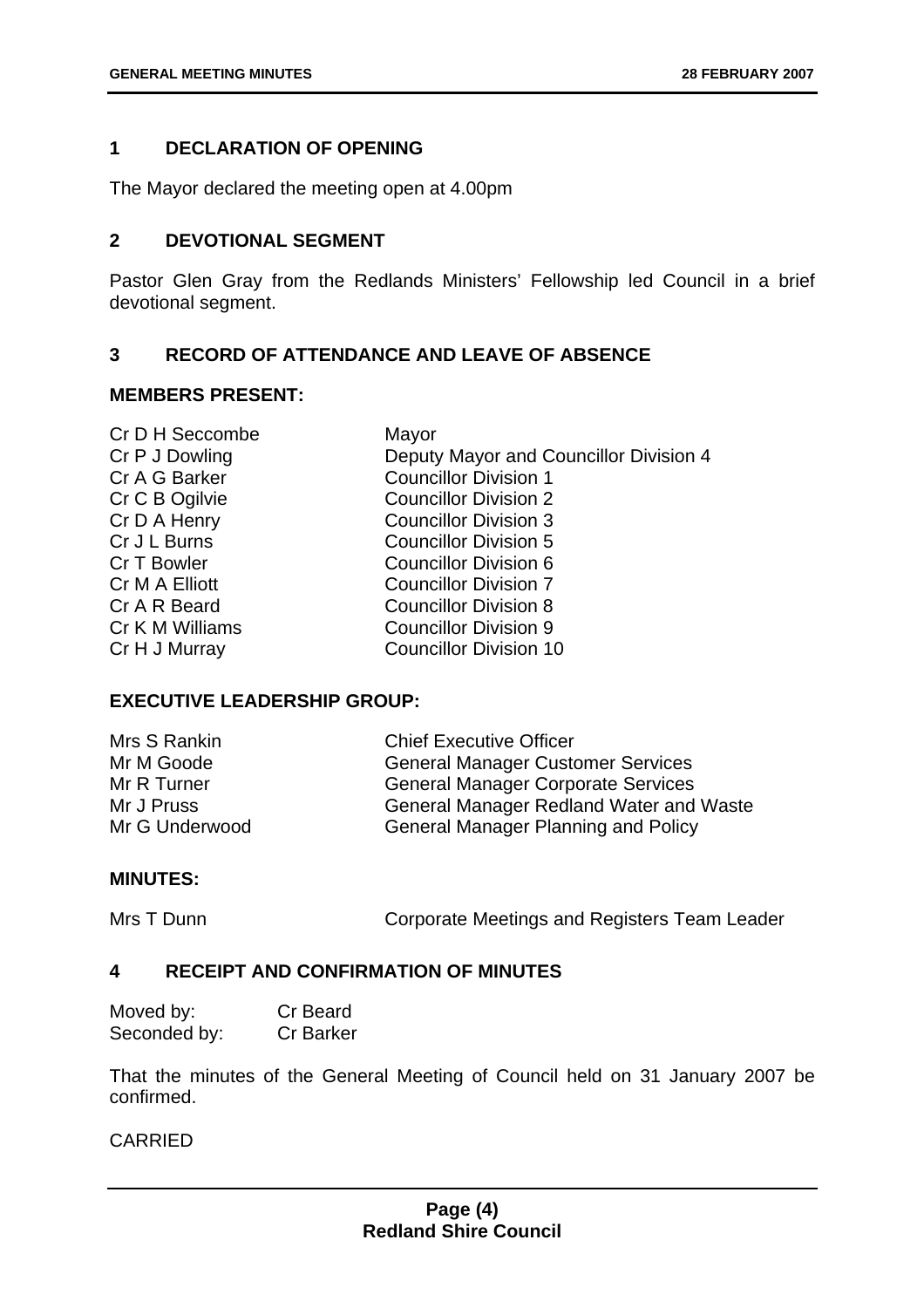#### **5 MATTERS OUTSTANDING FROM PREVIOUS GENERAL MEETING MINUTES**

#### **5.1 REPORT FROM CHIEF EXECUTIVE OFFICER**

#### **5.1.1 PETITION (DIVISION 3) INTERFACE BETWEEN INDUSTRIAL AND RESIDENTIAL LANDS ALONG SOUTH STREET, CLEVELAND**

At the General Meeting of 20 December 2006, Council resolved that the petition requesting Council undertake a master planned upgrade of the interface between industrial and residential lands along South Street, Cleveland, with a view to resolving matters including noise buffering, visual amenity, vehicular/motorist safety, be received and referred to the appropriate area of Council for a report.

A report addressing this petition will be presented to a future Planning and Policy Committee meeting.

#### **5.1.2 REPORT ON POTENTIAL TO IMPLEMENT PROGRAM FOR GRADUAL UNDERGROUNDING OF ELECTRIC POWERLINES**

At the General Meeting of 20 December 2006, Council resolved to initiate discussions with Energex and report back within two months on progress on the potential to implement a program of gradual undergrounding of electric powerlines for the purpose of conservation of urban koala habitat on both public and private lands.

A report will be presented to the Planning and Policy Committee meeting on 14 March 2007.

#### **5.1.3 REPORT ON REVIEW OF ENVIRONMENTAL ACQUISITION POLICY POL-0281**

At the General Meeting of 31 January 2007, Council resolved that consideration of this matter be deferred to the March 2007 Planning and Policy Committee meeting.

A report will be presented to the Planning and Policy Committee meeting on 14 March 2007.

#### **6 PUBLIC PARTICIPATION**

#### **MOTION TO ADJOURN MEETING**

| Moved by:    | <b>Cr Williams</b> |
|--------------|--------------------|
| Seconded by: | Cr Henry           |

That the meeting adjourn for a public participation segment.

#### CARRIED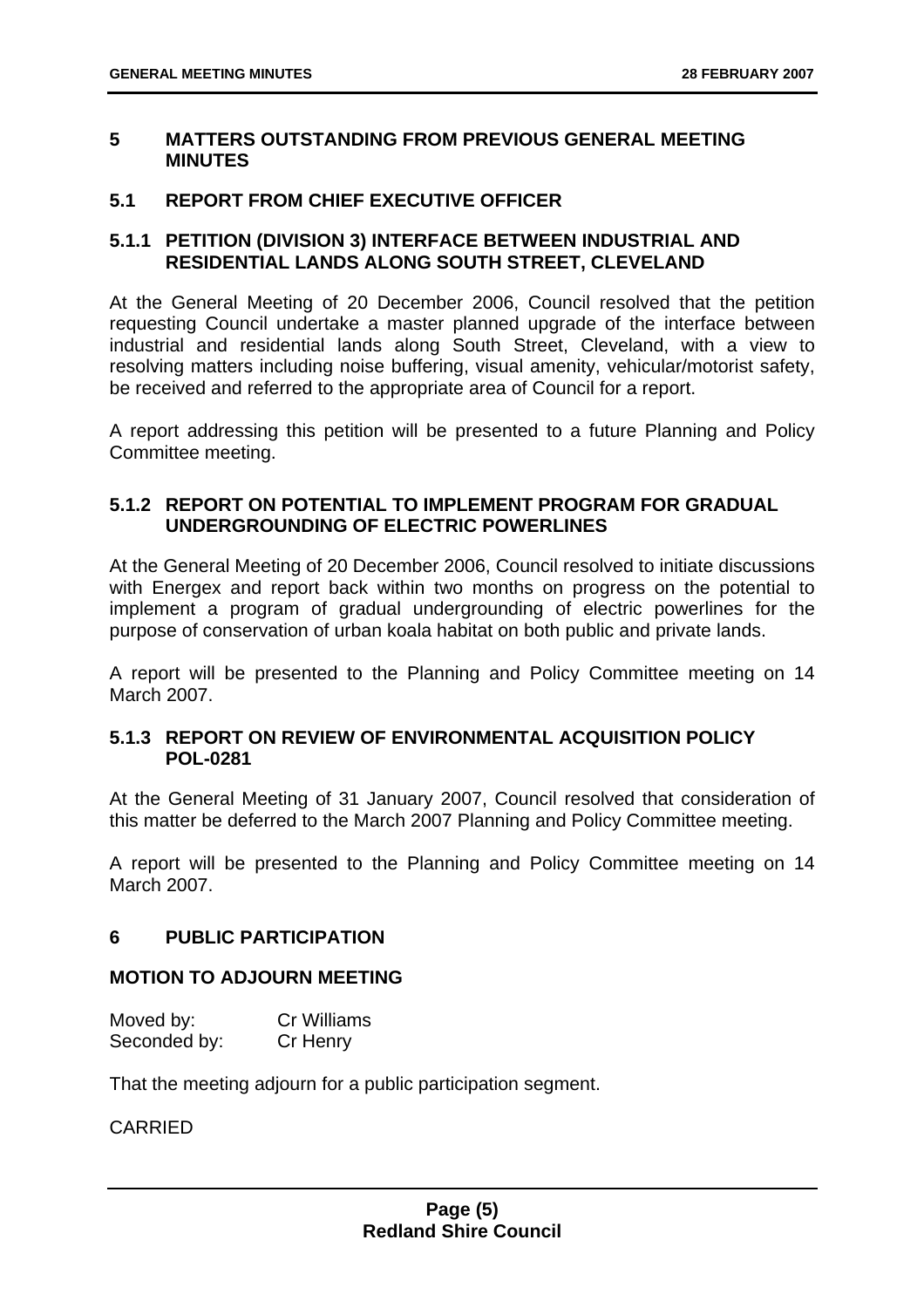The following speakers addressed Council:

- 1. Mr N Owen, Chairman of the Redlands Youth Forum, presented Council with copies and a brief outline of the Redlands Youth Forum Annual Report for 2005-06. (A copy of the Annual Report will be noted on the appropriate Council file).
- 2. Mr R Carter of Macleay Island, addressed Council in relation to Koala preservation on North Stradbroke Island and Council's proposed amendments to Local Law 2.

#### **MOTION TO RESUME MEETING**

| Moved by:    | <b>Cr Elliott</b> |
|--------------|-------------------|
| Seconded by: | Cr Henry          |

That the proceedings of the meeting resume.

#### CARRIED

#### **7 PETITIONS/PRESENTATIONS**

**7.1 PETITION (DIVISION 8) ANIMAL MANAGEMENT ISSUE AT SPOONBILL STREET, BIRKDALE** 

| Moved by:    | Cr Beard          |
|--------------|-------------------|
| Seconded by: | <b>Cr Elliott</b> |

**That Standing Orders be suspended and that Council resolve that the copy of petition addressed to Hon Judy Spence, Phil Weightman MP, Mayor Don Seccombe and Cr Alan Beard, which reads as follows, be received and referred to the appropriate area of Council for a report to the Planning and Policy Committee:** 

*"Currently the residents of Spoonbill Street, Birkdale are suffering from a gap in noise pollution regulations between State and Local Governments.* 

*According to Animal Management, Redland Shire Council By-Law, do not allow for reoccurring visits of animals which cause a public nuisance. If the reoccurring visits are under 14 days Council will not act – and the Queensland Police Service do not have the authority to act on noise disturbances created by poor animal management. Nor does the RSPCA, adequately protect animals who are clearly distressed by lack of attention, exercise and stimulation.* 

*On Spoonbill Street, residents' lifestyles are being severely disrupted by a regular visiting border collie dog. The dog is left alone unattended in a small yard for long periods during the day, but stays for regular periods of less than 12 days.*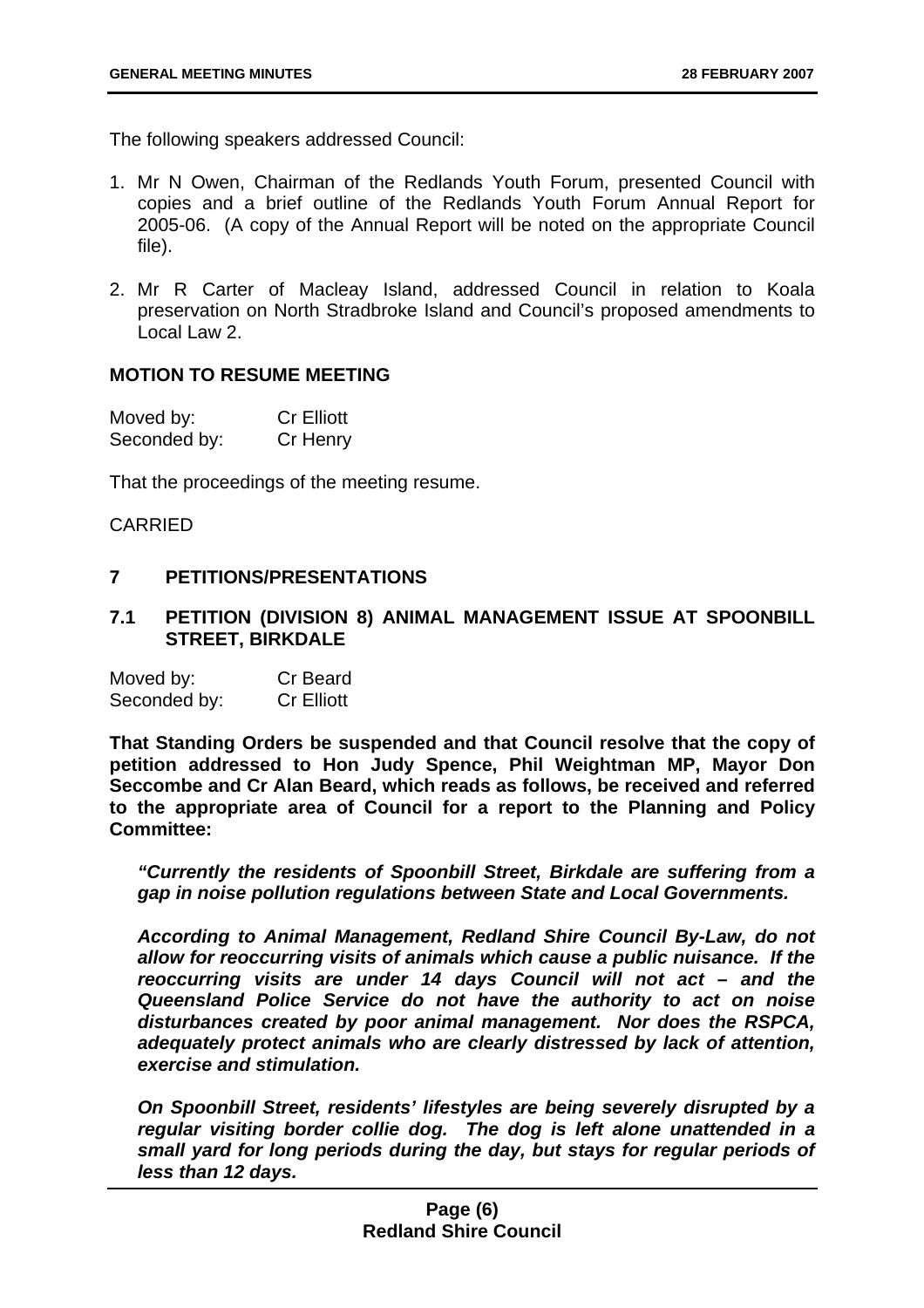*The resident refuses to take any measures to reduce the impact on other residents' lifestyles, as she is aware her lack of courtesy slips between the cracks in this cross-jurisdictional issue.* 

*When approached about the issue, the resident of (number withheld) Spoonbill Street threatened to kill the neighbour who offered to put up screens, take the dog for a walk, even look after the dog herself. The resident of (number withheld) Spoonbill Street, Birkdale was irrational, and maybe even psychotic, accusing the neighbour of threatening to bait the animal, which was not the case in anyway whatsoever.* 

*We urge both levels of Government to close this loophole so that, surrounding households do not have their sleep, work and leisure time considerably disrupted by discourteous people who show no regard for the animals within their care or the neighbourhood in which they live."* 

#### **CARRIED**

#### **8 MOTION TO ALTER THE ORDER OF BUSINESS**

Nil

**9 DECLARATION OF MATERIAL PERSONAL INTEREST ON ANY ITEMS OF BUSINESS** 

Nil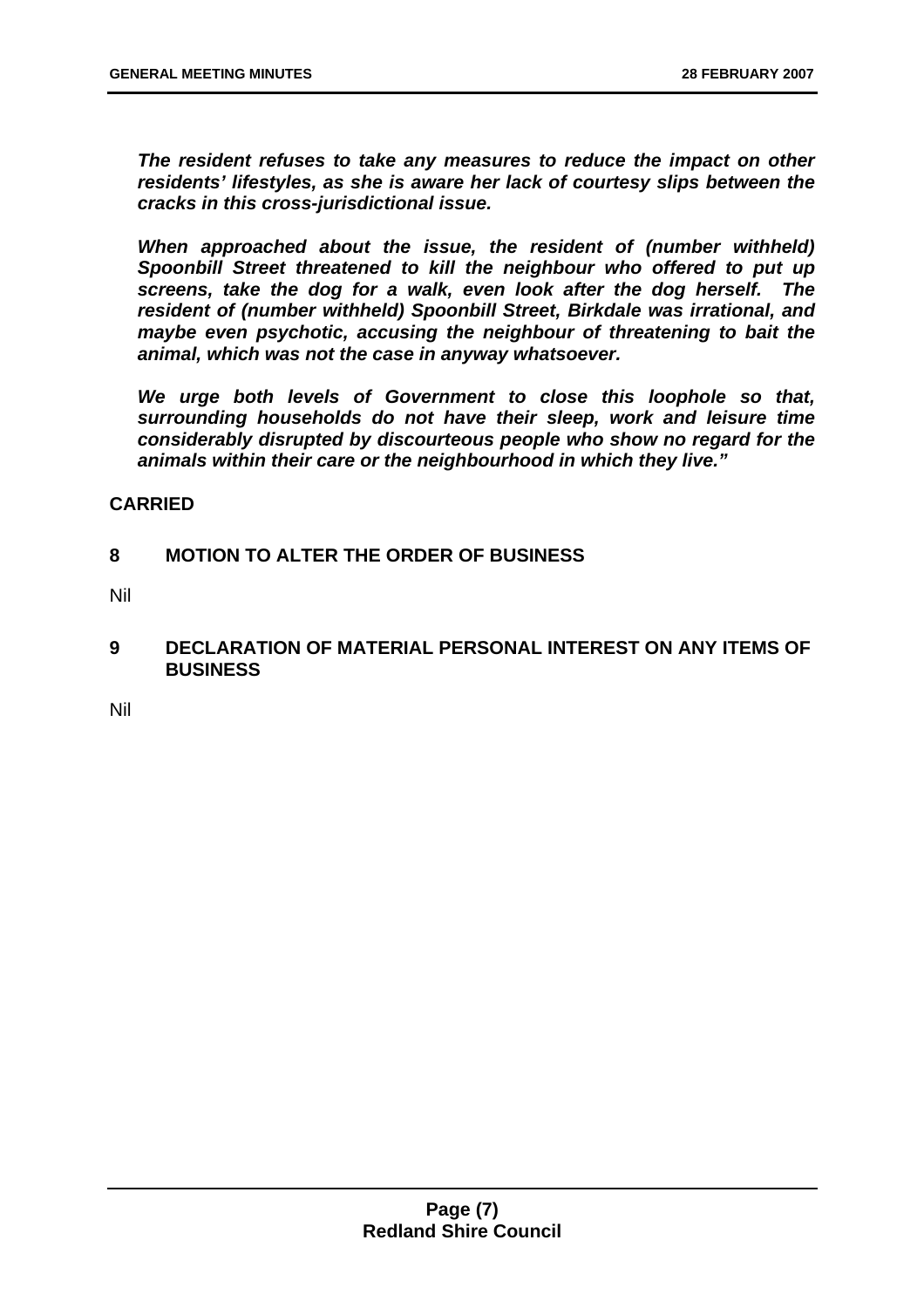#### **10 PLANNING & POLICY COMMITTEE 14/02/07 - RECEIPT AND ADOPTION OF REPORT**

| Moved by:    | Cr Burns |
|--------------|----------|
| Seconded by: | Cr Beard |

That the Planning and Policy Committee Report of 14 February 2007 be received.

CARRIED

#### **10.1 OFFICE OF CEO**

**10.1.1 REDLANDS MULTI SPORT CLUB UPGRADE OF KITCHEN APPLIANCES - CCBF (DIVISION 8)** 

| <b>Dataworks Filename:</b>       | <b>G&amp;S Community Benefit Fund</b>                    |
|----------------------------------|----------------------------------------------------------|
| <b>Responsible Officer Name:</b> | <b>Susan Rankin</b><br><b>Chief Executive Officer</b>    |
| <b>Author Name:</b>              | <b>Tina Robinson</b><br><b>Executive Support Officer</b> |

#### **EXECUTIVE SUMMARY**

Council annually allocates in its budget an amount for discretionary spending by Divisional Councillors known as the Councillors' Community Benefit Fund (CCBF). All funding requests for projects with an expenditure of \$5,000 or greater require approval from Council.

This request is for an amount of \$5,885.00 (GST Exclusive) to be allocated to the Redlands Multi Sports Club to replace the existing kitchen stove.

#### **PURPOSE**

This report is to seek Council approval to allocate \$5,885.00 (GST Exclusive) from the Division 8 (Cr Alan Beard) portion of the CCBF. These funds will allow the Redlands Multi Sports Club to replace the existing stove within the club's kitchen.

#### **BACKGROUND**

The Councillor for Division 8 has received a request from the Redlands Multi Sports Club to purchase a new stove for the club's kitchen due to the deterioration of the existing stove.

#### **ISSUES**

The Councillors' Community Benefit Fund Guideline, GL-2034, states that two written quotations must be sought for any allocation of funds for amounts between \$2,001 and \$7,500 to meet Council's financial reporting requirements. Two quotations have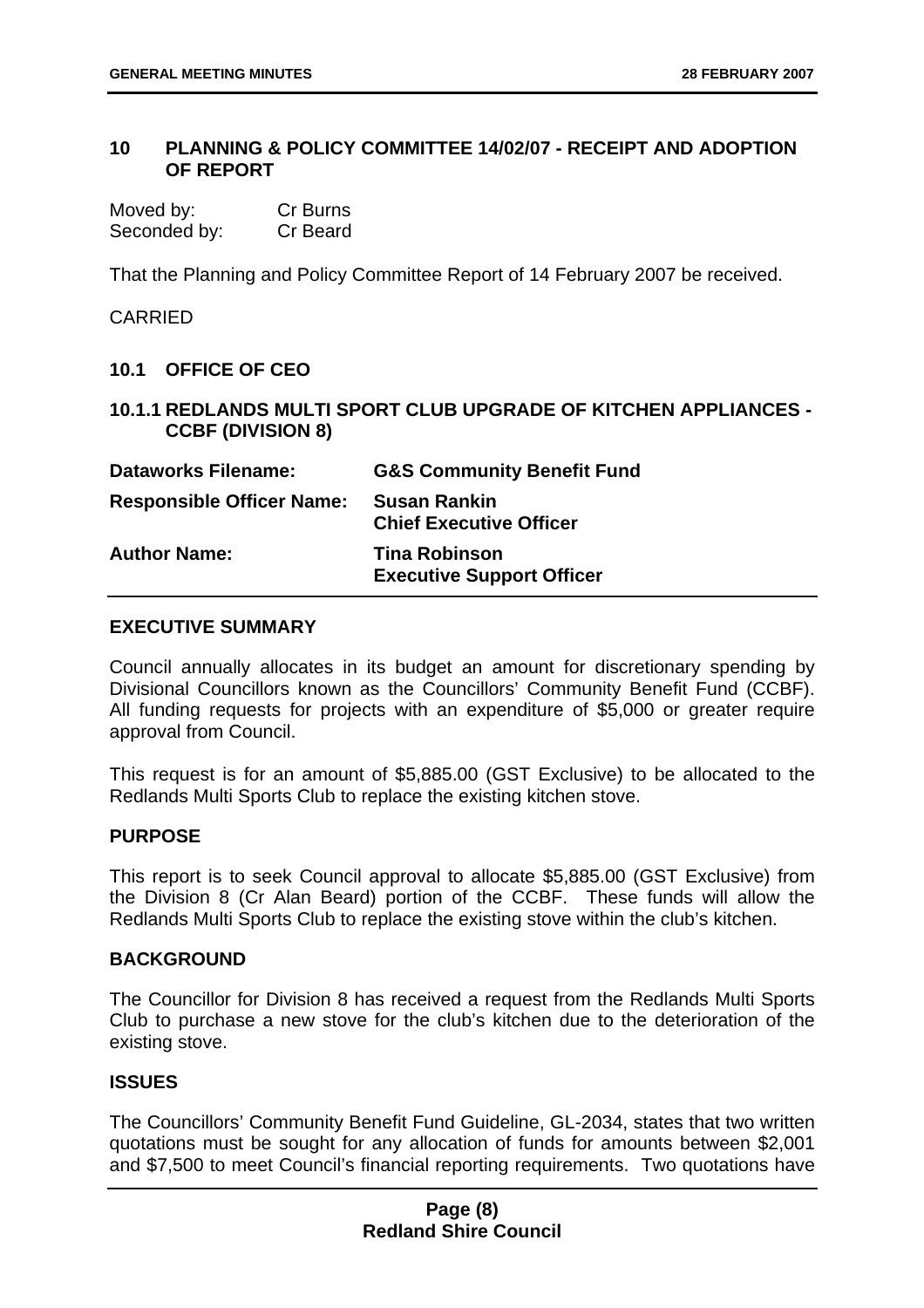been received and the application from the club meets all other guideline requirements.

#### **RELATIONSHIP TO CORPORATE PLAN**

The recommendation primarily supports Council's strategic priority to build safe, strong and self reliant communities with access to community services, infrastructure and opportunities for participation in community life.

#### **FINANCIAL IMPLICATIONS**

As per the Councillors' Community Benefit Fund Guideline GL-2034, quotations have been provided and the Division 8 Councillor has sufficient funds to meet this funding request.

#### **CONSULTATION**

The Divisional Councillor has consulted with the Redlands Multi Sports Club as to the club's requirements.

#### **OPTIONS**

#### **PREFERRED**

That Council resolve to approve the allocation of \$5,885.00 (GST Exclusive) from the Division 8 portion of the Councillors' Community Benefit Fund for the Redlands Multi Sports Club to replace the existing stove within the club's kitchen.

#### **ALTERNATIVE**

That Council resolve to not approve the allocation of \$5,885.00 (GST Exclusive) from the Division 8 portion of the Councillors' Community Benefit Fund for the Redlands Multi Sports Club to replace the existing stove within the club's kitchen.

#### **OFFICER'S/COMMITTEE RECOMMENDATION/ COUNCIL RESOLUTION**

| Moved by:    | Cr Burns          |
|--------------|-------------------|
| Seconded by: | <b>Cr Elliott</b> |

**That Council resolve to approve the allocation of \$5,885.00 (GST Exclusive) from the Division 8 portion of the Councillors' Community Benefit Fund for the Redlands Multi Sports Club to replace the existing stove within the club's kitchen.** 

#### **CARRIED**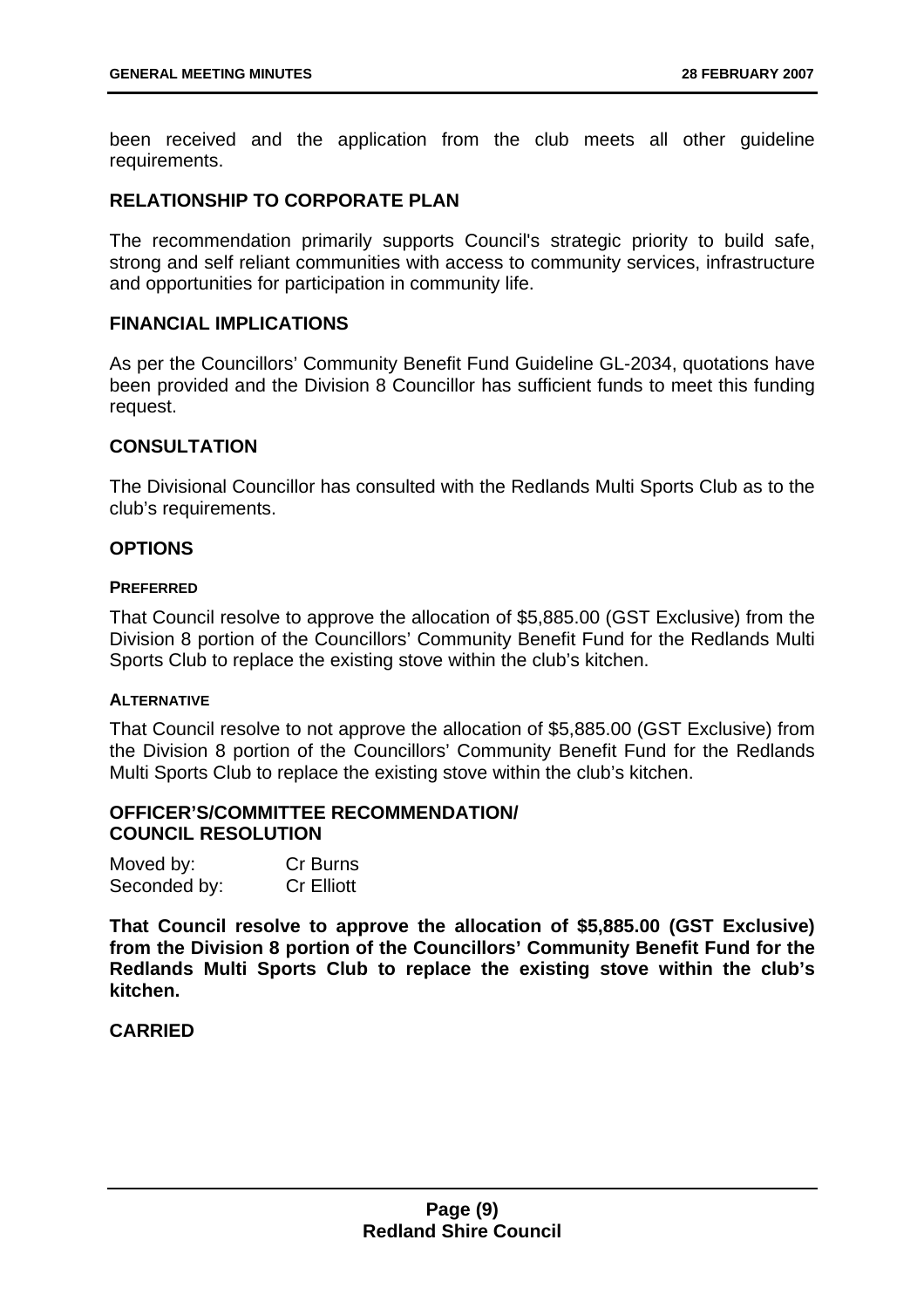#### **10.2 PLANNING AND POLICY**

#### **10.2.1 POLICY IMPLICATIONS OF NEW BUILDING LEGISLATION 2007**

| <b>Dataworks Filename:</b>       | <b>L&amp;E Legislation - Building Act 1975 Statutory</b><br>POL-1734 Corporate TPSP-5 Corporate POL-3015                                                                                                                                    |
|----------------------------------|---------------------------------------------------------------------------------------------------------------------------------------------------------------------------------------------------------------------------------------------|
| <b>Attachments:</b>              | Att 1 - Briefing Note on Building Changes<br><b>Att 2 - Amenity and Aesthetics Policy and</b><br><b>Guideline</b><br>Att 3 - Removal of Buildings & Dwellings Policy<br>Att 4 - Rainwater Harvesting and Use Policy and<br><b>Guideline</b> |
| <b>Responsible Officer Name:</b> | <b>Wayne Dawson</b><br><b>Manager Land Use Planning Group</b>                                                                                                                                                                               |
| <b>Author Name:</b>              | <b>Stephen Hill</b><br><b>Senior Advisor Local Area and Regional Planning</b><br><b>Julian Bunting</b><br><b>Senior Advisor - Strategic Planning</b>                                                                                        |

#### **EXECUTIVE SUMMARY**

A number of key legislative changes have occurred in regard to building work at the end of 2006 and beginning of 2007. This includes the introduction of the new *Building Regulation 2006*, amendments to the *Building Act 1975,* and amendments to the Queensland Development Code (QDC) that commenced on the 1 January 2007. Changes to the legislation have implications for several Council policies including the Amenity and Aesthetics Policy, Removal Buildings and Dwelling Policy, and Rainwater Harvesting and Use Policy. This report seeks to amend the policies and related guidelines to ensure their continued implementation.

This report is only intended to cover the requirements to satisfy the recent Building Act amendment and does not establish a proposed water management strategy for new developments. A proposed water management strategy will be developed when the Queensland Water Commission releases the draft SEQ Regional Water Supply Strategy, which is likely to set higher water saving measures.

#### **PURPOSE**

The purpose of this report is to outline amendments to a number of policies to recognise the new building legislation including the *Building Regulation 2006,*  amendment to the *Building Act 1975* and introduction of Part 25 – Water Saving Targets of the QDC. These policies include:

- Amenity and Aesthetics Policy;
- Removal Buildings and Dwelling Policy; and
- Rainwater Harvesting and Use Policy.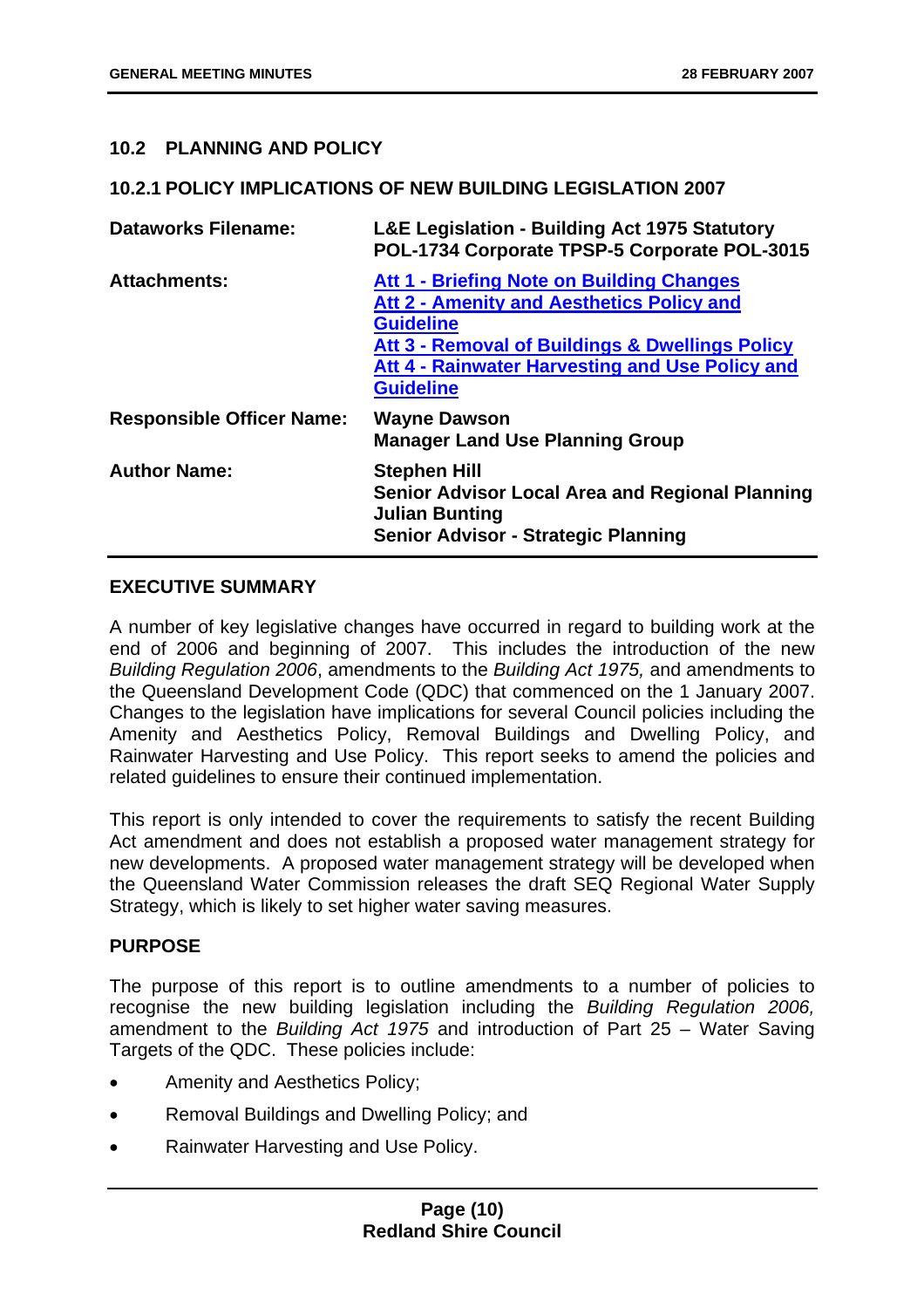In addition, the report seeks a new resolution of Council to:

- designate part of the Shire as land liable to flooding (replace existing designation made under repealed *Standard Building Regulation 1993*);
- declare the level to which floor levels of habitable rooms must be built (replace existing declaration made under repealed *Standard Building Regulation 1993*);
- designate through the Redlands Planning Scheme (RPS) bushfire prone areas for the BCA (replace existing designation under repealed *Standard Building Regulation 1993*).

#### **BACKGROUND**

Introduction of amendments to the *Building Act 1975* and new *Building Regulation 2006* in late 2006, including amendments to the QDC which took effect on 1 January 2007, have resulted in changes to the way applications for building work are to be assessed. The changes to the building legislation were discussed in detail at a Briefing with Councillors and the Executive Leadership Group on 23 January 2007. A copy of this presentation is included as Attachment 1.

#### **ISSUES**

#### *Amenity and Aesthetics Policy and Guideline*

The Amenity and Aesthetics policy and guideline ensure single detached dwelling houses, shipping containers and railway carriages that are removed from a premise and transported to the Shire respect the built form and character of a neighbourhood. In summary, the policy deals with the scale, siting and external design of the removal building. However, since the *Standard Building Regulation 1993* has been repealed the policy and guideline have no effect.

Key amendments to the Amenity and Aesthetics policy and associated guideline relate to how the application process occurs and its head of power. Under the now repealed *SBR 1993* (Section 50) Council by resolution declared that prior to a development permit to carry out building work, an amenity and aesthetic assessment must be made for class 1 (removal buildings) and class 10 (shipping containers) that:

- (a) may have an extremely adverse effect on the amenity or likely amenity of a locality; or
- (b) may be in extreme conflict with the character of the locality.

This process was known as a section 50 application under the *Standard Building Regulation 1993*. This provided the statutory basis for the Amenity and Aesthetics policy and assessment criteria under the Amenity and Aesthetics guideline. However, the *Standard Building Regulation 1993* has now been repealed and replaced by the *Building Regulation 2006* and amendments to the *Building Act 1975* (as amended). As a result of this change in legislation the application process and its head of power have now changed.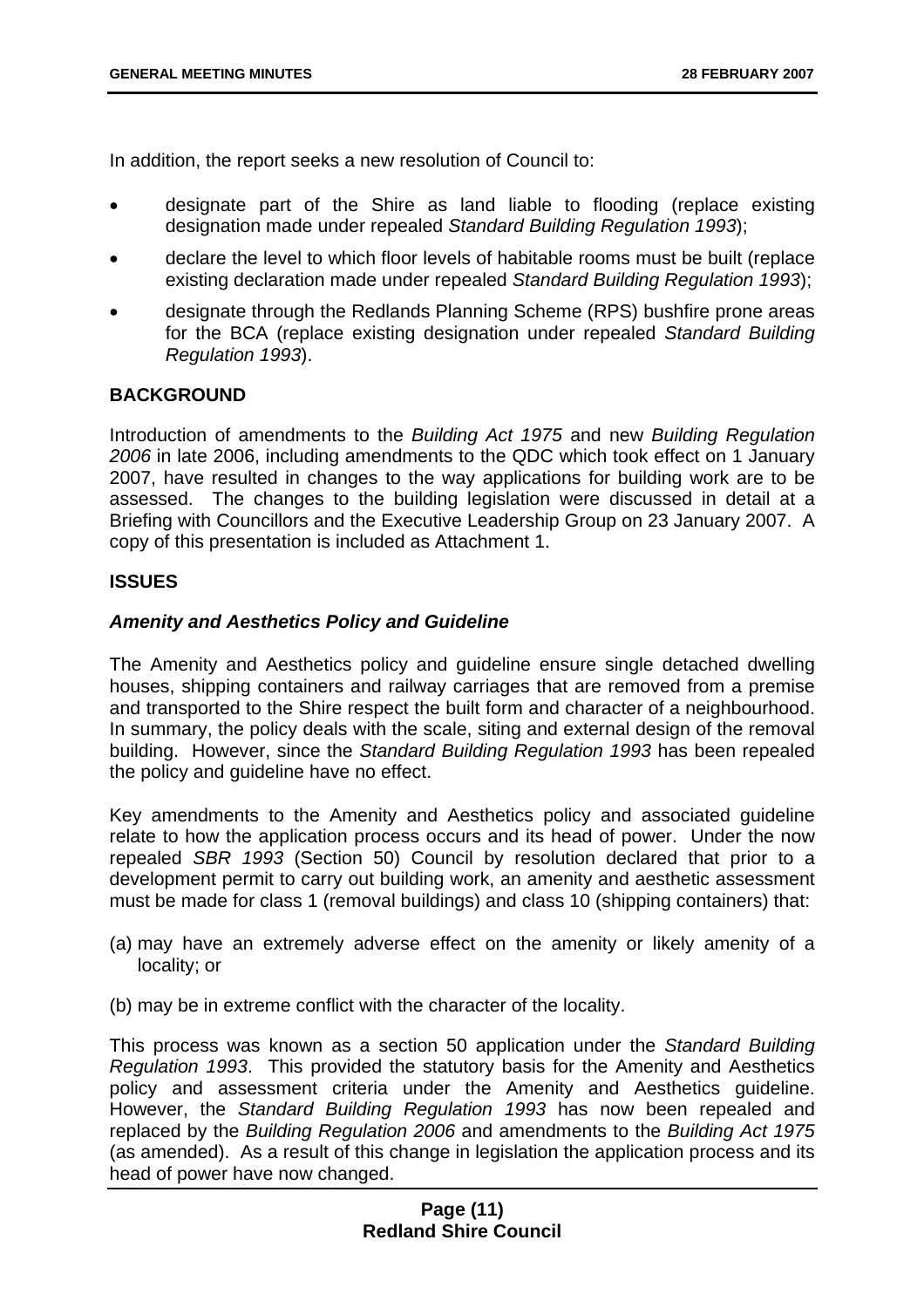The change in building legislation effectively means that the ability to make this same resolution for an Amenity and Aesthetics assessment now falls under section 32 of the *Building Act 1975* (as amended). In addition, instead of a section 50 application under the *Standard Building Regulation 1993,* the Amenity and Aesthetics assessment occurs as a referral to Council with Council providing a concurrence agency response to the assessment manager (private certifier/Council) prior to issue of a development permit. The building referral arrangements and jurisdiction (matters which Council can consider) take effect through Schedule 2 of the *Integrated Planning Regulation 1998.* 

To ensure the continued implementation of the Amenity and Aesthetics policy and guideline it is recommended that Council:

- resolve under section 32 (1)(b) of the *Building Act 1975* (as amended) to undertake an Amenity and Aesthetics assessment of class 1 and class 10 buildings and structures;
- adopt as amended, the Amenity and Aesthetics Policy and Guideline as outlined in attachment 2.

#### *Removal Buildings and Dwellings Policy*

The Removal Buildings and Dwellings Policy seeks to regulate the relocation and reconstruction of transported buildings to the Shire. The policy ensures that removal buildings transported to the Shire:

- maintain the amenity of the site and surrounding streetscape;
- are structurally sound;
- are reconstructed in compliance with the Australian Standard and BCA;
- reconstructed in accordance with the development permit; and
- does not contain asbestos or asbestos products.

This policy also supports Council's declaration under section 50 of the now repealed *Standard Building Regulation 1993* in relation to the Amenity and Aesthetics impact of removal buildings. In this regard the policy will need to be amended to reflect Council's resolution under section 32 of the *Building Act 1975* (as amended).

Other key amendments to the policy relate to the application process, transportation requirements and bonding. As discussed above, since the *Standard Building Regulation 1993* has now been repealed and amendments to the *Building Act 1975* have been introduced, assessment against the policy is now triggered as a referral to Council. Currently, the policy requires a preliminary application to be submitted to Council for assessment of the amenity and aesthetic impact of the proposed building work. Instead of a preliminary application, the application process will now occur as a referral, with Council providing a concurrence agency response to the assessment manager prior to issue of a development permit.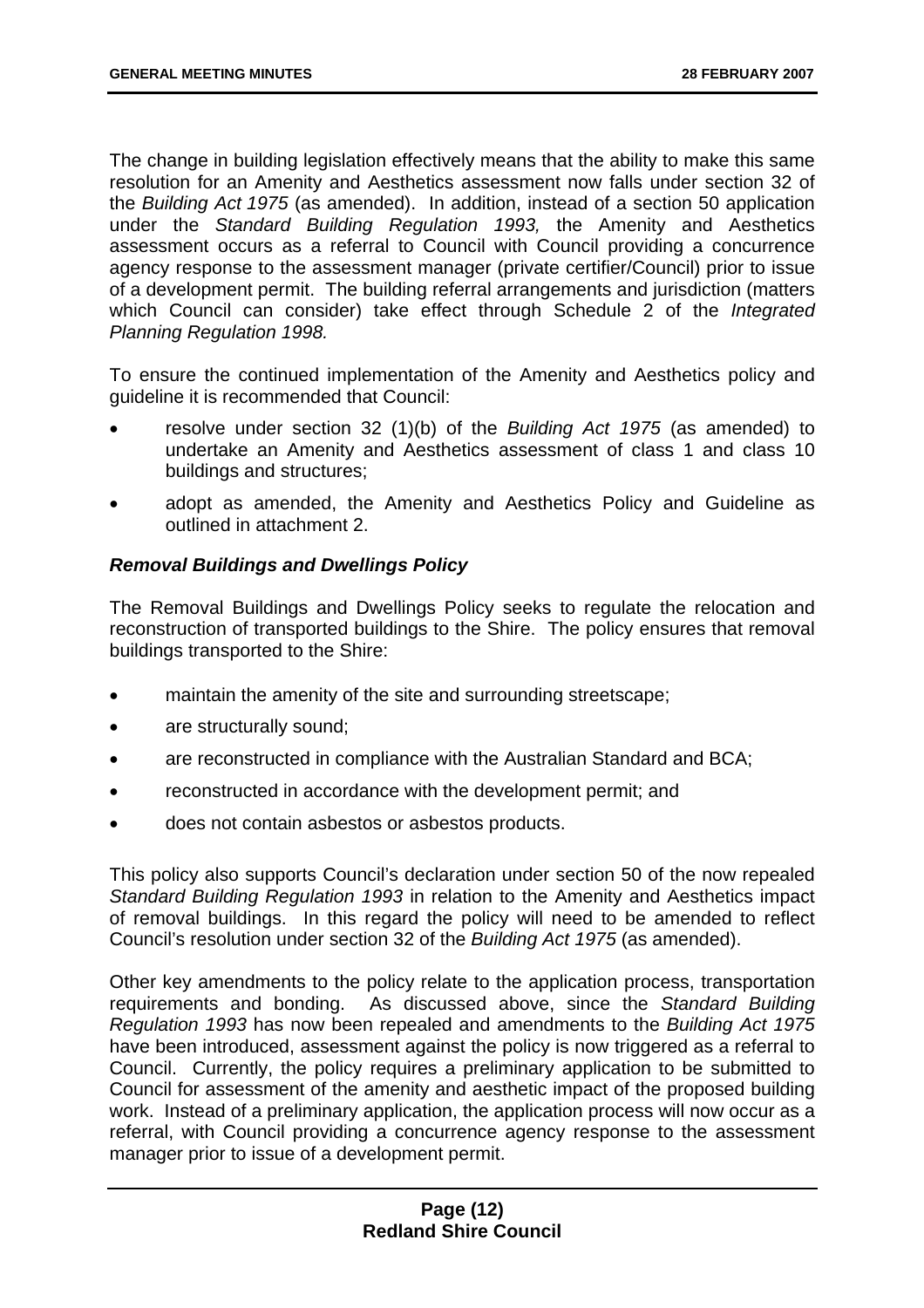The change in building legislation limits the matters to which Council can address in relation to building work for removal or rebuilding to whether a bond (security) is required for the performance of the work. Currently, the policy requires a required for the performance of the work. transportation bond and security bond. A transportation bond ensures that any damage to Council/public resources resulting from transporting the removal building to the Shire will be reinstated. A performance bond (completion bond) ensures external building works are completed to a satisfactory standard i.e. there are no building defects such as broken windows, flaking paint, rust and the like. Effectively, changes to the building legislation do not cover a transportation bond. The Removal Buildings and Dwellings Policy has been amended accordingly and is outlined in Attachment 3.

The process by which transportation of the removal building is regulated has also been updated to reflect the new house removal coordination policy issued by the Local Government Association of Queensland. In summary, the process now involves the following steps:

- 1. Following assessment of the Amenity and Aesthetics impact Council issues a "Letter of Final Approval" to the house removalist.
- 2. Department of Main Roads issues a "Letter of No Objection" to the house removalist and notifies Council at the start and end of the house movement.
- 3. Once the above matters are satisfied, Queensland Police Service issue an overdimension permit that authorises the house movement.

#### *Part 25 QDC Water Saving Targets*

In an effort to reduce demand on reticulated town water supplies, the State Government has introduced mandatory water-saving targets that will apply to building development applications lodged for the construction of new houses in South-East Queensland from 1 January 2007, and will be rolled out State-wide on 1 July 2007.

Key elements of Part 25 of the QDC indicate that targets can be achieved through:

- a. rainwater tanks; or
- b. alternative water substitution measures such as dual reticulation, communal rainwater tanks, or stormwater reuse.

A combination of a. and b. can be specified in a local government's planning scheme.

In addition, Council must ensure rainwater tanks achieve the minimum storage capacity, roof catchment areas, and incorporate internal household fixture connections. These minimum standards include:

- storage capacity of 5,000 litres for detached Class 1 buildings and 3,000 litres for other Class 1 buildings;
- a roof catchment of one half of the total roof area or 100m², which ever is the lesser; and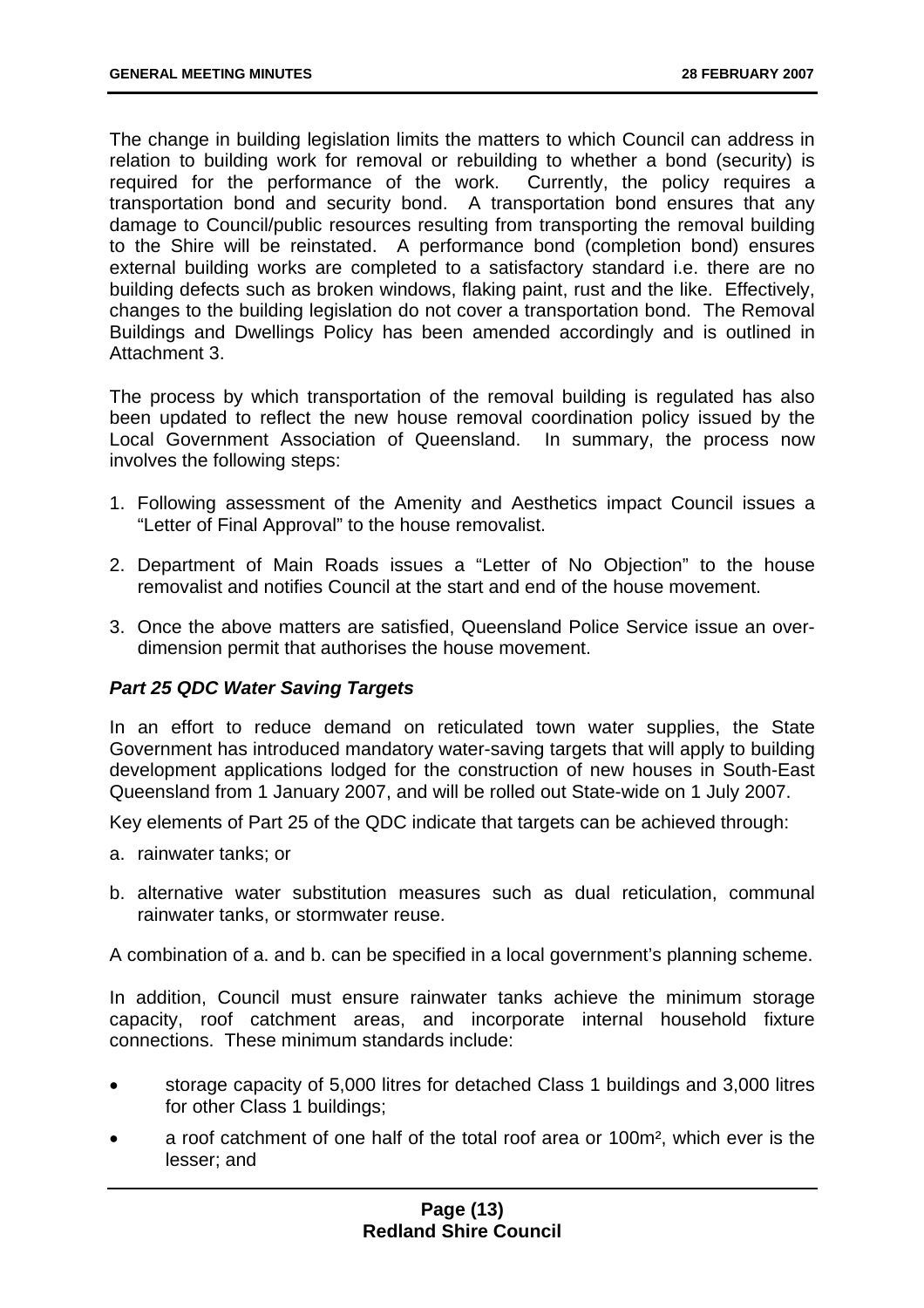• internal household fixtures such as toilets and washing machines (cold water taps).

Greater storage capacities, roof catchment areas including other internal household fixtures can be specified in a local government planning scheme.

The introduction of Part 25 of the QDC requires a minor amendment to Council's Rainwater Harvesting and Use Policy. Importantly, this policy is voluntary and applies to all types of developments and not just Class 1 buildings. Its application typically relates to the installation of rainwater tanks for existing dwelling houses and other forms of development for internal and external use, whereas Part 25 of the QDC applies only to building development applications for Class 1 buildings made on or after 1 January 2007. In this regard the continued implementation of the Rainwater Harvesting and Use Policy remains important to provide advice to landowners for retrofitting an existing development including dwelling houses with rainwater tanks and other similar underground storage systems.

An amendment to the Rainwater Harvesting and Use Policy and Guideline should be made which recognises the mandatory requirements of Part 25 of the QDC. To achieve this, it is recommended that the following text be inserted under section entitled "Policy Statement":

"This policy applies to the installation of rainwater tanks as a voluntary addition to an existing building or existing dwelling house. All new Class 1 buildings (detached dwelling houses and multiple dwellings) approved on or after 1 January 2007 must include a rainwater tank or alternative water substitution measures in accordance with Part 25 of the Queensland Development Code (QDC). Part 25 of the QDC does not apply to alterations or additions to existing dwelling houses."

The Rainwater Harvesting and Use Policy and Guideline have been amended accordingly and attached as Attachment 4.

#### *Land Liable to Flooding Declaration*

Under Section 53(1) of the now repealed *Standard Building Regulation 1993,* Council at its Special Meeting held 15 March 2006 by resolution declared that:

- a. land liable to inundation by flood and storm tide is the land subject to the defined flood or storm tide event, being the 1 percent Annual Exceedance Probability for flood and 2.4m AHD for storm tide;
- b. floor levels of habitable rooms must be built 300mm above this defined flood or storm tide event level.

Given that the *Standard Building Regulation 1993* is now repealed, it is recommended that Council re-adopt these same matters under section 13(1) of the *Building Regulation 2006.*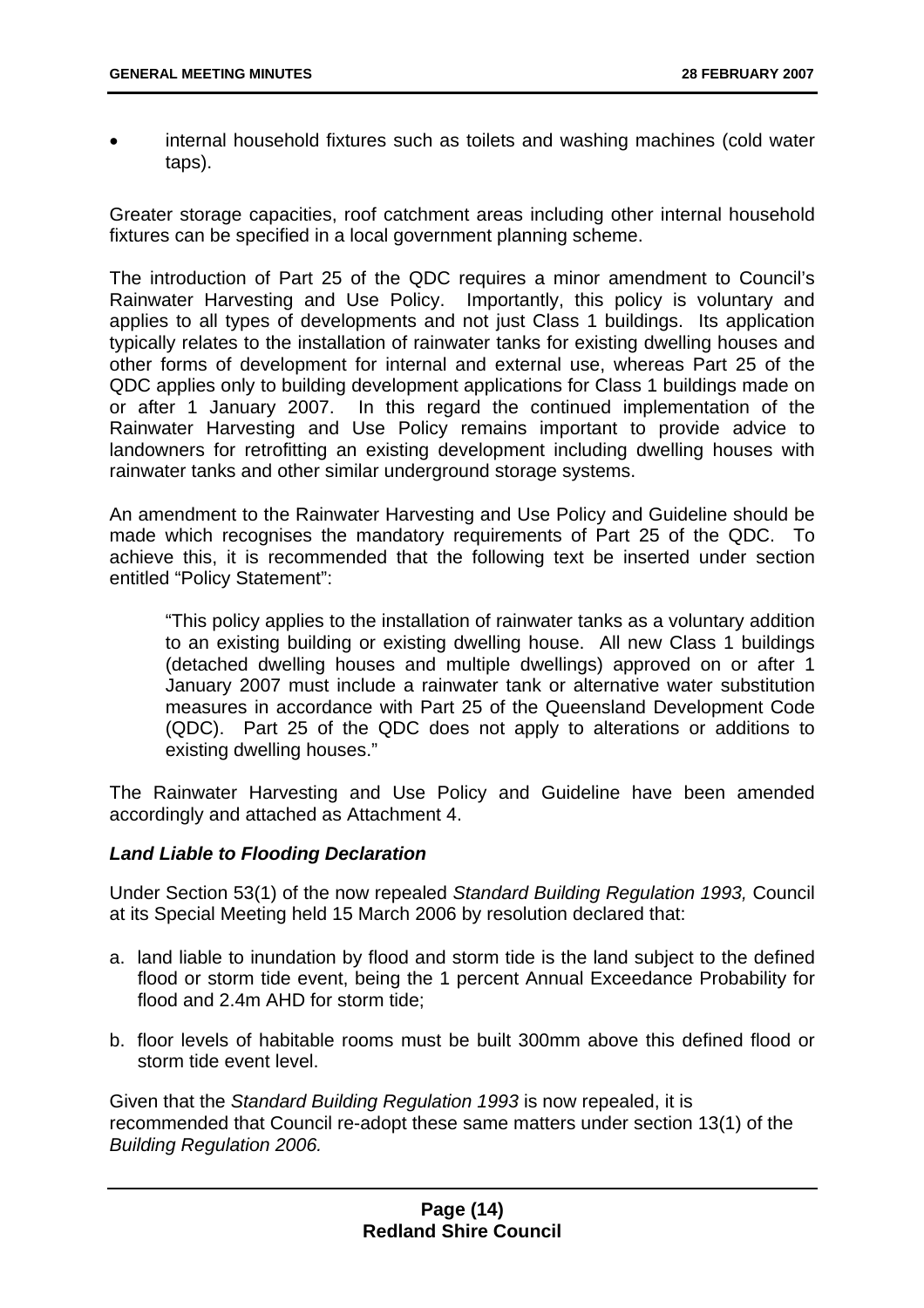#### *Designation of Bushfire Prone Areas for Building Code of Australia*

Currently, the RPS contains a note that designates land identified within the high bushfire hazard and SMBI bushfire hazard areas of the Bushfire Hazard Overlay, as bushfire prone areas under the BCA. This designation was made under section 55(1) of the now repealed *Standard Building Regulation 1993*.

The ability to designate areas of the Shire as bushfire prone areas for the BCA is now valid under section 12(1) of the *Building Regulation 2006*. On this basis, it is recommended that Council in accordance with section 12(1) of the *Building Regulation 2006:* 

- designate land identified within the high bushfire hazard and Southern Moreton Bay Islands bushfire hazard as designated bushfire prone areas for the BCA;
- amend the RPS note under section 5.3.6 of the Bushfire Hazard Overlay Code to read: "*Land identified within the High Bushfire Hazard and Southern Moreton Bay Islands Bushfire Hazard is designated as a bushfire prone area and the medium category bushfire protection provisions of the Building Code of Australia apply for the purposes of section 12(1) of the Building Regulation 2006."*

#### **OTHER IMPLICATIONS OF THE CHANGES TO THE BUILDING LEGISLATION**

#### *Siting and Design QDC Part 11 and 12*

Under the Redlands Planning Scheme (RPS) for a Class 1 or 10 building (dwelling house, extension, garage or shed), where an application does not comply with acceptable solution for self assessable development of a relevant code of the RPS, the level of assessment is elevated to Code Assessable development. In this instance, an application is required as a material change of use or building work. Due to changes in building legislation, the Department of Local Government and Planning (DLGP) have advised that this approach is no longer valid in relation to siting and setbacks for Class 1 or 10 buildings. Instead QDC Part 11 and 12 or "Alternative Provisions" nominated within the RPS apply as building provisions. This process was adopted by the State Government to reduce the number of development applications submitted to Council.

Under these new provisions non-compliance with only the acceptable solutions (self assessable development) for Setbacks and Site Cover, or nominated 'Alternative Provisions' will not elevate the level of assessment of the proposal from self assessable development to assessable development under the RPS. In these instances, Redland Shire Council will undertake the functions of a referral agency with Concurrence Agency jurisdiction under the *Integrated Planning Act 1997* (IPA), to assess and determine these matters. For example, if the proposal complies with the self-acceptable solutions in every respect except for a side boundary setback only, the matter of non-compliance would be referred to Council for a referral agency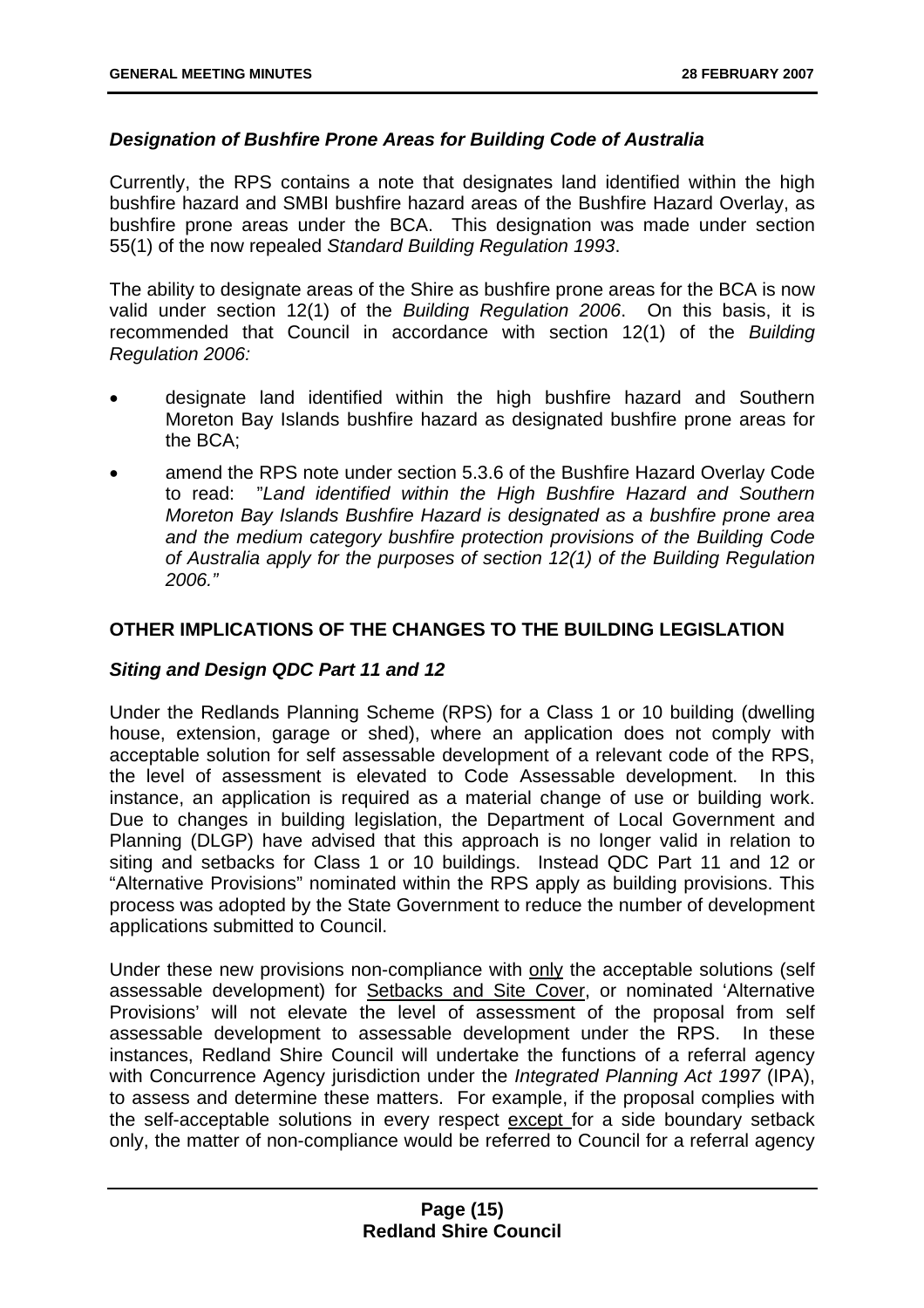consideration and response in accordance with the *Building Act* and would not trigger a development application under the RPS.

If however, there is non-compliance with matters in the self-acceptable solutions other than for setbacks and site cover or nominated 'Alternative Provisions', such as an overlay, then the level of assessment of the proposal will be elevated from selfassessable development to assessable development under the RPS.

The Department of Local Government and Planning have advised that the above changes to the operation of the existing scheme be implemented immediately. It should be noted that these changes are consistent with the proposed 1A Amendment to the RPS which are currently undergoing first State interest review.

#### **RELATIONSHIP TO CORPORATE PLAN**

The recommendation primarily supports Council's strategic priority to preserve a balance with urban, rural, bushland, village, coastal and island character of the Redlands by managing growth.

#### **FINANCIAL IMPLICATIONS**

The recommendations within this report do not provide any short or long term financial implications. However, it is recognised that the new building legislation requires Council to initiate new application processes and potentially establish a new fee schedule.

#### **PLANNING SCHEME IMPLICATIONS**

The outcome of recommendations in this report will not result in amendment to the Redlands Planning Scheme.

#### **CONSULTATION**

The changes to the building legislation were discussed in detail at a briefing with Councillors and the Executive Leadership Group on 23 January 2007. The proposed amendments to the policies have been discussed with Assessment Services Group. In addition, Redland Water and Waste have been consulted in relation to part 25 of the QDC Water Saving Targets.

#### **OPTIONS**

#### **PREFERRED**

That Council resolve as follows:

- 1. To adopt, as amended, the Amenity and Aesthetics Policy and associated Guideline as contained in Attachment 2;
- 2. In accordance with section 32 (1)(b) of the *Building Act 1975* (as amended) to undertake an Amenity and Aesthetics assessment of Class 1 and Class 10 buildings and structures;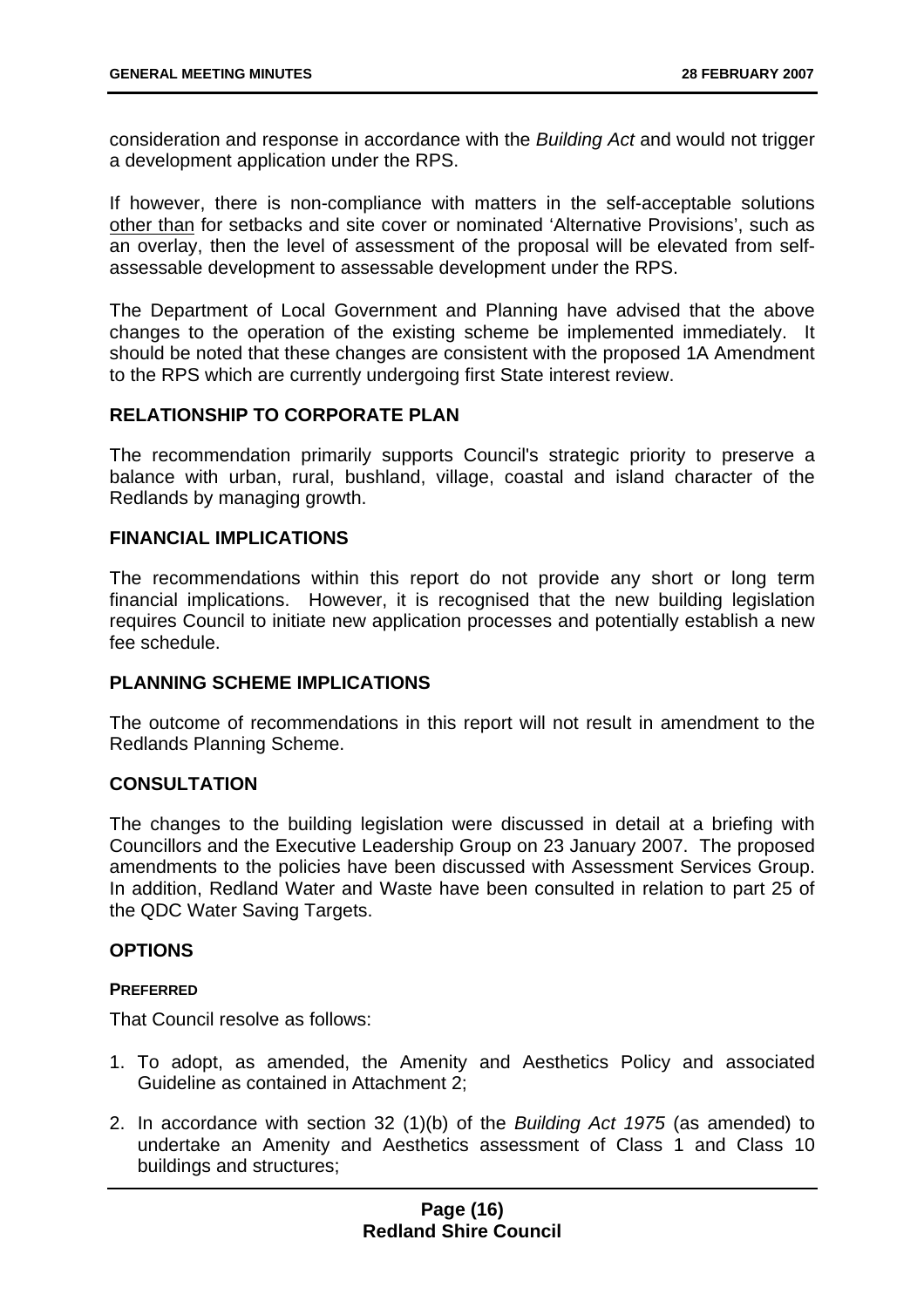- 3. To adopt, as amended, the Removal Buildings and Dwelling policy as contained in Attachment 3;
- 4. To adopt, as amended, the Rainwater Harvesting and Use Policy and Guideline as contained in Attachment 4, to recognise the introduction of Part 25 – Water Saving Targets of the QDC;
- 5. In accordance with section 13(1) of the *Building Regulation 2006*:
	- (a) To designate land liable to inundation by flood and storm tide (land subject to the defined flood or storm tide event, being the 1 percent Annual Exceedance Probability for flood and 2.4m AHD for storm tide) as a natural hazard management area (flood);
	- (b) To declare that floor levels of habitable rooms of buildings as defined under the BCA must be built 300mm above this defined flood or storm tide event level;
- 6. That Council in accordance with section 12(1) of the *Building Regulation 2006*:
	- (c) designate land identified within the high bushfire hazard and Southern Moreton Bay Islands bushfire hazard of the RPS as designated bushfire prone areas for the BCA;
	- (d) amend the RPS note under section 5.3.6 of the Bushfire Hazard Overlay Code to read: "*Land identified within the High Bushfire Hazard and Southern Moreton Bay Islands Bushfire Hazard is designated as a bushfire prone area and the medium category bushfire protection provisions of the Building Code of Australia apply for the purposes of section 12(1) of the Building Regulation 2006."*

#### **ALTERNATIVE**

That Council resolve as follows:

- 1. To adopt, as amended, the Amenity and Aesthetics Policy and associated Guideline, the Removal Buildings and Dwelling Policy, Rainwater Harvesting and Use Policy with changes as determined by Council to attachments 2,3 and 4;
- 2. To not designate land as liable to inundation by flood and storm tide as a natural hazard management area (flood);
- 3. To not declare that floor levels of habitable rooms of buildings as defined under the BCA must be built 300mm above this defined flood or storm tide event level; and
- 4. To not designate land identified within the high bushfire hazard and Southern Moreton Bay Islands bushfire hazard of the RPS as designated bushfire prone areas for the BCA.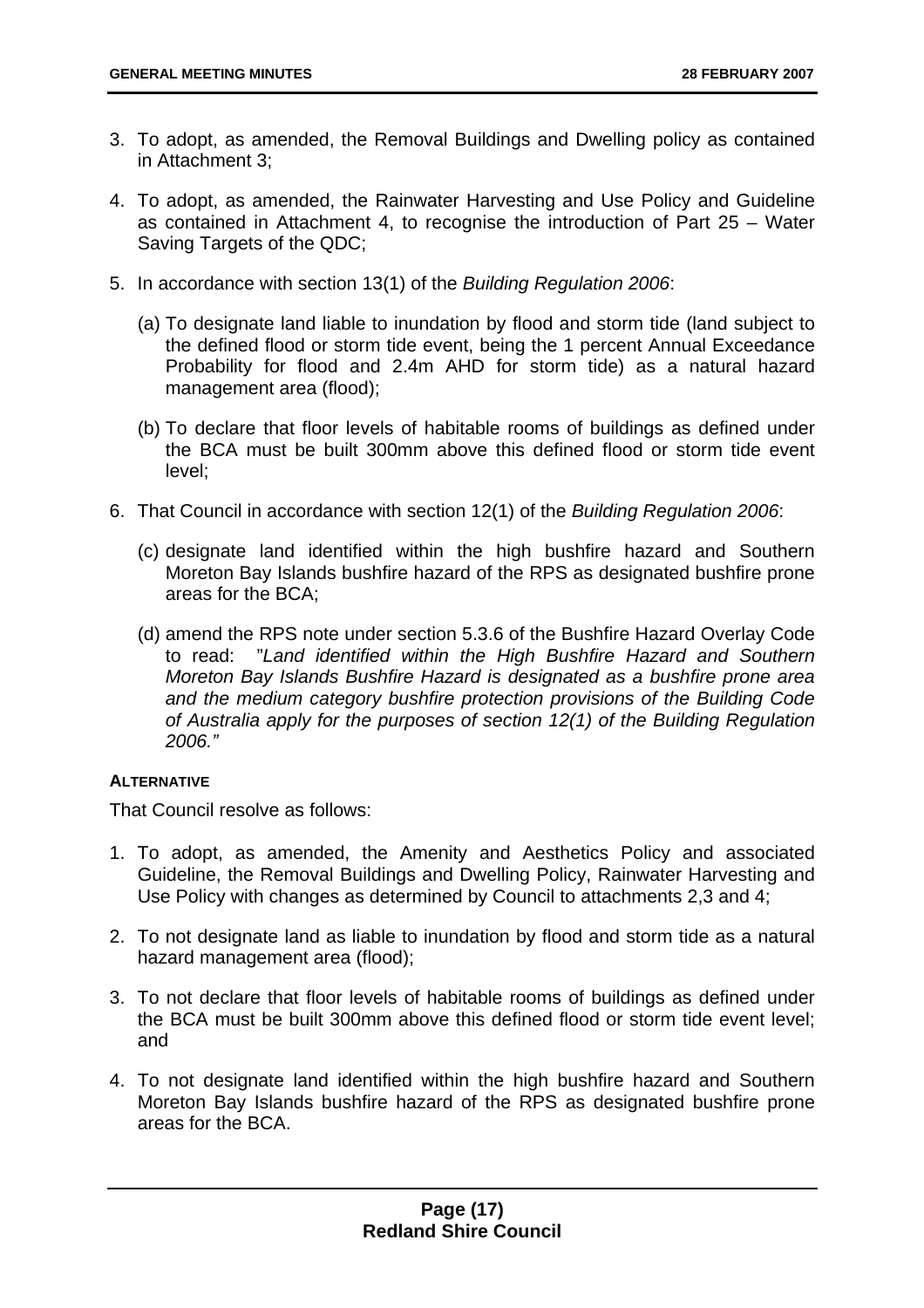**OFFICER'S/COMMITTEE RECOMMENDATION/ COUNCIL RESOLUTION** 

| Moved by:    | Cr Burns          |
|--------------|-------------------|
| Seconded by: | <b>Cr Elliott</b> |

**That Council resolve as follows:** 

- **1. To adopt, as amended, the Amenity and Aesthetics Policy and associated Guideline as contained in Attachment 2;**
- **2. In accordance with section 32(1)(b) of the** *Building Act 1975* **(as amended) to undertake an Amenity and Aesthetics assessment of Class 1 and Class 10 buildings and structures;**
- **3. To adopt, as amended, the Removal Buildings and Dwelling policy as contained in Attachment 3;**
- **4. To adopt, as amended, the Rainwater Harvesting and Use Policy and Guideline as contained in Attachment 4 to recognise the introduction of Part 25 – Water Saving Targets of the QDC;**
- **5. In accordance with section 13(1) of the** *Building Regulation 2006***:** 
	- **a. To designate land liable to inundation by flood and storm tide (land subject to the defined flood or storm tide event, being the 1 percent Annual Exceedance Probability for flood and 2.4m AHD for storm tide) as a natural hazard management area (flood);**
	- **b. To declare that floor levels of habitable rooms of buildings as defined under the BCA must be built 300mm above this defined flood or storm tide event level;**
- **6. In accordance with section 12(1) of the** *Building Regulation 2006:*
	- **a. To designate land identified within the high bushfire hazard and Southern Moreton Bay Islands bushfire hazard of the Redlands Planning Scheme as designated bushfire prone areas for the BCA; and**
	- **b. To amend the Redlands Planning Scheme note under section 5.3.6 of the Bushfire Hazard Overlay Code – to read: "***Land identified within the High Bushfire Hazard and Southern Moreton Bay Islands Bushfire Hazard is designated as a bushfire prone area and the medium category bushfire protection provisions of the Building Code of Australia apply for the purposes of section 12(1) of the Building Regulation 2006."*

**CARRIED**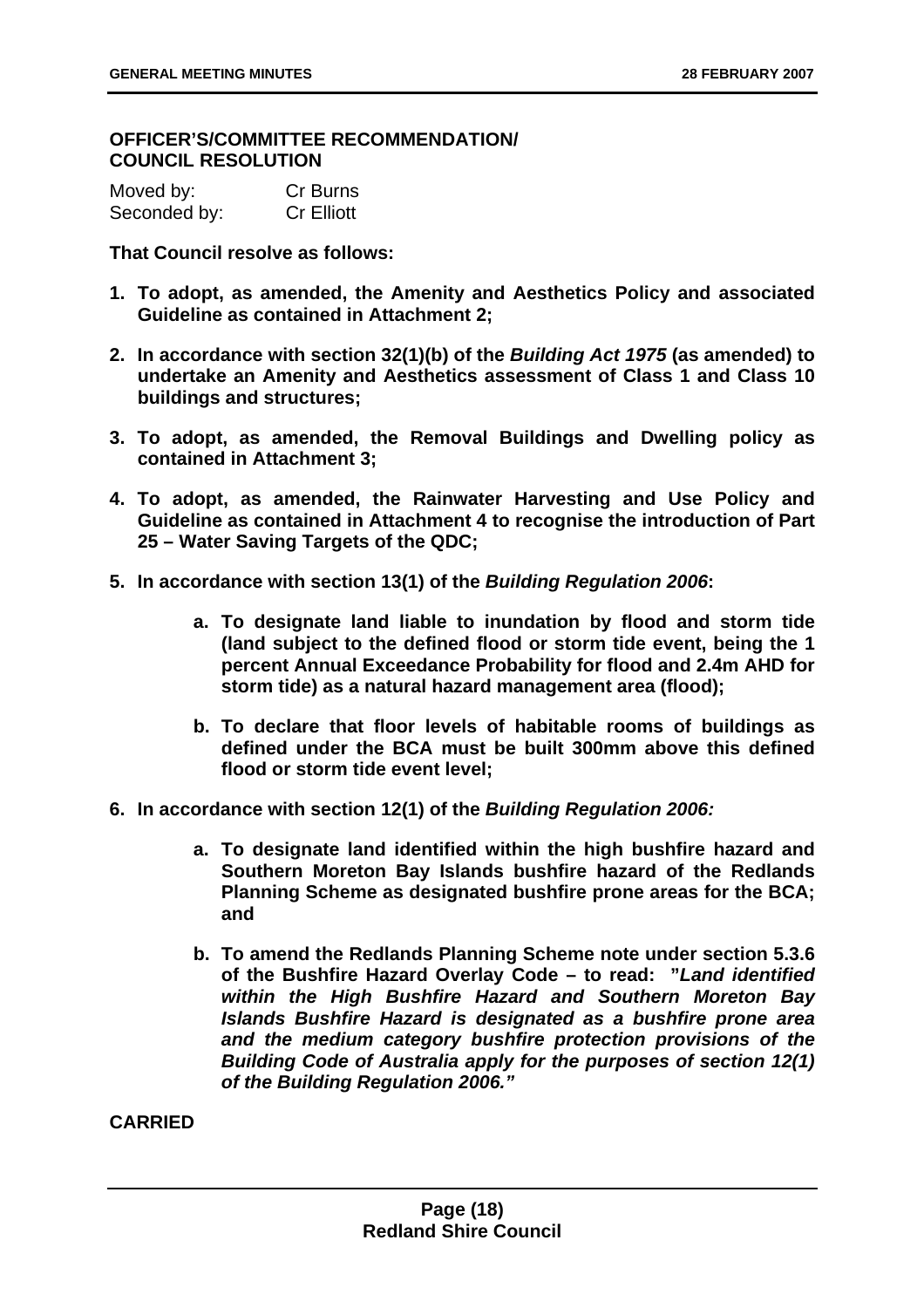#### **10.2.2 TRANSPORT 2016 MID-TERM REVIEW**

| <b>Dataworks Filename:</b>       | <b>RTT Redland Shire Integrated Local Transport</b><br>Plan (ILTP) |
|----------------------------------|--------------------------------------------------------------------|
| <b>Attachments:</b>              | <b>List of revised Transport 2016 actions</b>                      |
| <b>Responsible Officer Name:</b> | <b>David Elliott</b><br><b>Manager Infrastructure Planning</b>     |
| <b>Author Name:</b>              | <b>Crawford Connell</b><br><b>Transport Planning Officer</b>       |

#### **EXECUTIVE SUMMARY**

The first Mid-Term Review of Redland Shire Council's Transport 2016 document has been completed. Consultation with the relevant internal and external stakeholders has been successful. A final revised list of actions is presented for consideration by the Council.

#### **PURPOSE**

To briefly outline the first Mid-Term review of Transport 2016 and seek Council's resolution on the adoption of the reviewed action list.

#### **BACKGROUND**

The Transport 2016 document outlines that a 3 yearly review process be undertaken over the life of the document. This allows actions contained within the document to undergo periodical review ensuring they stay relevant to current policy environments and are better aligned with corporate plans and priorities. The body text and principles of the Transport 2016 document remain unchanged.

The initial list has been revised to include 10 new High Priority Actions, (see items 1 to 10 on attachment), as well as removing completed actions and items that are not possible to implement in the current or foreseeable institutional framework. This reduces the number of actions in the list to a more manageable number of 120 (consolidated list attached).

#### **ISSUES**

The review has seen some wording changes for the actions. This is to clarify the action intent or purpose. The broader strategies that the actions were initially drafted on remain unchanged.

The new High Priority Actions (HPA) for immediate implementation has been chosen to ensure Council develops a refined position on relevant future transportation matters. Examples of the new HPA's include developing a formal position on - public transport for the Bay Islands, marine transport infrastructure, travel demand management and management of vehicular traffic in Capalaba.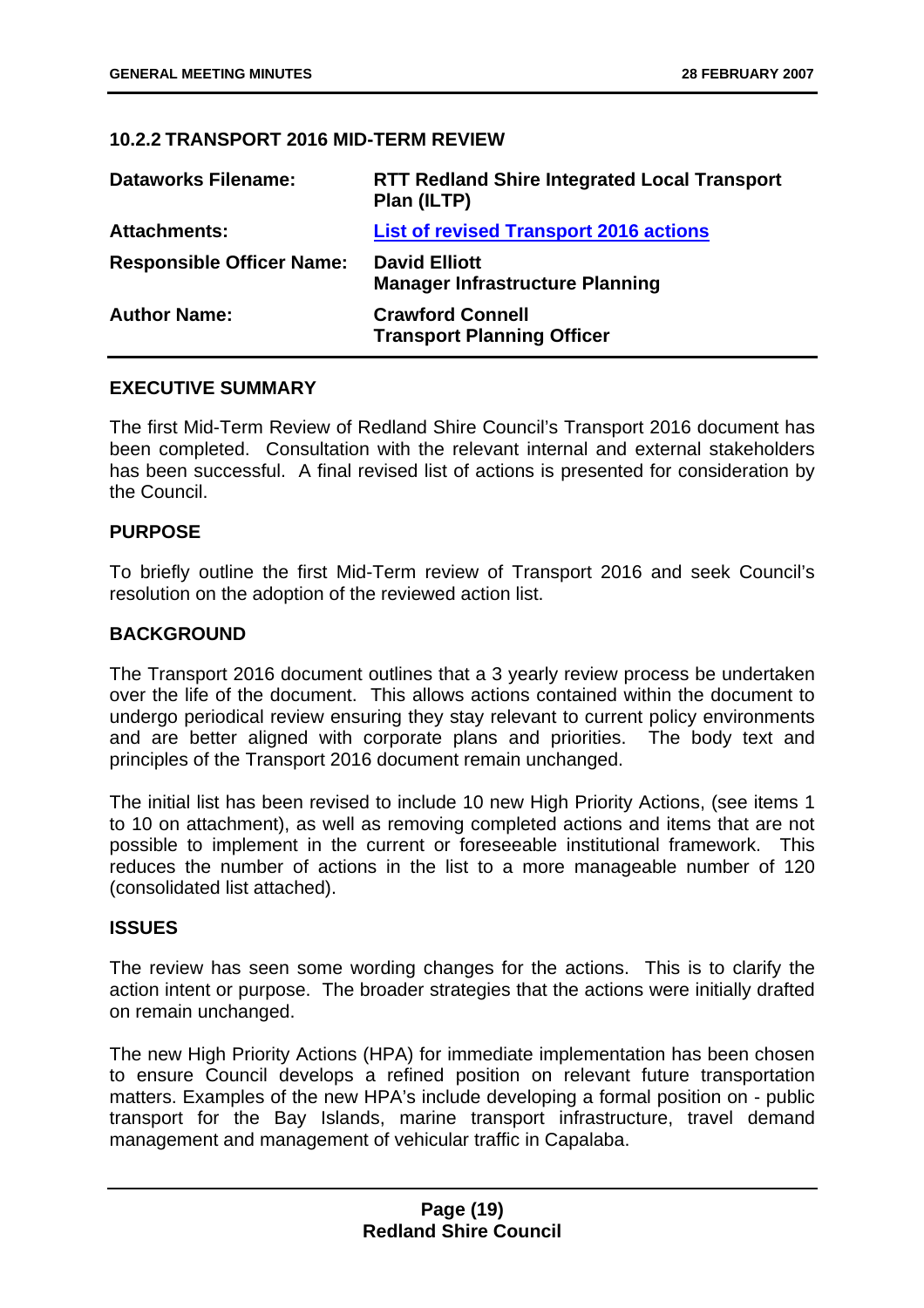A memo will be circulated to all business areas to ensure familiarity with the revised action list and allowing the actions to be further integrated into future work programs.

#### **RELATIONSHIP TO CORPORATE PLAN**

The recommendation primarily supports Council's strategic priority to provide and maintain water, waste services, roads, drainage and support the provision of transport and waterways infrastructure to sustain our community.

#### **FINANCIAL IMPLICATIONS**

Each action in the Transport 2016 document requiring budgetary commitment must undergo the budget review process. Some of the actions can be undertaken with existing Council resources. No budget has been allocated for future implementation monitoring at this stage.

#### **PLANNING SCHEME IMPLICATIONS**

The Land Use Planning Group was consulted and it is considered that the outcome of recommendations in this report will not require any amendments to the Redlands Planning Scheme.

#### **CONSULTATION**

Through the review process the revised list has been reviewed by the Redlands Transport Implementation Group (RTIG) and repeatedly by the Redlands Transport Working Group (RTWG).

Consultation has also occurred with relevant stakeholders including:

- General Manager Planning and Policy;
- Manager Infrastructure Planning;
- Manager Land Use Planning;
- Manager Environmental Management;
- TransLink;
- Department of Main Roads;
- Queensland Transport.

#### **OPTIONS**

#### **PREFERRED**

That Council resolve to adopt the comprehensively reviewed list of Transport 2016 actions for future implementation.

#### **ALTERNATIVE**

Not adopt the list of reviewed actions and suggest an alternative way forward.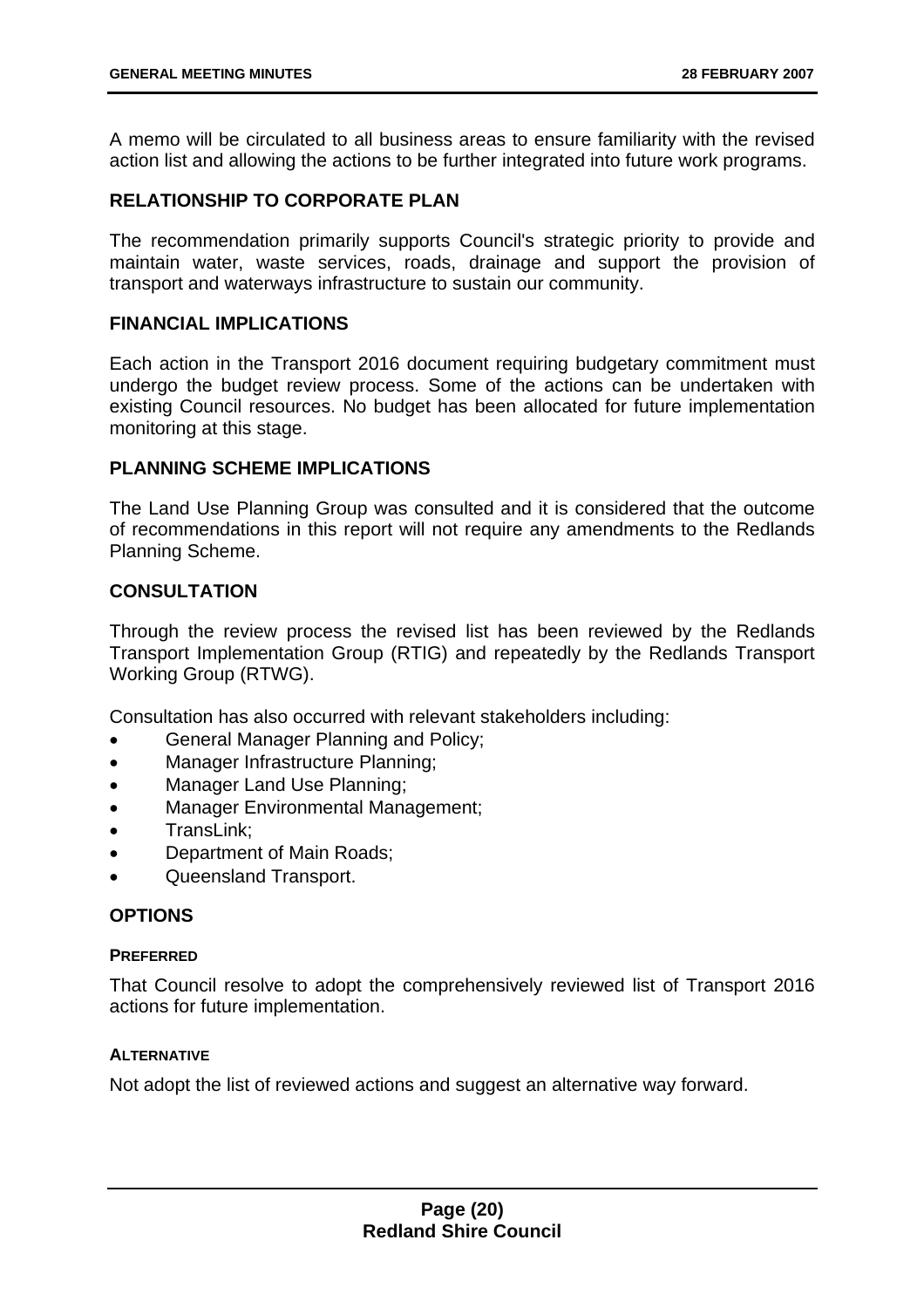#### **OFFICER'S RECOMMENDATION**

That Council resolve to adopt the attached comprehensively reviewed list of Transport 2016 actions for future implementation.

#### **COMMITTEE DISCUSSION**

Committee discussed the attached list of actions and agreed that this should be reviewed annually instead of every three years. Further, it was proposed that investigations be undertaken for the future use of light rail in key centres in the Shire, commencing with Capalaba, and that 107 include the word overpass as well as underpass. These amendments will be reflected in the Committee Recommendation and will be presented to the General Meeting with the amendments.

#### **COMMITTEE RECOMMENDATION/ COUNCIL RESOLUTION**

| Moved by:    | Cr Burns          |
|--------------|-------------------|
| Seconded by: | <b>Cr Elliott</b> |

- **1. That Council resolve to adopt the attached list of Transport 2016 actions with the following amendments:** 
	- **a. That a new action item, No 121, be included to read: "Investigate the feasibility of a light rail system for key centres as part of an integrated transport strategy for the Shire (commencing with Capalaba);**
	- **b. That 'overpasses' be included in action item No 107; and**
- **2. That the list of actions be reviewed annually.**

#### **CARRIED**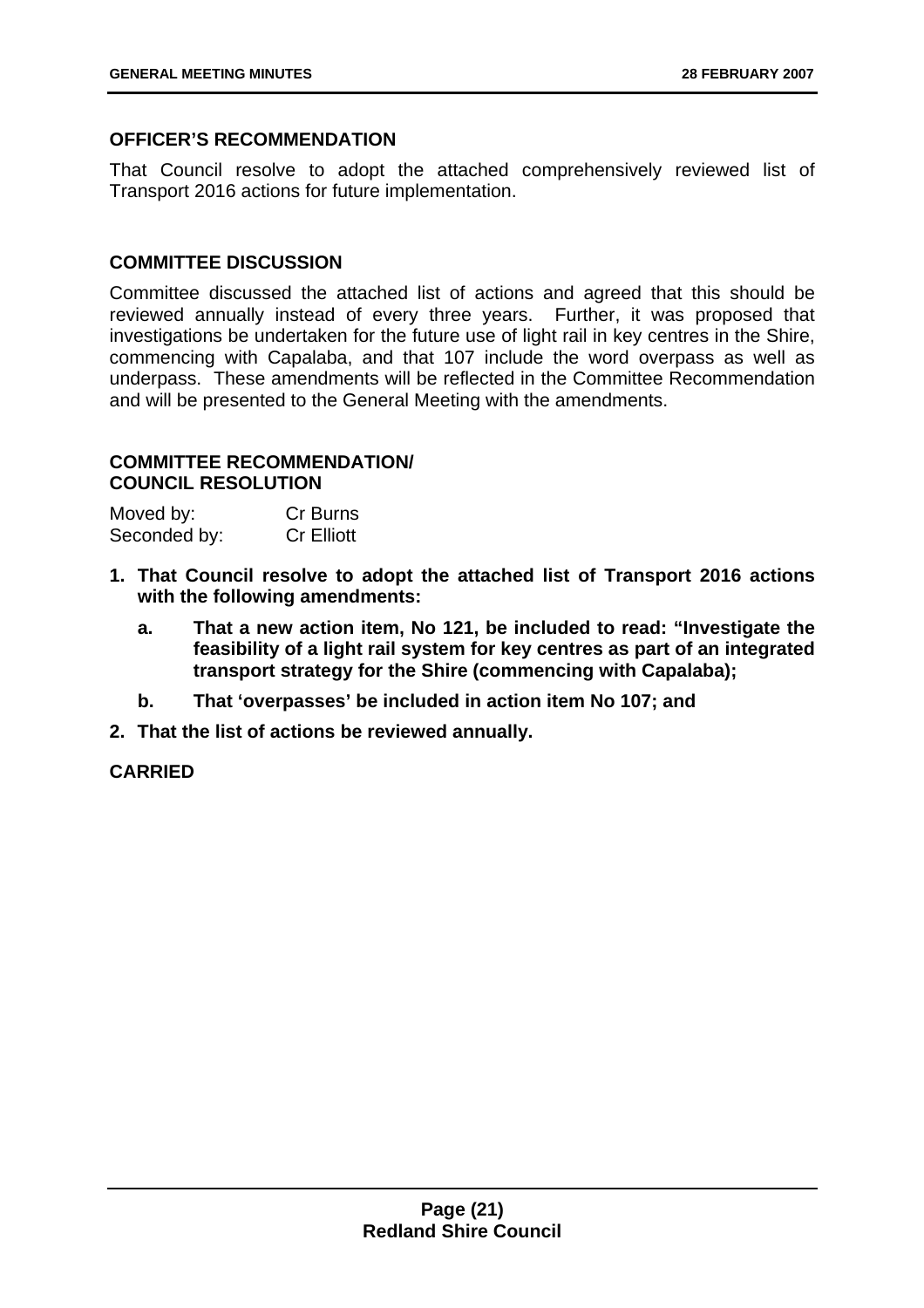#### **10.2.3 TRANSPORT INFRASTRUCTURE CHARGES PLANNING SCHEME POLICY**

| <b>Dataworks Filename:</b>       | RTT - Transport Infrastructure Charges Schedule                                                                                                                                                         |
|----------------------------------|---------------------------------------------------------------------------------------------------------------------------------------------------------------------------------------------------------|
| <b>Attachments:</b>              | <b>Transport Infrastructure Charges Planning</b><br><b>Scheme Policy</b><br><b>Appendix A Transport Infrastructure Charges</b><br><b>Schedule</b><br><b>Appendix B - Plans For Trunk Infrastructure</b> |
| <b>Responsible Officer Name:</b> | <b>David Elliott</b><br><b>Manager Infrastructure Planning</b>                                                                                                                                          |
| <b>Author Name:</b>              | <b>Michael Kriedemann</b><br><b>Infrastructure Charges Advisor</b>                                                                                                                                      |

#### **EXECUTIVE SUMMARY**

At Council's General Meeting of 30 August 2006, the Transportation Infrastructure Charges Planning Scheme Policy was proposed. At this meeting Council resolved:

- 1. To propose to make the Planning Scheme Policy, Framework for Infrastructure Charges Contributions, for both the mainland and Southern Moreton Bay Islands, as amended and attached; and
- 2. That the relevant actions for notification and consultation be undertaken in accordance with Schedule 3 of the Integrated Planning Act 1997 for the adoption of the Planning Scheme Policy.

Before the new charge could be formally adopted, Council was required to undertake a community comments phase. This has been completed and approximately 1,500 submissions were received and considered in completing the policy.

It is recommended that Council adopt the Transportation Infrastructure Charges Planning Scheme Policy for the mainland and complete actions in accordance with the provisions of Schedule 3 of the *Integrated Planning Act 1997.* 

It is further recommended that Council not introduce a charge for the Southern Moreton Bay Islands at this time and that Council prepare a SMBI roads funding submission to the State Government.

#### **PURPOSE**

To report to Council on the submissions received in relation to the draft Transportation Infrastructure Charges Planning Scheme Policy and to resolve to adopt the Transportation Infrastructure Charges Planning Scheme Policy for the mainland in accordance with the provisions of Schedule 3 of the *Integrated Planning Act 1997.*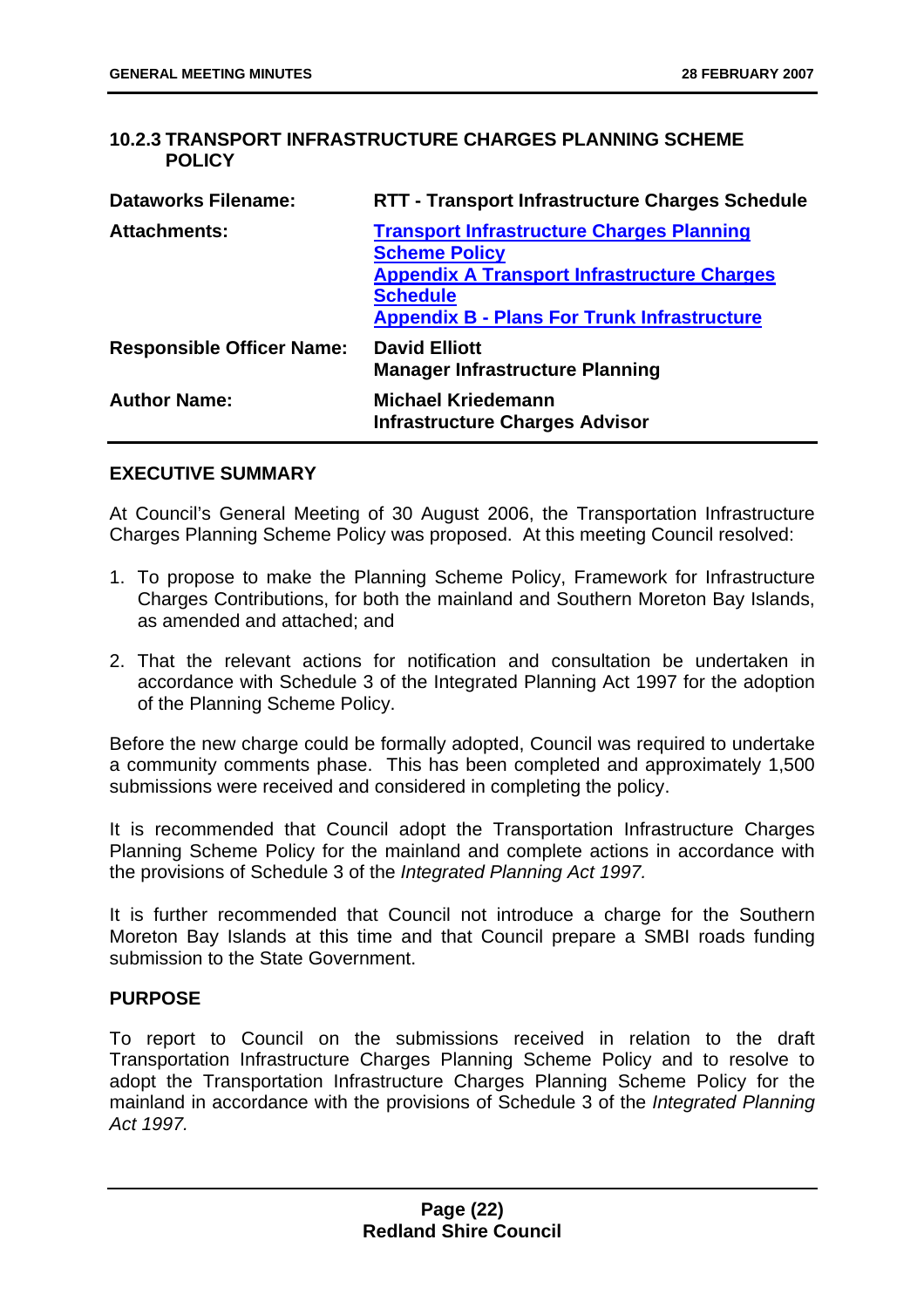#### **BACKGROUND**

The intent of the original policy was to enable Council to fund the construction of necessary road infrastructure on the mainland and Southern Moreton Bay Islands, providing equitable access and a standard of infrastructure that the community requires in the future. If the infrastructure charges are not adopted for the mainland, Council will be required to meet a larger financial burden for upgrading existing infrastructure and constructing new infrastructure for the growing population.

On SMBI, the introduction of infrastructure charges would result in an excessive annual cost being imposed on the Shire wide rate base due to the limited funds that would result from new building applications on SMBI.

The intent of Infrastructure Charges is for new development to pay their portion of the infrastructure costs associated with the direct impact their development will have on the existing and future network. Under Integrated Planning Act legislation, all Councils in Queensland are required to undertake appropriate infrastructure planning studies and implement a Priority Infrastructure Plan which details trunk infrastructure improvements for a 15 year planning horizon. Redland Shire has adopted a planning horizon of 2006 – 2021. There is no requirement to impose an infrastructure charge.

A formal public notice was placed in the Redland Times on Friday 8 September 2006, inviting submissions on the proposed planning scheme policy. The public notice stated that submissions on the policy must be received on or before Friday 6 October 2006. On Wednesday 4 October 2006, Council mailed out approximately 10,000 letters to ratepayers on the Southern Moreton Bay Islands explaining the draft policy and extended the submissions period to Friday 20 October 2006.

During the 6 week submissions period, the community were able to view the documentation at Council's customer service centres, via Council's web site or by phoning and requesting an information pack be mailed out. A Council officer was also available to explain the policy over the phone. During the 6 week period, Council was inundated with calls from the community asking for clarification on the policy and wanting to know how to complete a submission. The majority of callers were rate payers from the Southern Moreton Bay Islands and were opposed to Council's draft policy.

Developments on the mainland within the Redland Bay, East Thornlands and Wellington Point Development Control Plan Areas have been paying road infrastructure contributions since 1998. Developers in these areas have previously included these charges in their development costs and understand that infrastructure charges are proposed to be phased in across the Shire.

#### **ISSUES**

#### **Mainland Infrastructure Charge:**

Only a small number of submissions were received regarding the mainland infrastructure charge. The major issues raised in these submissions include: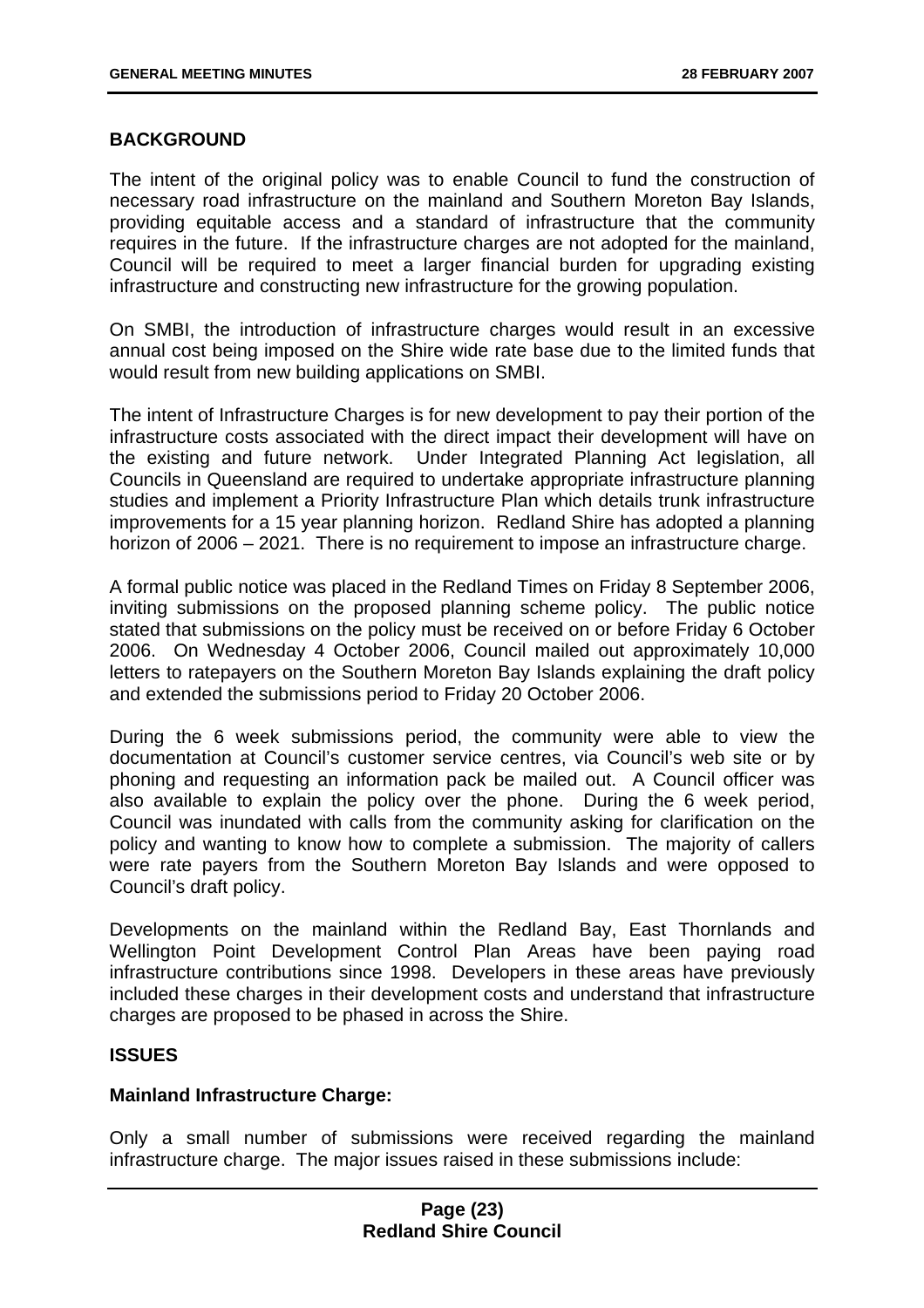- If this policy was adopted it would result in a significant disincentive for builders and developers to conduct business in Redland Shire. These costs will be passed onto consumers and have an impact on housing affordability.
- Increased charges should be phased in to allow for marketplace adjustments.
- The cost of infrastructure should be shared throughout the entire community and not just the "new" users.
- The policy is not in accordance with the State Government quidelines as it does not apportion the total infrastructure cost over the total population.
- The industrial and commercial developments should be included in the charge and not left to negotiate an appropriate contribution with Council based on development impact.
- The policy requires that developers contribute a charge based on the theoretical lot yield not the actual lot yield, which may be less. It is difficult to meet theoretical lot yields due to restrictive overlays etc.

The charge methodology recovers funds for the fair share of the transport network used by new developments and is in accordance with the State Government guidelines. The "phasing in" of the infrastructure charge over say 2-3 years would result in some developments not paying their fair share of the upgrade costs and the difference would have to be funded by Council. This is not recommended as Council would be better off having no charge and therefore having the flexibility of extending the works over a longer period. The introduction of the charging mechanism introduces a commitment to future capital allocations from Council to fund the specified works within the specified timeframe.

Commercial, Industrial and other non residential developments do not generate the traffic volumes that dictate the ultimate road capacity at morning and afternoon peaks. These road capacities are generated by residential users as start and finish trips from their residential premises. However where Industry & Commercial developments have a direct impact for access to the trunk system or require specific upgrades, they will be conditioned accordingly.

Experience in other locations and a recent report from the Local Government Association of Queensland indicates that the introduction of user charges has little if any affect on the marketplace for housing take up.

When the new Transportation Infrastructure Charges Planning Scheme Policy is adopted the existing Planning Scheme Policy 3 – Contributions and Security Bonding – Chapter 4 Movement Network will be repealed. There will no longer be individual local network transport charges in Redland Bay, East Thornlands and Wellington Point. These areas will be charged under this new policy which will be a shire wide (mainland) policy.

In accordance with Schedule 3 of the *Integrated Planning Act 1997,* Council is required to publish in a newspaper, a public notice of the adoption of the new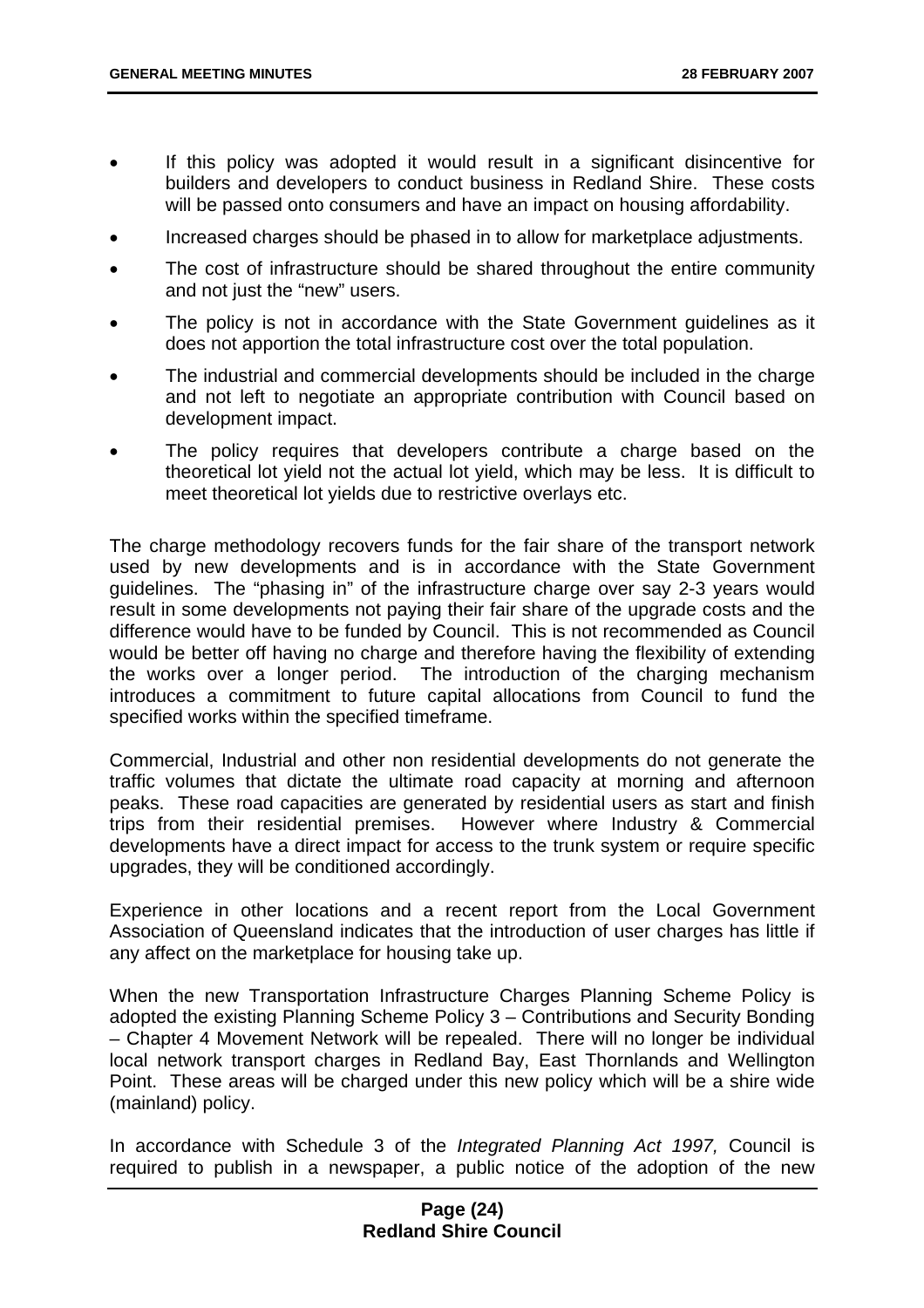planning scheme policy and state the existing planning scheme policy will be repealed. Prior to the new policy being implemented Development Assessment, Infrastructure Planning and Financial Services will be required to modify existing administration practices to ensure the charge is correctly applied, collected and receipted. It is recommended the charge apply from Monday 2 April 2007 to allow for these administrative changes to be made.

#### **Southern Moreton Bay Islands Infrastructure Charge:**

The majority of written submissions and telephone calls were received from residents and rate payers of the Southern Moreton Bay Islands (SMBI). The major issues raised in their submissions included:

- It is unfair to only charge new residents wishing to build on the island, why not charge all land owners who will ultimately be the users and beneficiaries of the infrastructure;
- The charge is too great and applicants can not be expected to find this amount in a lump sum payment;
- If I pay the charge, why can't I get my road sealed immediately? Why should I wait up to 15 years when I pay my charge in the first year?
- Why doesn't the Council put a road levy on all rateable blocks through the rates notice and land owners can pay a small amount each quarter? This will be equitable as everyone has to pay, not just vacant lot owners when they apply to build.
- Why does Council charge for the upgrade of roads through building applications on the SMBI and does not intend doing the same on the mainland? Land owners with vacant land on the mainland appear not to have to pay the charge.

As the Southern Moreton Bay Islands were allowed to be subdivided without the proper provision of infrastructure and services, Council needs to obtain funds to provide these services. The present rating income both from the islands and the mainland is sufficient to fund maintenance programs, renewal programs and operational services to the community. It is not adequate, however, for providing major capital works on the mainland or on the islands.

In the financial implications section of this report, there are three funding options outlined for consideration. These options also explain the issues raised by the submissions. The majority of submitters did not dispute that road upgrades were necessary however the matter of who should fund the infrastructure and by how much was the biggest issue.

#### **RELATIONSHIP TO CORPORATE PLAN**

The recommendation primarily supports Council's strategic priority to provide and maintain water, waste services, roads, drainage and support the provision of transport and waterways infrastructure to sustain our community.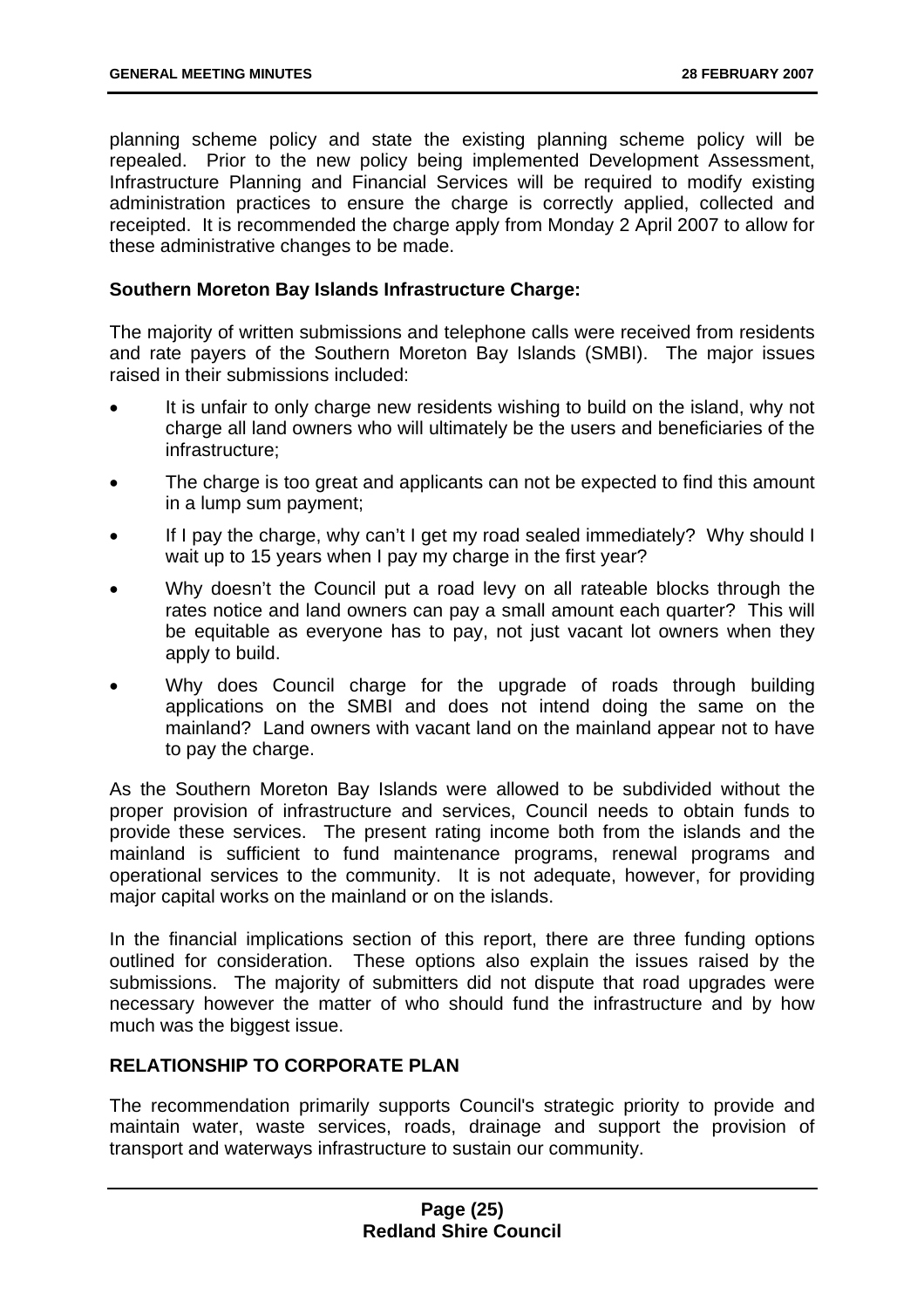#### **FINANCIAL IMPLICATIONS**

#### **Mainland Infrastructure Charge**

The existing trunk infrastructure on the mainland has been valued at \$413.60 million and the future trunk infrastructure is proposed to cost \$293.24 million (2006 dollars). The total cost of the existing plus future network apportioned over the total future population at 2021 is the method used to determine the infrastructure charge. The transport infrastructure charge per detached dwelling is \$11,347 with other forms of residential development being determined from the traffic generation rates applied in the transport model.

Based on the demographics report there will be approximately 62,291 households on the mainland in 2021, up from 45,196 households in 2006. This represents an increase of 17,095 households. This increase will consist of approximately 12,000 detached dwellings and 5,095 multiple dwellings. The expected revenue from infrastructure charges is anticipated to be approximately \$171 million.

In order to complete the upgrade works listed in this policy, Council is required to continue to contribute towards the upgrade of the trunk road network, initially at the current rate and then marginally higher, through the life of the program of approximately 15 years. However, if the population increase is lower or if the demand for improvements changes, Council can lower this commitment through regular reviews of the Transport Plan. Council currently spends approximately \$3 million per year on trunk roads and this will need to continue and be increased in future years which may result in a need for Council to shift its focus from lower order residential street construction to trunk road upgrades, including major intersections.

The infrastructure charge is proposed to generate approximately \$11 million in revenue each year for 15 years. With Council contributions this will enable Council to undertake an expanded trunk road improvement program. This is essential in ensuring the trunk road network functions at the desired standard of service into the future providing safety and amenity throughout the entire network.

The total cost of work in the first 5 years of the program totals approximately \$80 million. Council is expecting revenue of approximately \$55 million, with the remaining \$25 million being funded through the roadworks program. With minor funding increases to trunk roads, this can be accommodated within the existing budget cycles.

#### **Southern Moreton Bay Islands Infrastructure Charge:**

The existing road infrastructure on the Southern Moreton Bay Islands has been valued at \$31.4 million and the future road infrastructure is estimated to cost \$133.7 million (2006 dollars). The total cost of the existing plus future network apportioned over the total number of lots at full development, for each individual island, is the method used to determine the infrastructure charge. The transport infrastructure charge per lot varies on each island and is as follows: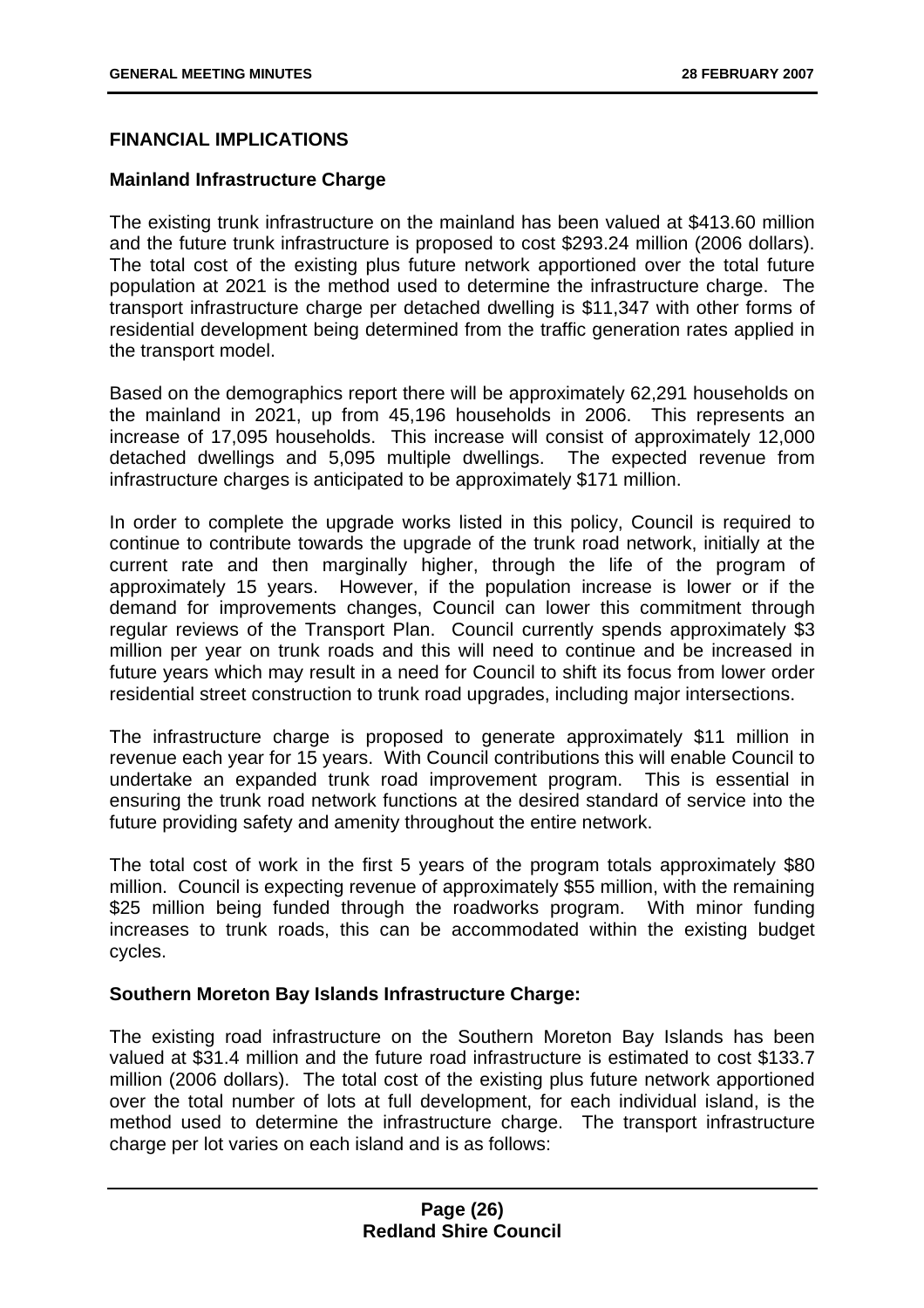- Russell Island \$14,939 per lot;
- Macleay Island \$13,095 per lot;
- Lamb Island \$11,659 per lot;
- Karragarra Island \$14,188 per lot.

Based on the demographics report there will be approximately 4,118 households on the Southern Moreton May Islands in 2021, up from 3,271 households in 2006. This represents an increase of 847 households. The expected revenue from infrastructure charges (averaged) is anticipated to be approximately \$11.4 million with Council to fund the shortfall in future works of approximately \$122.3 million over the 15 year life of the infrastructure plan.

In order to complete the upgrade works listed in this policy, Council is required to contribute approximately \$8.15 million per year for 15 years towards the upgrade of the road network. This will have an effect on the capital roadworks program as Council currently spends approximately \$1 - \$1.5 million per year on island roads. Given Council's current budgetary constraints it is unlikely that Council will be able to afford to fund these works in the required timeframe.

There are a number of funding options which Council can explore in order to lighten the financial burden on both rate payers and Council, these include:

#### **1. Reducing the amount of work to be completed in the 15 year planning horizon**

By reducing the amount or scope of works the cost of the works will decrease and the charge per lot will also decrease. The disadvantage to rate payers is that they may contribute to the infrastructure charge but their street may not be included in the construction program in the initial 15 years.

This method would be difficult to administer as Council would be required to determine which roads will be sealed in the initial 15 years. Council would need to assess each road based on merit using traffic volumes, number of dwellings in each street and stormwater issues as some of the guiding criteria. Inevitably disputes would arise as some residents would not see construction in their street for over 15 years, or much longer as the overall program would take in excess of 40 years. Given that the road network is dynamic i.e. changes as the community grows and expands, this method would be difficult to make work and is not recommended.

#### **2. Create a defined benefited area and charge all rate payers a road levy through the quarterly rates notices**

This option would allow Council to cost the full network upgrade and charge a road levy in the quarterly rates notice. The benefits of this option include:

New residents would not incur a large upfront infrastructure charge;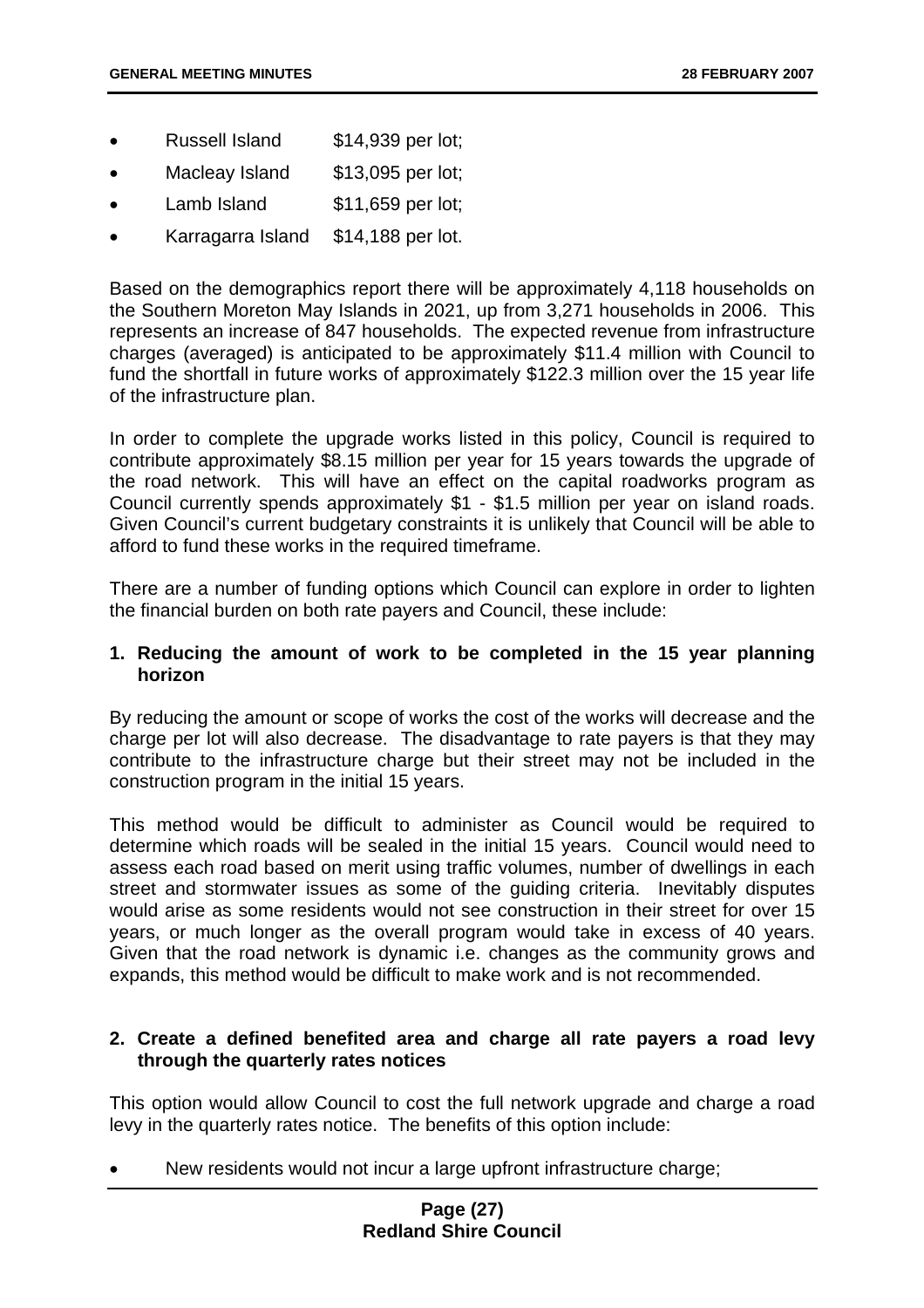- Council would be guaranteed an income stream;
- Council could confidently predict and program upgrade works;
- All road users (existing and new residents) who gain a benefit from the upgraded roads would contribute to the works;
- Council could reduce the levy if the level of development slows and road upgrades are not needed in parts of the islands for some time;
- It is a "fairer" and more equitable system of apportionment.

If Council, for example, charged \$400 per annum for a road levy there would be approximately \$4.6 million in revenue each year. Combined with Council's general rate funds there could be as much as \$6 million in funds available each year to upgrade roads. At this level of funding it would take approximately 22 years to complete all of the roadworks on the islands.

This option would increase rates from approximately \$700 per year to approximately \$1,100 per year. This is considered less of a financial imposition on rate payers than an infrastructure charge but may still be beyond the affordability of a large number of land owners. Although this is a hefty burden on all SMBI ratepayers, it is the only funding method that would provide a good final result in a reasonably timely manner.

#### **3. Do not introduce any road infrastructure charge or road levy and continue to fund road improvements through the existing capital budget process**

Council presently funds road upgrades on the islands at a rate of \$1-\$1.5 million per year through the capital road improvement program. Continuing with the current roadworks funding program would not impose any new or extra financial burden on the existing land owners or shire wide rate payers, and would allow Council to continue to allocate funds for priority work. Council could consider lobbying the State Government for assistance with the provision of this infrastructure.

#### **CONSULTATION**

In preparing this report, consultation was undertaken with:

- General Manager Planning and Policy; and
- Assessment Services.

#### **OPTIONS**

#### **PREFERRED**

That Council resolve as follows:

1. To adopt the Planning Scheme Policy – Transportation Infrastructure Charges for the mainland and that it be implemented effective Monday  $2<sup>d</sup>$  April 2007;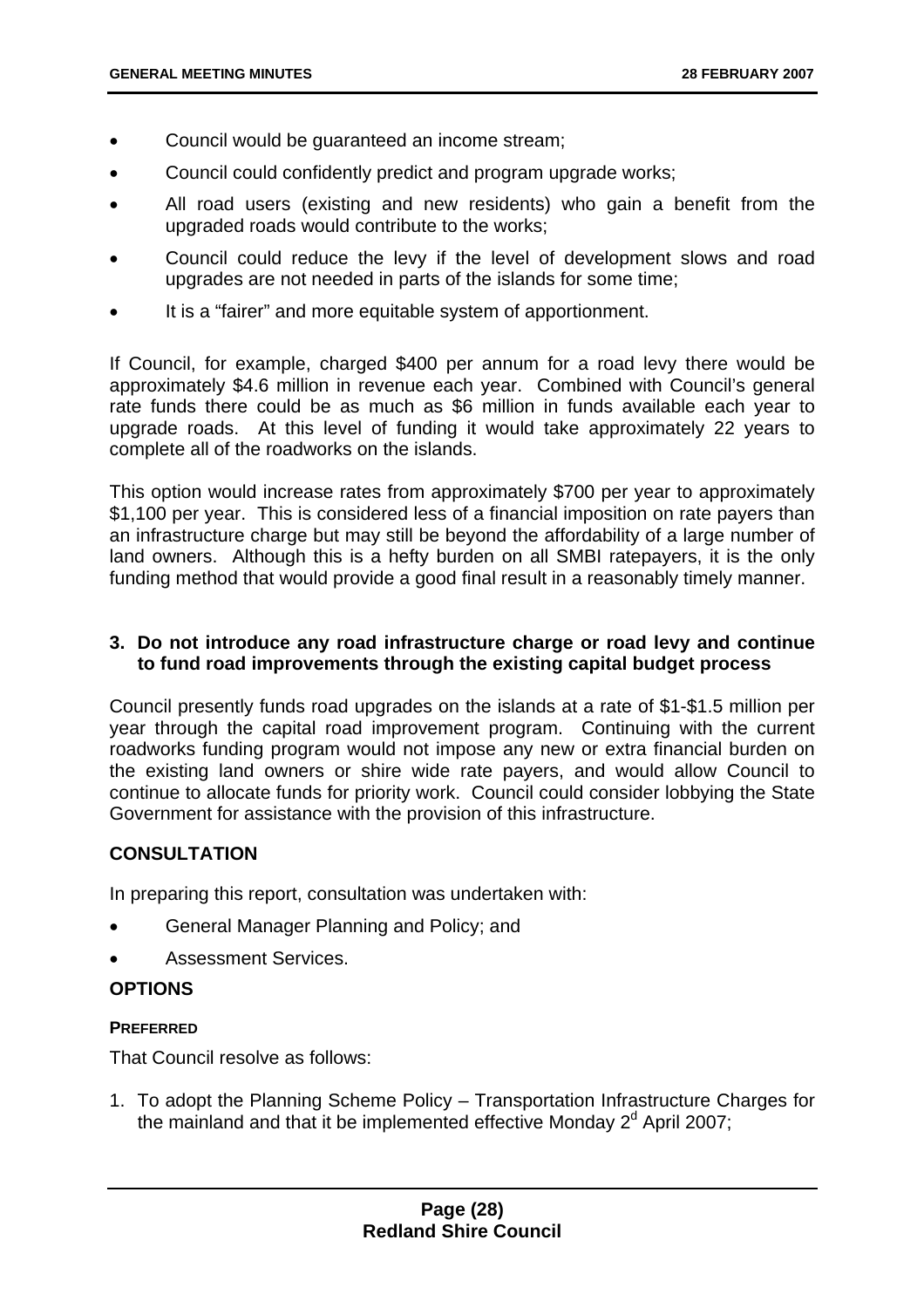- 2. That the relevant actions for adoption be undertaken in accordance with Schedule 3 of the Integrated Planning Act 1997 for the adoption of the Planning Scheme Policy;
- 3. To repeal the existing Planning Scheme Policy 3 Contributions and Security Bonding – Chapter 4 Movement Network; and
- 4. To not introduce a charge on the Southern Moreton Bay Islands at this time and to deliver an SMBI road funding submission to State Government.

#### **ALTERNATIVE**

That Council resolve as follows:

- 1. To adopt the Planning Scheme Policy Transportation Infrastructure Charges for the mainland and that it be implemented effective Monday 2 April 2007;
- 2. That the relevant actions for adoption be undertaken in accordance with Schedule 3 of the Integrated Planning Act 1997 for the adoption of the Planning Scheme Policy;
- 3. To repeal the existing Planning Scheme Policy 3 Contributions and Security Bonding – Chapter 4 Movement Network; and
- 4. To create a defined benefit area under the Local Government Act over the Southern Moreton Bay Islands and charge all SMBI ratepayers \$400 per annum.

#### **OFFICER'S RECOMMENDATION**

That Council resolve as follows:

- 1. To adopt the Planning Scheme Policy Transportation Infrastructure Charges for the mainland and that it be implemented effective Monday 2 April 2007;
- 2. That the relevant actions for adoption be undertaken in accordance with Schedule 3 of the *Integrated Planning Act 1997* for the adoption of the Planning Scheme Policy;
- 3. To repeal the existing Planning Scheme Policy 3 Contributions and Security Bonding – Chapter 4 Movement Network; and
- 4. To not introduce a charge on the Southern Moreton Bay Islands at this time and to deliver an SMBI road funding submission to State Government.

#### **PROPOSED MOTION**

That Council resolve as follows:

1. To adopt the Planning Scheme Policy – Transportation Infrastructure Charges for the mainland and that it be implemented effective Monday 2 April 2007;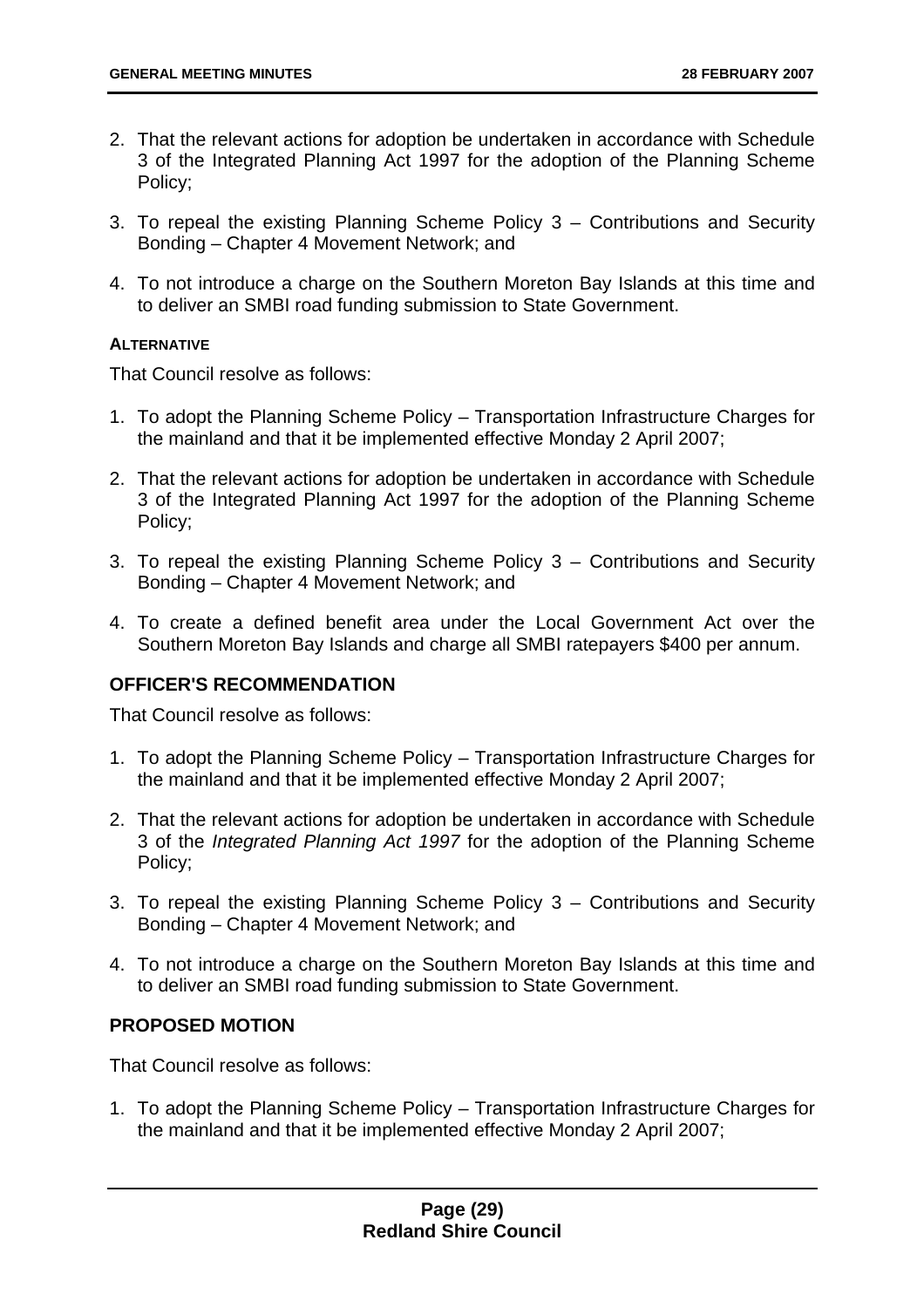- 2. That the relevant actions for adoption be undertaken in accordance with Schedule 3 of the Integrated Planning Act 1997 for the adoption of the Planning Scheme Policy;
- 3. To repeal the existing Planning Scheme Policy 3 Contributions and Security Bonding – Chapter 4 Movement Network; and
- 4. To create a defined benefit area under the Local Government Act over the Southern Moreton Bay Islands and charge all SMBI ratepayers \$400 per annum.

On being put to the vote, the motion was LOST.

A division was called for.

Crs Murray, Williams, Elliott and Henry voted in the affirmative.

Crs Bowler, Seccombe, Dowling, Ogilvie, Barker and Burns voted in the negative.

Cr Beard was not present when the vote was taken.

The motion was declared by the Chair as LOST.

#### **COMMITTEE DISCUSSION**

Council officers distributed an amended attachment for Table 6 - Equivalent Residential Allotment Rates reflecting the correct charge rate.

This amended attachment is reflected in the Committee Recommendation and presented for consideration at the General Meeting of Council on 28 February 2007.

#### **COMMITTEE RECOMMENDATION**

That Council resolve as follows:

- 1. To adopt the Planning Scheme Policy Transportation Infrastructure Charges, as amended and attached, for the mainland and that it be implemented effective Monday 2 April 2007;
- 2. That the relevant actions for adoption be undertaken in accordance with Schedule 3 of the *Integrated Planning Act 1997* for the adoption of the Planning Scheme Policy;
- 3. To repeal the existing Planning Scheme Policy 3 Contributions and Security Bonding – Chapter 4 Movement Network; and
- 4. To not introduce a charge on the Southern Moreton Bay Islands at this time and to deliver an SMBI road funding submission to State Government.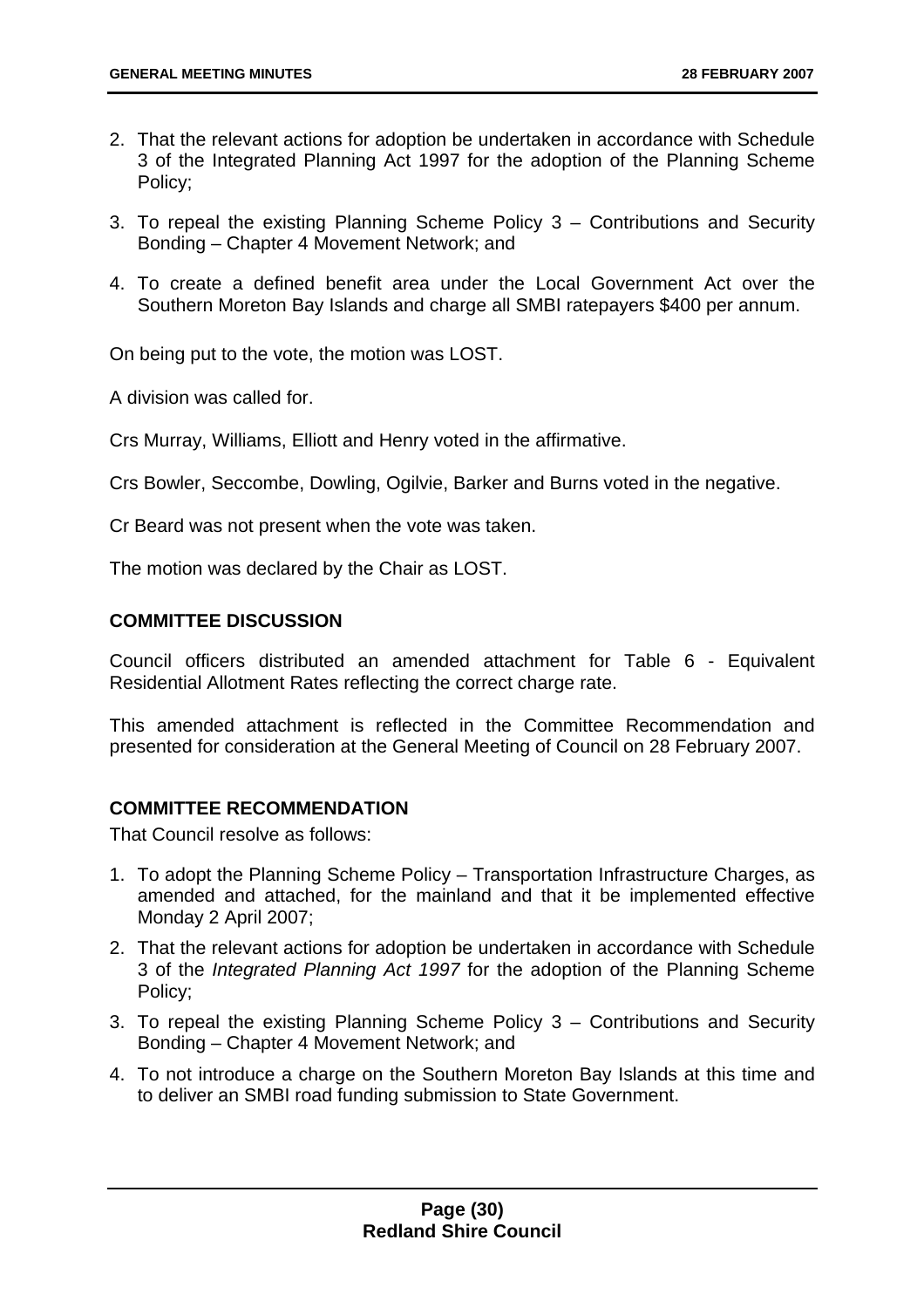#### **ADDENDUM – 28 FEBRUARY 2007**

Further consideration was given to this matter by the officers following the Committee meeting and to streamline the administration and implementation of the proposed changes, some amendments were proposed to the Committee Recommendation resulting in the following Recommendation for Council's consideration.

#### **REVISED RECOMMENDATION/ COUNCIL RESOLUTION**

| Moved by:    | <b>Cr Burns</b>   |
|--------------|-------------------|
| Seconded by: | <b>Cr Elliott</b> |

**That Council resolve as follows:** 

- **1. To adopt the Planning Scheme Policy Transportation Infrastructure Charges for the mainland as attached and that it be implemented effective Thursday 1 March 2007;**
- **2. Any application received on or after Thursday 1 March 2007 that increases the demand on the transport network will be required to pay a contribution in accordance with the Planning Scheme Policy – Transportation Infrastructure Charges for the mainland;**
- **3. In cases where a development has an existing Material Change of Use and/or Reconfiguration of Allotment approval (whether Development Permit or Preliminary Approval) within the Wellington Point, East Thornlands and Redland Bay areas, will be required to pay a contribution in accordance with the Planning Scheme Policy 3 – Contributions and Security Bonding – Chapter 4 Movement Network. Such applications made outside of these areas and prior to 1 March 2007 will not pay a transport charge;**
- **4. That in accordance with Resolution No 3 above, the attached Planning Scheme Policy be amended by deleting the words, "***In cases where a development has existing Material Change of Use and /or Reconfiguration of allotment approval (whether Development Permit or Preliminary Approval) trunk transport charges will not be applied***" from Clause 1.5.2 of the Policy;**
- **5. That the relevant actions for adoption be undertaken in accordance with Schedule 3 of the** *Integrated Planning Act 1997* **for the adoption of the Planning Scheme Policy;**
- **6. To repeal the existing Planning Scheme Policy 3 Contributions and Security Bonding – Chapter 4 Movement Network; and**
- **7. To not introduce a charge on the Southern Moreton Bay Islands at this time and -** 
	- **(a) deliver an SMBI road funding submission to State Government; and**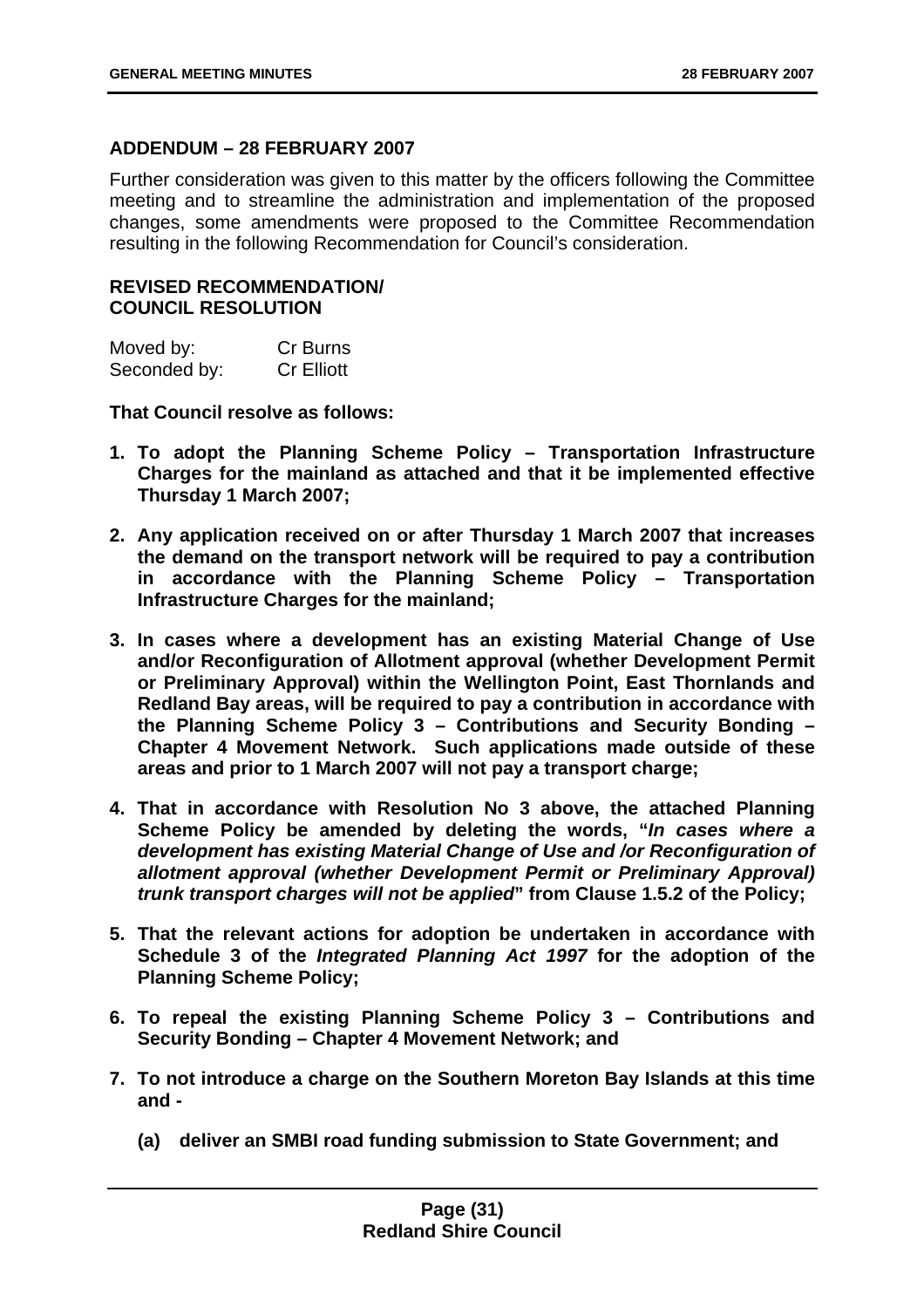#### **(b) approach the Federal Government to support provision of infrastructure on SMBI.**

#### **CARRIED**

A division was called for.

Crs Beard, Elliott, Bowler, Burns, Dowling, Ogivlie, Barker and Seccombe voted in the affirmative.

Crs Murray, Williams and Henry voted in the negative.

The motion was declared by the Mayor as **CARRIED**.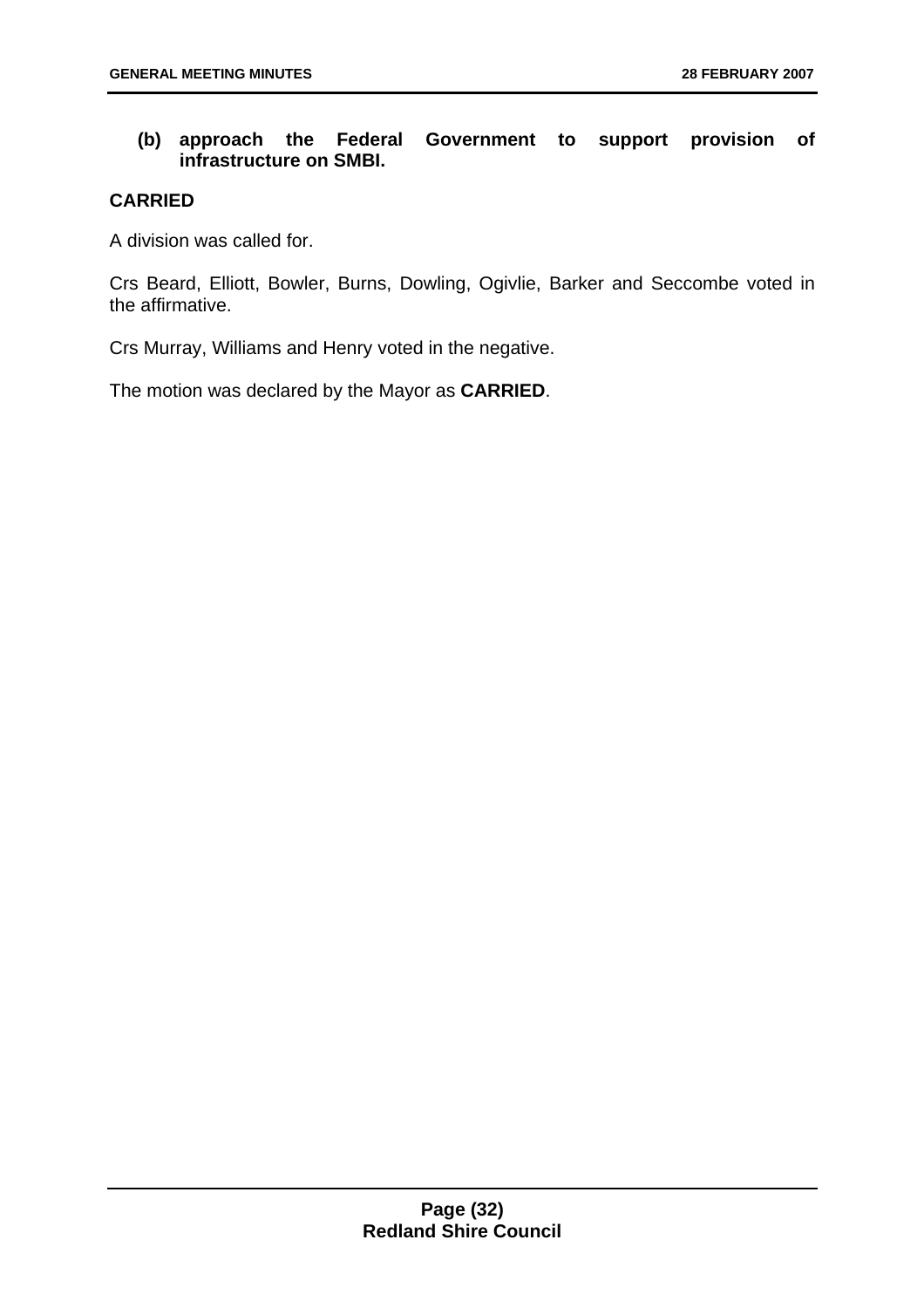#### **10.2.4 LEASE TO RDCOTA - 57 WYNYARD STREET CLEVELAND (LOT 18 ON RP123986)**

| <b>Dataworks Filename:</b>       | <b>Redland District Committee on the Ageing Inc;</b><br><b>Land No 120228</b>  |
|----------------------------------|--------------------------------------------------------------------------------|
| <b>Attachments:</b>              | <b>Site Plan</b><br><b>Photographs of relocatable building</b>                 |
| <b>Responsible Officer Name:</b> | <b>Roberta Bonnin</b><br><b>Manager Community &amp; Social Planning</b>        |
| <b>Author Name:</b>              | <b>Col Griffiths</b><br><b>Senior Advisor Community Development</b>            |
|                                  | <b>Andrea Horton</b><br><b>Project Officer Community &amp; Social Planning</b> |

#### **EXECUTIVE SUMMARY**

Redlands District Committee on the Ageing Inc (RDcota) is seeking a site on which they can place a relocatable building for use for meetings, activities, administration and storage.

A suitable site has been identified on Council-owned land in Donald Simpson Park at 57 Wynyard Street, Cleveland. This site could be leased to the organisation.

#### **PURPOSE**

To seek Council approval to grant a lease over part of Lot 18 on RP123986, 57 Wynyard Street, Cleveland, generally in accordance with the attached plan, to Redlands District Committee on the Ageing Inc.

#### **BACKGROUND**

Redlands District Committee on the Ageing Inc (RDcota) was formed in 1971. The organisation is an incorporated, not for profit, community organisation which undertakes a range of activities relating to seniors in the Redlands community, including:

- Advocacy;
- investigating and addressing seniors issues;
- community awareness and education;
- supporting other local groups and services through fundraising and volunteering;
- donating facilities, equipment and funds to the Redlands Hospital;
- coordinating the annual Senior Citizens Week and Bayside Retirement Lifestyle Expo.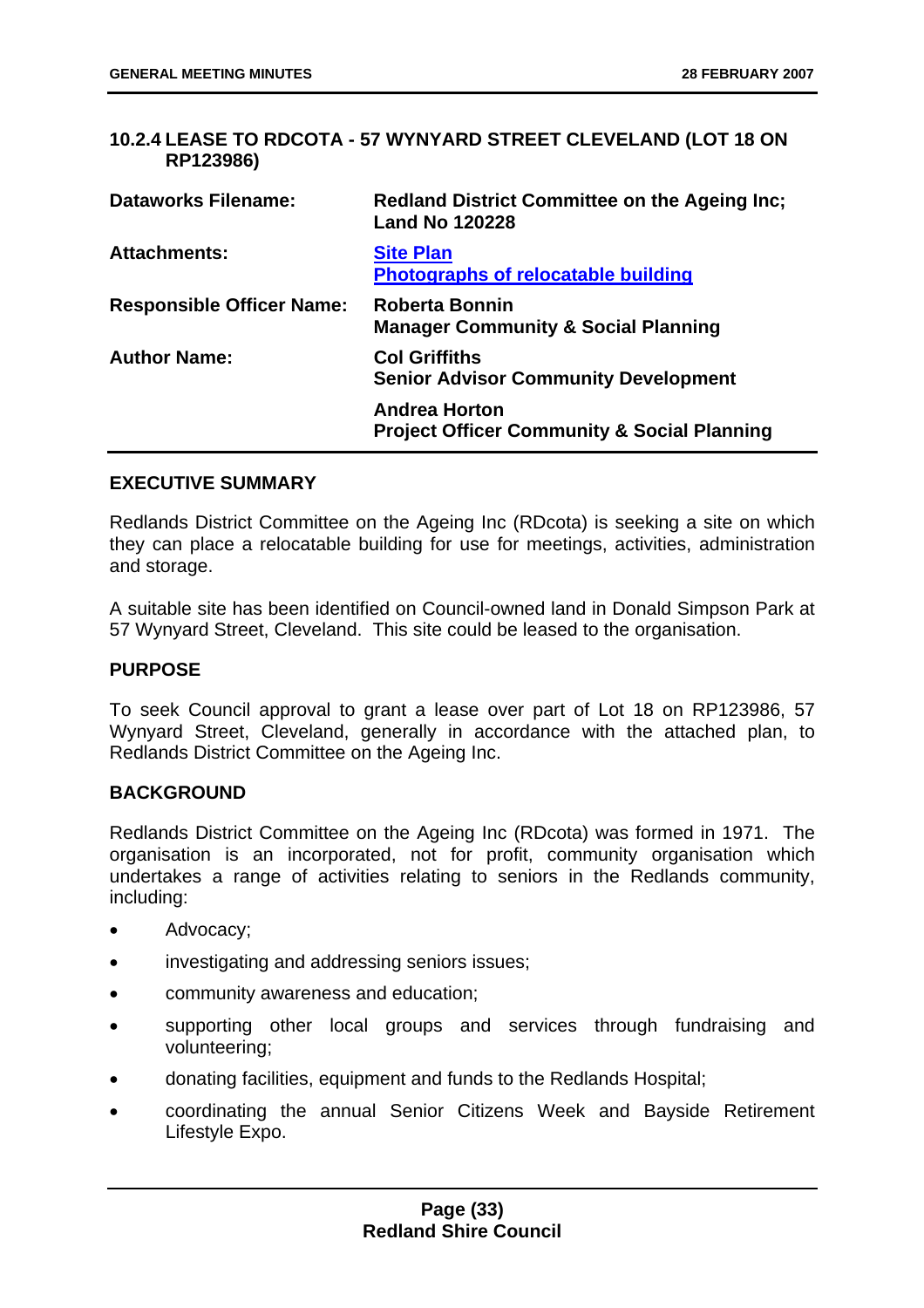RDcota are currently (and have been for most of their existence) housed in a building in the Redlands Hospital site in Weippin Street, Cleveland, which is supplied to them rent free.

The organisation is self-funding through membership fees, fundraising activities, donations, and revenue from events. It actively seeks fundraising and funding opportunities and has been able to secure one-off grants for projects and events in the past, but does not receive an ongoing/recurrent operational funding.

In November 2006, RDcota was advised by hospital management that they would need to find alternative accommodation, as the hospital required the building to accommodate the hospitals expanding staff requirements. Further, the hospital advised that there is no available space or capacity to accommodate RDcota elsewhere on the hospital site.

RDcota was originally given a date for vacating the building of February 2007. However the organisation has written to the Redland Hospital requesting an extension to 30 June 2007.

The organisation lobbied the State Government for a range of assistance including alternative accommodation, land on which they could locate a relocatable building, financial assistance to lease/purchase suitable accommodation, and financial assistance with their relocation costs. To date, they have been unable to obtain any assistance from the State Government.

In November 2006, RDcota approached Council requesting urgent assistance to obtain alternative accommodation. Following advice that Council does not currently have a suitable building available for lease, the organisation investigated options for relocatable buildings. The organisation is currently negotiating the purchase of a relocatable building which has been used as a sales office for a residential development at Bulimba.

#### **ISSUES**

Redlands District Committee on the Ageing Inc (RDcota) is seeking a commitment from Council regarding a site before it proceeds any further with pursuing purchase of the building. They are also seeking financial support from Council to relocate and install the building.

RDcota are proposing to erect a single-storey relocatable building on small stumps, approximately 12 metres wide x 16 metres long. It will include a kitchenette, a disabled toilet, and disability access ramp. The lease area will be approximately the footprint of the building plus 1 metre on each side (about 14 metres wide x 18 metres long). Lease terms will be in accordance with Council policy.

The building will be used as an administration and coordination centre, meeting facility, storage space, and occasionally as an activity centre to work on projects. It will be predominantly used Monday to Friday between 8am and 5pm. As much of the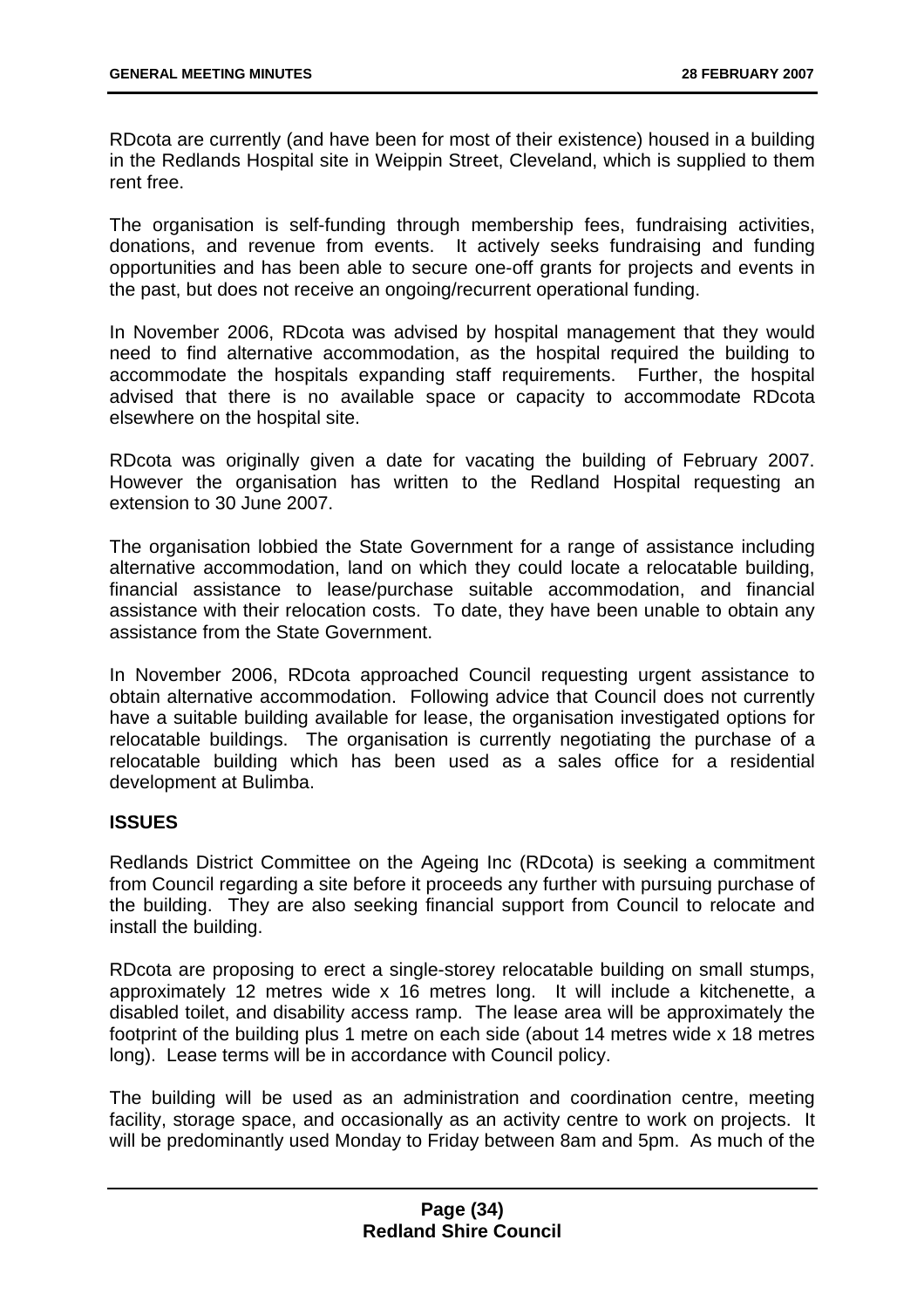organisation's activities are conducted in the community, the number of people using the facility as any one time will be fairly low - generally 4-5 people at a time.

The proposed lease area is part Lot 18 on RP123986, 57 Wynyard Street Cleveland. It is zoned Open Space. Community facilities such as cultural, social or community based uses are generally consistent in the Open Space Zone and are code assessable. Key considerations in the assessment include other development works, built form, amenity, environment and infrastructure. The land is also affected by the Acid Sulfate Soils Overlay, Flood Prone Storm Tide and Drainage Constrained Land Overlay, Bushland Habitat Overlay, and Road and Rail Noise Overlay. Any development would need to address these issues.

This lot forms part of the Donald Simpson Park. The Donald Simpson Centre is constructed in the north-west corner, and the Council owned and operated Killara Place Respite Centre is constructed in the south-east corner of the property. The location of RDcota on this site provides a synergy with these other services. The Donald Simpson Centre and Customer and Community Services (who manage Killara Place) have been consulted in regard to the proposed lease area and use, and are in agreement with the proposal.

A number of different sites were considered, both within Donald Simpson Park and at other locations. This site was considered the most suitable for the following reasons:

- Allows siting of the building with minimal disturbance to existing vegetation and trees;
- Location and use should not significantly impact on neighbours, surrounding residents, or use or users of the park;
- The ability to easily connect to services (water, sewerage, electricity, telephone, etc);
- There will be good natural surveillance of the building and a safe location for users;
- Site is not anticipated to be significantly affected by flooding;
- The synergy of providing a range of services for seniors in close proximity would be beneficial to these organisations/services, service users, and the community;
- Able to use the car park located close to the Donald Simpson Centre. Additionally, there is already recessed parking available on Wynyard Street;
- Close proximity to Cleveland CBD and public transport

#### **RELATIONSHIP TO CORPORATE PLAN**

The recommendation primarily supports Council's strategic priority to provide a range of community services to support basic qualities of community life and maximise opportunities for community participation and development.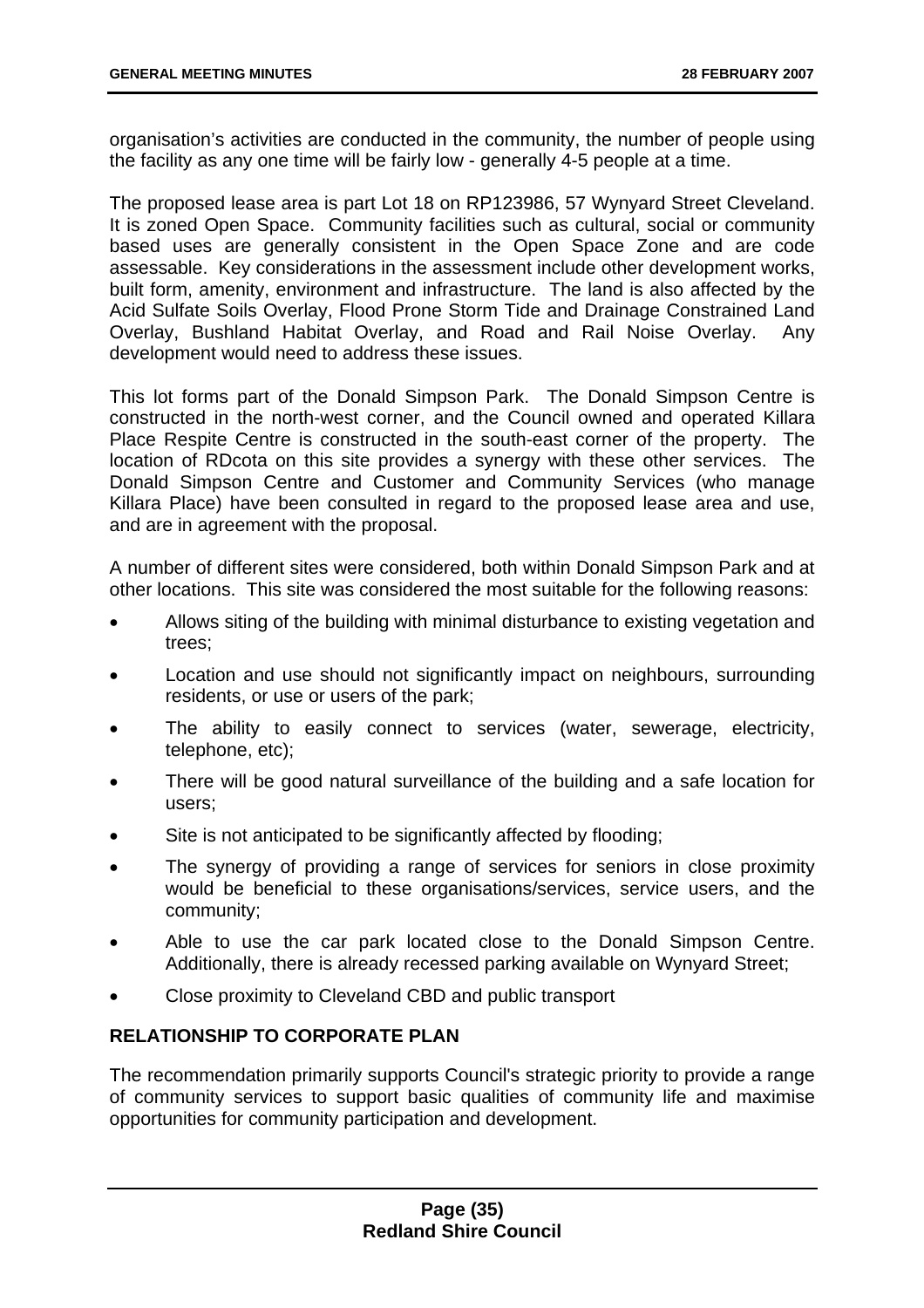# **FINANCIAL IMPLICATIONS**

## *Lease*

There are no direct short-term financial implications for Council in leasing the land. The organisation will be responsible for meeting all costs associated with the preparation and registration of the lease.

## *Building*

RDcota have estimated that the costs associated with purchasing, relocating and installing the building as:

| Building purchase                                                     | $$25,000^{(1)}$ |
|-----------------------------------------------------------------------|-----------------|
| Relocation and installation at new site                               | $$20,000^{(2)}$ |
| Connection of services (water, sewerage, electricity, telephone, etc) | $$20,000^{(3)}$ |
| Installation of new disabled toilet and access ramp                   | $$20,000^{(3)}$ |
| Total                                                                 | \$85,000        |

(1) The organisation is anticipating that they will be able to purchase the building for \$25,000.

(2) The organisation has obtained an estimate from a supplier for the relocation and installation of the building.

(3) Other costs are a broad estimate.

The organisation is able to contribute \$25,000 plus volunteer labour. It is proposed that Council provides a grant of \$40,000 to RDcota towards the costs of relocating and installing the building at the new site. Council's contribution together with the funding RDcota already has should be sufficient for them to purchase, relocate and install the building to a point where it is secure on the site.

RDcota will need to seek the remaining funding required from the State Government or grants programs such as Gaming Community Benefit Fund. It is proposed that Council assists the organisation where possible in doing this.

RDcota will be responsible for all ongoing costs associated with the building, such as maintenance, insurance, and service charges.

# **CONSULTATION**

The proposed site was identified in consultation with:

- Divisional Councillor;
- Manager Customer and Community Services;
- Manager Environmental Management;
- Acting Human Services Manager;
- Integrated Development Services Manager;
- Parks and Conservation Service Manager;
- Property Services Manager;
- Senior Adviser Environmental Protection;
- Senior Advisor Natural Environment;
- Senior Advisor Open Space Planning;
- Senior Adviser Strategic Land Use Planning;
- Coordinator Respite Services: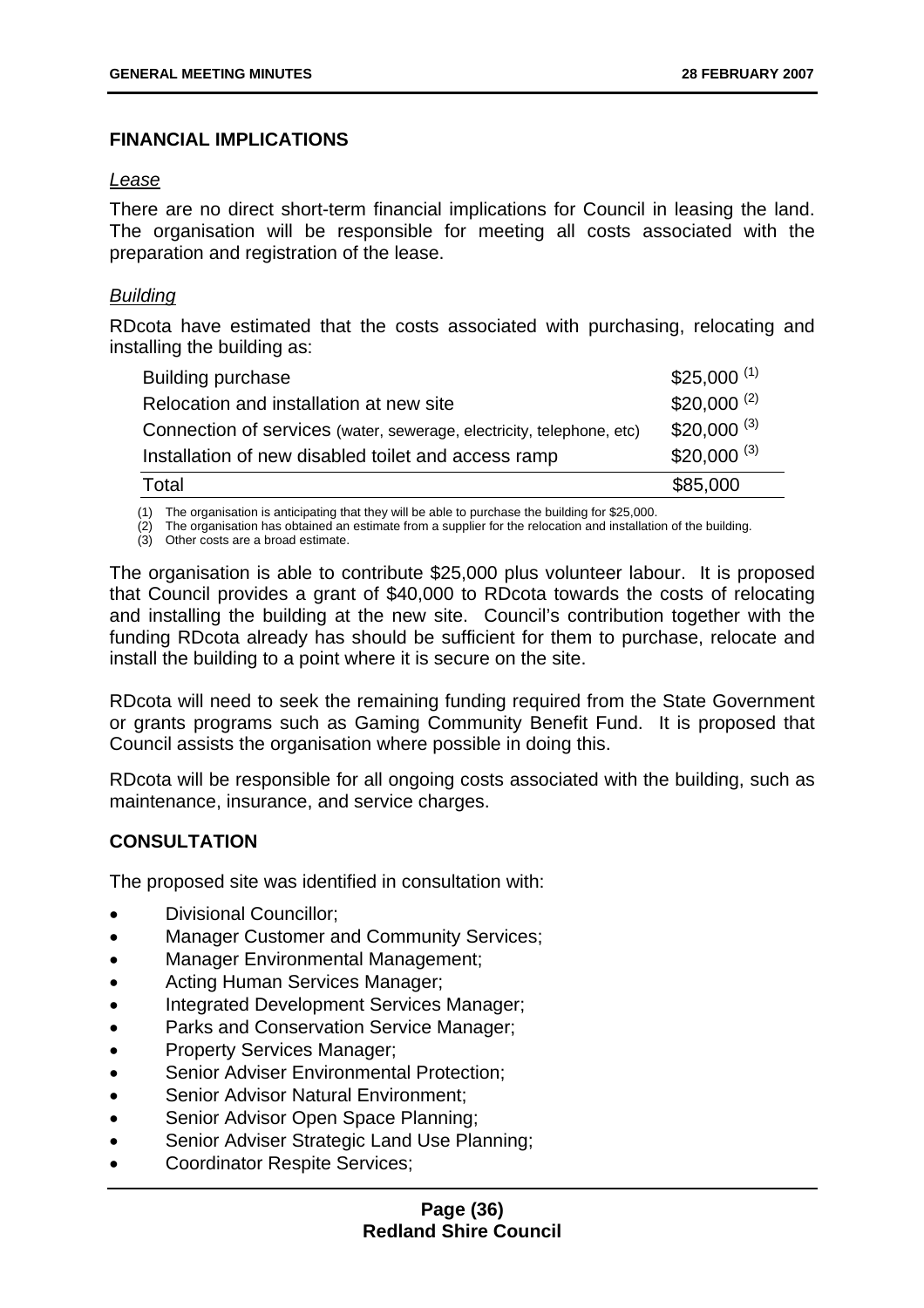- Senior Property Officer;
- Stormwater Management Engineer;
- Redlands District Committee On The Ageing Inc;
- Donald Simpson Over 50 Leisure Centre.

## **OPTIONS**

### **PREFERRED**

That Council resolve as follows:

- 1. To lease, generally in accordance with the attached plan, part of Lot 18 on RP123986, 57 Wynyard Street, Cleveland to Redlands District Committee on the Ageing Inc;
- 2. That all terms and conditions of the lease be consistent with all relevant Council policies;
- 3. That the Mayor and Chief Executive Officer be authorised to sign, seal and amend all documentation in relation to the lease;
- 4. Subject to budget processes, to provide a grant of \$40,000 to Redlands District Committee on the Ageing Inc towards the cost of purchasing, relocating and installing a relocatable building on part of Lot 18 on RP123986, 57 Wynyard Street Cleveland; and
- 5. To assist Redlands District Committee on the Ageing Inc to seek the remaining funding required.

## **ALTERNATIVE**

That Council resolve to not lease part of Lot 18 on RP123986, 57 Wynyard Street, Cleveland, generally in accordance with the attached plan, to the Redlands District Committee on the Ageing Inc and request that an alternative location be identified.

## **OFFICER'S/COMMITTEE RECOMMENDATION/ COUNCIL RESOLUTION**

| Moved by:    | Cr Burns          |
|--------------|-------------------|
| Seconded by: | <b>Cr Elliott</b> |

**That Council resolve as follows:** 

- **1. To lease, generally in accordance with the attached plan, part of Lot 18 on RP123986, 57 Wynyard Street, Cleveland to Redlands District Committee on the Ageing Inc;**
- **2. That all terms and conditions of the lease be consistent with all relevant Council policies;**
- **3. That the Mayor and Chief Executive Officer be authorised to sign, seal and amend all documentation in relation to the lease;**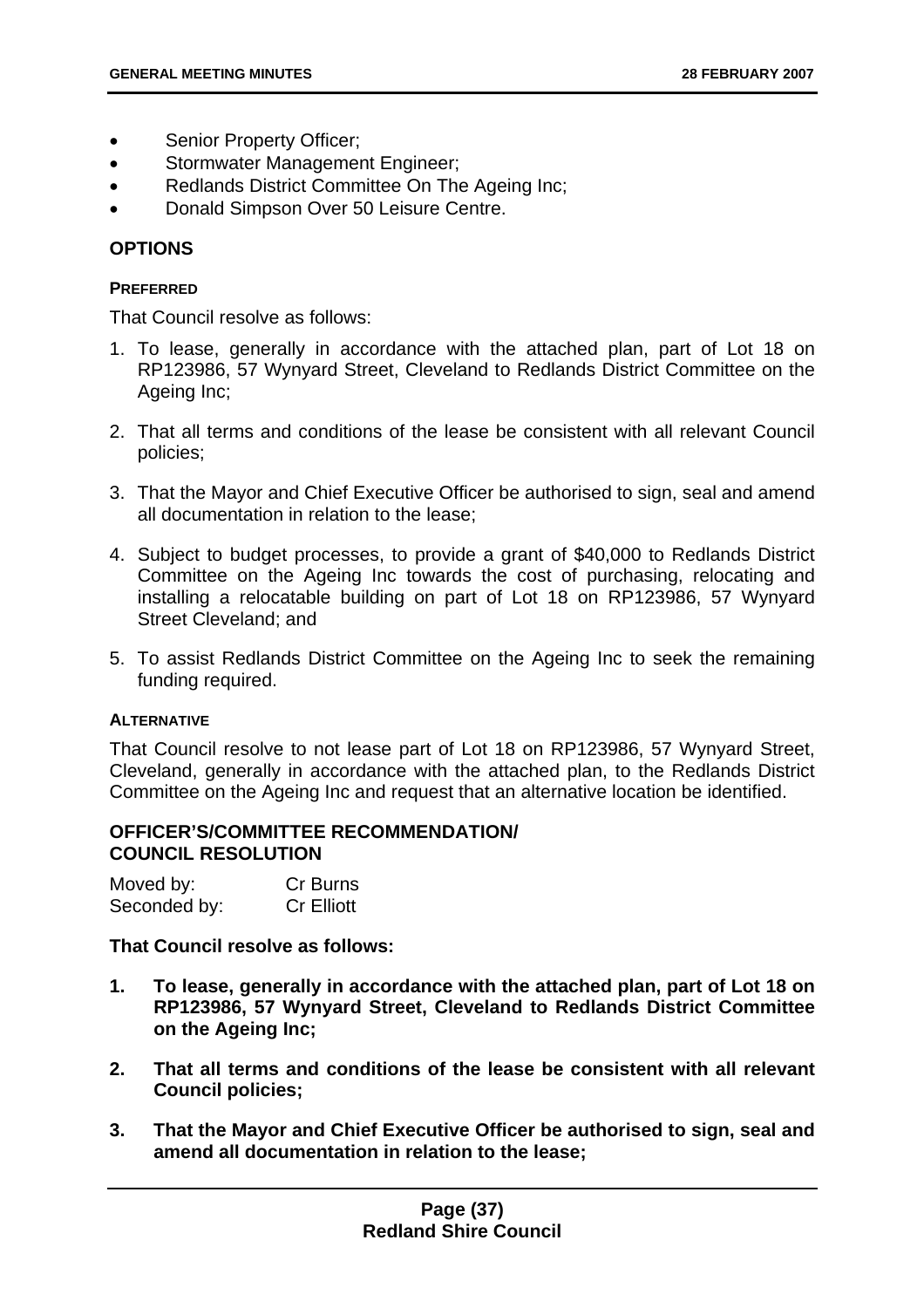- **4. Subject to budget processes, to provide a grant of \$40,000 to Redlands District Committee on the Ageing Inc towards the cost of purchasing, relocating and installing a relocatable building on part of Lot 18 on RP123986, 57 Wynyard Street Cleveland; and**
- **5. To assist Redlands District Committee on the Ageing Inc to seek the remaining funding required.**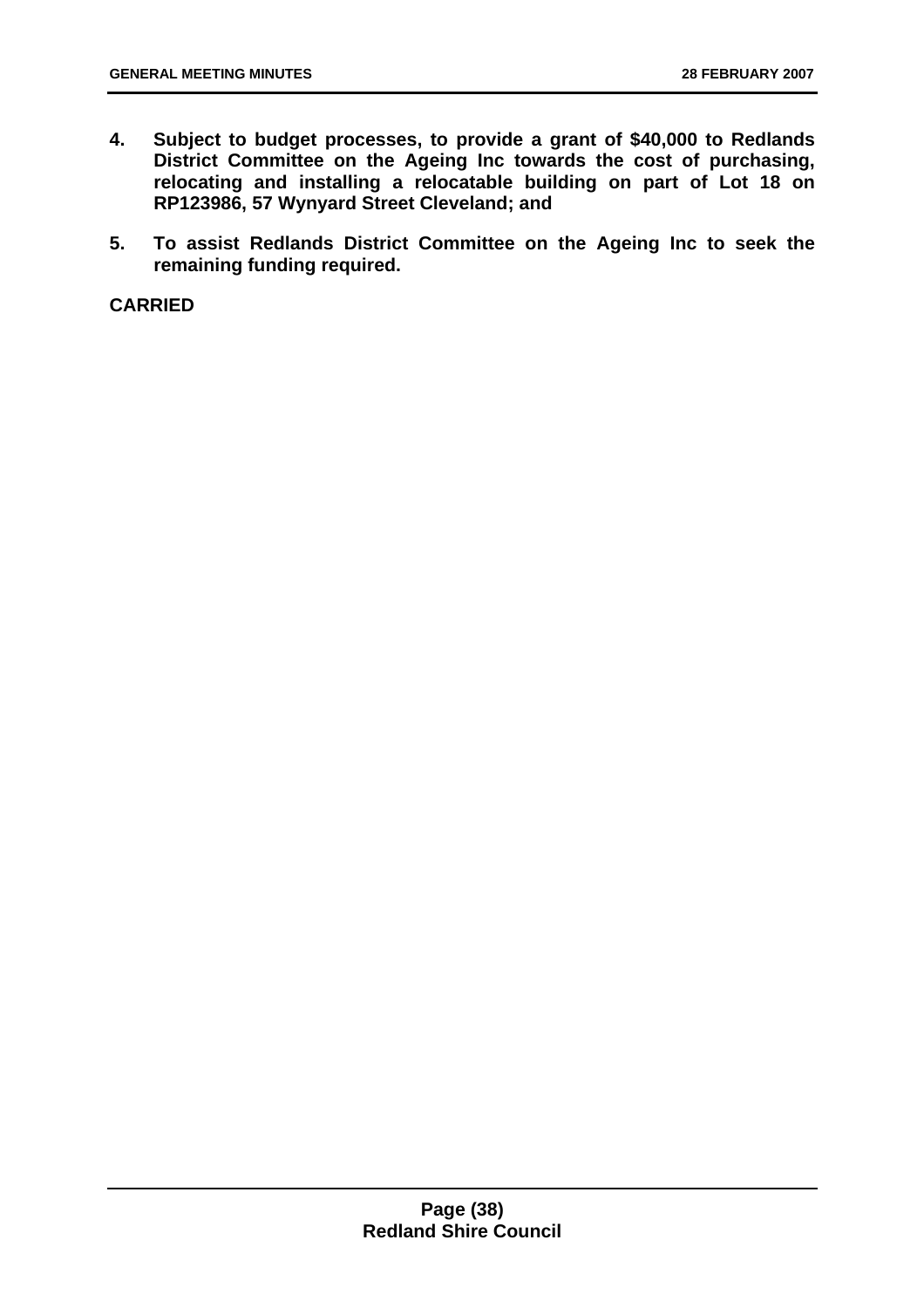## **10.3 GENERAL BUSINESS**

## **10.3.1 GENERAL BUSINESS FOR NOTING**

The following record of proceedings forms part of the Committee's report relating to motions that were proposed and, on being put to the vote, were declared as lost.

### **PROPOSED MOTION 1**

| Moved by:    | <b>Cr Dowling</b> |
|--------------|-------------------|
| Seconded by: | <b>Cr Barker</b>  |

That Council officers from Parks and Recreation prepare a report which considers the temporary use of part of council land at Redland Bay for a Junior Motor Cross track. The anticipated duration would be for a 3 year pepper-corn lease with the ability for Council to extend in 1 year increments until Council resolves the land is needed for other purposes.

On being put to the vote, the motion was LOST.

## **PROPOSED MOTION 2**

| Moved by:    | <b>Cr Dowling</b> |
|--------------|-------------------|
| Seconded by: | Cr Ogilvie        |

That Council officers prepare a report for Council to consider the issue of green house gas emissions (GHGE) caused by street lighting.

Items to be considered should include:

- Does street lighting contribute to GHGE through the use of electricity (coal fired power plants)?
- Would turning off street lighting after midnight on minor roads (up to Arterial or Main) reduce GHGE's?
- Are there any environmental benefits to wildlife?
- Are there any potential safety risks?
- Report on other communities that have done this already.

On being put to the vote, the motion was LOST.

A division was called for.

Crs Murray, Williams, Dowling and Ogilvie voted in the affirmative.

Crs Bowler, Elliott, Seccombe, Henry, Barker and Burns voted in the negative.

Cr Beard was not present when the vote was taken.

The motion was declared by the Chair as LOST.

## **Page (39) Redland Shire Council**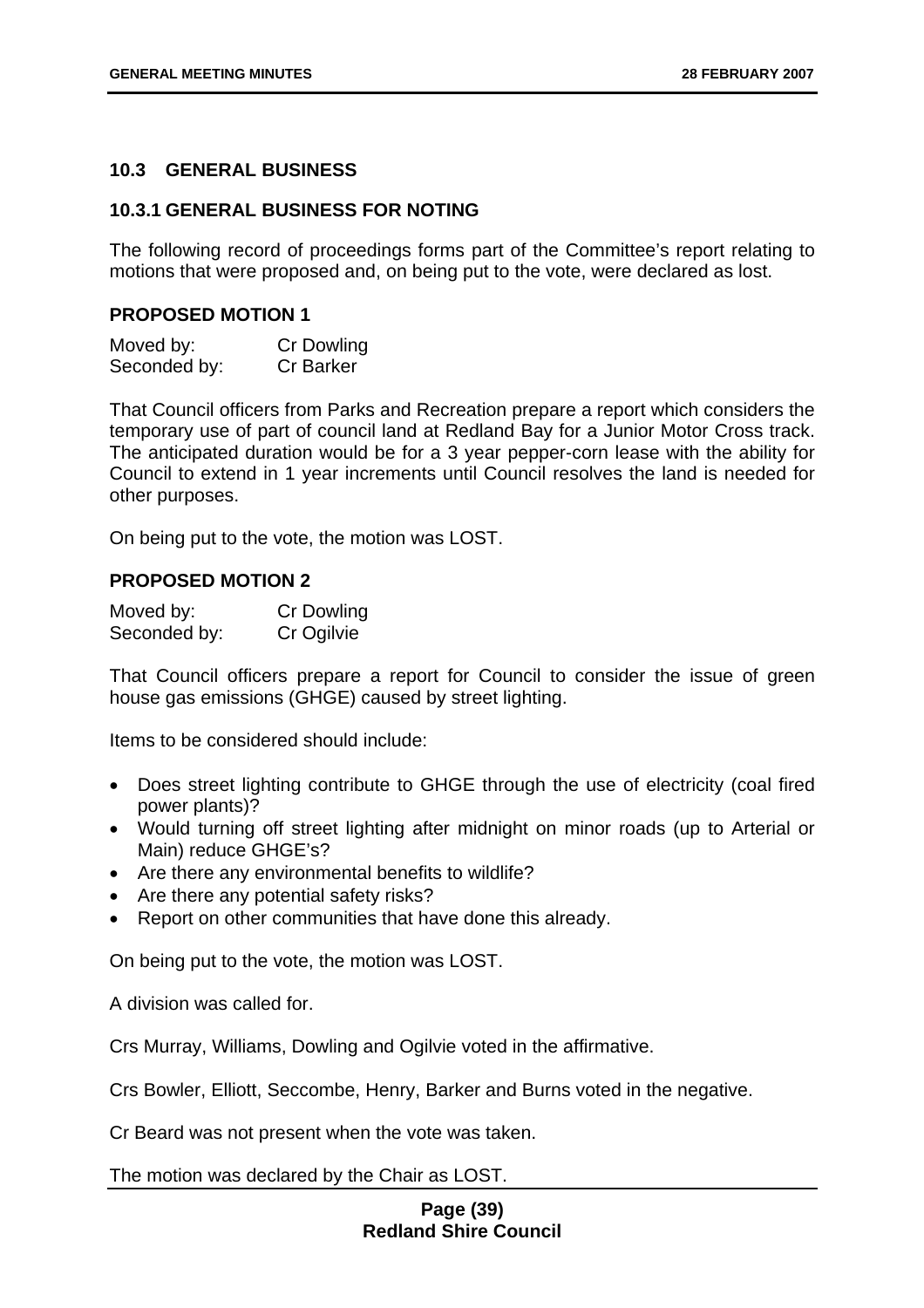### **PROPOSED MOTION 3**

| Moved by:    | <b>Cr Dowling</b> |
|--------------|-------------------|
| Seconded by: | <b>Cr Barker</b>  |

That Council officers consider adopting a strategy of sign marking (paint on path) popular footpaths with a recognised symbol showing Cyclists Give Way to pedestrians in all circumstances. Report back to Council with their comment. Following escalating complains about cyclists racing along the foreshore parks in Victoria Point and abusing pedestrians.

On being put to the vote, the motion was LOST.

## **PROPOSED MOTION 4**

| Moved by:    | Cr Henry         |
|--------------|------------------|
| Seconded by: | <b>Cr Bowler</b> |

That Council undertake an immediate Audit of the Conservation, Environmental Protection, Open Space and Recreational Areas of the Shire with a view to establishing the amount of land allocated for biodiversity and ecosystem functioning, and the amount of land that is available for recreational pursuits, both structured and informal.

On being put to the vote, the motion was LOST.

A division was called for.

Crs Murray, Elliott, Bowler and Henry voted in the affirmative.

Crs Williams, Seccombe, Dowling, Ogilvie, Barker and Burns voted in the negative.

Cr Beard was not present when the vote was taken.

The motion was declared by the Chair as LOST.

#### **PROPOSED MOTION 5**

| Moved by:    | <b>Cr Bowler</b> |
|--------------|------------------|
| Seconded by: | Cr Murray        |

That Council extend an invitation to the three State members to attend a meeting at Council to participate in discussions concerning the Bay Islands and the public transport issue of light rail. (note correction over page)

On being put to the vote, the motion was LOST.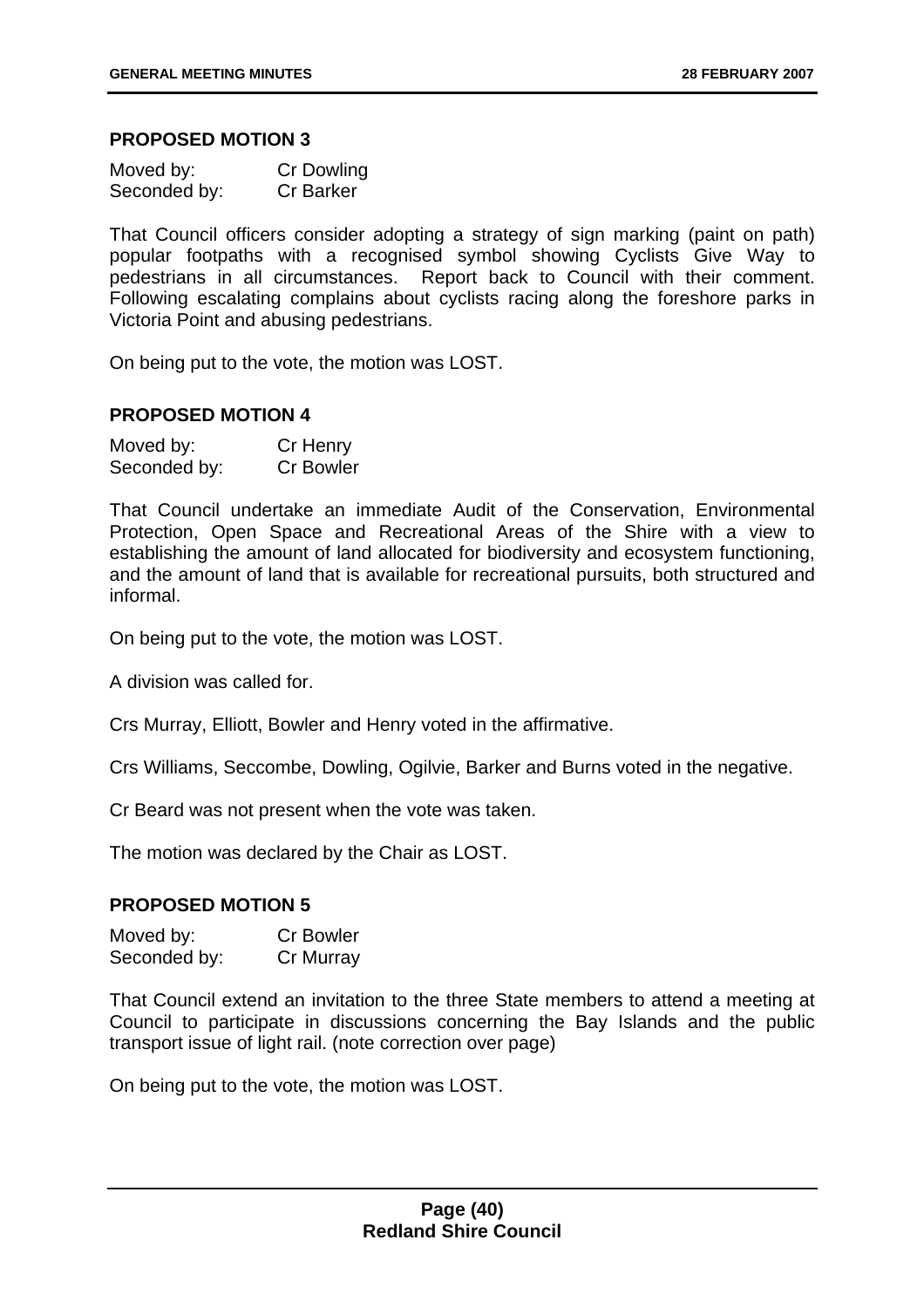## **COMMITTEE RECOMMENDATION**

That the report be noted.

## **CORRECTION**

Cr Bowler stated that her 'proposed motion 5' at the Committee meeting, which was put to the vote and lost, was incorrectly recorded. It is noted that the motion should read: "*That Council extend an invitation to the three State members to attend a meeting at Council to participate in discussions on Redland issues*".

## **COUNCIL RESOLUTION**

| Moved by:    | Cr Burns          |
|--------------|-------------------|
| Seconded by: | <b>Cr Elliott</b> |

## **That the report be noted.**

## **CARRIED**

# **10.3.2 REVIEW OF REDLANDS PLANNING SCHEME – MINIMUM LAND AREA REQUIREMENTS FOR CHILDCARE FACILITIES**

#### **COMMITTEE RECOMMENDATION/ COUNCIL RESOLUTION**

| Moved by:    | Cr Burns          |
|--------------|-------------------|
| Seconded by: | <b>Cr Elliott</b> |

**That Council review the Redlands Planning Scheme for minimum land area requirements for childcare facilities.** 

## **CARRIED**

## **10.3.3 REVIEW OF REDLANDS PLANNING SCHEME – REQUIREMENTS FOR MATERIAL CHANGE OF USE**

#### **COMMITTEE RECOMMENDATION/ COUNCIL RESOLUTION**

Moved by: Cr Burns Seconded by: Cr Elliott

**That Council review the Redlands Planning Scheme for requirements for Material Change of Use for internal changes in major centres, in order to achieve a more definitive interpretation.**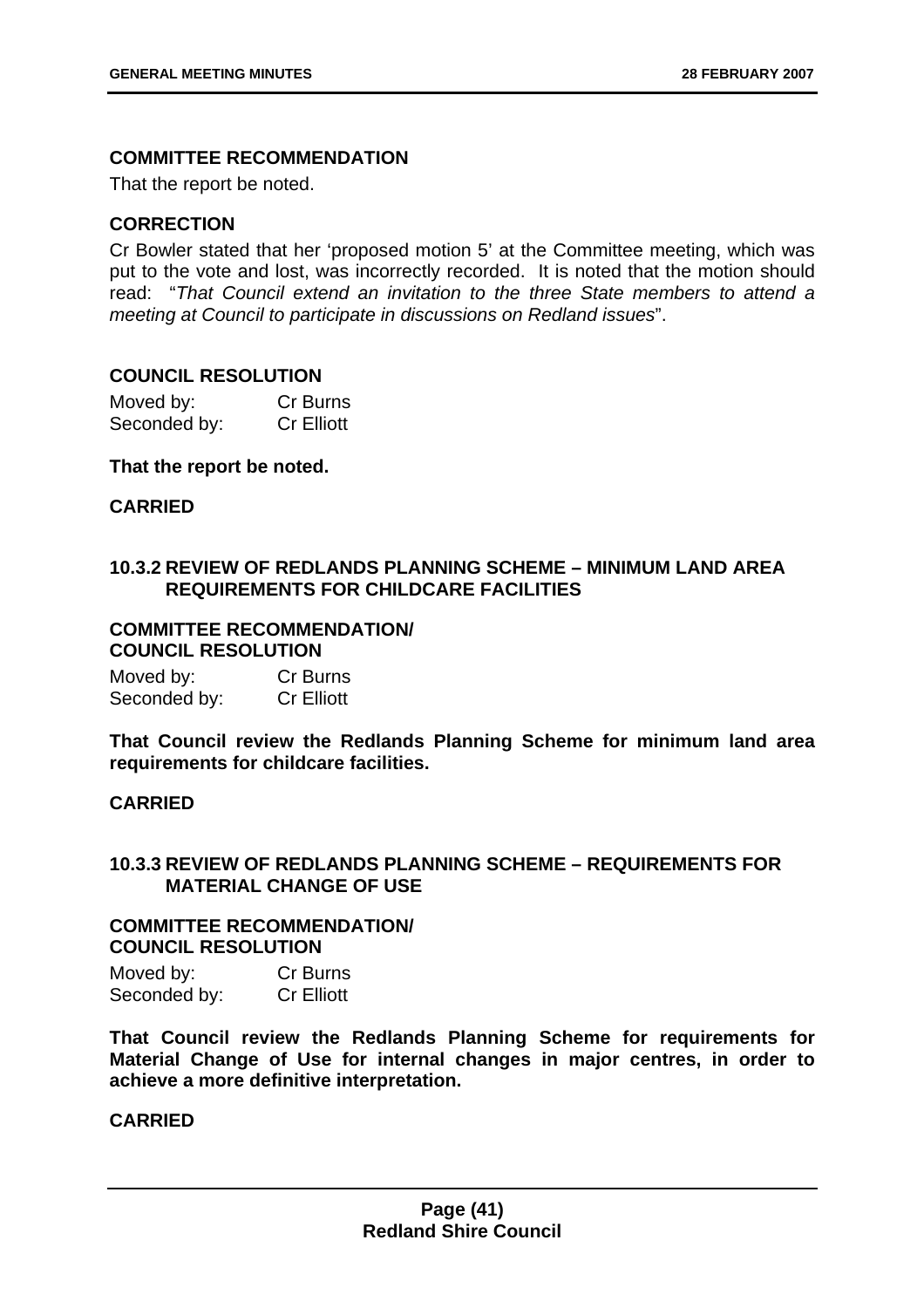## **11 REDLAND WATER AND WASTE COMMITTEE 21/02/07 - RECEIPT AND ADOPTION OF REPORT**

| Moved by:    | <b>Cr Barker</b> |
|--------------|------------------|
| Seconded by: | Cr Burns         |

That the Redland Water and Waste Committee Report of 21 February 2007 be received.

### CARRIED

## **11.1 REDLAND WATER AND WASTE**

### **11.1.1 REDLAND WATER & WASTE BUSINESS UNIT REPORT - JANUARY 2007**

| <b>Dataworks Filename:</b>       | WW Redland Water & Waste Committee<br><b>WM Redland Water &amp; Waste Committee</b><br><b>WS Redland Water &amp; Waste Committee</b>                                                                   |
|----------------------------------|--------------------------------------------------------------------------------------------------------------------------------------------------------------------------------------------------------|
| <b>Attachments:</b>              | <b>Business Unit Report January 2007</b><br><b>Appendix A - Additional Water Quality Indicators</b><br><b>Appendix B - Wastewater Treatment Plants</b><br><b>Supplementary Performance Information</b> |
| <b>Responsible Officer Name:</b> | <b>Jim Pruss</b><br>General Manager, Redland Water & Waste                                                                                                                                             |
| <b>Author Name:</b>              | <b>Jim Pruss</b><br>General Manager, Redland Water & Waste                                                                                                                                             |

## **EXECUTIVE SUMMARY**

The Redland Water & Waste (RWW) Council business unit report is presented to Council for noting. The report provides the business unit's performance for the month of January 2007 and covers financial and non-financial indicators for water, wastewater and waste.

It is expected that, most of the time the report findings will be "business as usual". Where exceptions occur, these will be highlighted.

The report provides a regular opportunity for Council to consider the performance of RWW and to respond to any exceptional reporting.

Council is provided with the option to accept the report or, accept it and request additional information or a review of performance.

## **PURPOSE**

To report on the ongoing performance of the business unit against key performance indicators (KPIs).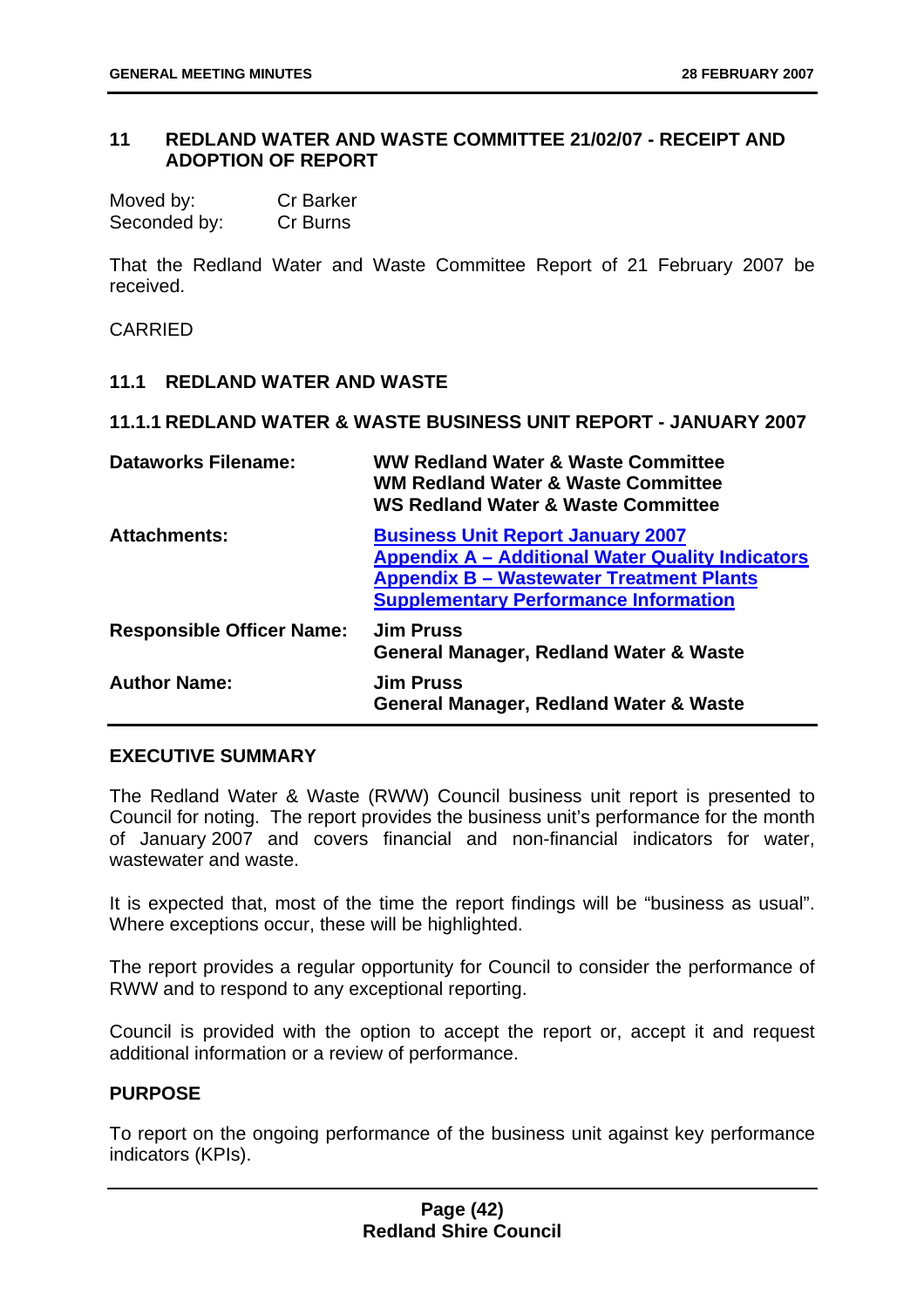# **BACKGROUND**

RWW's performance plan identifies KPIs for which performance targets have been agreed with Council. Reporting is done each month through the RWW Committee.

## **ISSUES**

The report is provided to Council as a means of monitoring the performance of RWW for the activities of water, wastewater and waste.

The first part of the report comprises a "snapshot" of the business unit's achievement in meeting KPIs (year-to-date) and financial report card.

The report then provides specific financial report and commentary, capital expenditure (graphically) and a detailed customer overview.

The main body of the report focuses on actual levels of achievement against the KPIs for the month. Where exceptions have occurred and targets not met, an explanation is given as well as action taken to improve performance.

The report closes with a summary of the major issues for each group during the month.

# **RELATIONSHIP TO CORPORATE PLAN**

The recommendation primarily supports Council's strategic priority to provide and maintain water, wastewater and waste services to sustain our community.

Providing this report also supports the organisational leadership goal of good governance by providing accountability of RWW's performance in a way that is open to the public.

## **FINANCIAL IMPLICATIONS**

There are no direct financial implications resulting from this report. Financial implications may result where Council requests a performance review or requests an increase in performance standards.

## **CONSULTATION**

Consultation has occurred with:

- Manager Customer Service & Business Performance, RWW;
- Manager Treatment Operations, RWW;
- Manager Technical Support, RWW; and
- Senior Advisor, Financial Management, RWW.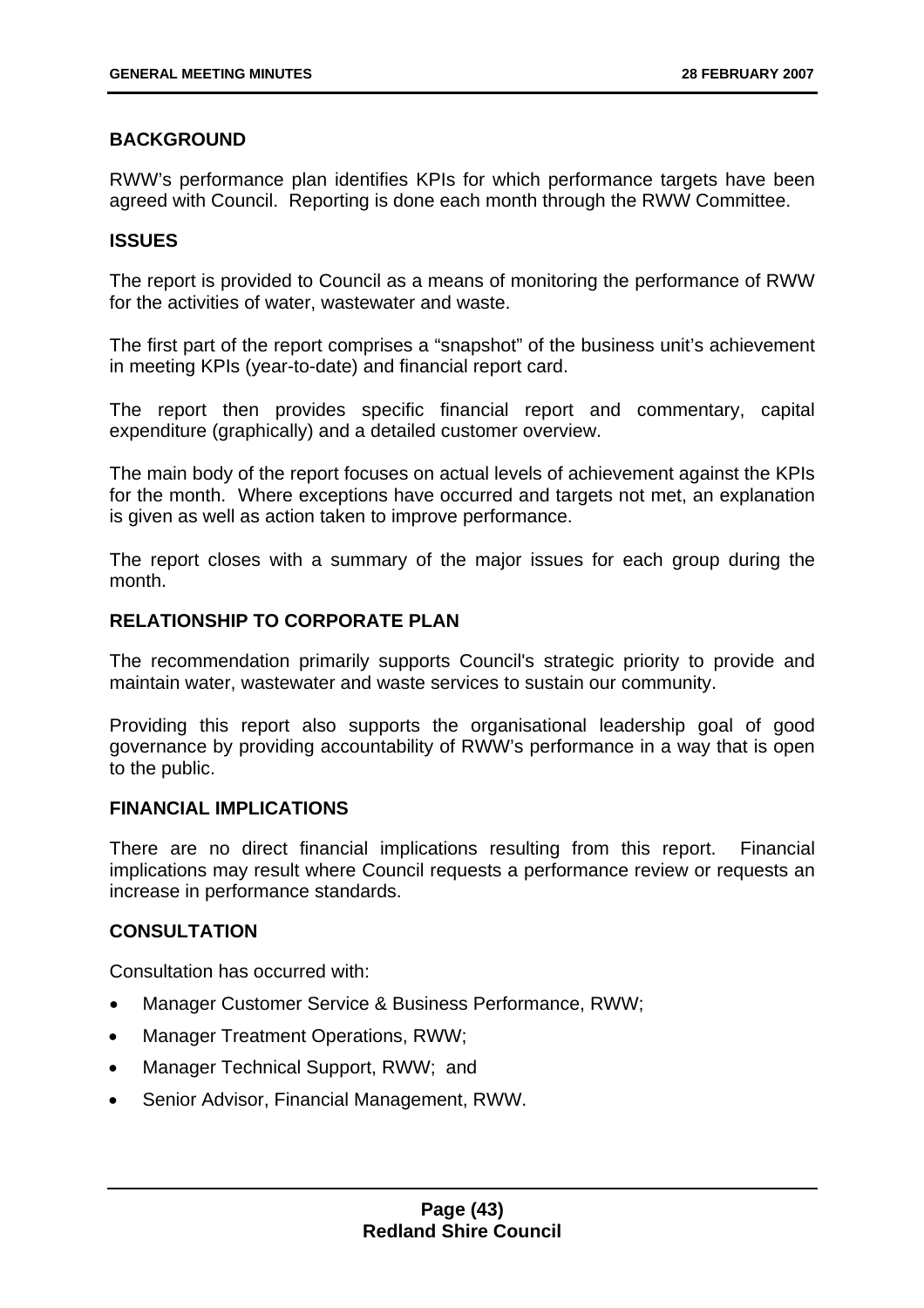# **OPTIONS**

## **PREFERRED**

That Council resolve to accept the Redland Water & Waste Council business unit report for January 2007, as presented in the attachment.

## **ALTERNATIVE**

That Council accepts the report and requests additional information or a review of performance.

## **OFFICER'S/COMMITTEE RECOMMENDATION/ COUNCIL RESOLUTION**

| Moved by:    | <b>Cr Barker</b> |
|--------------|------------------|
| Seconded by: | Cr Williams      |

**That Council resolve to accept the Redland Water & Waste Council Business Unit Report for January 2007, as presented in the attachment.**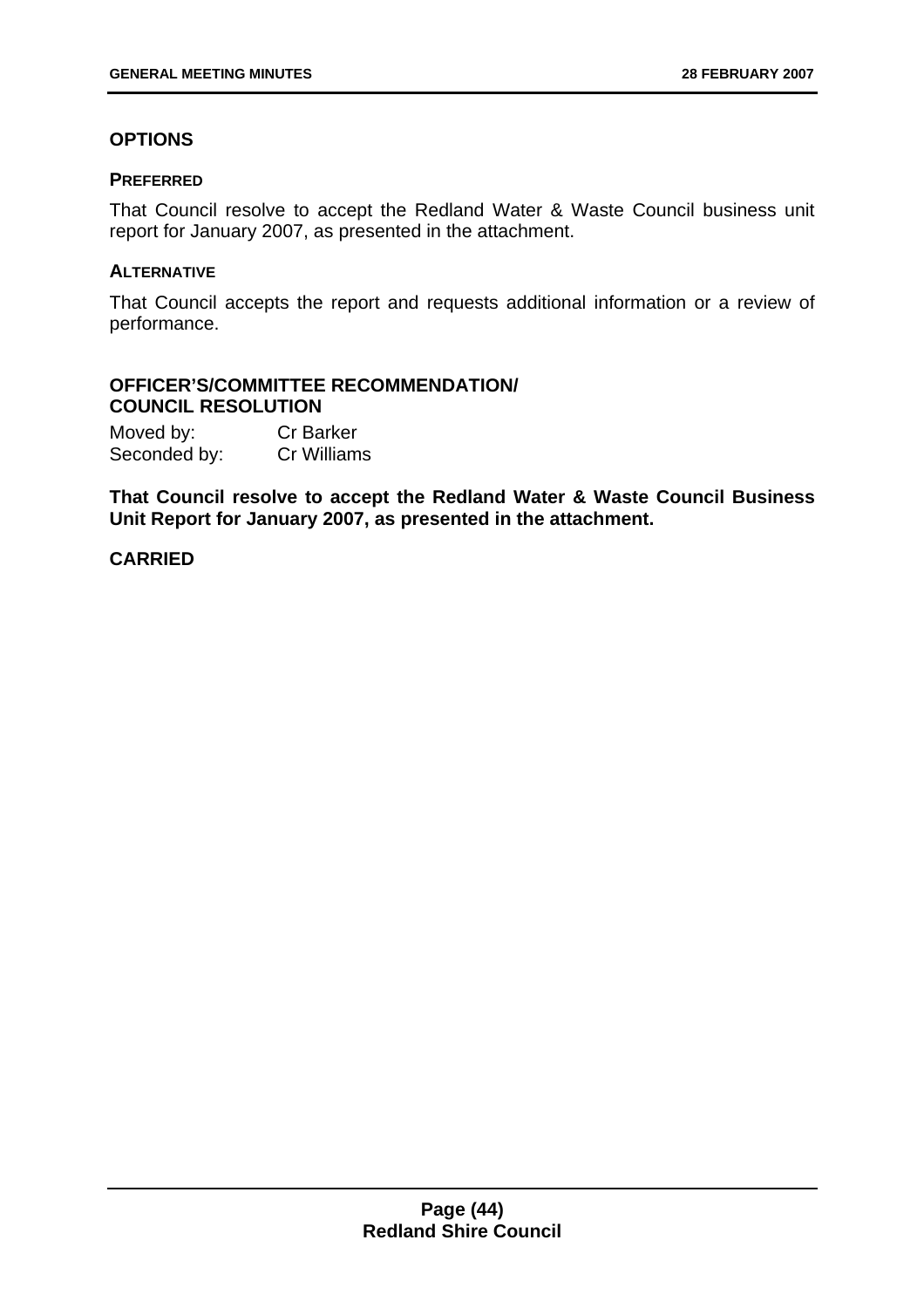## **11.2 CLOSED SESSION**

## **MOTION TO CLOSE COMMITTEE MEETING**

The meeting was closed to the public under Section 463(1) of the *Local Government Act 1993* to discuss Tender No. 1130-2007-CAF – Supply and Delivery of Water Meters and Ancillary Items;

## **MOTION TO REOPEN COMMITTEE MEETING**

The meeting was again opened to the public.

## **11.2.1 TENDER NO. 1130-2007-CAF - SUPPLY AND DELIVERY OF WATER METERS AND ANCILLARY ITEMS**

| <b>Dataworks Filename:</b>       | 1130-2007-CAF                                                                               |
|----------------------------------|---------------------------------------------------------------------------------------------|
| <b>Responsible Officer Name:</b> | <b>Eleanor Bray</b><br><b>Manager Customer Service &amp; Business</b><br><b>Performance</b> |
| <b>Author Name:</b>              | <b>Greg Guy</b><br><b>Team Leader Warehouse and Distribution</b>                            |

## **EXECUTIVE SUMMARY**

On 6 January 2007 Council advertised in the Courier Mail inviting tenders for the Supply and Delivery of Water Meters, Brass Ball Valves and Ancillary items. This tender was initiated to obtain the best value for Council in implementing the water meter replacement program.

The tender comprised 2 individual schedules. Schedule 1 is the supply and delivery of water meters and Schedule 2 is the supply and delivery of brass ball valves and other ancillary items. Tenderers were invited to make offers for schedule 1 and/or schedule 2.

Fourteen copies of the tender document were requested and 2 offers were submitted for schedule 1 and 4 offers for schedule 2 by the closing date.

After evaluation of the submissions, the best value for Council will be to award the contract for both schedules to a single supplier.

# **PURPOSE**

To recommend that Council award the contract to Elster Metering Pty Ltd for the supply and delivery of water meters (Schedule 1) and for brass ball valves and ancillary items (Schedule 2), for a period of 2 years from 5 March 2007 to 4 March 2009 with the option to extend for a further 12 months.

## **Page (45) Redland Shire Council**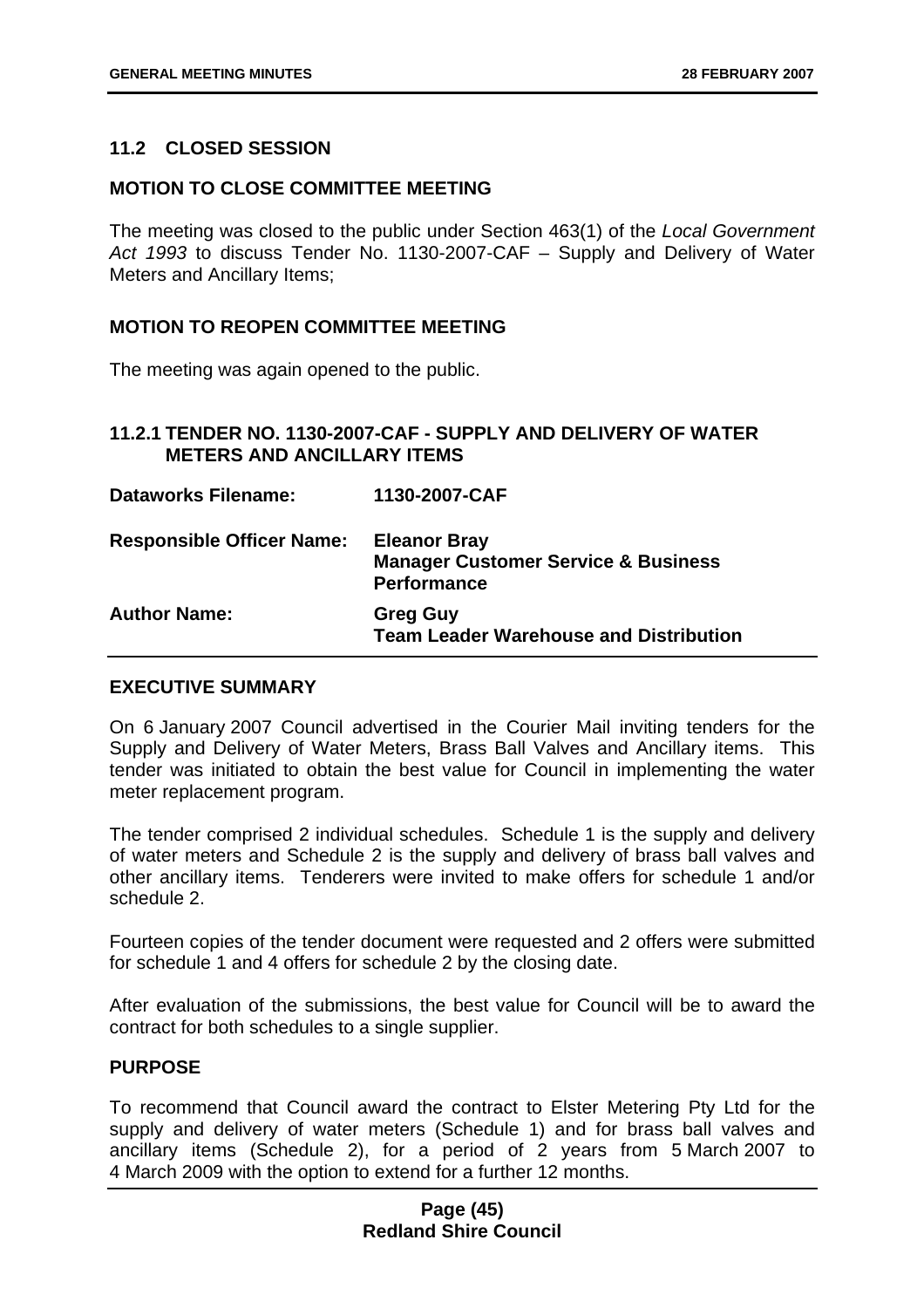This report presents the evaluations for the individual schedules of tenders received and the tenders considered to be the most advantageous to Council are recommended under sections 481, 483, 484 and 490 of the *Local Government Act* relating to tendering, and the principles governing the making of contracts.

## **BACKGROUND**

Tenderers were advised that the Council's objective in evaluating tenders is to secure the most advantageous offer and best value for money for Council, and not necessarily the lowest price.

Tenderers were also required to submit samples of key items from the tender to ensure their compliance with the specifications and fit for purpose. The tender was evaluated using the following criteria.

| <b>TENDER EVALUATION CRITERIA</b>          |                                     |                   |
|--------------------------------------------|-------------------------------------|-------------------|
| <b>Mandatory Criteria</b>                  | <b>Deliverable</b><br>Tender        | <b>Evaluation</b> |
|                                            | <b>Attachment in Section B</b>      | Weightings        |
| Form of Tender                             | Tender Deliverable Attachment - A   |                   |
| <b>Other Criteria</b>                      |                                     |                   |
| Risk and Benefit to RSC                    | All Tender Deliverable Attachments. |                   |
| Statement of Non Compliance                | Tender Deliverable Attachment - B   |                   |
| <b>Tendered Sum</b>                        | Tender Deliverable Attachment – C   | 30%               |
| Insurances                                 | Tender Deliverable Attachment – D   |                   |
| <b>Referee Details</b>                     | Tender Deliverable Attachment – E   | 15%               |
| -Previous Experience with Redland          | Tender Deliverable Attachment – F   |                   |
| Shire Council                              |                                     |                   |
| -Quality Assurance/Certification           | Tender Deliverable Attachment – G   | 10%               |
| -Safety Management Plan                    | Tender Deliverable Attachment - H   |                   |
| Profile, Operational<br>—Company           | Tender Deliverable Attachment - I   | 25%               |
| Capability, Product Portfolio & Ability to |                                     |                   |
| <b>Deliver</b>                             |                                     |                   |
| Performance<br>Technical<br>—Meter<br>&    | Tender Deliverable Attachment - J   | 20%               |
| Support for schedule (1)                   |                                     |                   |
| Product Quality and<br>Support<br>for      |                                     |                   |
| schedule (2)                               |                                     |                   |
| -Certificates of Approval                  | Tender Deliverable Attachment - K   | -                 |
| -Product Samples                           | Tender Deliverable Attachment - L   |                   |

For those areas without an evaluation weighting, these were assessed as either acceptable or not acceptable to Council.

Crevet Pipelines was one of the 4 tenders for schedule 2 and requested to be withdrawn from the tender process due to insufficient preparation and product inconsistency. Crevet Pipelines tender was recorded as a withdrawal and was not entered into the evaluation. Three potential suppliers were evaluated for Schedule 2.

## **ISSUES**

Clarifications were sought from all suppliers ranging from pricing formula, product samples, and compliance to Council's standard Conditions of Contract.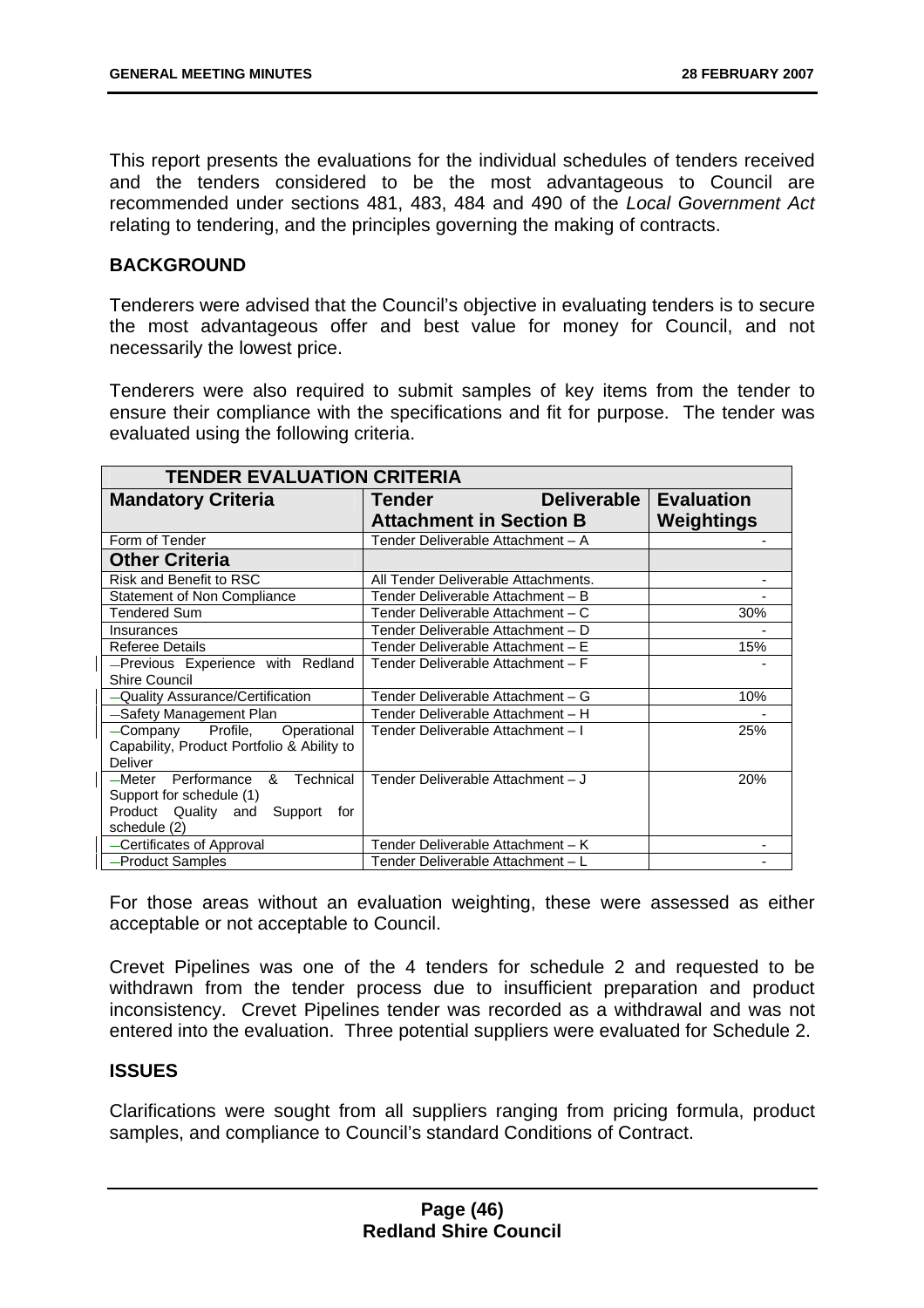This tender is a re-advertisement of tender number 1116-2206-CAF (advertised 30 August 2006), which was withdrawn after closure due to insufficient technical data in the specification resulting in unsuitable products being offered. All suppliers who made an offer in the original tender were advised of the new tender, and sent documents to allow them to submit a new offer.

## **RELATIONSHIP TO CORPORATE PLAN**

The recommendation primarily supports Council's strategic priority to ensure the long-term financial viability of the Shire and provide public accountability in financial management.

## **FINANCIAL IMPLICATIONS**

Funding has been allocated in the 2006/07 budgets within Redland Water & Waste (RWW) for the water meter replacement program and for installations and maintenance and there are no significant financial implications. Supply and delivery will only be completed if sufficient funds are available. There are no minimum quantities in the contract that would commit Council to future expenditure.

The estimated value for the supply and delivery of water meters Schedule 1 and brass ball valves and ancillary items for Schedule 2 for this tender is \$500,838.90 (excl GST) per annum based on anticipated usage. The prices submitted for brass items are fixed for the first 12 months and reviewed at the end of that term and thereafter quarterly from the original contract base rates, and subject to the average of the previous quarter's rise and fall in the London Metal Exchange (LME) for copper and zinc in the ratio of 60% copper and 40% zinc for the individual brass weights of the items tendered. Five line Items that are not made of brass will remain fixed for 2 years and will be reviewed with the option to extend the contract in the third year.

## **PLANNING SCHEME IMPLICATIONS**

The Land Use Planning Group was consulted and it is considered that the outcome of recommendations in this report will not require any amendments to the Redlands Planning Scheme.

## **CONSULTATION**

Consultation has occurred with:

| $\bullet$ | <b>Supply Services Manager</b>              | <b>Andy Blacklock</b> |
|-----------|---------------------------------------------|-----------------------|
| $\bullet$ | <b>Procurement Coordinator</b>              | <b>Jillian Jones</b>  |
| $\bullet$ | Service Manager Water Reticulation          | <b>Kevin McGuire</b>  |
| $\bullet$ | <b>Supervisor Water Services</b>            | Harold Virgo          |
| $\bullet$ | <b>Water Meter Administration Officer</b>   | Caroline Hutchinson   |
| $\bullet$ | <b>Senior Supervisor Water Reticulation</b> | <b>Tony Harding</b>   |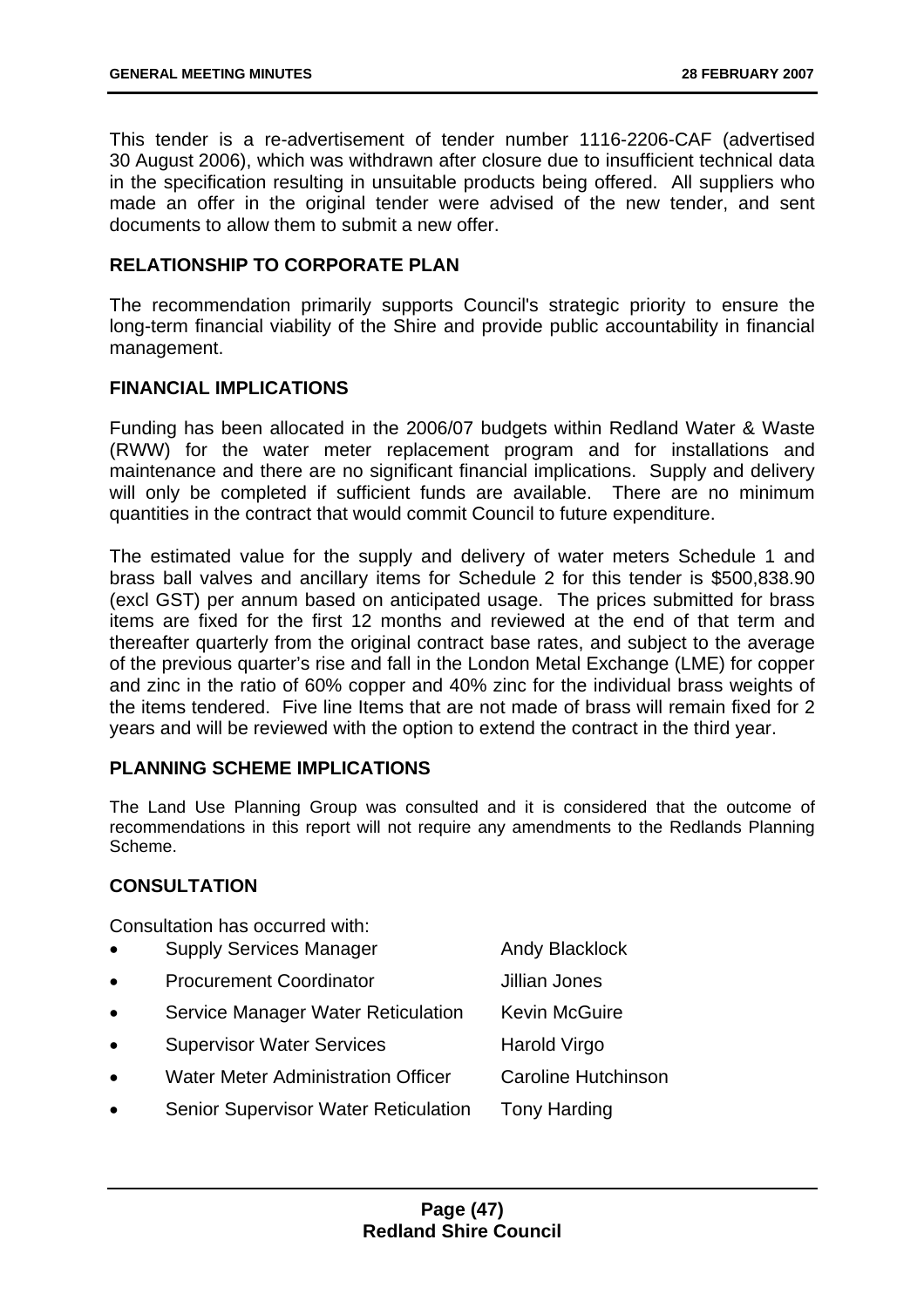# **OPTIONS**

## **PREFERRED**

That Council resolve as follows:

- 1. To award the contract for the supply and delivery of water meters, brass ball valves and ancillary items (Tender No 1130-2007-CAF) to Elster Metering Pty Ltd for a period of 2 years from 5 March 2007 to 4 March 2009 with the option to extend for a further 12 months:
- 2. To delegate authority to the Chief Executive Officer to:
	- a. make, vary and discharge the contract in accordance with the agreed contract terms;
	- b. to sign all relevant documentation; and
- 3. That the documents "Summary of Tender Evaluation" and "Schedule of Rates" remain confidential.

## **ALTERNATIVES**

To not award the contract to Elster Metering Pty Ltd for schedule 1 and schedule 2 and seek new tenders.

## **OFFICER'S/COMMITTEE RECOMMENDATION/ COUNCIL RESOLUTION**

| Moved by:    | <b>Cr Barker</b> |
|--------------|------------------|
| Seconded by: | Cr Williams      |

**That Council resolve as follows:** 

- **1. To award the tender for the supply and delivery of water meters, brass ball valves and ancillary items (Tender 1130-2007-CAF) to Elster Metering Pty Ltd for a period of 2 years from 5 March 2007 to 4 March 2009 with the option to extend for a further 12 months;**
- **2. To delegate to the Chief Executive Officer the authority to:** 
	- **a. make, vary and discharge the contract in accordance with the agreed contract terms;**
	- **b. to sign all relevant documentation; and**
- **3. That the documents "Summary of Tender Evaluation" and "Schedule of Rates" remain confidential.**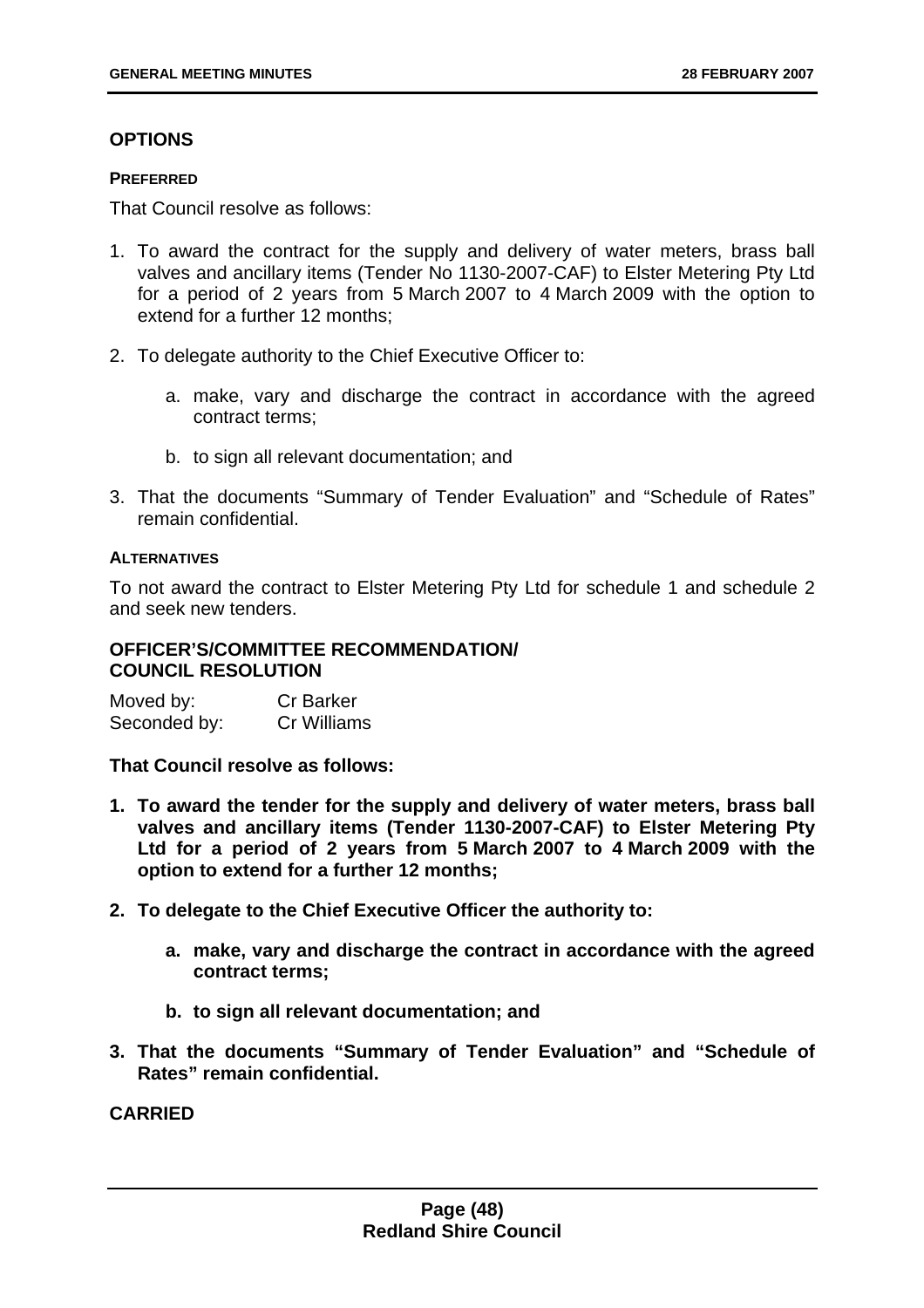## **11.3 GENERAL BUSINESS**

The following item of General Business was raised:

• Braking system on garbage trucks. General Manager Redland Water and Waste responded.

### **COMMITTEE RECOMMENDATION/ COUNCIL RESOLUTION**

Moved by: Cr Barker Seconded by: Cr Williams

**That the general business item be noted.**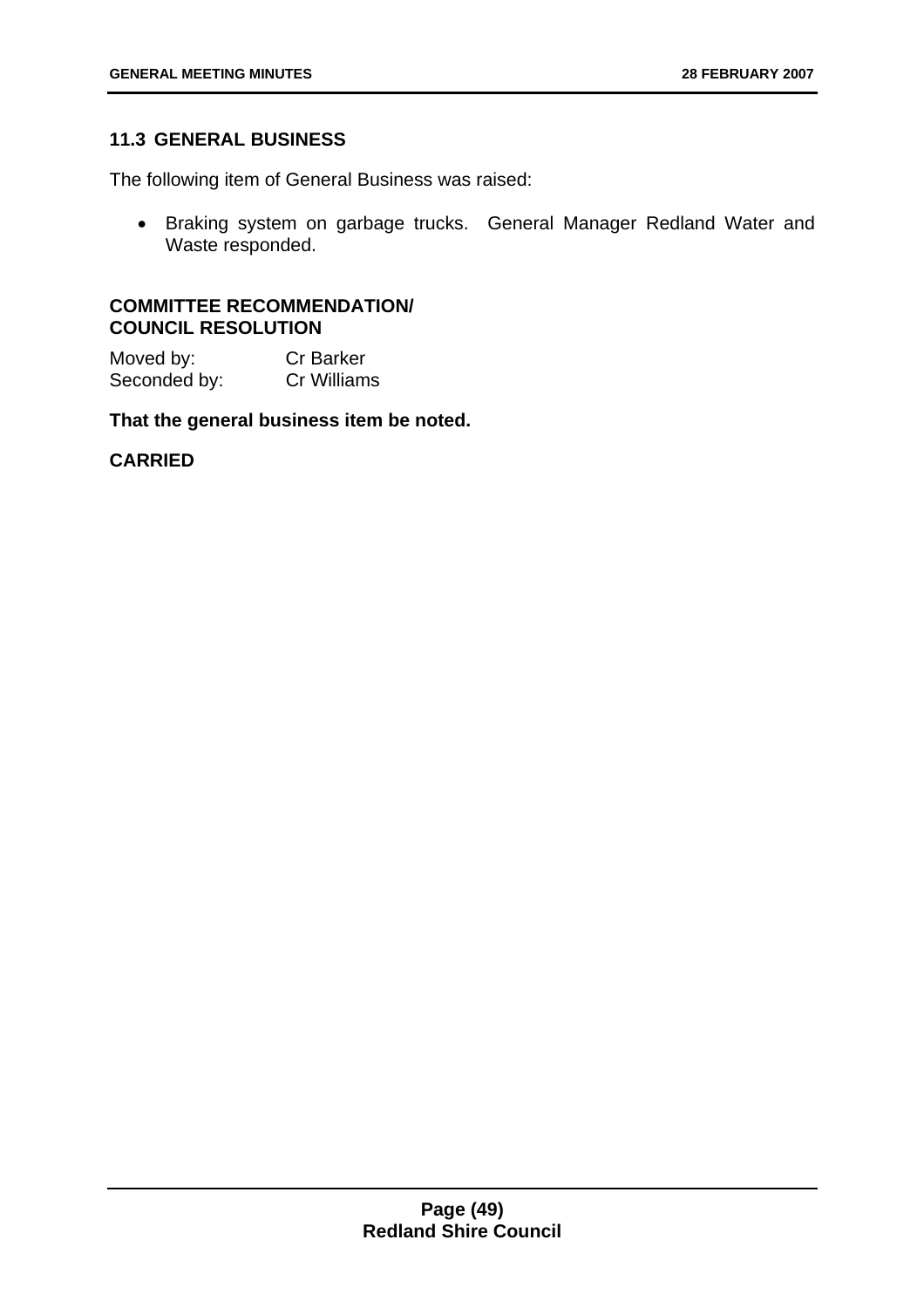## **12 FINANCE AND CORPORATE MANAGEMENT COMMITTEE 21/02/07 - RECEIPT AND ADOPTION OF REPORT**

| Moved by:    | <b>Cr Williams</b> |
|--------------|--------------------|
| Seconded by: | Cr Beard           |

That the Finance and Corporate Management Committee Report of 21 February 2007 be received.

**CARRIED** 

## **12.1 PLANNING AND POLICY**

### **12.1.1 MONTHLY BALANCED SCORECARD REPORT FOR JANUARY 2007**

| <b>Dataworks Filename:</b>       | <b>Gov - Corporate Balanced Scorecard Monthly</b><br><b>Reporting to Committee</b> |
|----------------------------------|------------------------------------------------------------------------------------|
| <b>Attachments:</b>              | <b>Corporate Balanced Scorecard January 2007</b>                                   |
| <b>Responsible Officer Name:</b> | <b>Warren Van Wyk</b><br><b>Manager Corporate Planning Performance &amp; Risk</b>  |
| <b>Author Name:</b>              | <b>Warren Van Wyk</b><br><b>Manager Corporate Planning Performance &amp; Risk</b>  |

## **EXECUTIVE SUMMARY**

The monthly Corporate Balanced Scorecard report, as attached, provides a high level overview of Council's performance in key areas of council business.

This report provides the performance results and comments for the month of January 2007. Performance is shown in one of four ranges: Outstanding (green), above standard (yellow), satisfactory (orange) or unsatisfactory (red). The overall rating for each Perspective is determined by the relative weightings of each KPI it includes.

The overall rating for Redland Shire Council for the month of January is Outstanding.

## **PURPOSE**

To provide Council with the Corporate Balanced Scorecard report for the month of January 2007.

## **BACKGROUND**

The performance management framework for Redland Shire Council includes the requirement for reports to Council on a monthly and quarterly basis as follows:

• The monthly Corporate Balanced Scorecard (BSC) report to Council of overall organisational performance. This report comprises a concise set of high level KPI's that have been developed to reflect organisational performance against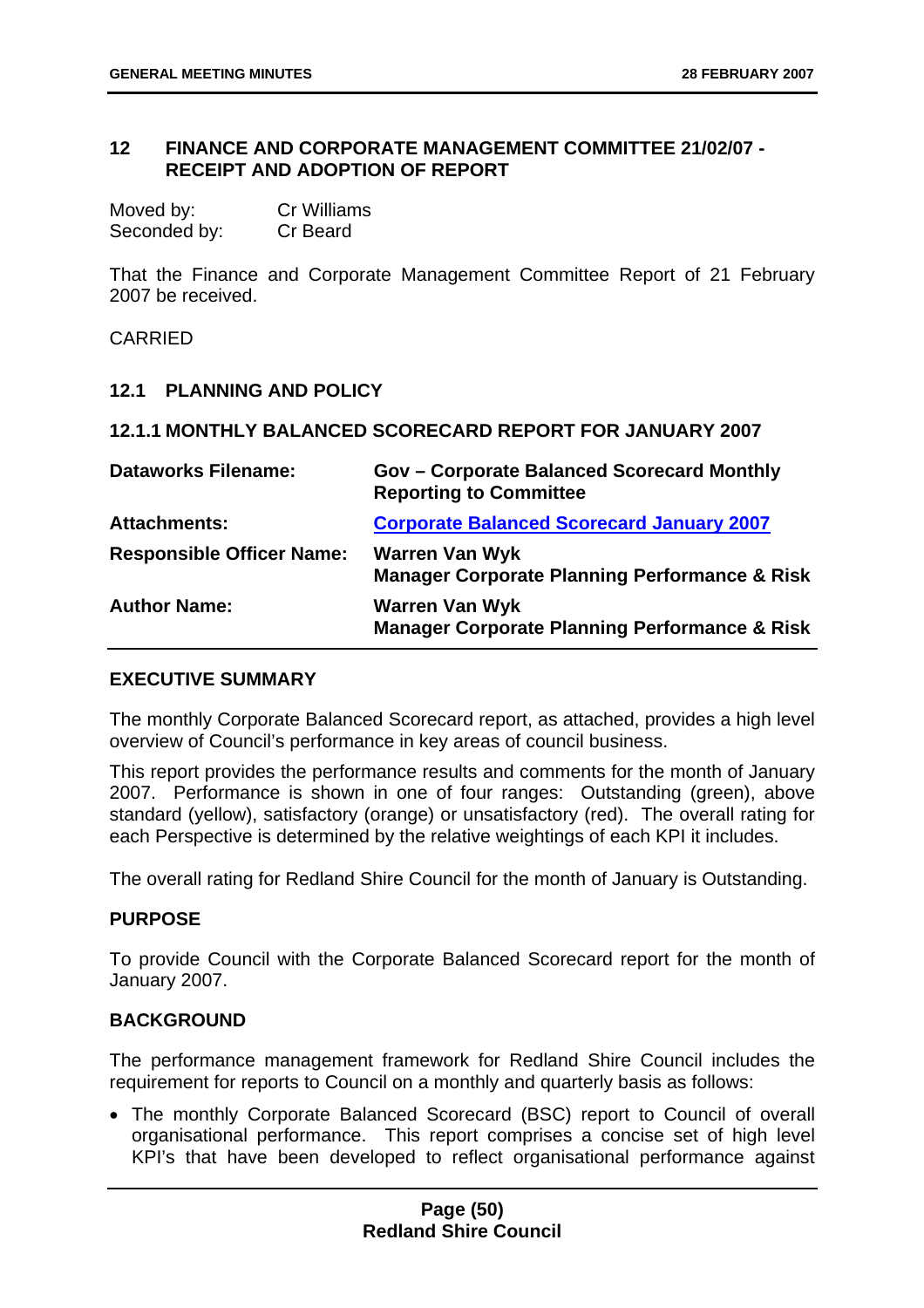financial, customer, internal/business processes, and people and learning perspectives. This report provides Council with a monthly snapshot on how the organisation is performing in key areas of our business.

• A more detailed quarterly operational plan performance report that focuses on performance at a program level. This report comprises a summary of performance against all KPI's and more detailed comments from Managers about performance that falls above or below an acceptable range.

## **ISSUES**

The following comments provide an overview of performance under each scorecard perspective and the associated key performance indicators.

## **Financial Perspective**

## January Rating: Outstanding

Proven Earnings Before Interest Tax & Depreciation (EBITD) Savings to Budget (weighting 20%) rated at the outstanding level with a favourable variance to budget at the end of January. This is primarily due to materials and services being underspent by \$6.5 million and employee costs being underspent by \$1.7 million, offset by rates and utility charges \$1.2 million behind anticipated levels as are fees and charges by \$121,000. Full details are provided in the monthly finance report.

Cash Levels within Targets (weighting 8%) rated in the outstanding range, very close to the target of 4 months cash available.

The Capital Works Program Financial Performance KPI (weighting 12%) compares expenditure on finalised projects with budget. The budget for projects that have been completed to date this financial year was \$9,148,301 and actual was \$8,683,980, representing a 5% saving year to date and is an outstanding result.

## **Customer Perspective**

## January Rating: Above Standard

Capital works program practical completion (weighting 15%) reports on the % of capital project milestones achieved compared to plan. This KPI continues to rate outstanding with milestones overall being well ahead of schedule. Project Delivery Group is well ahead of target with 544 milestones achieved of 376 due, representing 133 out of 244 capital projects having reached practical completion so far this year. Corporate Services is also ahead of schedule with 161 achieved against 143 due and Planning and Policy is also on target. Redland Water and Waste achieved all 5 milestones due this month, and YTD 37 milestones have been achieved against 40 due. The three RW&W milestones outstanding YTD are Dunwich Irrigation Area, NSI small capital projects and Mount Cotton Chlorination project.

Compliance with the Australian Drinking Water Guidelines (ADWG, weighting 2.5%): Drinking water quality fully complied (100%) with all 4 key ADWG parameters: e-coli levels, turbidity, pH levels, and manganese levels.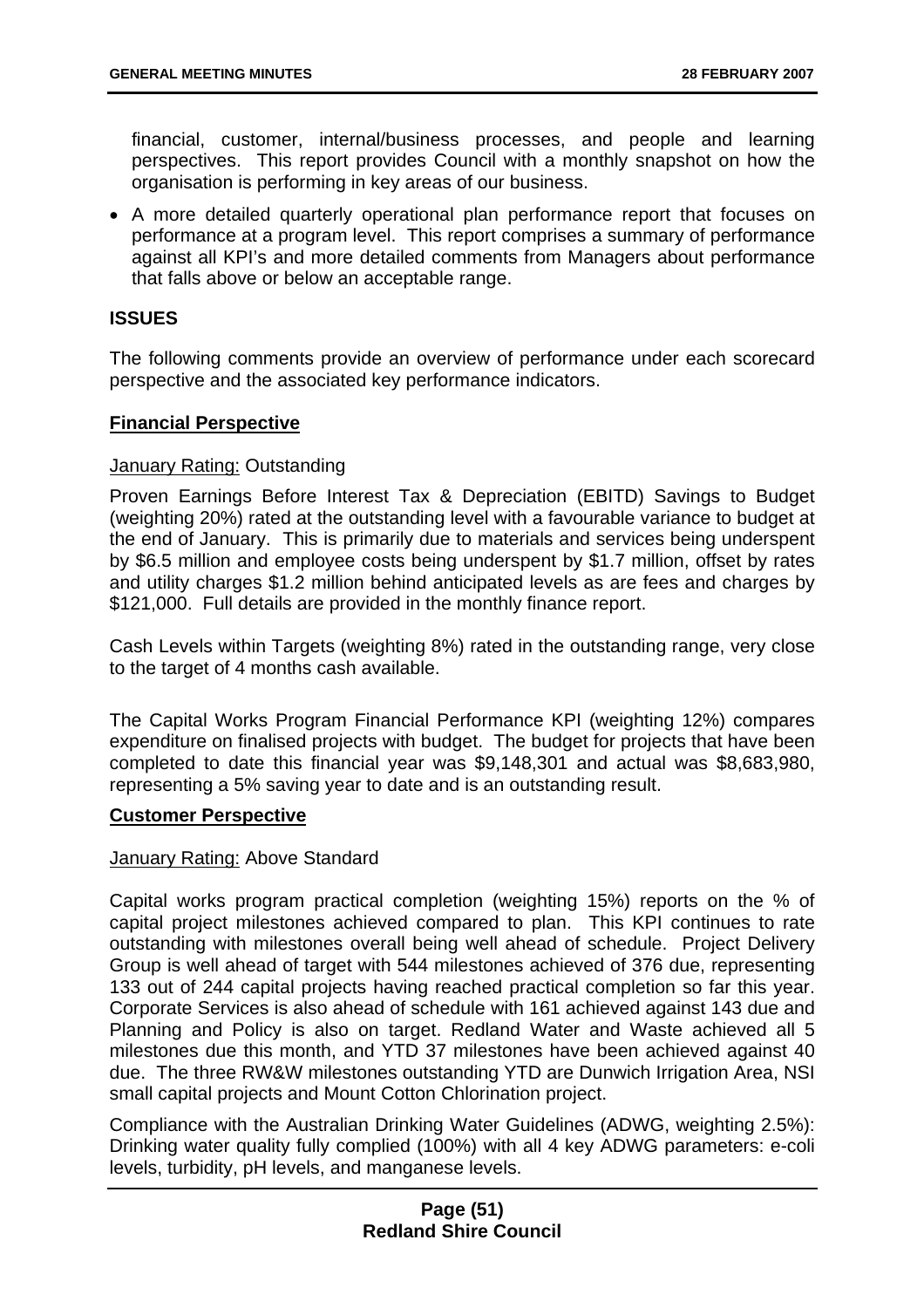Compliance with our EPA Licence for Wastewater (weighting 2.5%) rated as outstanding, with no non-compliances during January. The YTD result is that 99.89% of the volume of effluent discharged year to date was compliant with the EPA's requirements.

% of development assessment, integrated commercial and land development applications processed within IPA timeframes (weighting 10%) improved to 100% of decisions made within statutory timeframes in January and the YTD result therefore improving to 94%, which is 1% below the satisfactory level.

## **Internal Perspective**

### January Rating: Above Standard

Asset Management Plans Actions Completed (weighting 7.5%) increased slightly to 88% this month. Completion rate has increased by 1% since last month but is lower than previous months due to annual leave.

% of Internal Audit Actions completed within agreed timeframes (weighting 7.5%), again rated as outstanding with 100% of audit recommendations completed on schedule.

## **People & Learning Perspective**

#### January Rating: Outstanding

The Lost Time Injury Frequency Rate (weighting 5%) YTD result decreased to satisfactory with 4 injuries occurring in January. Of these injuries, 3 were lower back strains and one a laceration to the right hand. All have returned to work with some suitable duties.

% implementation of the Tri-Safe audit action plan (weighting 10%) remains at the outstanding level with all actions due completed. New checklists for contractors are now being distributed.

## **RELATIONSHIP TO CORPORATE PLAN**

The recommendation primarily supports Council's strategic priority to effective leadership through accountable and ethical standards of behaviour.

### **FINANCIAL IMPLICATIONS**

No direct financial implications arise from this report. The report does contain several indicators that either reflects financial performance to date, or which will have had a direct or indirect impact on financial performance.

## **CONSULTATION**

The data and comments in the report were provided by relevant managers and were compiled by the Corporate Planning, Performance and Risk Group.

## **Page (52) Redland Shire Council**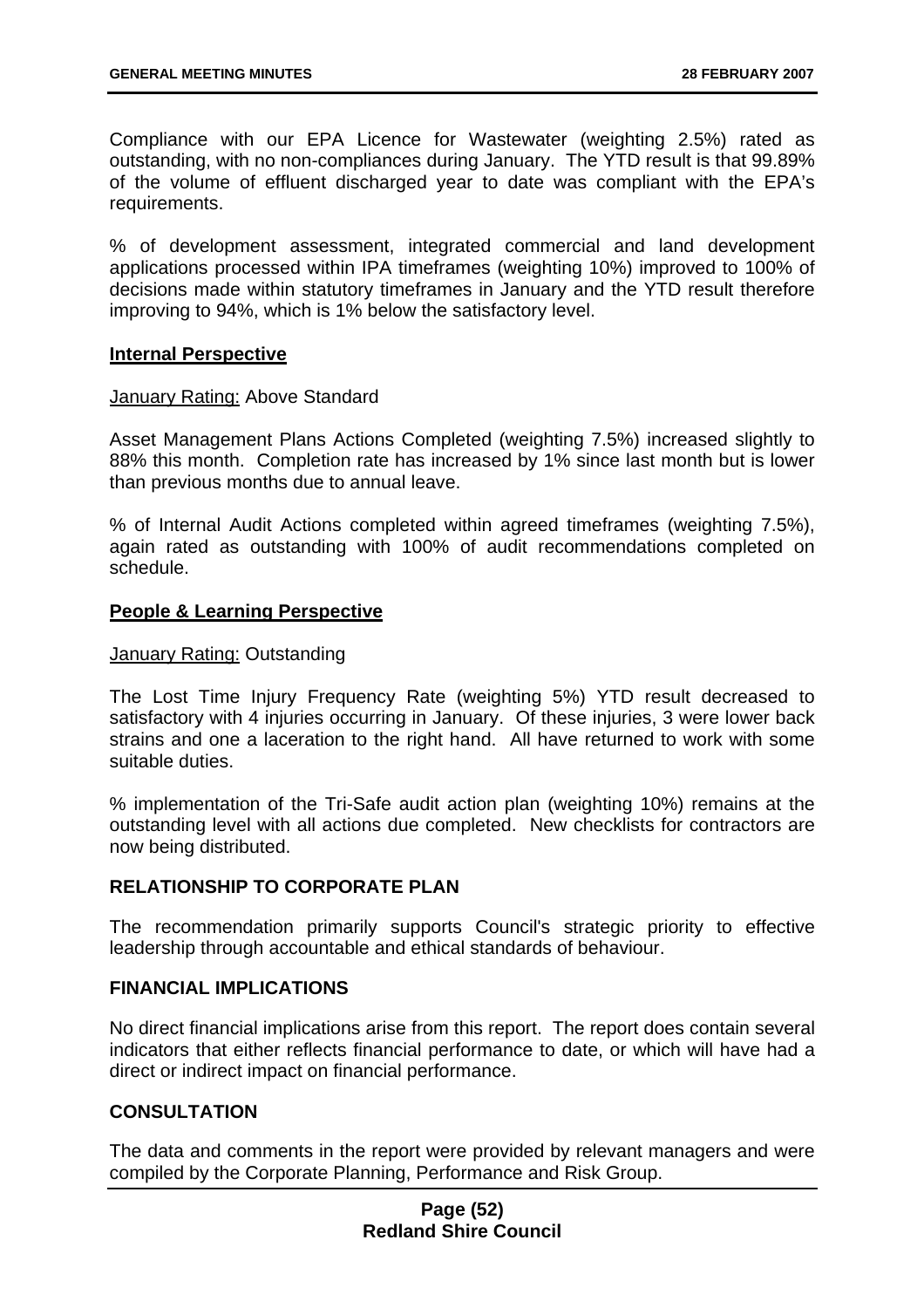## **OPTIONS**

### **PREFERRED**

That Council resolve to note the Corporate Balanced Scorecard for the month of January 2007.

### **ALTERNATIVE**

That Council resolve to note the Corporate Balanced Scorecard for January 2007 and request additional information.

## **OFFICER'S/COMMITTEE RECOMMENDATION/ COUNCIL RESOLUTION**

| Moved by:    | <b>Cr Williams</b> |
|--------------|--------------------|
| Seconded by: | <b>Cr Barker</b>   |

**That Council resolve to note the Corporate Balanced Scorecard for the month of January 2007.**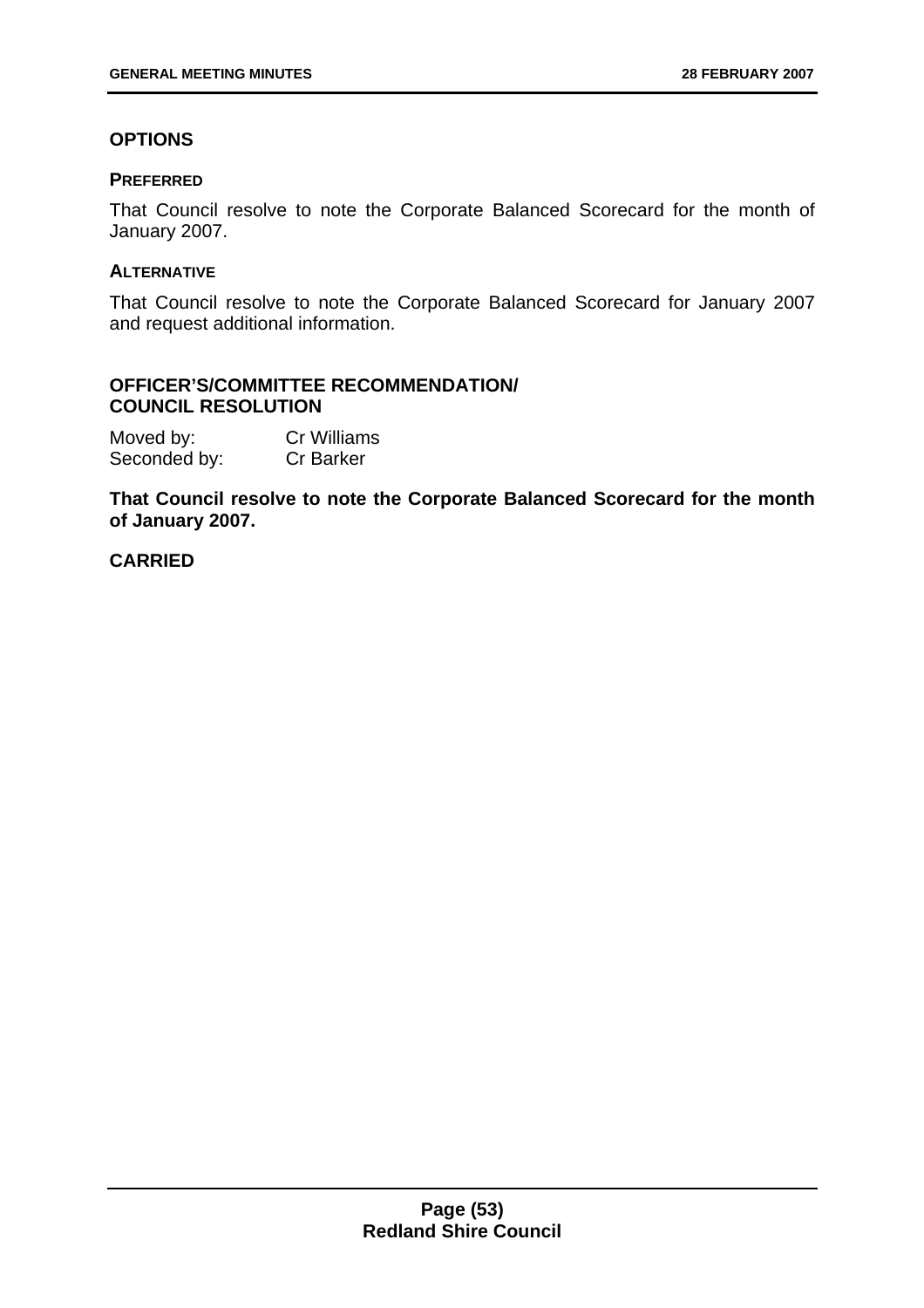## **12.1.2 QUARTERLY OPERATIONAL PLAN REPORT - DECEMBER 2006**

| <b>Dataworks Filename:</b>       | <b>GOV</b> – Corporate Performance Reporting -<br>Quarterly                                   |
|----------------------------------|-----------------------------------------------------------------------------------------------|
| Attachment:                      | <b>Quarterly Operational Plan December 2006</b>                                               |
| <b>Responsible Officer Name:</b> | <b>Warren Van Wyk</b><br><b>Manager Corporate Planning Performance &amp; Risk</b>             |
| <b>Author Name:</b>              | <b>Grant Bennett</b><br><b>Service Manager Corporate Planning &amp;</b><br><b>Performance</b> |

## **EXECUTIVE SUMMARY**

Council adopted a new Corporate Plan for 2006 – 2010 on 21 December 2005. Implementation of the Corporate Plan occurs through the annual Operational Plan.

The 2006/07 Operational Plan adopted on 31 May 2006 (and amended to reflect some minor changes in September 2006), highlights to the Council and the community the key initiatives that Council will pursue this financial year towards achievement of the Corporate Plan's long term objectives.

In line with the *Local Government Finance Standard 2005*, the 2006-07 Operational Plan sets out the Key Outputs that will be delivered during the 2006/07 year for each of the Strategies in the Corporate Plan, and the Key Performance Indicators (KPI's) for those Outputs. This quarterly report shows the actual achievements to date towards delivering on those KPI's, and by doing so also ensures that Council meets its obligations to monitor progress on delivering its Corporate and Operational Plans as required by t*he Local Government Act 1993.* 

The reporting system is designed to rate performance against each KPI in one of four ranges:

- Outstanding Green (or  $\dot{\mathbf{x}}$  in the summary)
- Above Standard Yellow  $(\checkmark)$
- Satisfactory Orange (▲)
- Unsatisfactory Red  $(x)$

A change is also proposed to a KPI in the People Management Strategic Priority to better reflect the current range of workplace health and safety initiatives that are being implemented.

## **PURPOSE**

This report ensures Council complies with the requirements of the *Local Government Act* and enables Council to monitor its business performance against its approved Operational Plan. It also identifies a proposed amendment to the 2006-07 Operational Plan, and in accordance with the Act, recommends that Council adopt the necessary amendment.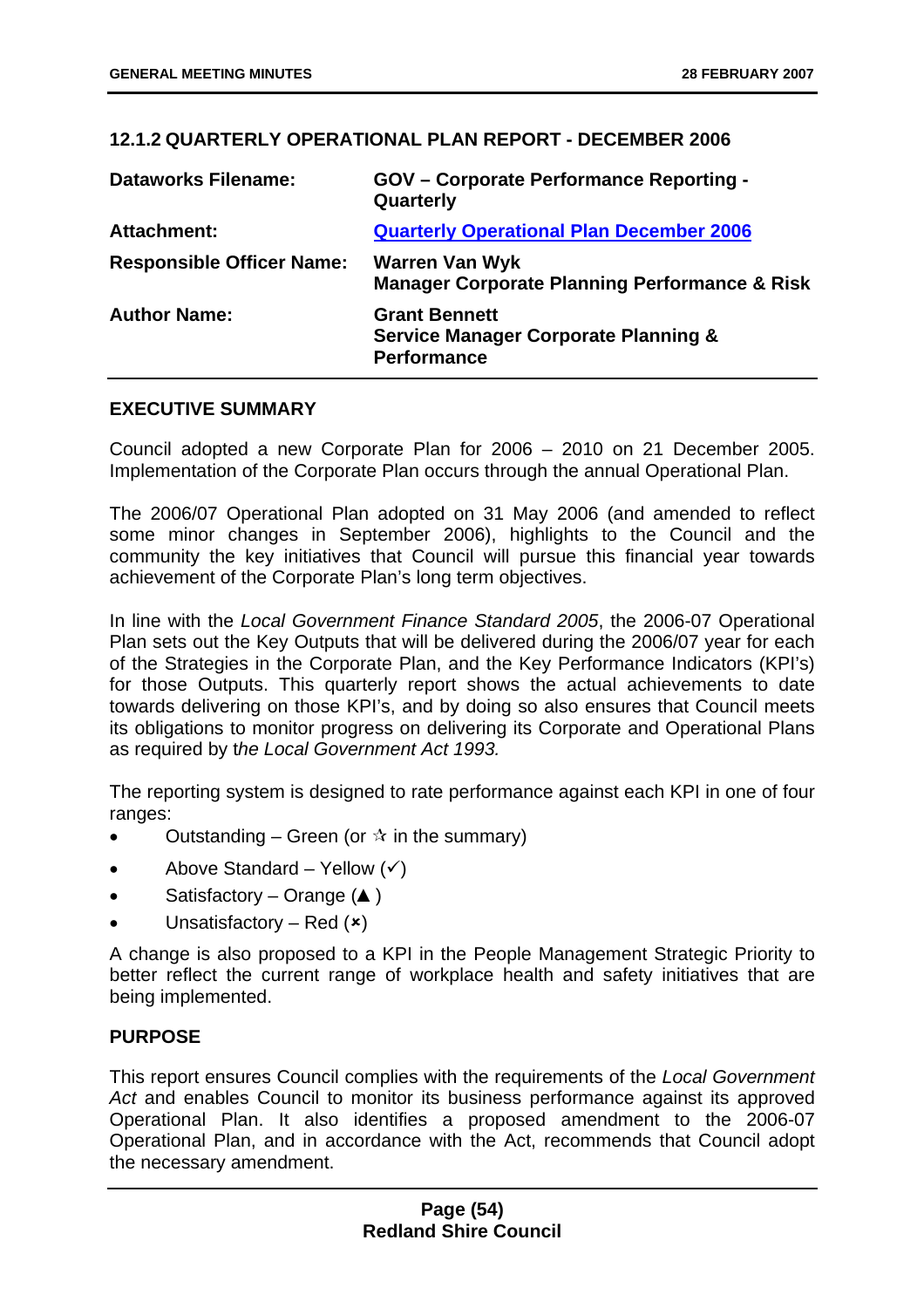## **BACKGROUND**

The Corporate Plan 2006 – 2010 includes 129 Strategies. To ensure a more strategic focus is maintained and reports are manageable, Council identified in this year's Operational Plan only the most significant outputs scheduled to occur this year for each Strategy. For some Strategies there are no Key Outputs identified this year because they are scheduled to be delivered in later years of the Corporate Plan.

This is the normal "exceptions" based report which focuses on KPI's performing in the unsatisfactory or outstanding ranges. A full report detailing results for all KPI's is available from the Corporate Planning Performance & Risk Group (CPPR) and will be posted on the intranet. A copy of the KPI Register; which includes comprehensive details of all KPI's including detailed definitions, sources of data, calculation methodology, targets each quarter, responsible officers and associated information; is available from CPPR and has been provided in the Councillors resource area for information.

## **ISSUES**

Overall Performance – December Quarter (refer to the Attachment pp.3-7)

Performance against the Operational Plan as a whole rated in the above standard range for the quarter. The overall range of performance against each Strategic Priority is:

- Outstanding Essential Services, Economic Prosperity, Organisational Leadership and People Management.
- Above Standard Natural Environment, Community Health and Wellbeing, and Knowledge Management.
- Satisfactory Physical Character.
- Unsatisfactory Financial Management.

## KPI performance summary

There are a total of 120 KPI's that are reportable in the 2006-07 Operational Plan. For the December quarter these KPI's rated as follows:

- Outstanding  $-62$  KPI's (52%)
- Above Standard 11 KPI's (9%)
- Satisfactory 32 KPI's (27%)
- Unsatisfactory 15 KPI's (12%) performed below expected levels.

Councillors will note that the targets for some KPI's are shown in the report as Satisfactory 0, Above Standard 1 and outstanding 2. This indicates that there was no planned action/s in the relevant quarter. However, these ranges are required to allow the reporting system to assign scores when an actual result is entered.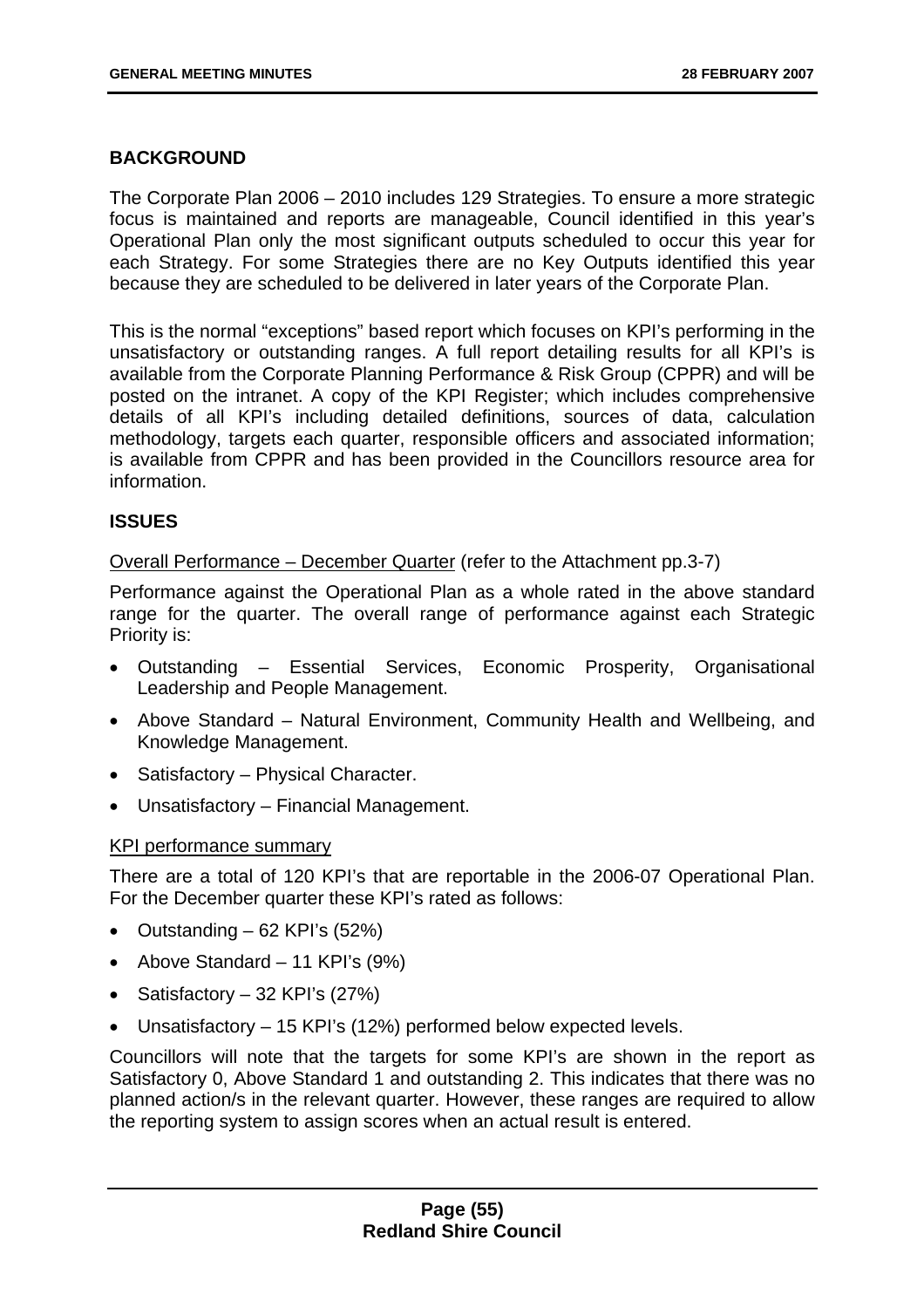Summary comments on the performance against each Strategic Priority follow. Comments on specific KPI's are included where an unsatisfactory result has occurred this quarter.

Natural Environment (refer to the Attachment pp. 9 - 10)

• Coastal and Waterways, Biodiversity, and Environmental Performance Programs all performed at an above standard level with all key initiatives either on or ahead of their delivery schedule.

Physical Character (refer to the Attachment pp. 11 - 16)

- Open Space Program achieved an above standard rating this quarter with all initiatives progressing as planned.
- Land Use & Infrastructure Planning, Development Assessment, and Local Area Planning Programs achieved a below satisfactory result. A number of KPI's did not achieve a satisfactory results this quarter and comments on these follow:
	- The result of 93% for Development Assessment processing fell marginally below the satisfactory target of 95% of applications assessed within statutory timeframes, primarily due to the need to handle new RPS application types.
	- The result of 33% for the completion of six-monthly RPS amendment actions was below the satisfactory target of 40%. The RPS 1B amendment was completed in August 2006; however indications are that the Minister's response will not be received until February.
	- The result of 35% for the extent to which the Priority Infrastructure Plan (PIP) is completed was below the satisfactory target of 45%. Draft reports for each item in the Priority Infrastructure Plan have been completed; however State Interest sign-off is not expected until the third quarter. Further, the State Government has deferred any ICS approval until June 2007 and is considering further deferral.
	- The completion of the SMBI Strategy achieved a result of 88%, which was below the satisfactory target of 95%. A final decision on the SMBI component of the ICS has been deferred pending a report to the February Planning & Policy Committee meeting.
	- The review of the RPS provisions relating to Capalaba and Cleveland business centres achieved a result of 32%, below the satisfactory target of 65%. A joint agreement was made to defer the project pending agreement being reached with Translink on the preferred location of the busway.
	- The completion of the planning & design for the Dunwich Town Centre and Cleveland (Middle St West) achieved a result of 25% against a target of 70%. Concept drawings and preliminary costing are completed. We are waiting for a decision from the State Government for funding under the Region Links Program, with further phases of the project dependent on the success of that application.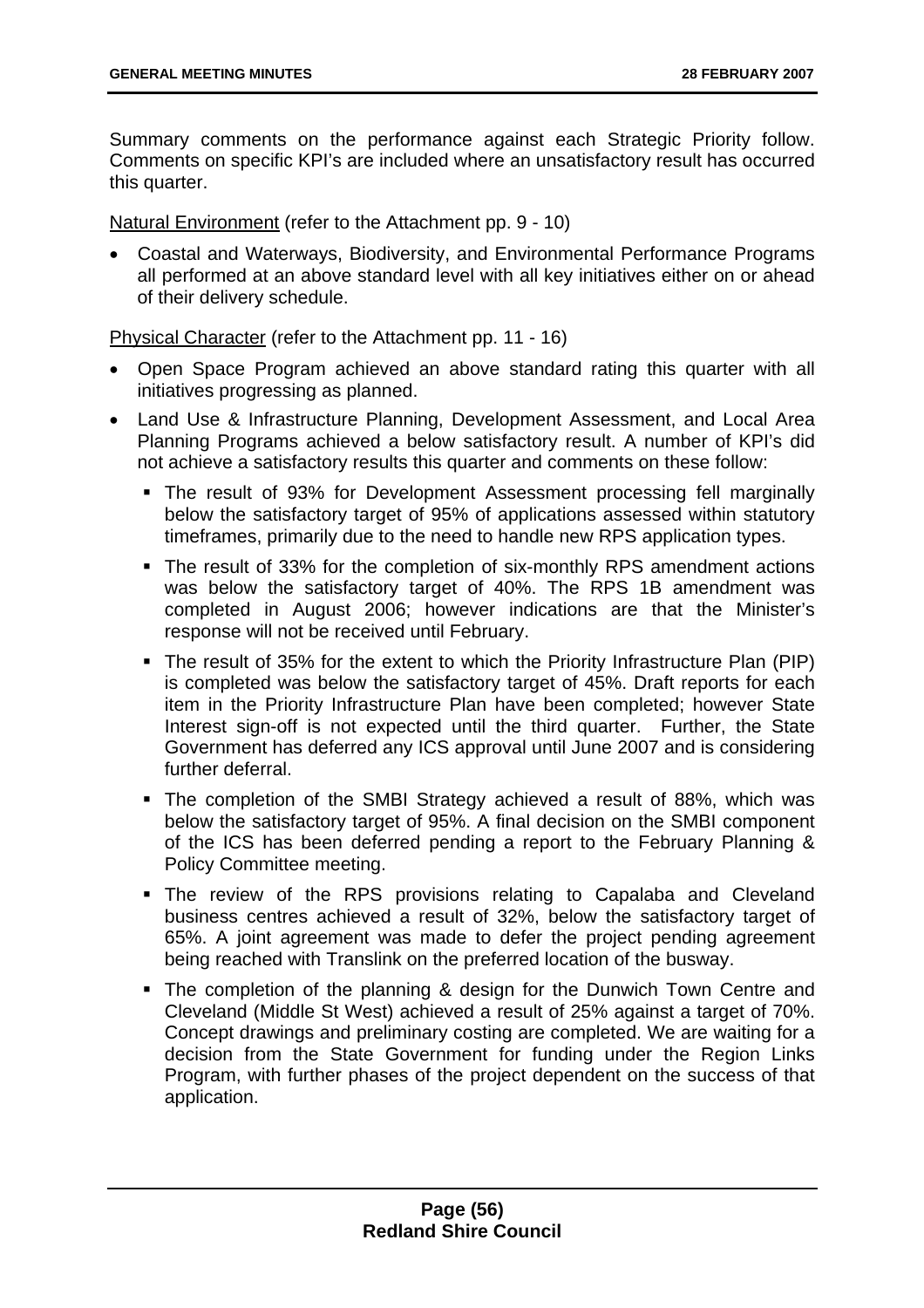Essential Services (refer to the Attachment pp.17-28)

- Water Supply, Wastewater, Transport, and Marine Facilities Programs achieved an outstanding rating, with the vast majority of their KPI's performing at the outstanding level.
- Waste Management; and Roads & Drainage Programs achieved an above standard rating this quarter, with the majority of projects and initiatives progressing well.

Only 2 KPI's performed below the satisfactory target:

- The EOI for recycling of construction and demolition waste achieved a result of 66% against a target of 73%. Tenders for recycling are progressing, with an EOI released into the marketplace but finalisation has been delayed due to the market requesting an extension of time. This has pushed completion beyond the December target to January 2007.
- Asset management plan actions for roads and drainage are progressing slightly behind schedule with a result of 50% against a target of 55%. Work is underway to develop an indicator to determine maintenance repairs and to organise quotations for bridge surveys to be undertaken.

Community Health & Wellbeing (refer to the Attachment pp.29-33)

- Strong Communities; and Disaster Management Programs both achieved an outstanding rating, with the vast majority of their KPI's performing at the outstanding level.
- Sport & Recreation; and Community Health and Safety Programs achieved an above standard rating with all KPI's performing satisfactorily or better.
- Arts and Culture Program and all KPI's achieved a satisfactory result for the quarter.

Economic Prosperity (refer to the Attachment pp. 34-39)

- Business Attraction; and Tourism Development Programs and all their KPI's rated in the outstanding range. All initiatives are well ahead of schedule.
- Business Retention & Expansion rated above standard with all KPI's except one rating outstanding.
	- The delivery of the Broadening Broadband project promotional activities achieved a result of 33% against a target of 61%. The marketing of wireless broadband services is behind schedule. Gold Coast City Council is the "Broadening Broadband" project manager, and the two suppliers that were to undertake this work have now withdrawn. Officers have been informed that other suppliers may enter the market. The merits of a wireless broadband marketing program will be considered during the next quarter.

Organisational Leadership (refer to the Attachment pp. 40-44)

• Governance; and Marketing & Communications Programs rated in the outstanding range. All initiatives are either on or ahead of schedule.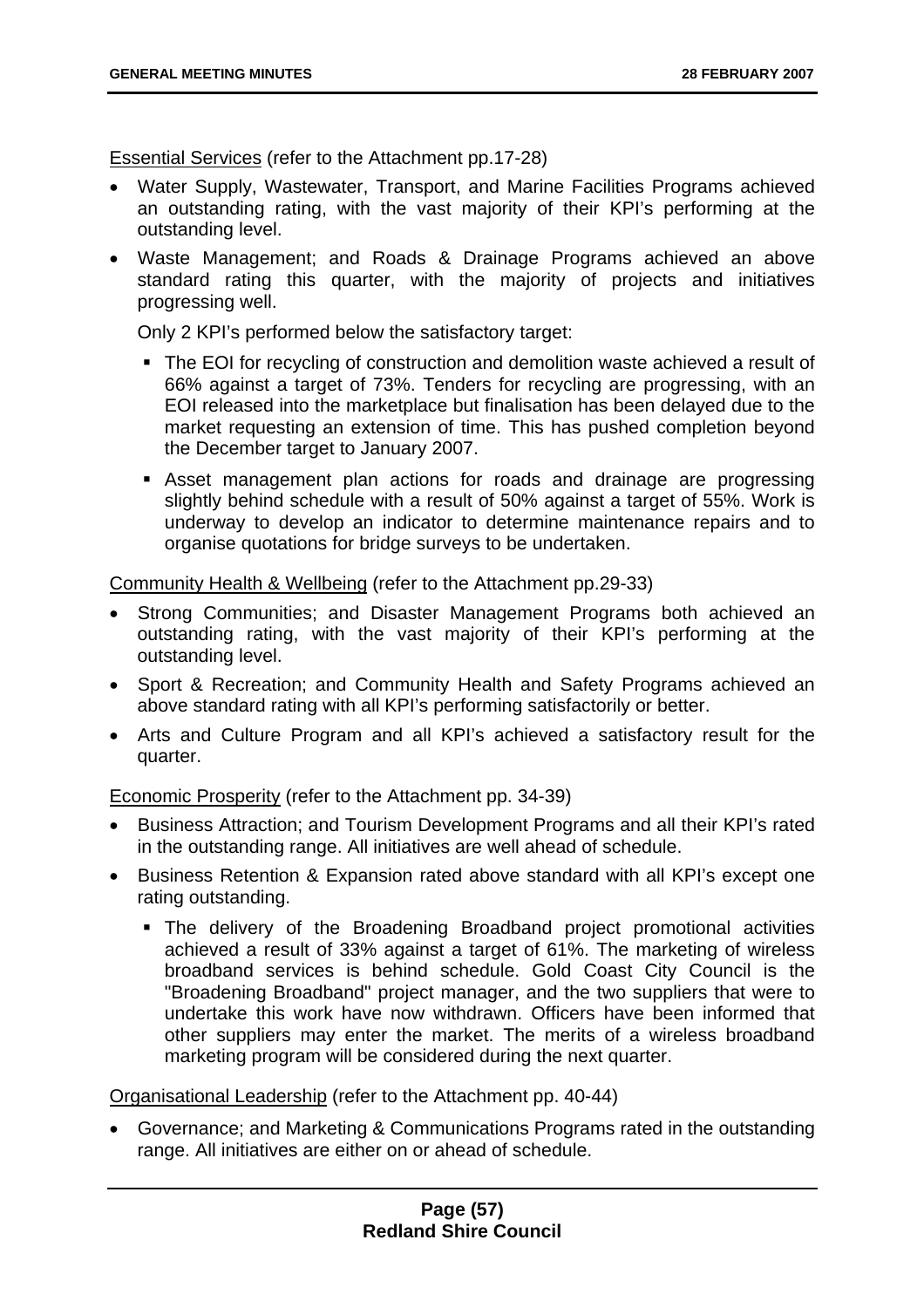• Strategic Planning; and Regional Collaboration Programs performed at an above standard level with all initiatives on schedule or better.

Financial Management (refer to the Attachment pp. 45-48)

- Asset Management; and Financial Planning & Disclosure Programs rated satisfactory.
	- The completion of the review of the Master Accommodation Plan achieved a result of 50% against a target of 70%. The specification is completed and quotations sought on schedule. The only outstanding milestone this quarter being to award the contract.
	- The review of the 10 year financial strategy has commenced and although it was not scheduled for completion until the end of January, the target set reflected our intentions to complete it in the December quarter. It will however be completed and taken to Council in the next quarter.
- Treasury Program achieved a below satisfactory result this quarter. This was due to work on researching an overall framework for revenue and charging of council services being behind the original schedule with limited resources reallocated to focus on other projects.

Knowledge Management (refer to the Attachment pp.49-53)

- Learning Program and all KPI's rated in the outstanding range with all initiatives on or ahead of schedule.
- Information Management Program rated above standard with all KPI's on track except:
	- The installation and commissioning of wireless infrastructure in Chambers is behind schedule with a result of  $40\%$  against a target of 95%. However the project is well underway and we are currently finalising the procurement process.
	- The implementation of the Dataworks browser interface had a score of 0% against the target of 55%. This project has been deferred following consultation with Internal Audit whilst a review of Dataworks is completed. Survey results relating to user experiences with Dataworks are currently being assessed.

People Management (refer to the Attachment pp. 54-58)

- Organisational Improvement Program rated above standard this quarter, with both KPI's on target.
- Human Resource Management Program rated outstanding, with all initiatives that were due to be commenced being on or ahead of schedule, except:
	- The % completion of the RSC employee value proposition and inclusion in the recruitment process. This initiative has been incorporated into the larger Workforce Planning project due for presentation to ELG in the third quarter. About half of the planned progress on developing and formally adopting an employee value proposition has nevertheless been achieved.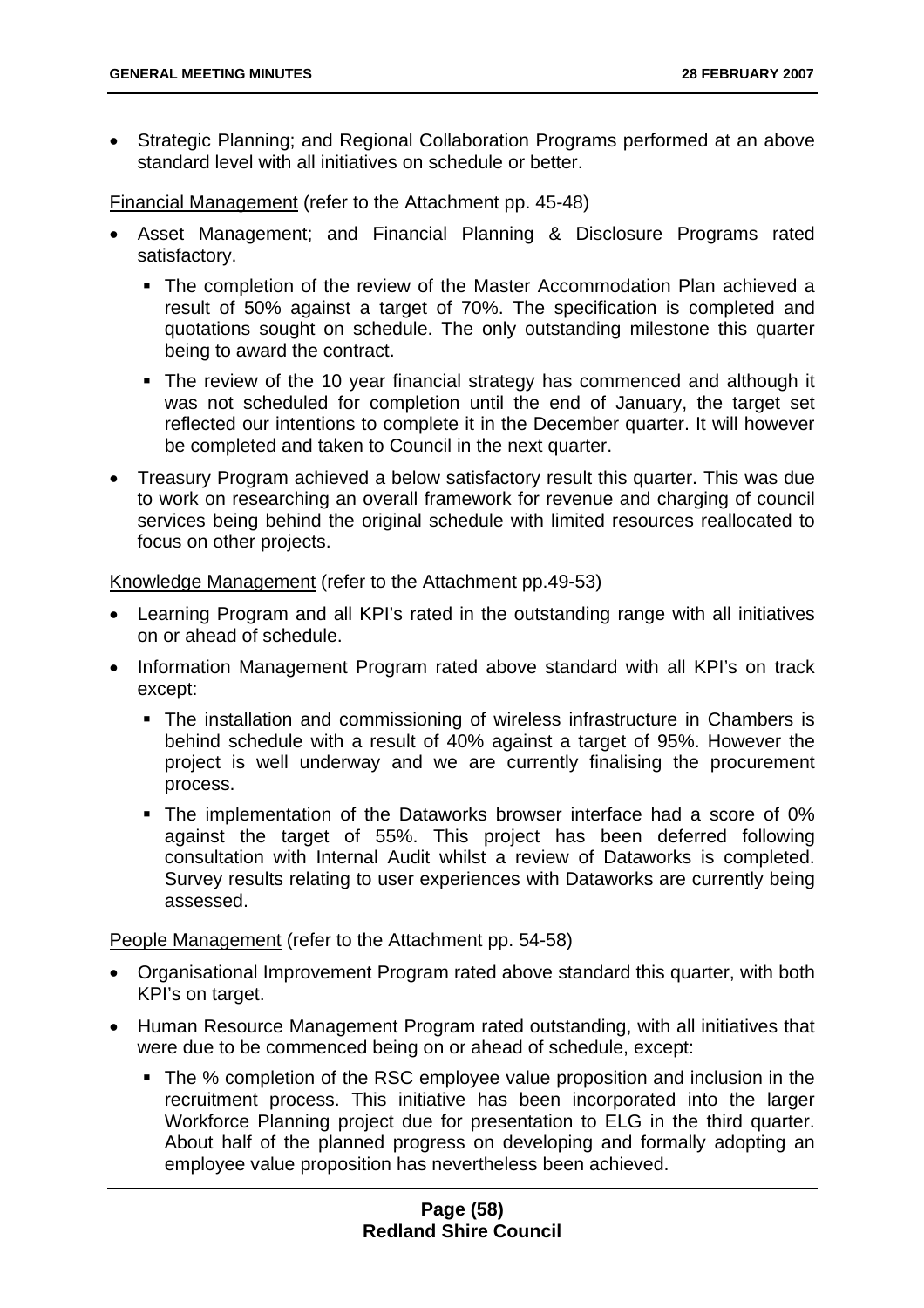• Amendment to KPI: The KPI relating to "% extent to which workplace health and safety skills audit is completed and plans developed" is only one component of a suite of initiatives included in the Tri-safe Audit Implementation Plan, and it is therefore proposed to amend this KPI to include all of these WH&S initiatives. The new KPI is proposed to be "% Tri-safe Audit Action Plan implemented". The end of year target for completion of actions will remain the same.

## **RELATIONSHIP TO CORPORATE PLAN**

The recommendation primarily supports Council's strategic priority to effective leadership through accountable and ethical standards of behaviour.

### **FINANCIAL IMPLICATIONS**

No direct financial implications arise from this report. The report does contain several indicators that either reflects financial performance to date or which will have had a direct or indirect impact on financial performance.

## **CONSULTATION**

The data and comments in the report were provided by relevant managers and were compiled by the Corporate Planning, Performance and Risk Group.

## **OPTIONS**

#### **PREFERRED**

That Council resolve to:

- 1. Note the Operational Plan Report for the December Quarter 2006; and
- 2. Adopt the following amendment to the 2006-07 Operational Plan:

People Management Program - Replace the KPI "% extent to which workplace health and safety skills audit is completed and plans developed" with "% Tri-safe Audit Action Plan implemented".

#### **ALTERNATIVE**

That Council resolve to:

- 1. Note the Operational Plan Report for the December Quarter 2006 and seek additional information; and
- 2. Not adopt the proposed amendment to the 2006-07 Operational Plan, and seek additional information.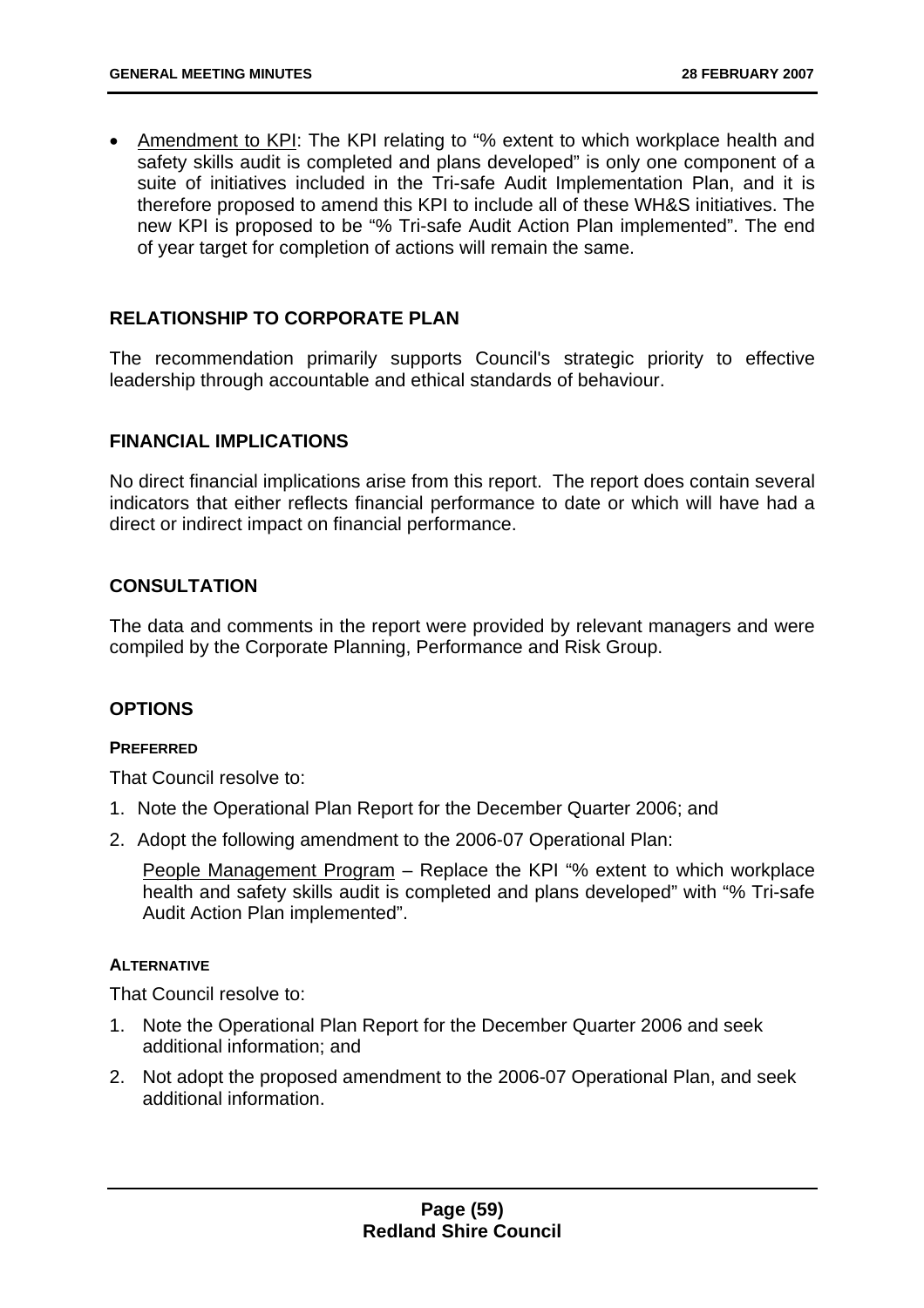# **OFFICER'S/COMMITTEE RECOMMENDATION/ COUNCIL RESOLUTION**

| Moved by:    | <b>Cr Williams</b> |
|--------------|--------------------|
| Seconded by: | <b>Cr Barker</b>   |

## **That Council resolve to:**

- **1. Note the Operational Plan Report for the December Quarter 2006; and**
- **2. Adopt the following amendments to the 2006-07 Operational Plan:**

**People Management Program – Replace the KPI "% extent to which workplace health and safety skills audit is completed and plans developed" with "% Tri-safe Audit Action Plan implemented".**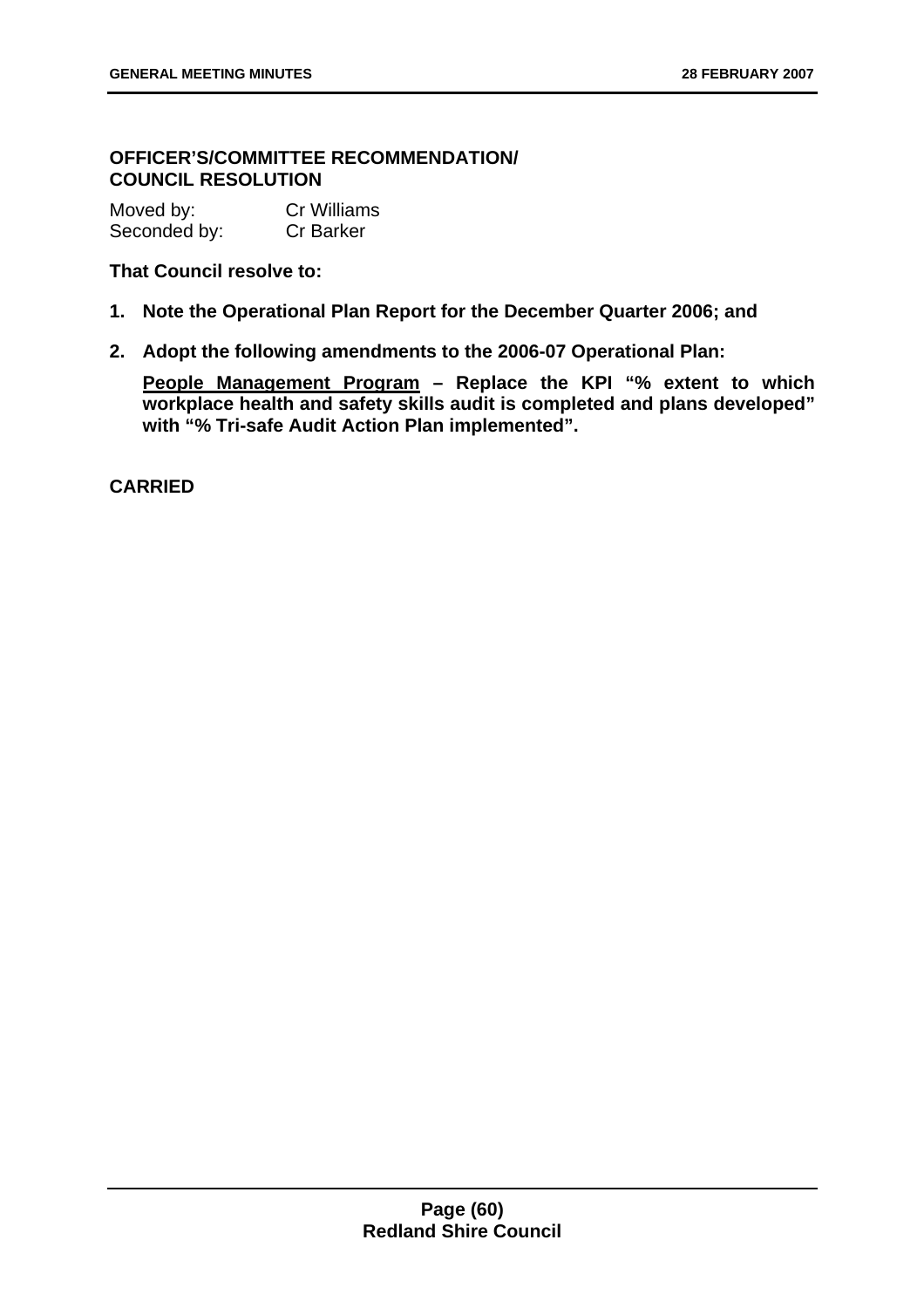## **12.2 CORPORATE SERVICES**

## **12.2.1 JANUARY 2007 - MONTHLY FINANCIAL REPORTS**

| <b>Dataworks Filename:</b>       | <b>FM Monthly Financial Reports to Committee</b>                 |
|----------------------------------|------------------------------------------------------------------|
| <b>Attachments:</b>              | <b>Financial Report January 2007</b>                             |
| <b>Responsible Officer Name:</b> | <b>Kerry Phillips</b><br><b>Manager Financial Services</b>       |
| <b>Author Name:</b>              | <b>Kevin Lamb</b><br><b>Services Manager Financial Reporting</b> |

## **EXECUTIVE SUMMARY**

Section 528(1) of the *Local Government Act 1993* requires that Councils statement of accounts be presented at an ordinary monthly meeting.

The attachments to this report present the January 2007 statement of accounts to Council and provide detailed analytical commentary. In summary five of the seven Key Performance Indicators met or exceeded targets set at the beginning of the financial year. These related to:

- level of dependence on rate revenue;
- ability to pay our bills current ratio;
- cash balance;
- cash balance cash capacity in months; and
- longer term financial stability debt to assets ratio.

Two Key Financial Performance Indicators fell outside Councils set parameters. These related to:

- 1. The ability to repay our debt indicator was 27.3% for January which is outside our set target of below 17%. This is solely due to the early repayment of QTC loans. This indicator will fall back within the comfort zone before year end.
- 2. The operating performance indicator was 9.4% for January which is outside our set target of greater than 15%. This is due to payouts of large creditor balances accrued from 30 June 2006 in July and August of 2006. This indicator will improve throughout the financial year.

The operating financial result (Earnings Before Interest, Tax and Depreciation EBITD) is ahead of budget by \$5.3 million, with operating expenditure favourable by \$6.5 million and operating revenue unfavourable by \$1.2 million.

Capital expenditure is \$5.8 million or 21.8% behind budget expenditure levels at the end of January.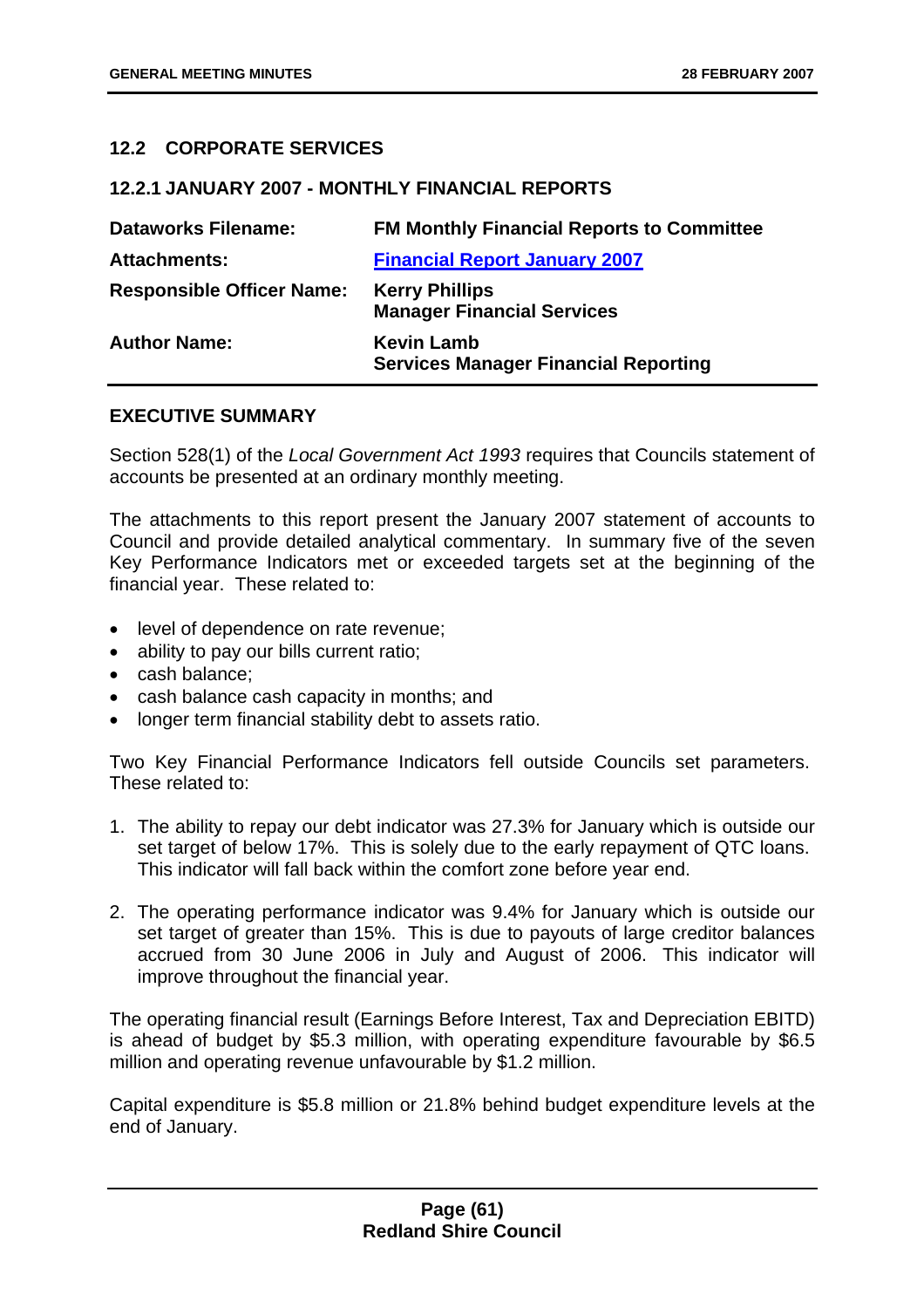The cash flow position for the year is below forecast levels by \$1.8 million at 31 January 2006. This is principally due to unfavourable variances experienced in relation to lower receipts for rates and charges \$6.6 million , fees and charges \$0.3 million, capital grants and subsidies \$0.3 million and proceeds from sale of non current assets \$0.7 million in addition to higher than anticipated payments for materials and services \$0.5 million and repayment of borrowings \$0.6 million. These are offset by favourable variances in relation to higher receipts than anticipated for operating grants and subsidies \$0.1 million and other revenue \$0.1 million in addition to lower than anticipated payments for employee costs \$1.0 million and non current assets \$5.8 million.

## **PURPOSE**

The purpose is to present the January 2007 report to Council and explain the content and analysis of the report. Section 528 of the Local Government Act 1993 requires the Chief Executive Officer of a local government to present statements of its accounts to the local government.

## **BACKGROUND**

The Corporate Plan contains a strategic priority to ensure the long term financial viability of the Shire and provide public accountability in financial management. For organisational effectiveness, it is important that Council receive and understand the monthly financial statements.

## **ISSUES**

The following elements, shown in the attachments, comprise the End of Month Financial Reports for January 2007:

## **Corporate Financial Report Card (A)**

- Operating Revenue compared with Budget;
- General Operating Costs compared with Budget;
- Capital Expenditure compared with Budget;
- Cash Position; and
- Employee Costs compared with Budget.

## **Report Card Analysis (B)**

## **Council Financial Report 1 (C)**

Shows the percentage variance of year to date actual results compared with year to date budget by colour indicators.

## **Council Financial Report 2 (D)**

Shows year to date actual results compared with annual and year to date budgets. This report has a brief commentary on all year to date variances greater than \$20,000.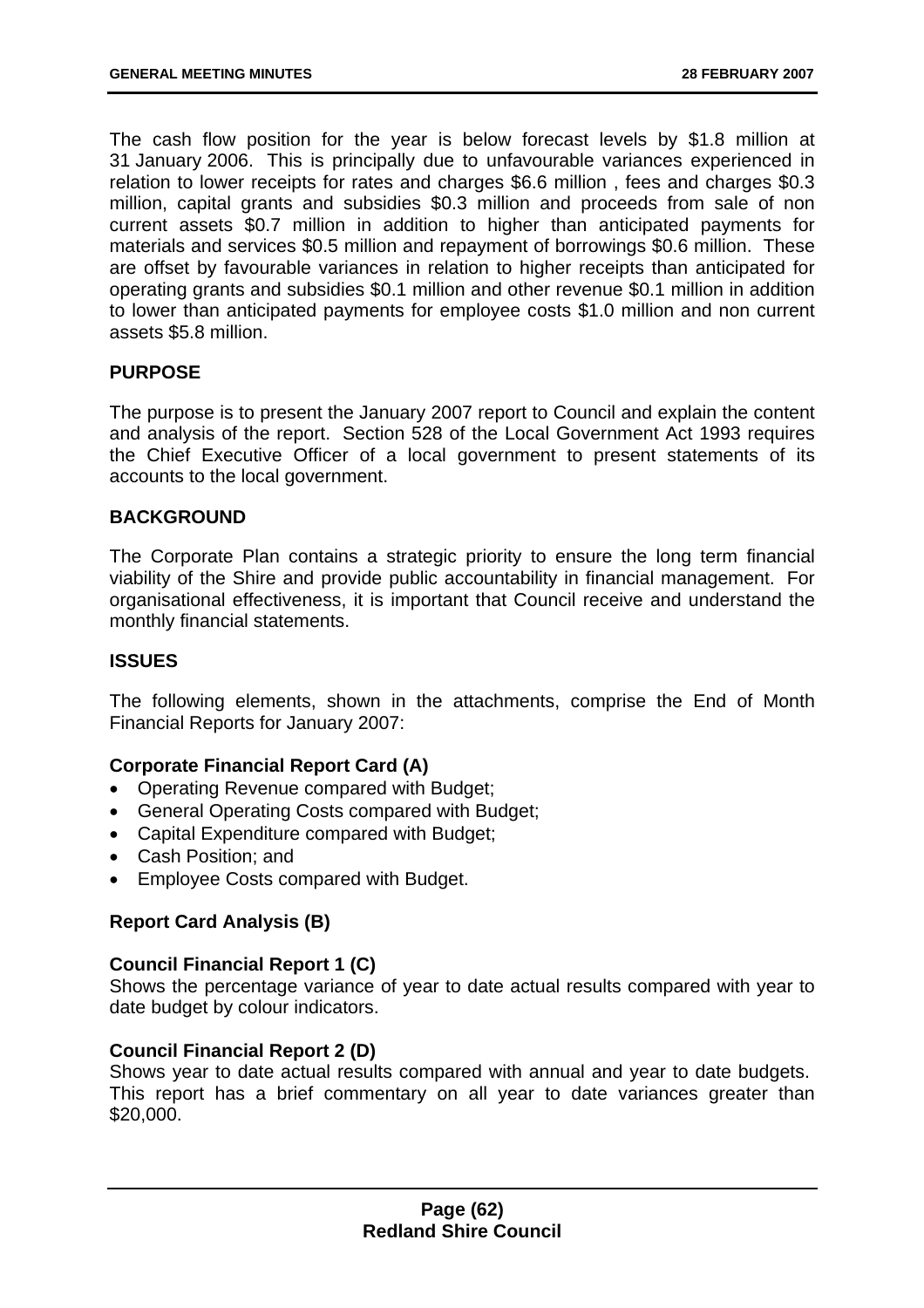A **Balance Sheet (E)**, an **Investment Summary (F)**, a **Statement of Cash Flows (G)**, **Financial Stability Ratios report (H) and Community Benefit Fund Report (I)**  have been included to provide the complete picture of Councils Finances.

# **RELATIONSHIP TO CORPORATE PLAN**

The recommendation primarily supports Council's strategic priority to ensure the long term financial viability of the Shire and provide public accountability in financial management.

## **FINANCIAL IMPLICATIONS**

The overall financial position remains strong with EBITD of \$20.7 million (\$5.3 million ahead of budget). This result is due to total operating revenue of \$83.3 million (unfavourable variance of \$1.2 million) and total operating costs of \$62.6 million (favourable variance of \$6.5 million).

The capital expenditure program is \$5.8 million or 21.8% behind targeted expenditure levels at the end of January.

The investment of surplus funds for the month returned a weighted average rate of return of 6.50% that compares favourably to the benchmark UBSWA Bank Bill Index of 6.32%.

Council's cash position at the end of January is behind budgeted levels due principally to the early repayment of QTC loan instalments. The cash balance remains strong at \$38.1 million, equivalent to 3.9 months cash capacity.

## **CONSULTATION**

Consultation has taken place amongst the Executive Leadership Group.

## **OPTIONS**

#### **PREFERRED**

That Council resolve to note the End of Month Financial Reports for January 2007 and explanations as presented.

## **ALTERNATIVE**

That Council requests additional information.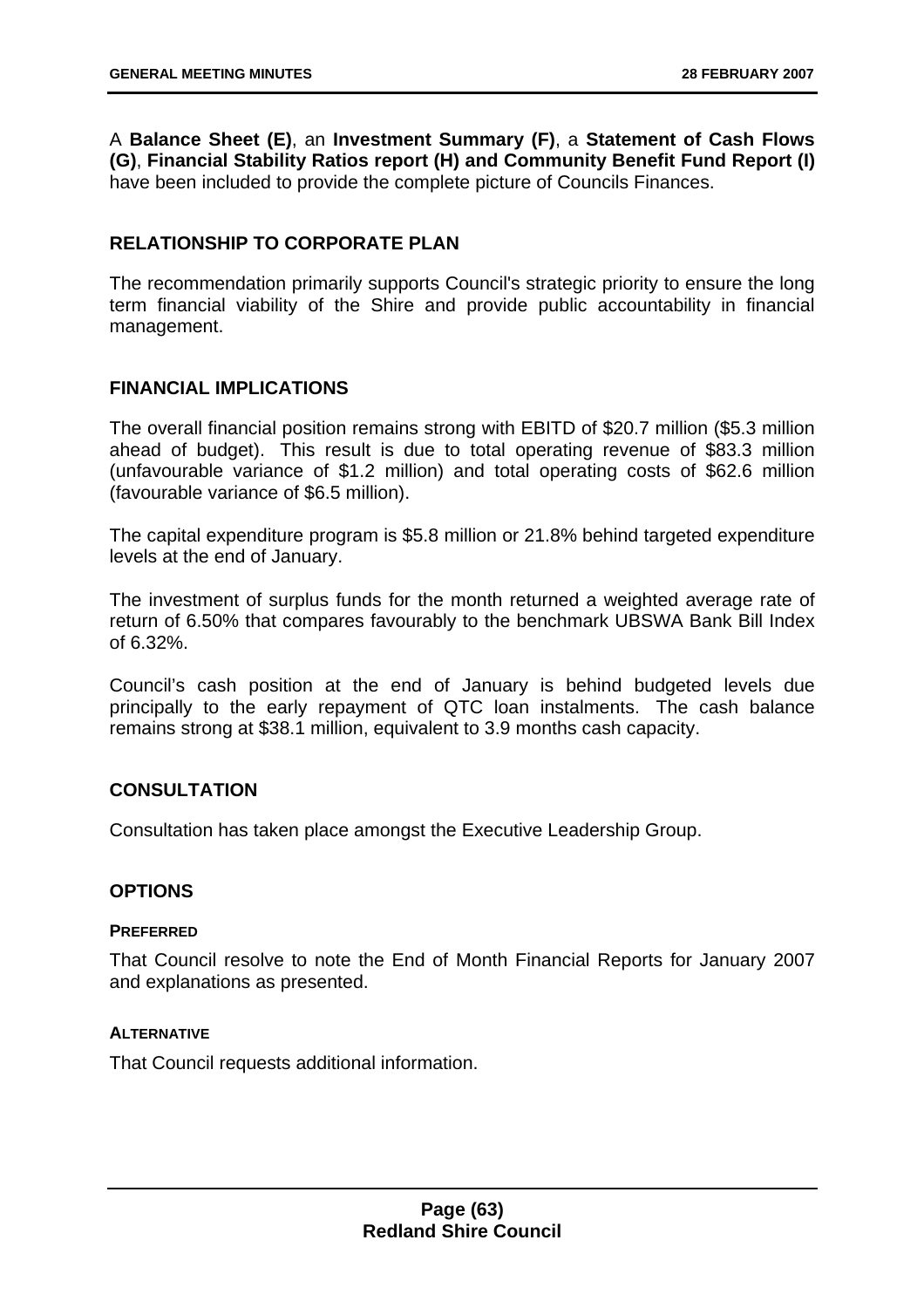# **OFFICER'S/COMMITTEE RECOMMENDATION/ COUNCIL RESOLUITON**

| Moved by:    | <b>Cr Williams</b> |
|--------------|--------------------|
| Seconded by: | <b>Cr Barker</b>   |

**That Council resolve to note the End of Month Financial Reports for January 2007 and explanations as presented in the following attachments:** 

- **1. Corporate Financial Report Card;**
- **2. Report Card Analysis;**
- **3. First Council Financial Report;**
- **4. Second Council Financial Report;**
- **5. Balance Sheet;**
- **6. Investment Summary;**
- **7. Statement of Cash Flows;**
- **8. Financial Stability Ratios report; and**
- **9. Community Benefit Fund report.**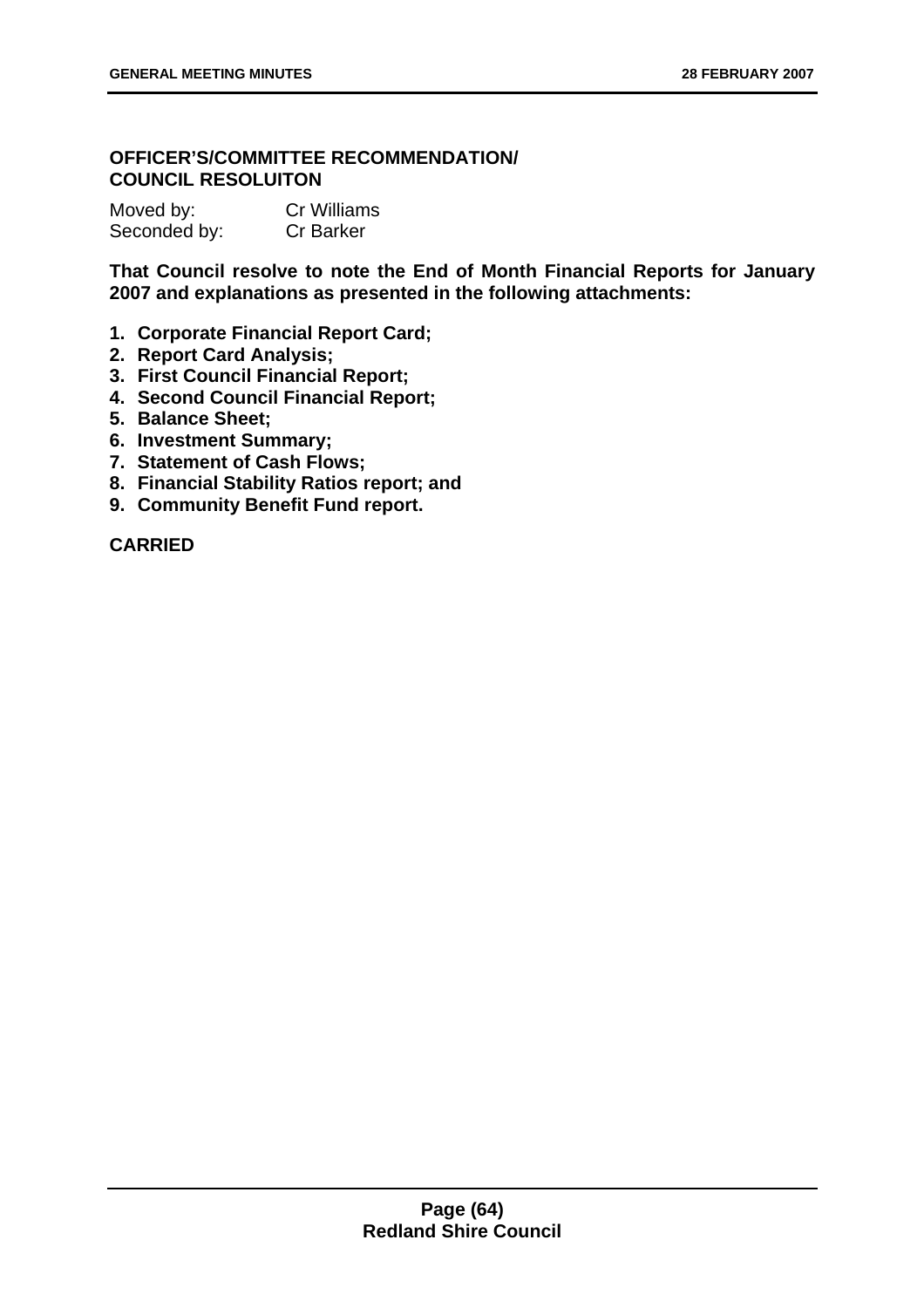## **12.2.2 2006/07 DECEMBER 2006 BUDGET REVIEW**

| <b>Dataworks Filename:</b>       | <b>FM Budget Review Committee Reports</b>                                                      |
|----------------------------------|------------------------------------------------------------------------------------------------|
| <b>Attachments:</b>              | <b>December 2006 Budget Review</b>                                                             |
| <b>Responsible Officer Name:</b> | <b>Kerry Phillips</b><br><b>Manager, Financial Services</b>                                    |
| <b>Author Name:</b>              | <b>Gavin Holdway</b><br>Service Manager, Budget, Financial Modelling &<br><b>Group Support</b> |

## **EXECUTIVE SUMMARY**

A review of the 2006/07 budget was conducted at the end of December 2006 to consider the required and or requested budget adjustments to Council's 2006/07 Revised Budget.

The proposed Revised Budget for 2006/07, based on the December 2006 Budget Review, is now presented to Council for adoption in accordance with the attachments and the *Local Government Finance Standard 2005*.

Attached to this report are the following financial reports and information:

- Budgeted Statement of Cash Flows to 30 June 2007;
- Budgeted Statement of Financial Position (Balance Sheet);
- Revised 2006/07 Operating Statement, Capital Funding Statement and Other Items;
- December 2006 Budget Review Information (Summary and Details); and
- Revised Key Financial Performance Indicators (KPI's)

Overall, the proposed budget review produces a cash surplus of \$2.720m, which improves Council's June 2007 ending cash forecast from \$46.630m to \$49.350m.

It is proposed that Council resolve to adopt the Revised Budget for 2006/07 at Redland Shire Council (RSC) consolidated level. In addition to this and in accordance with Section 520 of the *Local Government Act 1993*, it is proposed that Council resolve to adopt the Redland Water & Waste financial statements that are presented in the attached financial documentation. The relevant pages are outlined within the Officer's Recommendation in this report.

## **PURPOSE**

To address the known budget expectations and significant forecast variances, and to consider budget review submissions.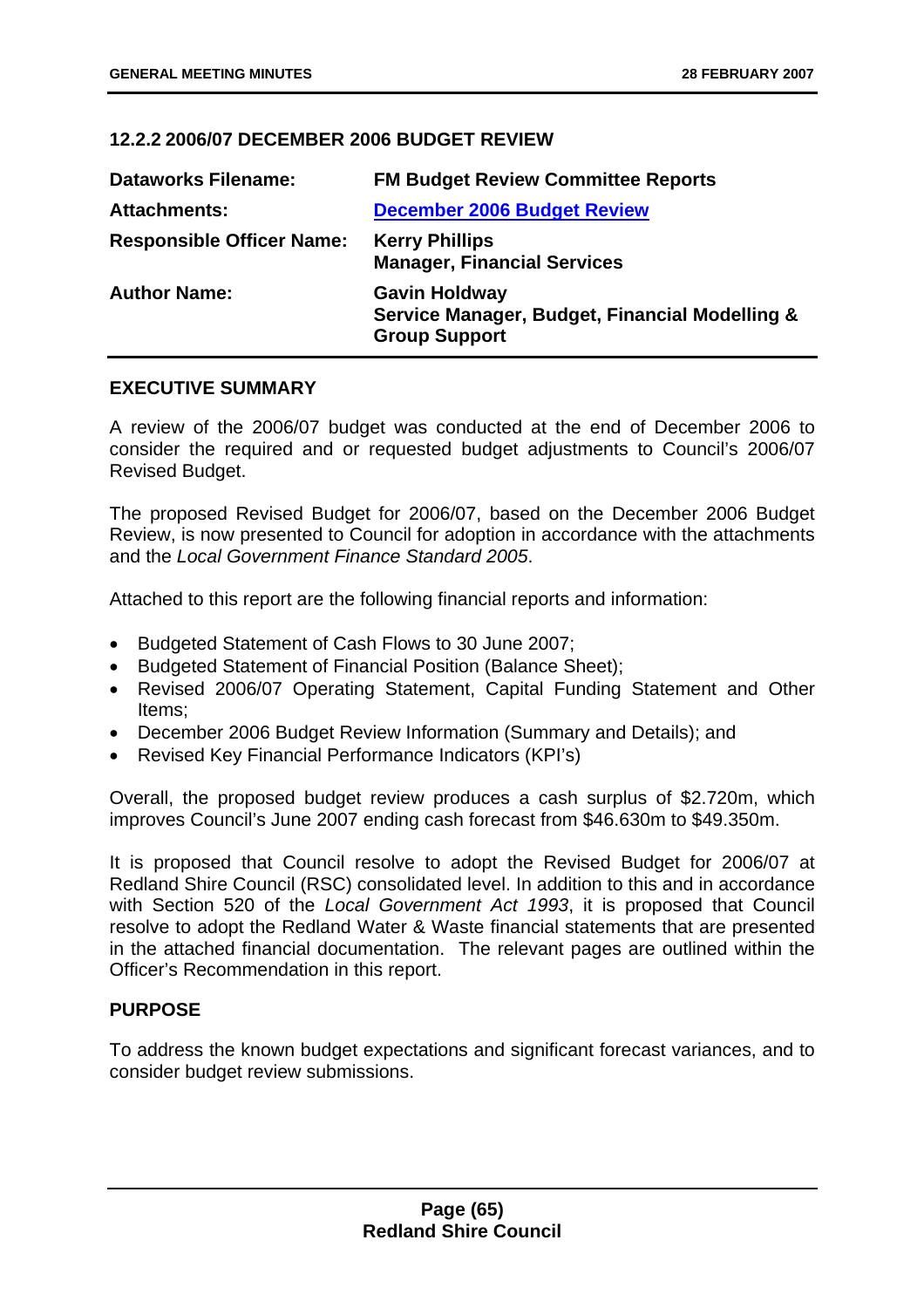## **BACKGROUND**

This report presents a review of the 2006/07 Revised Budget as at December 2006. As a part of Council's financial management framework, comprehensive quarterly budget reviews are conducted by all departments. The December 2006 budget review usually focuses on considering forecast under and over-expenditure based on the half year financial position, while incorporating any new/changed programs or priorities for the year.

Council last revised the 2006/07 Budget in November 2006 in accordance with the September 2006 Budget Review (Item No. 12.1.3 of the General Meeting Minutes dated 1 December 2006).

## **ISSUES**

Budget review submissions have been categorised as:

- **New Projects** Projects and initiatives proposed by officers that have not previously been approved by Council for any level of expenditure;
- **New Projects Councillor/Committee** Projects and initiatives that have been referred by Councillors or Council/Committee meetings that have not received previous approval for any level of expenditure;
- **New Submissions** Adjustments and variations to existing projects or services and revenue estimates that would affect Council's surplus/deficit or cash position;
- **Transfers** Adjustments and variations to existing projects or services and revenue estimates that would not affect Council's surplus/deficit or cash position.

A total of 168 individual submissions have been included in this budget review and a summary of the December 2006 Budget Review Submissions is provided in the attachments.

## **RELATIONSHIP TO CORPORATE PLAN**

The recommendation primarily supports Council's strategic priority to ensure the long-term financial viability of the Shire and provide public accountability in financial management.

## **FINANCIAL IMPLICATIONS**

In comparison to the revised budget adopted from the September 2006 quarterly review, it is now forecast that Council will increase its June 2007 cash ending balance by \$2.720m. This favourable cash movement has been influenced by various proposed adjustments to the 2006/07 revised budget. The high level movements influencing this cash movement include the following forecast changes;

• Unfavourable - A reduction in **operational revenue** of \$0.974m (Primarily influenced by a reduction in water consumption of \$0.734m)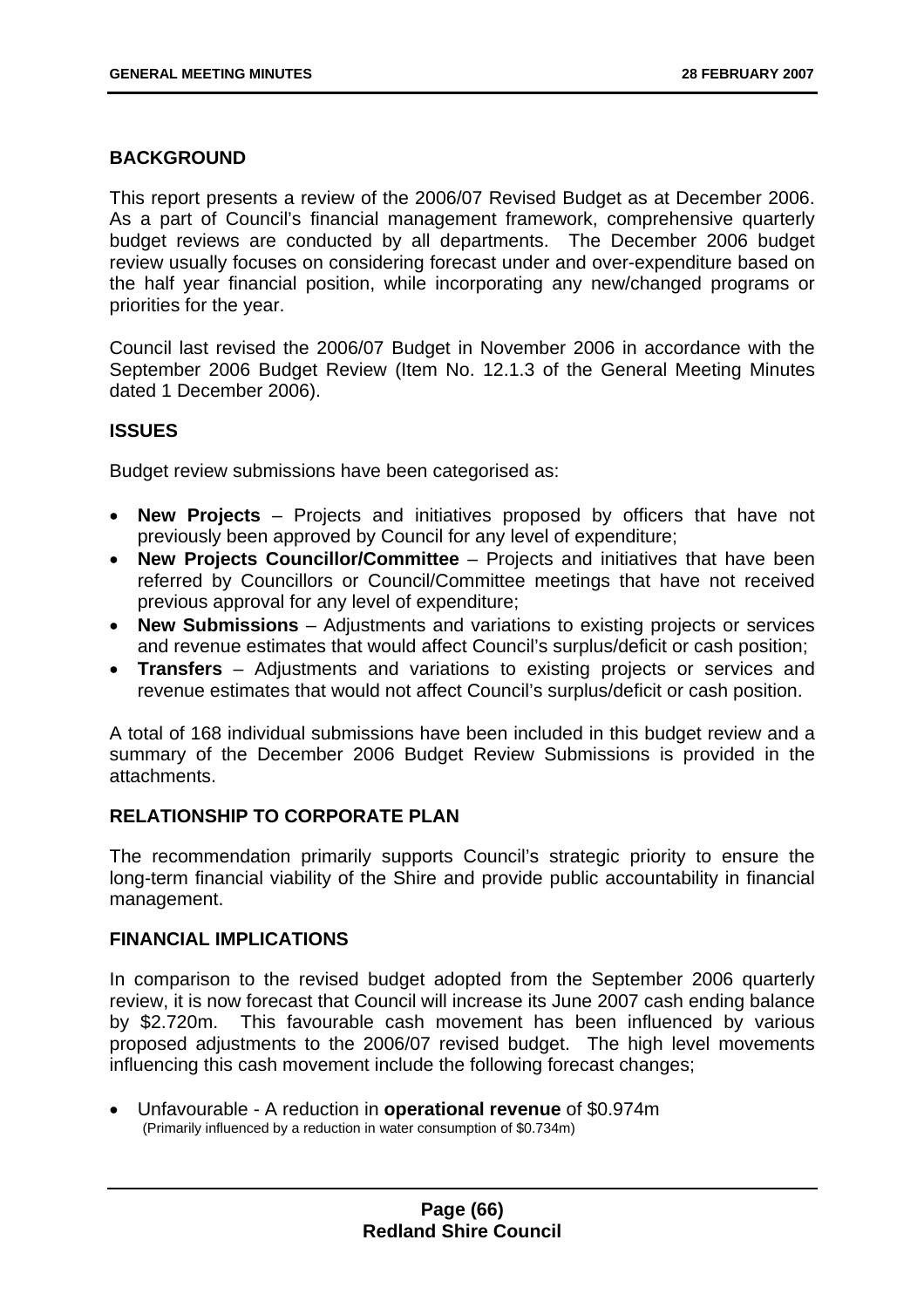- Favourable A reduction in **operational expenditure** of \$0.861m (Primarily influenced by savings in salary and wages of \$1.559m – mainly attributable to permanent savings realised from unfilled / vacant positions; however, offset by additional expected legal expenses of \$0.570m)
- Favourable An increase in **expected interest revenue** of \$0.286m
- Favourable A reduction in **capital expenditure** of \$5.532m (Primarily attributable to various capital projects being deferred to the 2007/08 financial year)
- Unfavourable A reduction in **capital grants & subsidies** of \$2.920m (Primarily attributable to various capital revenues and contributions moving with the deferred capital expenditure projects into 2007/08)

Please note that the above listing includes only the major cash flow movements, and all budget submissions can be reviewed on pages 3 to 16 of the attached reports.

While all of the key performance indicators are favourable against their respective targets, the measure of operating performance is only marginally favourable at 15.1%. This proposed budget still provides Council with a sound financial base for 2006/07, which in turn, does not impact Council's ability to make payments as they fall due.

#### Proposed Budget Adoption Change

It is proposed for this budget review that Council adopt the revised budget at RSC consolidated level only. This refers to only adopting the Budgeted Statement of Cash Flows; Statement of Financial Position (Balance Sheet) and the RSC level Operating and Capital Funding Statement, and these statements are presented in the attached information on pages 1, 2 and 17 respectively. Additionally, to meet the requirements of Section 520 of the Local Government Act 1993, Council will need to adopt the Redland Water & Waste Operating and Capital Funding Statement as per page 20 of the attached financial information. Previously, all departmental level operating and capital funding statements along with the RSC level financial statements have been adopted.

## **CONSULTATION**

Budget review submissions were considered at the ELG Meeting of  $7<sup>th</sup>$  February 2007 and joint Councillor/ELG workshop of  $9<sup>th</sup>$  February 2007. The review contains only those submissions and adjustments which were presented or discussed at the Councillor/ELG workshop.

## **OPTIONS**

#### **PREFERRED**

- 1. That Council resolve to adopt the Revised Budget for 2006/07 at Redland Shire Council consolidated level. This refers to adopting the following:
	- a) RSC Budgeted Statement of Cash Flows Page 1 of attachments;
	- b) RSC Statement of Financial Position (Balance Sheet) Page 2 of attachments;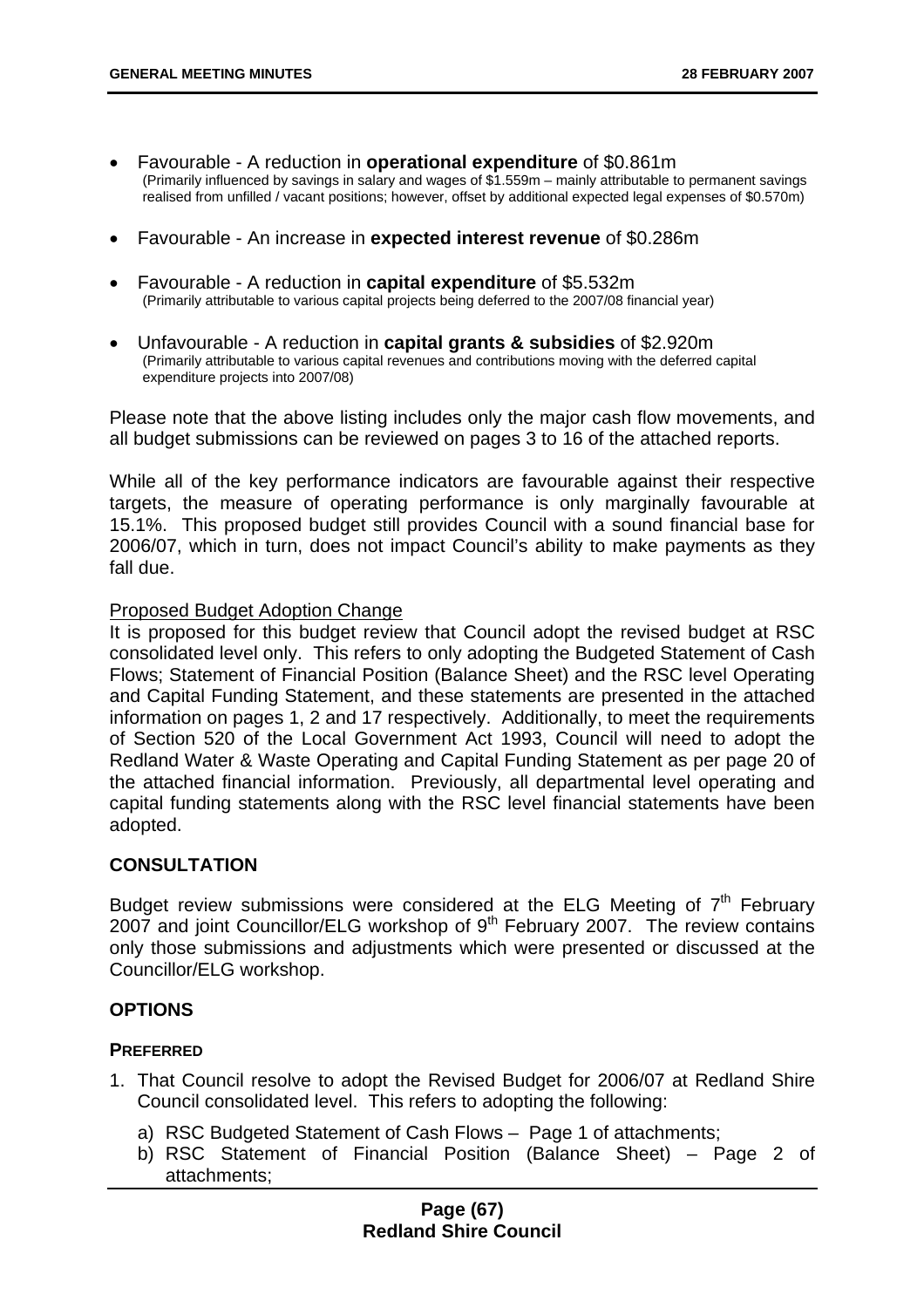- c) RSC Operating and Capital Funding Statement Page 17 of attachments; and
- 2. To meet the requirements of Section 520 of the Local Government Act 1993, that Council resolve to adopt the Redland Water & Waste Operating and Capital Funding Statement - Page 20 of the attached financial information.

## **ALTERNATIVE**

That Council resolve to not adopt the revised budget for 2006/07 as presented in the Officer's Recommendation below.

## **OFFICER'S/COMMITTEE RECOMMENDATION/ COUNCIL RESOLUTION**

| Moved by:    | <b>Cr Williams</b> |
|--------------|--------------------|
| Seconded by: | <b>Cr Barker</b>   |

- **1. That Council resolve to adopt the Revised Budget for 2006/07 at Redland Shire Council consolidated level. This refers to adopting the following:** 
	- **a) RSC Budgeted Statement of Cash Flows Page 1 of attachments;**
	- **b) RSC Statement of Financial Position (Balance Sheet) Page 2 of attachments;**
	- **c) RSC Operating and Capital Funding Statement Page 17 of attachments; and**
- **2. To meet the requirements of Section 520 of the** *Local Government Act 1993***, that Council resolve to adopt the Redland Water & Waste Operating and Capital Funding Statement - Page 20 of the attached financial information.**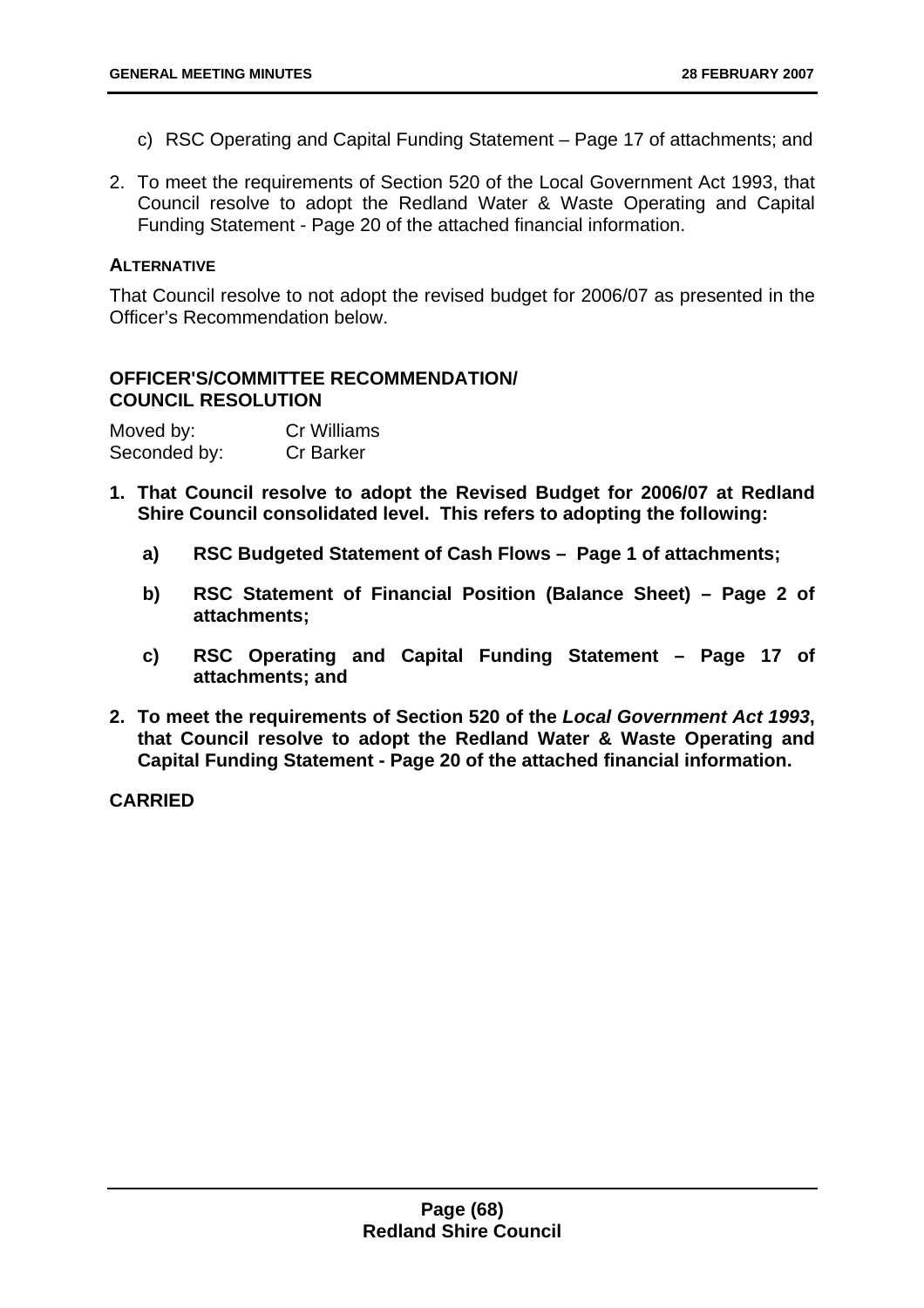## **12.2.3 POL-2528 ASSET MANAGEMENT POLICY AND ASSET MANAGEMENT STRATEGY**

| <b>Dataworks Filename:</b>       | <b>FM Assets</b>                                                         |
|----------------------------------|--------------------------------------------------------------------------|
| <b>Attachment:</b>               | <b>POL-2528</b><br><b>Asset Management Strategy</b>                      |
| <b>Responsible Officer Name:</b> | <b>Kerry Phillips</b><br><b>Manager Financial Services</b>               |
| <b>Author Name:</b>              | <b>John Hunter</b><br><b>Service Manager Corporate Asset Information</b> |

## **EXECUTIVE SUMMARY**

An Asset Management Policy plus an Asset Management Strategy are required to establish a clear framework to enable Council to meet and to exceed the standards of the *Local Government Act 1993* and the *Local Government Finance Standard 2005*. Previously the policy and strategy were incorporated into a single document. The policy is now presented in one page, similar with most other policies. Both documents reflect changes since their initial adoption in 2003 to provide a clear strategic direction for managing Council's non-current assets, and to update the head of power for guidelines and procedures.

They policies are based upon leading best practice. They outline Council's commitment to developing whole of life processes and formalising the assigning of responsibilities to the various Council Groups that add value to non-current assets over their lifecycle.

It is recommended that Council adopts POL-2528 Asset Management Policy and that Council adopts the Asset Management Strategy.

## **PURPOSE**

The purpose is to seek Council's approval for POL-2528 Asset Management Policy and to seek Council's approval for the Asset Management Strategy.

## **BACKGROUND**

The existing single document Asset Management Policy and Strategy was approved at the General Meeting dated 13 August 2003. The documents (now separated into a policy and a separate strategy) have been circulated to a wide range of stakeholders for review and consideration on 20 December 2006. The major change in the Asset Management Strategy relates to Section 7 (Asset Groups and Responsibilities) reflecting the revised methodologies recording internal asset assignment (ownership) since the introduction of the Fixed Asset Assignment Matrix. This does not alter the context of the document, but internal responsibilities only.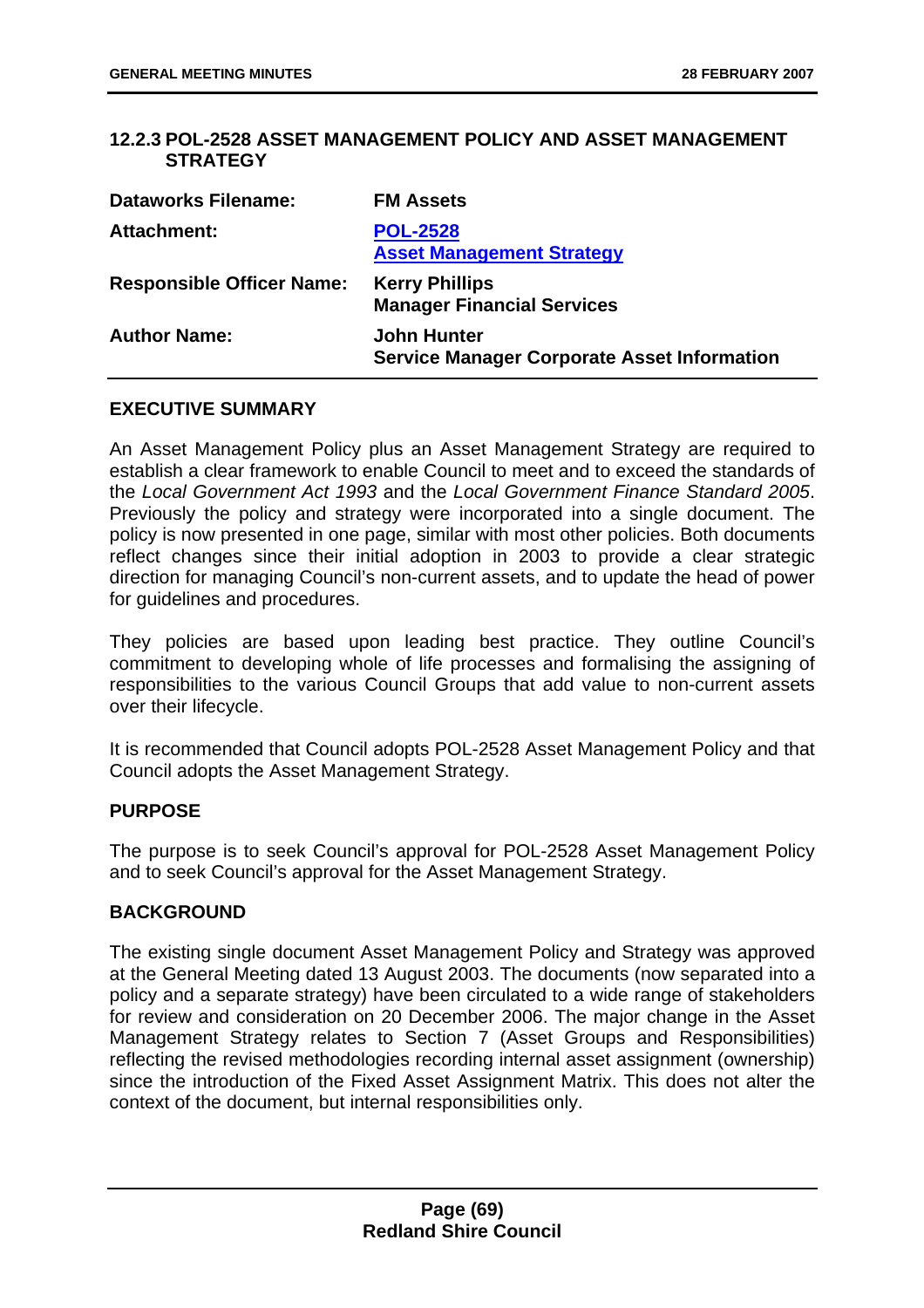## **ISSUES**

The Asset Management Policy and the Asset Management Strategy have been updated in conjunction with the Total Asset Management Plan which is also submitted for approval at this meeting. The latter document's review date (24/11/07) has been brought forward to coincide with this document's update. The Asset Management Policy and Strategy will continue to act as the Head of Power for guidelines and procedures in place and those that will continue to be developed.

## **RELATIONSHIP TO CORPORATE PLAN**

The recommendation primarily supports Council's strategic priority to ensure the long-term financial viability of the Shire and to provide public accountability in financial management.

## **FINANCIAL IMPLICATIONS**

There are no definable financial implications arising from the Asset Management Policy and the Asset Management Strategy. It is part of a documented framework that will assist Council in developing cost effective strategies for asset management.

## **CONSULTATION**

Consultation has occurred with a wide range of stakeholders over all departments including:

- Office of the Chief Executive Officer (three staff members)
- Corporate Services (25 staff members)
- Customer Services (23 staff members)
- Planning and Policy (16 staff members)
- Redland Water and Waste (16 staff members)

There were no major concerns or issues raised with the document. All suggestions received for improvement were considered for incorporation within the document.

## **OPTIONS**

## **PREFERRED**

That Council resolve to adopt:

- 1. To adopt the revised Asset Management Policy POL-2528 as attached; and
- 2. To adopt the revised Asset Management Strategy as attached.

## **ALTERNATIVE**

That Council resolve not to adopt the Corporate Policy POL-2528 Asset Management Policy and the Asset Management Strategy and request that new policies be developed.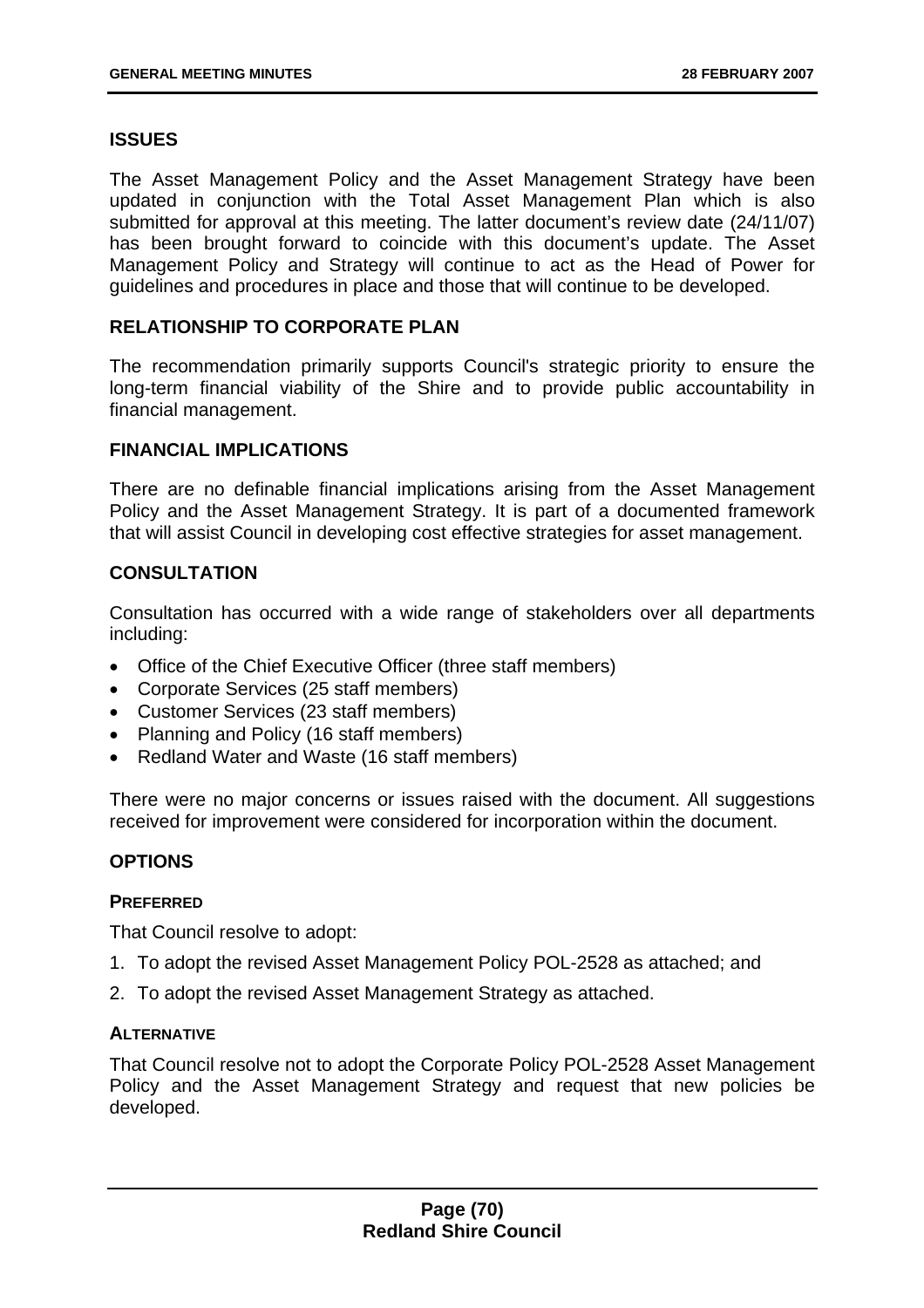# **OFFICER'S/COMMITTEE RECOMMENDATION/ COUNCIL RESOLUTION**

| Moved by:    | Cr Ogilvie |
|--------------|------------|
| Seconded by: | Cr Henry   |

**That Council resolve as follows:** 

- **1. To adopt the revised Asset Management Policy POL-2528 as attached; and**
- **2. To adopt the revised Asset Management Strategy as attached.**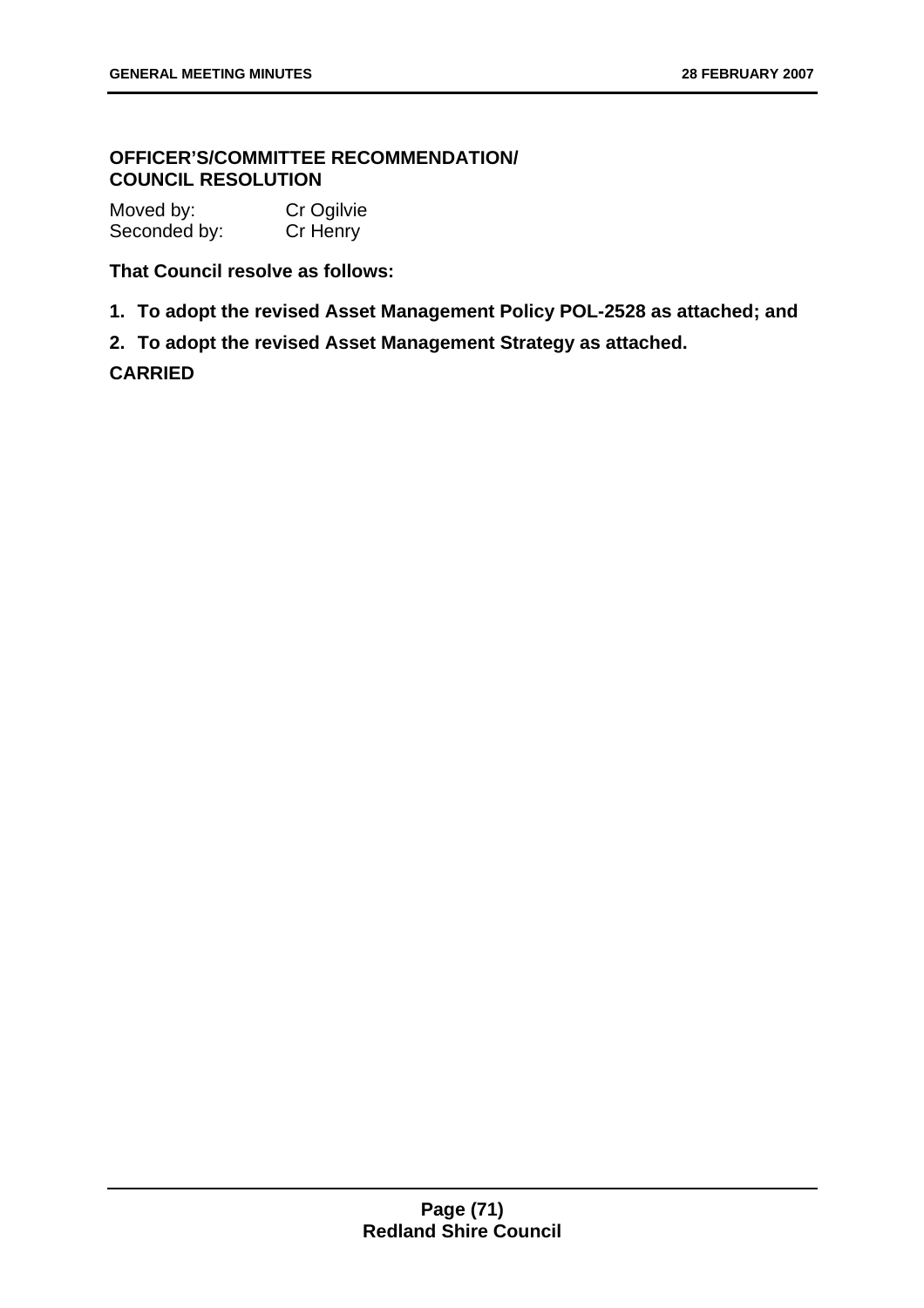## **12.2.4 TOTAL ASSET MANAGEMENT PLAN**

| <b>Dataworks Filename:</b>       | <b>FM Assets</b>                                                         |
|----------------------------------|--------------------------------------------------------------------------|
| Attachment:                      | <b>Total Asset Management Plan</b>                                       |
| <b>Responsible Officer Name:</b> | <b>Kerry Phillips</b><br><b>Manager Financial Services</b>               |
| <b>Author Name:</b>              | <b>John Hunter</b><br><b>Service Manager Corporate Asset Information</b> |

## **EXECUTIVE SUMMARY**

The Total Asset Management Plan supports Corporate Policy POL-2528 Asset Management Policy and the Asset Management Strategy. The document provides an over-arching framework to holistically manage Council's diverse range of non-current assets over the acquisition, operations, maintenance and disposal phases of an asset's lifecycle.

This document is an update to Council's existing Total Asset Management Plan. The major amendments (that don't impact on the context or the content of the original document) incorporate changes to Section 8 (External Funding for Council Projects) since November 2004 reflecting changed conditions applying to grants. There were also amendments to Appendix E (Risk Identification) to expand upon risk identification and treatment options.

It is recommended that Council adopts the Total Asset Management Plan.

### **PURPOSE**

The purpose is to seek Council's approval for the Total Asset Management Plan.

### **BACKGROUND**

Prior to the development of the initial Total Asset Management Plan, there was no formalised process in place to holistically manage Council's entire asset base. This document has provided a sound framework to facilitate the introduction of Individual Asset Management Plans and has provided a structure to improve asset management at an activity level.

The Total Asset Management Plan has provided additional structure to the acquisition, operations, maintenance and operation phases of an asset lifecycle, asset risk and insurance, environmental considerations and financial issues such as depreciation. This framework allows Council to manage a range of issues associated with assets within a single framework.

## **ISSUES**

There are no adverse issues relating to this document. It includes a diverse range of concepts such as revaluations, stock taking, maintenance processes, asset renewals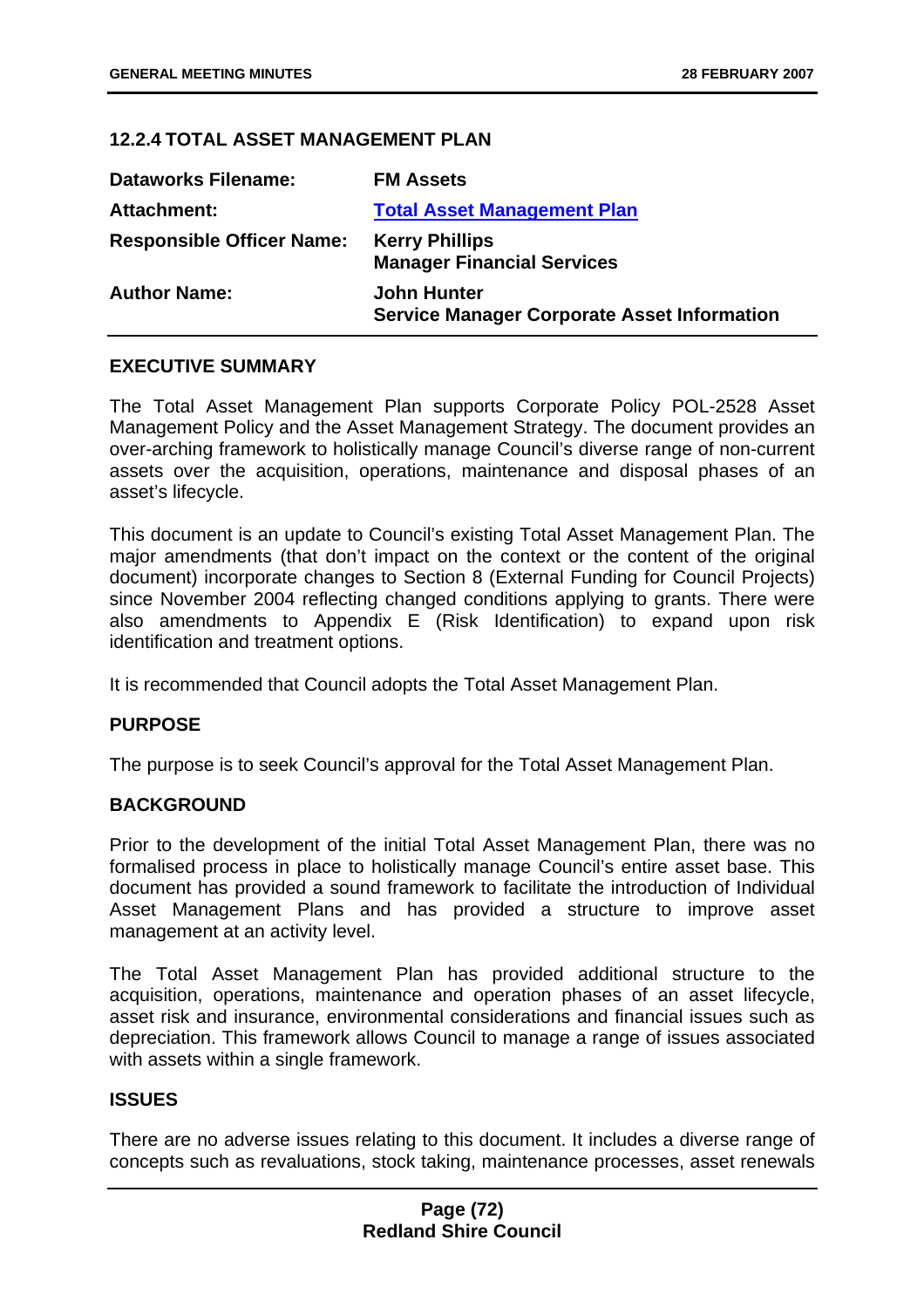and upgrades, risk and continuous improvement principles for Council's diverse noncurrent asset base. This document's initial review date (24/11/07) has been brought forward to coincide with the review date of POL-2528 Asset Management Policy and the Asset Management Strategy which is also submitted at this meeting.

## **RELATIONSHIP TO CORPORATE PLAN**

The recommendation primarily supports Council's strategic priority to ensure the long-term financial viability of the Shire and to provide public accountability in financial management.

## **FINANCIAL IMPLICATIONS**

There are no definable financial implications arising from the Total Asset Management Plan. The document provides a framework to allow cost effective processes to be implemented.

## **CONSULTATION**

Consultation has occurred with a wide range of stakeholders over all departments including:

- Office of the Chief Executive Officer (three staff members)
- Corporate Services (25 staff members)
- Customer Services (23 staff members)
- Planning and Policy (16 staff members)
- Redland Water and Waste (16 staff members)

There were no major concerns or issues raised with the document.

# **OPTIONS**

### **PREFERRED**

That Council resolve to adopt the Total Asset Management Plan.

### **ALTERNATIVE**

That Council resolve not to adopt the Total Asset Management Plan and request that a new document be developed.

### **OFFICER'S/COMMITTEE RECOMMENDATION/ COUNCIL RESOLUTION**

Moved by: Cr Williams Seconded by: Cr Barker

**That Council resolve to adopt the attached Total Asset Management Plan.**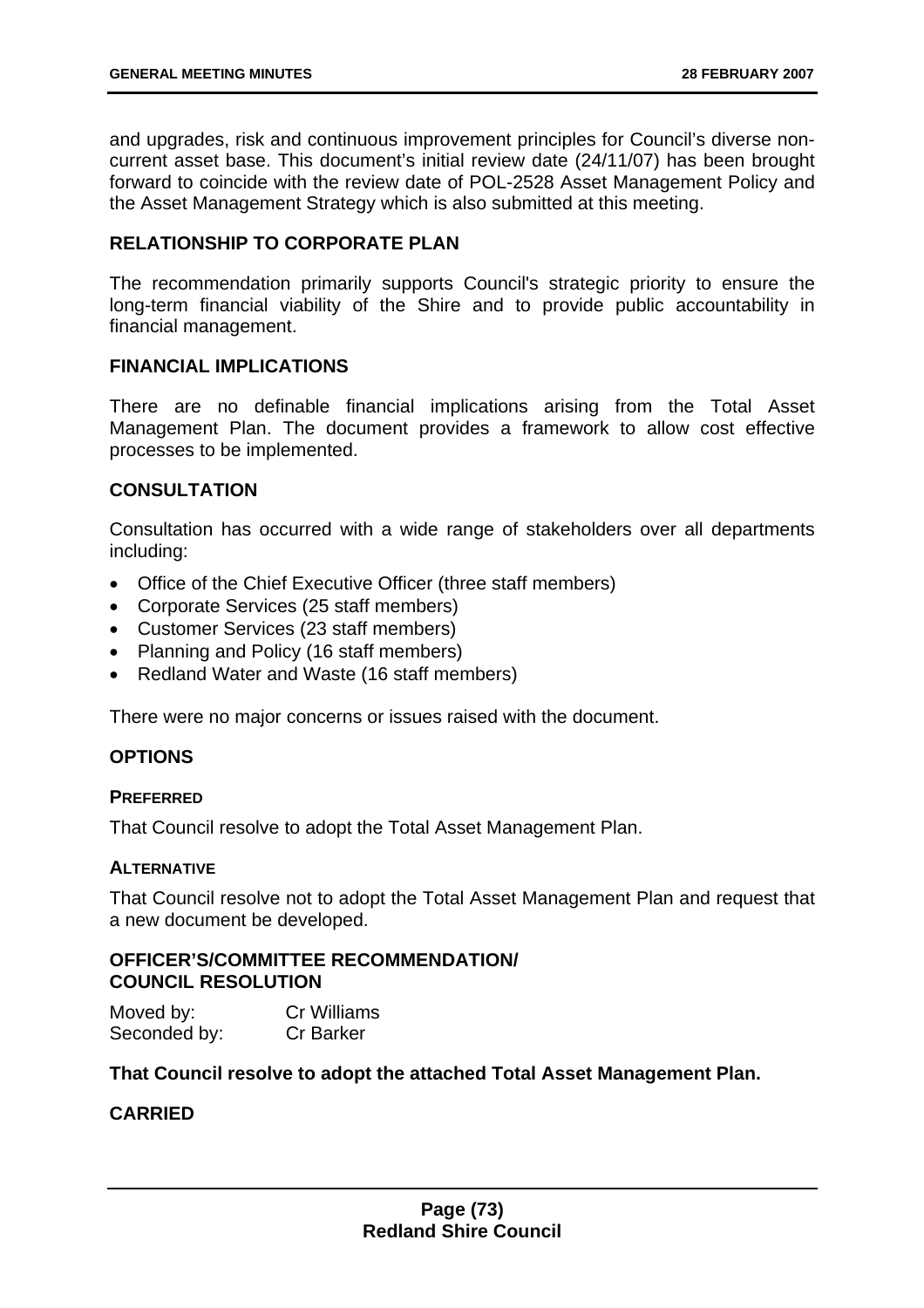# **13 DIRECT TO COUNCIL REPORTS**

#### **13.1 OFFICE OF CEO**

## **13.1.1 SIZE, SHAPE AND SUSTAINABILITY OF QUEENSLAND LOCAL GOVERNMENT INITIATIVE**

| <b>Dataworks Filename:</b>       | <b>GOV SouthROC</b>                                   |
|----------------------------------|-------------------------------------------------------|
| <b>Responsible Officer Name:</b> | <b>Susan Rankin</b><br><b>Chief Executive Officer</b> |
| <b>Author Name:</b>              | <b>Susan Rankin</b><br><b>Chief Executive Officer</b> |

#### **EXECUTIVE SUMMARY**

In June 2005 the Size, Shape and Sustainability (SSS) initiative was adopted by Queensland local government to investigate and consider structural and process reform options that demonstrate a commitment to ensuring the sustainability of Queensland local government.

Council, at its meeting on 9 November 2005, resolved that the Mayor and Chief Executive Officer (CEO) be delegated authority to undertake further research into some options for improving the efficiency and effectiveness of the delivery of local government services for Redland Shire Council.

Discussions have now taken place between CEO's and between SouthROC Councils which might be considered under the initial phase.

It is now recommended that Council formally enter into the SSS initiative and that Council indicate its preference for a facilitator.

## **PURPOSE**

To update Council on the SouthROC discussions regarding the Size, Shape and Sustainability (SSS) initiative and to seek Council endorsement to formally enter into the initial review phase of this process and also to nominate Council's preferred facilitator and Steering Group members.

### **BACKGROUND**

In June 2005 the SSS initiative was adopted by Queensland local governments to investigate and consider structural and process reform options that demonstrate a commitment to ensuring the sustainability of Queensland local government.

At the General Meeting on 9 November 2005 the Mayor moved the following motion which was endorsed by Council: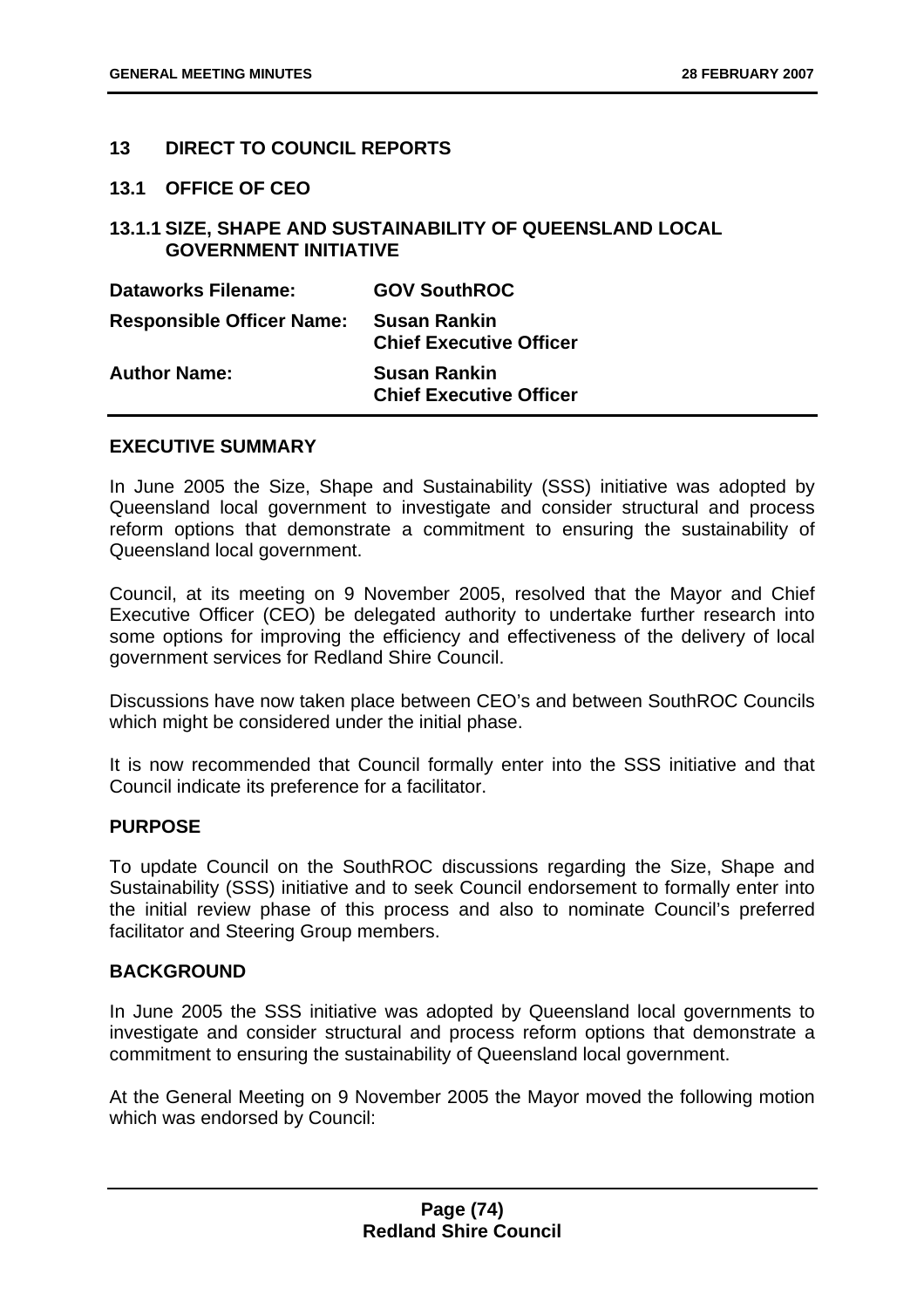*"That the Mayor and Chief Executive Officer be delegated authority to undertake further research into options for improving the efficiency and effectiveness of the delivery of local government services for Redland Shire Council by examining the range of potential changes, including but not limited to external local government boundaries, resource sharing, joint service delivery, and in doing so, commence negotiations with neighbouring local governments and state agencies in relation to these matters."* 

Subsequent to this, discussions have taken place between CEO's and also between SouthROC Councils on general items which might be considered under the initial phase.

### **ISSUES**

### **Confirm Participation**

At the 15 February 2007 meeting of SouthROC Councils it was resolved to seek approval from each SouthROC Council to formally enter into the initial review phase of the SSS initiative and to confirm this Council's preferred nomination for a facilitator.

#### **Nominate Facilitator**

Councils were asked to nominate their preferred facilitator from those currently available. These facilitators have been pre-approved and selected by the LGAQ to assist with this process. Currently there are a limited number of facilitators available namely:

- Mr Rob Carter EMD Workforce Development
- Mr Colin Colquhoun Colquhoun and Associates
- Dr Veronica Lunn AEC Group

### **Membership**

Additionally, Council needs to confirm its membership of this review group and initially it is proposed to have the Mayor and CEO as representatives with additional members being considered as necessary and as the review phase progresses.

# **RELATIONSHIP TO CORPORATE PLAN**

The recommendation primarily supports Council's strategic priority for good governance and effectiveness and efficiency in its operations.

### **FINANCIAL IMPLICATIONS**

At present there are no immediate financial implications. Once Councils formally enter into the SSS initiative they are able to seek a grant from the State Government to assist with consultant/facilitator costs. Any further costs associated with Council's participation in this initiative will be the subject of a further report to Council.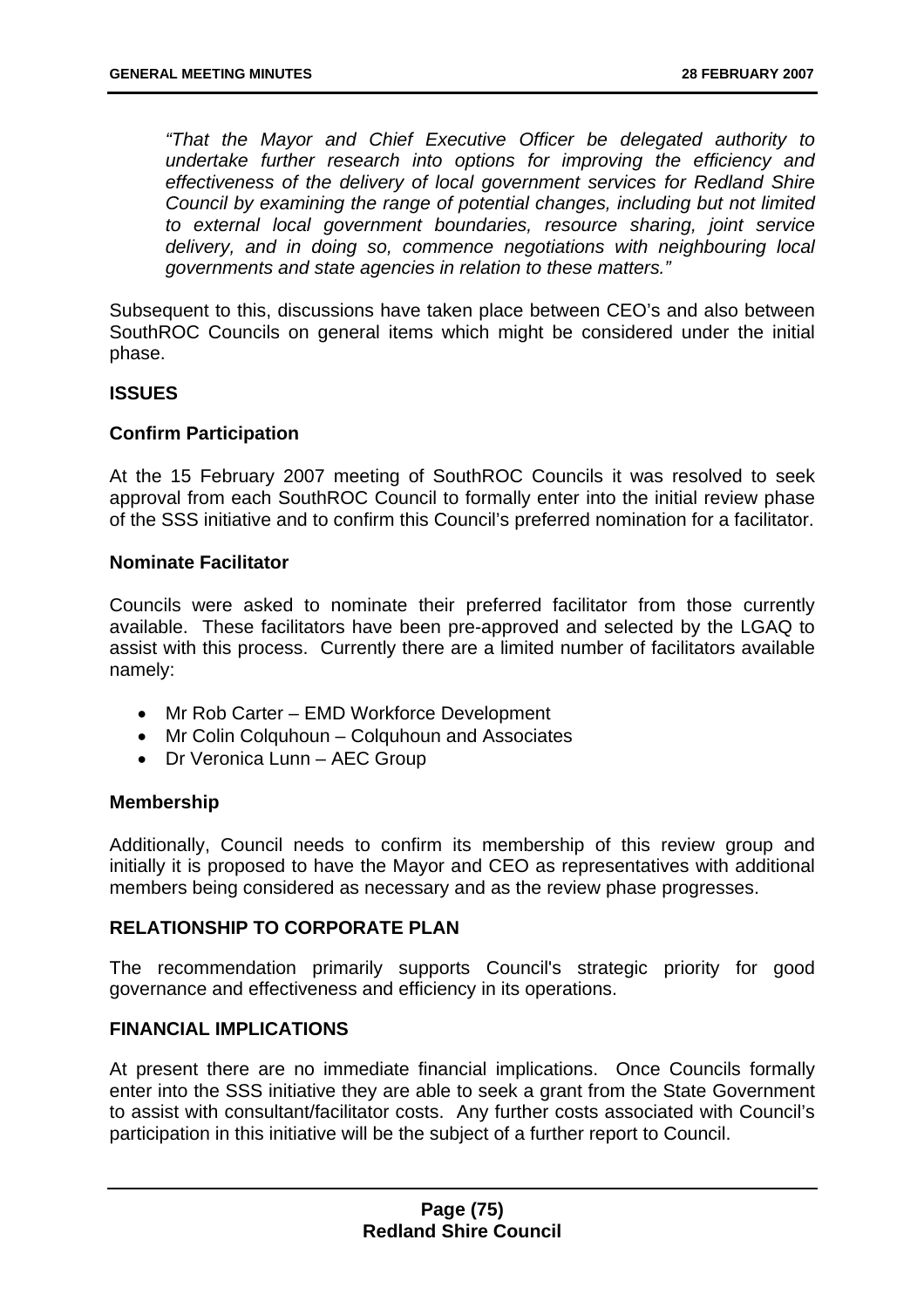# **OPTIONS**

#### **PREFERRED**

That Council resolve as follows:

- 1. To formally enter into the Size, Shape and Sustainability Initiative for the initial review phase and consider further involvement, subject to the Chief Executive Officer reporting back to Council on outcomes and recommendations at the conclusion of this phase;
- 2. To indicate to SouthROC that Redland Shire Council's preference for a facilitator would be, either Mr Rob Carter, EMD Workforce Development, or Mr Colin Colquhoun, Colquhoun and Associates, but to leave the final decision regarding this matter to the Mayor, as the Chair of SouthROC; and
- 3. To confirm that for the initial review phase, Council's nominees to the Steering Group will be the Mayor and Chief Executive Officer and that they will be authorised to enter into these discussions as they see appropriate.

### **ALTERNATIVE**

That Council resolves not to participate in the Size, Shape and Sustainability Initiative and advise the remaining SouthROC Councils accordingly.

### **OFFICER'S RECOMMENDATION**

That Council resolve as follows:

- 1. To formally enter into the Size, Shape and Sustainability Initiative for the initial review phase and consider further involvement, subject to the Chief Executive Officer reporting back to Council on outcomes and recommendations at the conclusion of this phase;
- 2. To indicate to SouthROC that Redland Shire Council's preference for a facilitator would be, either Mr Rob Carter, EMD Workforce Development, or Mr Colin Colquhoun, Colquhoun and Associates, but to leave the final decision regarding this matter to the Mayor, as the Chair of SouthROC; and
- 3. To confirm that for the initial review phase, Council's nominees to the Steering Group will be the Mayor and Chief Executive Officer and that they will be authorised to enter into these discussions as they see appropriate.

### **COUNCIL RESOLUTION**

| Moved by:    | Cr Beard    |
|--------------|-------------|
| Seconded by: | Cr Williams |

**That the Officer's recommendation be adopted with an amendment to reflect that the Chief Executive Officer will report back to Council during the review phase, instead of at the conclusion of the phase.**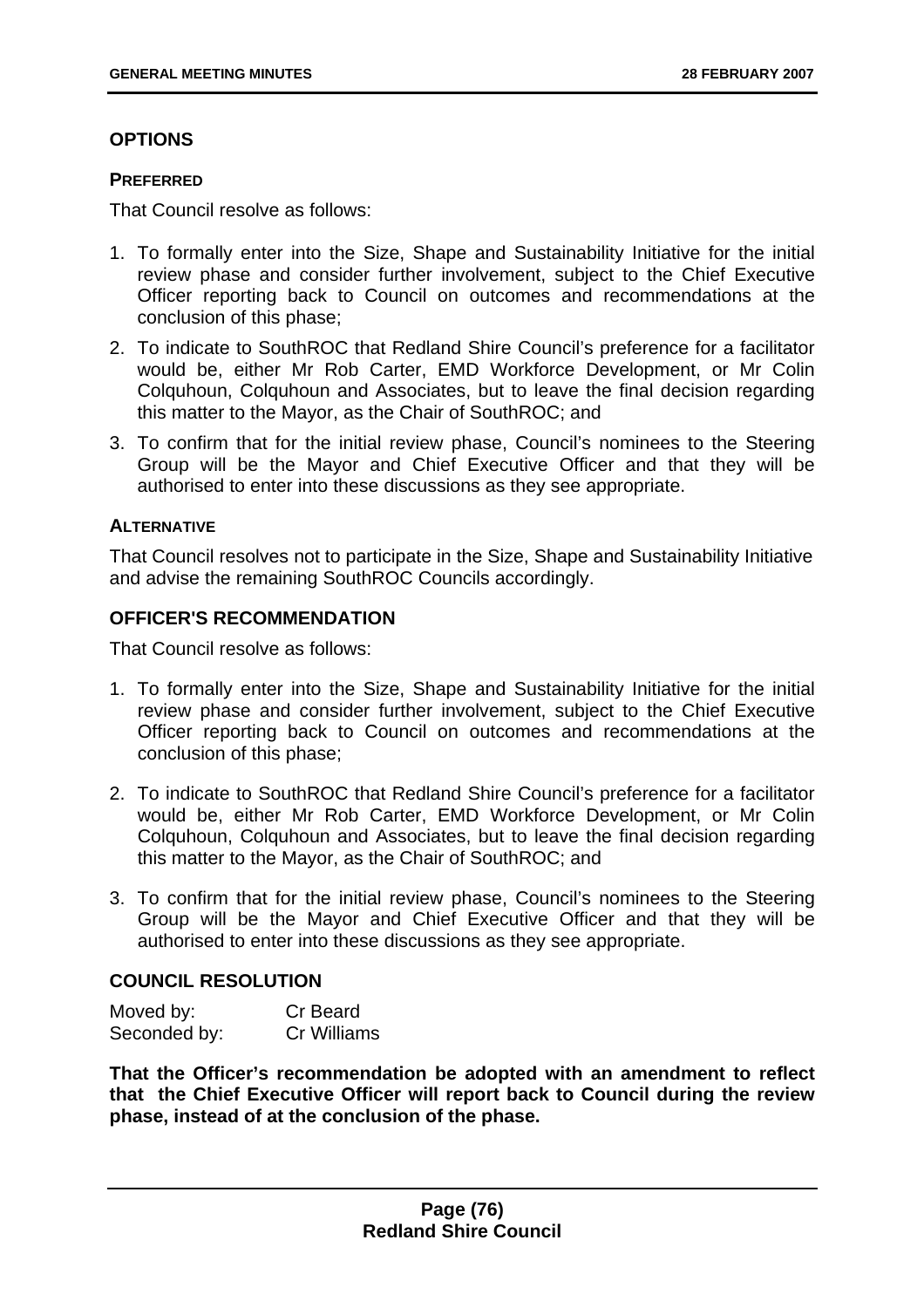The motion was put as follows:

**That Council resolve:** 

- **1. To formally enter into the Size, Shape and Sustainability Initiative for the initial review phase and consider further involvement, subject to the Chief Executive Officer reporting back to Council on outcomes and recommendations during this phase;**
- **2. To indicate to SouthROC that Redland Shire Council's preference for a facilitator would be, either Mr Rob Carter, EMD Workforce Development, or Mr Colin Colquhoun, Colquhoun and Associates, but to leave the final decision regarding this matter to the Mayor, as the Chair of SouthROC; and**
- **3. To confirm that for the initial review phase, Council's nominees to the Steering Group will be the Mayor and Chief Executive Officer and that they will be authorised to enter into these discussions as they see appropriate.**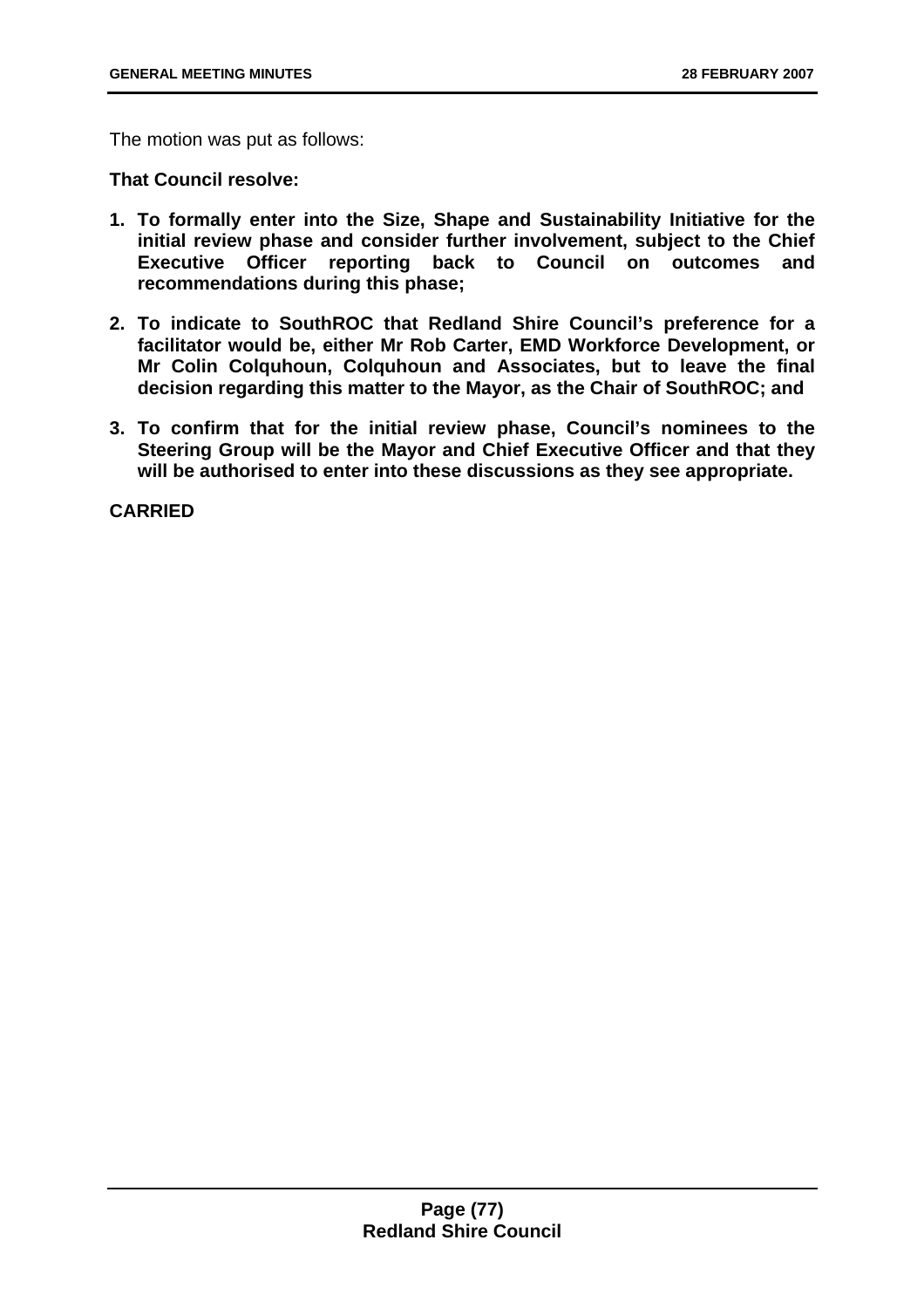### **13.1.2 DELEGATION TO CEO - STANDING OFFER, PREFERRED SUPPLIER ARRANGEMENTS, REGISTER OF PRE-QUALIFIED SUPPLIERS AND PURCHASING ARRANGEMENTS – LOCAL GOVERNMENT FINANCE STANDARD RENUMBERING**

| <b>Dataworks Filename:</b>       | <b>GOV Delegations - LGA s.472</b>                                             |
|----------------------------------|--------------------------------------------------------------------------------|
| <b>Attachments:</b>              | <b>Extract of relevant sections of LGFS</b>                                    |
| <b>Responsible Officer Name:</b> | <b>Susan Rankin</b><br><b>Chief Executive Officer</b>                          |
| <b>Author Name:</b>              | <b>Thorbjorg Dunn</b><br><b>Team Leader - Corporate Meetings and Registers</b> |

### **EXECUTIVE SUMMARY**

Authority was delegated by Council to the Chief Executive Officer (CEO) on 30 October 2002 to establish preferred supplier arrangements, standing offer arrangements, registers of pre-qualified suppliers and purchasing arrangements under the *Local Government Finance Standard*, sections 12, 13 and 14, subject to conditions.

A recent review of delegations found that the sections of the legislation referred to in the delegation have been renumbered. To correct this, Council is requested to delegate authority to the CEO to exercise powers under new sections 18, 19 and 20, subject to the conditions as adopted in 2002.

### **PURPOSE**

The purpose of this report is to recommend that Council delegate its powers under renumbered sections 18, 19 and 20 of the *Local Government Finance Standard* to the CEO.

### **BACKGROUND**

- Council, on 30 October 2002, delegated its powers under sections 12, 13 and 14 of the *Local Government Finance Standard* to the CEO, with conditions. These sections related to appointment of preferred supplier arrangements, standing offer arrangements, registers of pre-qualified suppliers and purchasing arrangements.
- A recent review of delegations found that with the implementation of the new Finance Standards, the sections delegated were renumbered;
- It is now recommended that Council delegate its powers under renumbered sections 18, 19 and 20 of the Finance Standards.

#### **ISSUES**

At the General Meeting on 30 October 2002, Council resolved to delegate authority to the CEO to enter, negotiate and conclude contracts and purchasing arrangements under the *Local Government Act* and the *Local Government Finance Standard*. The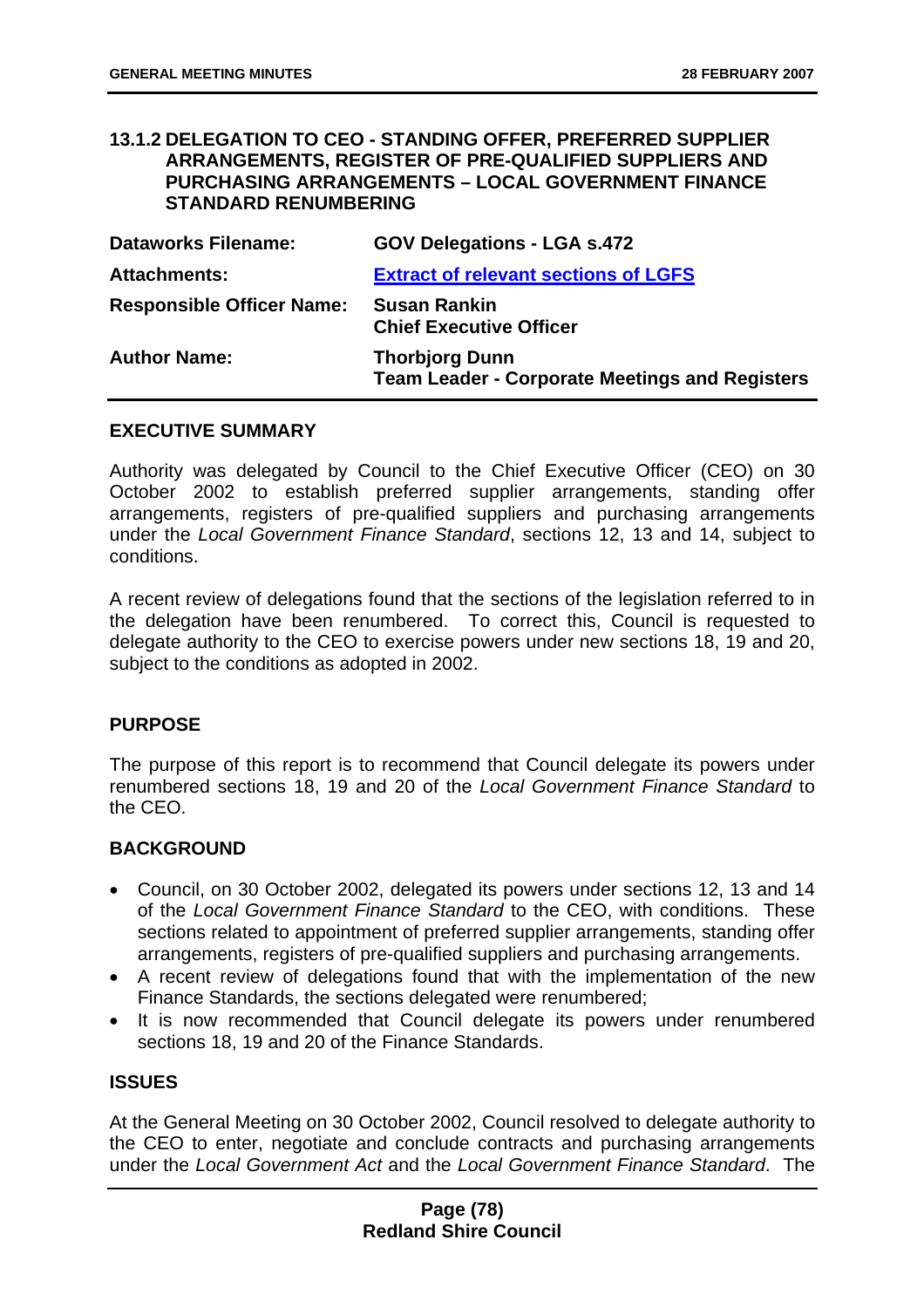following are the powers delegated to the CEO under the previous Finance Standard, including conditions imposed by Council:

- *"5. To establish preferred supplier arrangements, standing offer arrangements*  and registers of pre-qualified suppliers under sections 12, 13 and 14 of the *Local Government Finance subject to the following conditions:* 
	- *a. To exercise delegated authority only if:* 
		- *a. The pre-conditions under sections 12 and 13 of the Local Government Finance Standards have been met; and*
		- *b. That the maximum period of these arrangements is for 2 years, however, where better value can be achieved by entering into a longer agreement, for a period not longer than 5 years;*
	- *b. To not sub-delegate this authority to any officer below General Manager level, and*
	- *c. To not exercise any delegated power in relation to establishing a purchasing arrangement, which has already been the subject of a resolution or other decision of the Council (including a policy decision relating to the matter);*
	- *d. To not exercise any delegated power to establish purchasing arrangements which, to the delegate's knowledge, adversely affects, or is likely to adversely affect, the Council's relations with the public at large;*
	- *e. To not exercise any delegated power in a manner or which has the foreseeable effect of being contrary to an adopted Council policy".*

It is proposed that the new provisions as outlined in sections 18, 19 and 20 of the Finance Standards be delegated to the CEO subject to the conditions already determined by Council in 2002.

# **RELATIONSHIP TO CORPORATE PLAN**

The recommendation primarily supports Council's strategic priority to ensure the long term financial viability of the Shire and provide public accountability in financial management.

# **FINANCIAL IMPLICATIONS**

There are no financial implications identified as a result of the recommendation.

# **PLANNING SCHEME IMPLICATIONS**

It is considered that the outcome of recommendations in this report will not require any amendments to the Redlands Planning Scheme.

# **CONSULTATION**

The author consulted with the Chief Executive Officer and Manager Legal Services in this matter, who agreed that administratively it was preferable to update the powers in accordance with the new legislation.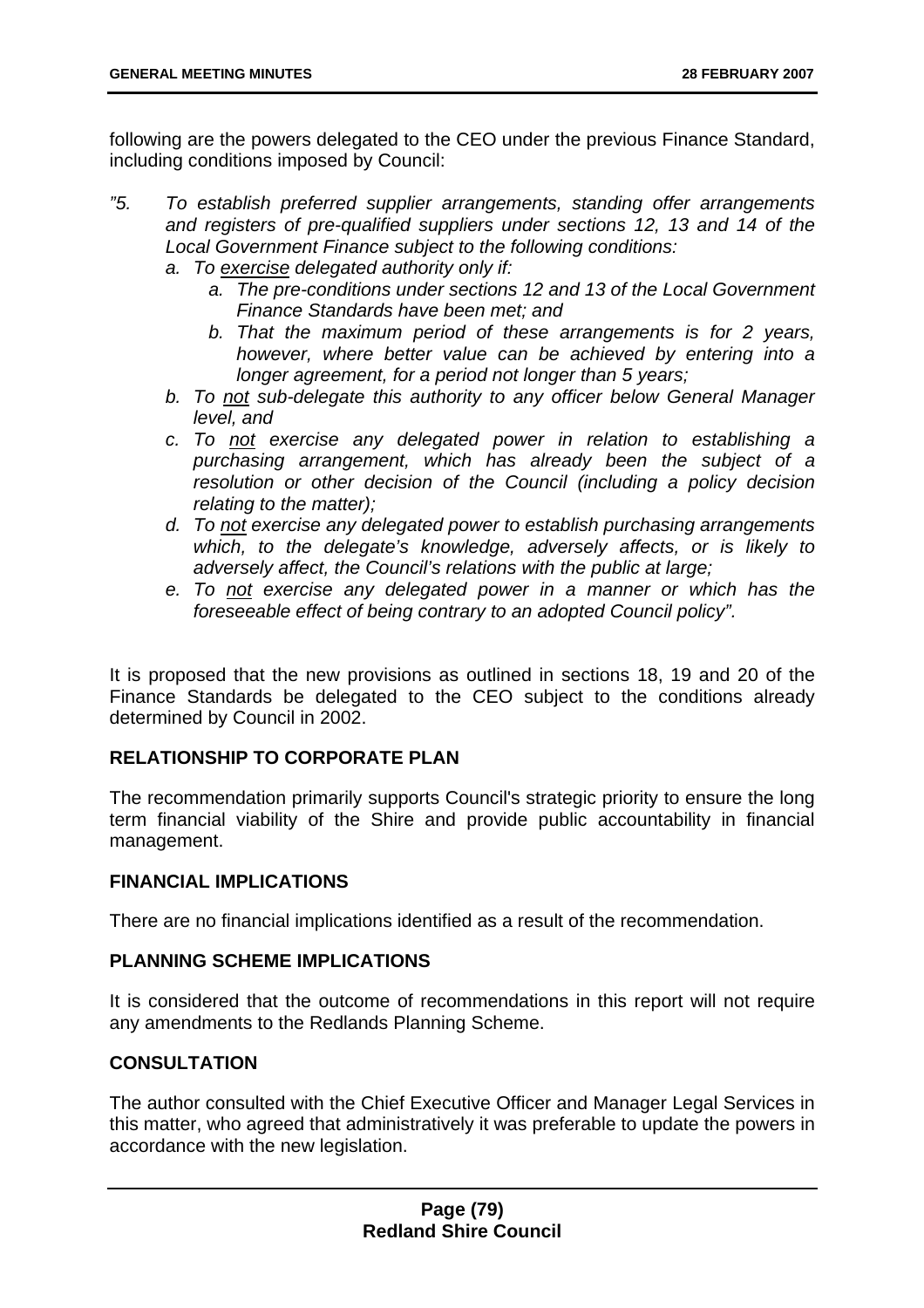# **OPTIONS**

### **PREFERRED**

That Council resolve, under section 472 of the *Local Government Act,* to delegate its powers under sections 18, 19 and 20 of the *Local Government Finance Standard 2005* to the Chief Executive Officer, subject to the following conditions:

- 1. To exercise delegated authority only if:
	- a. The requirements of sections 18 and 19 of the *Local Government Finance Standard* have been met; and
	- b. That the preferred maximum period of these arrangements be for 2 years, unless better value can be achieved by entering into a longer agreement, and then for a period no longer than 5 years;
- 2. To not sub-delegate this authority to any officer below General Manager level; and
- 3. To not exercise any delegated power in relation to establishing a purchasing arrangement, which has already been the subject of a resolution or other decision of the Council (including a policy decision relating to the matter);
- 4. To not exercise any delegated power to establish purchasing arrangements which, to the delegate's knowledge, adversely affects, or is likely to adversely affect, the Council's relations with the public at large; and
- 5. To not exercise any delegated power in a manner or which has the foreseeable effect of being contrary to an adopted Council policy.

### **ALTERNATIVE**

- 1. That Council resolve to delegate authority to the Chief Executive Officer in accordance with sections 18, 19 and 20 of the *Local Government Finance Standard* subject to alternative conditions; or
- 2. That Council resolve to delegate authority to the Chief Executive Officer in accordance with sections 18, 19 and 20 of the *Local Government Finance Standard 2005* with no conditions.

## **OFFICER'S RECOMMENDATION/ COUNCIL RESOLUTION**

| Moved by:    | <b>Cr Dowling</b> |
|--------------|-------------------|
| Seconded by: | Cr Burns          |

**That Council resolve, under section 472 of the** *Local Government Act 1993,* **to delegate its powers under sections 18, 19 and 20 of the** *Local Government Finance Standard 2005* **to the Chief Executive Officer, subject to the following conditions:**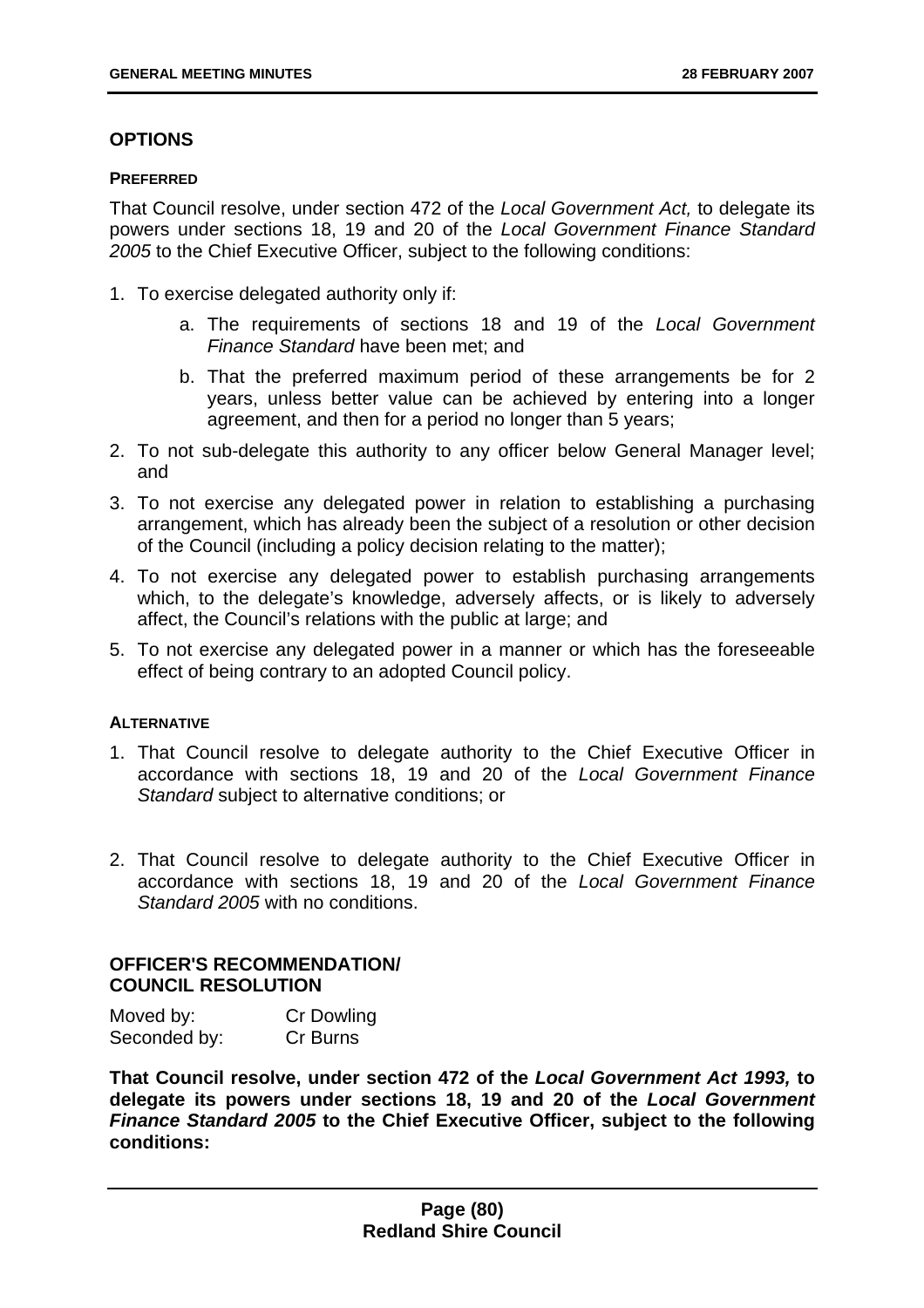- **1. To exercise delegated authority only if:** 
	- **a. The requirements of sections 18 and 19 of the** *Finance Standards* **have been met; and**
	- **b. That the preferred maximum period of these arrangements be for 2 years, unless better value can be achieved by entering into a longer agreement, and then for a period no longer than 5 years;**
- **2. To not sub-delegate this authority to any officer below General Manager level; and**
- **3. To not exercise any delegated power in relation to establishing a purchasing arrangement, which has already been the subject of a resolution or other decision of the Council (including a policy decision relating to the matter); and**
- **4. To not exercise any delegated power to establish purchasing arrangements which, to the delegate's knowledge, adversely affects, or is likely to adversely affect, the Council's relations with the public at large; and**
- **5. To not exercise any delegated power in a manner or which has the foreseeable effect of being contrary to an adopted Council policy.**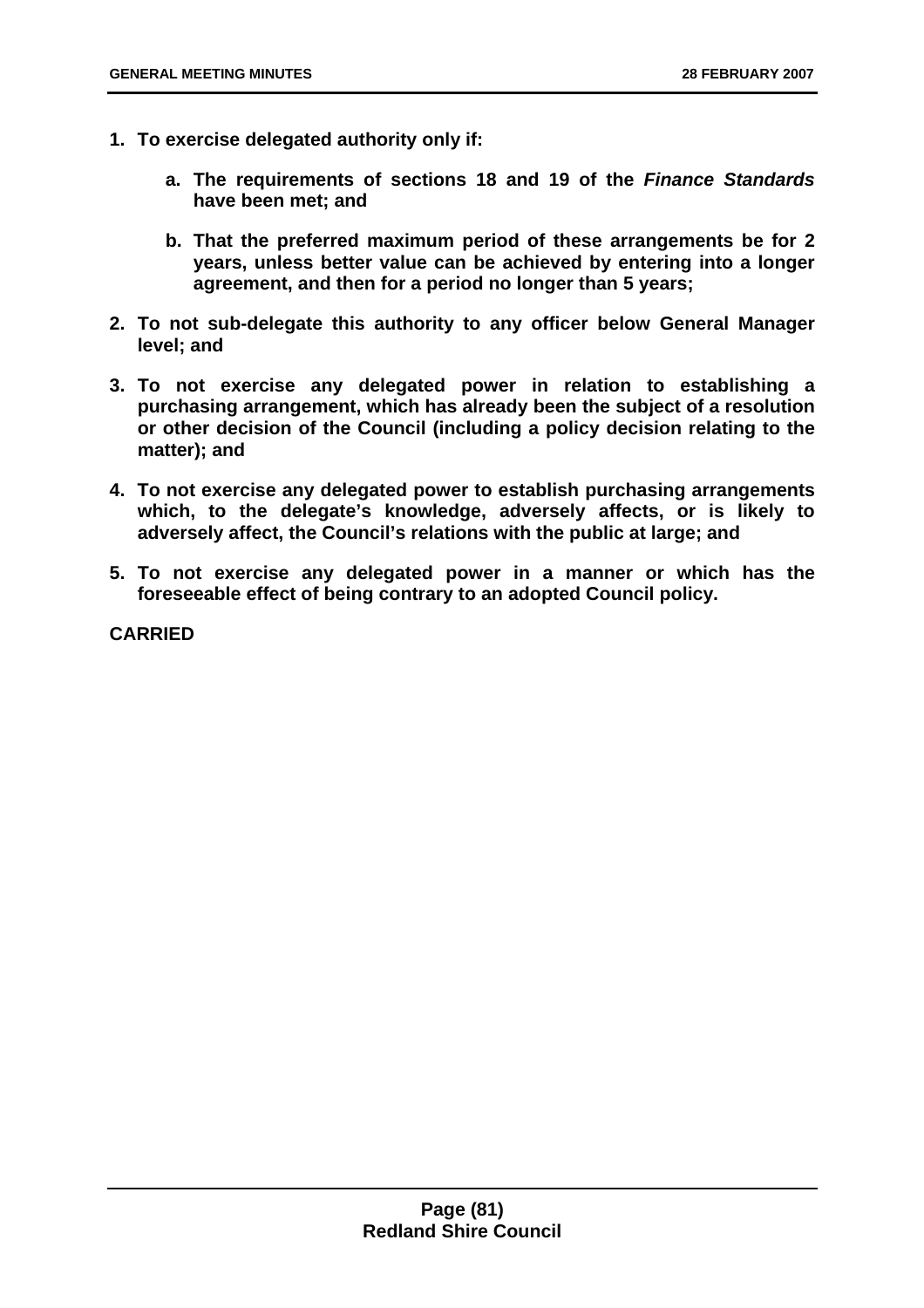# **13.2 CUSTOMER SERVICES**

### **13.2.1 MOUNT COTTON VILLAGE ESTATE – DELEGATION OF AUTHORITY TO SIGN AND SEAL DOCUMENTS**

| <b>Dataworks Filename:</b>       | <b>R.400</b>                                                     |
|----------------------------------|------------------------------------------------------------------|
| <b>Responsible Officer Name:</b> | <b>Timothy Donovan</b><br><b>Manager Assessment Services</b>     |
| <b>Author Name:</b>              | <b>Bruce Appleton</b><br><b>Manager Development Coordination</b> |

### **EXECUTIVE SUMMARY**

Bayview Country Club Pty Ltd and Yarrum Equities Pty Ltd, the developers of the Mt Cotton Village estate, have executed an infrastructure agreement with Council for the provision of services to the development. Bayview Country Club is seeking Council approval to novate and transfer their obligations under the Infrastructure Agreement to Villa World Limited. Council has received a signed Novation Agreement that accords with the previous approvals of Council.

It is recommended that the Mayor and Chief Executive Officer (CEO) be authorised to sign and seal all documents relevant to the Infrastructure Agreement including the Novation Agreement on behalf of Council.

#### **PURPOSE**

The purpose of the report is to obtain a delegation for the Mayor and CEO to sign and seal all documents relevant to the Infrastructure Agreement including the Novation Agreement.

### **BACKGROUND**

Council has executed the infrastructure agreement for Mt Cotton Village estate. A signed copy of the Novation Agreement has now been received from the developers that are consistent with the previous approvals of Council.

### **RELATIONSHIP TO CORPORATE PLAN**

The recommendation primarily supports Council's strategic priority to preserve a balance with urban, rural, bushland, village, coastal and island character of the Redlands by managing growth.

#### **FINANCIAL IMPLICATIONS**

There are no financial implications for Council in granting the delegations.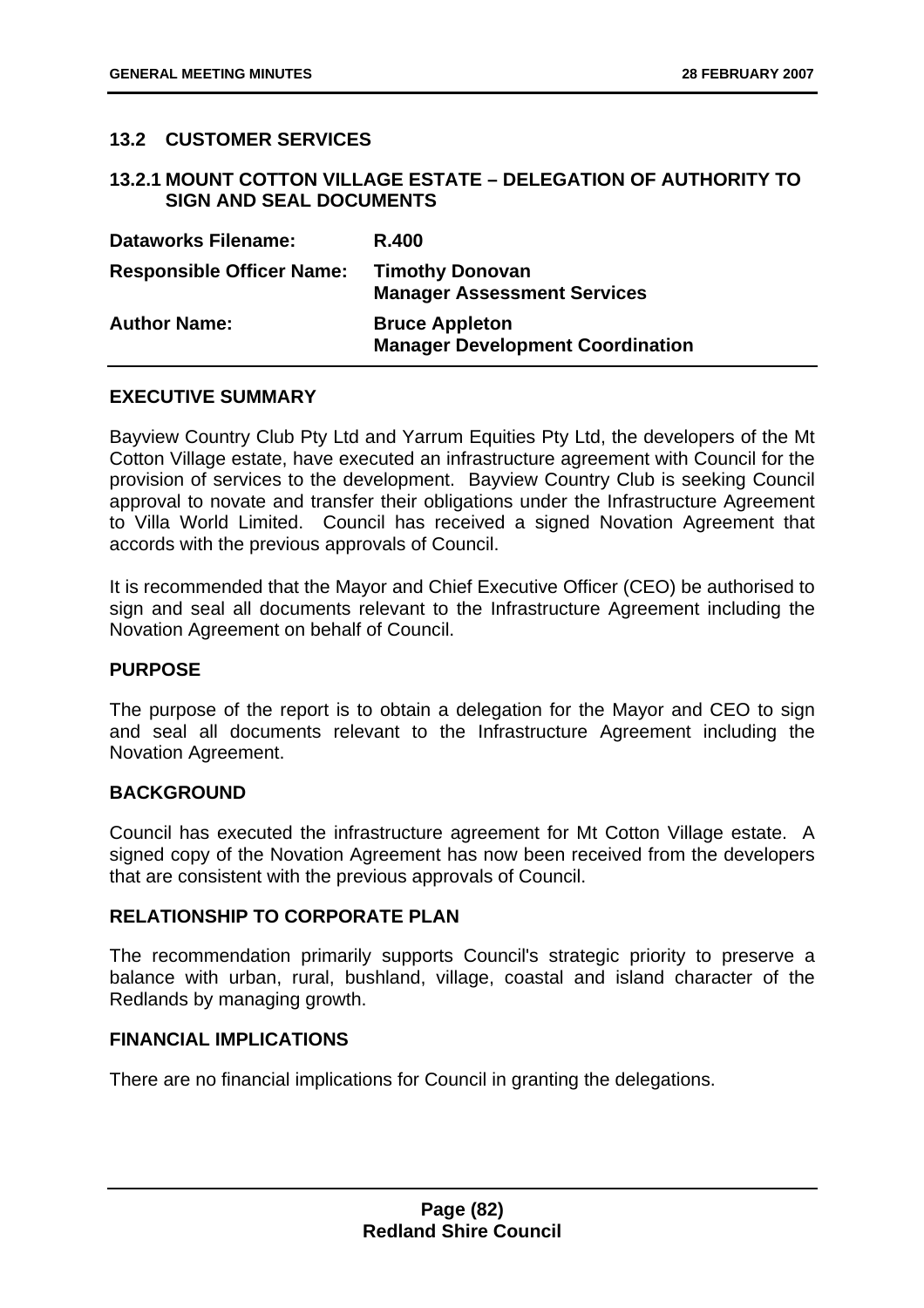## **PLANNING SCHEME IMPLICATIONS**

The Land Use Planning Group was consulted and it is considered that the outcome of recommendations in this report will not require any amendments to the Redlands Planning Scheme.

### **CONSULTATION**

Legal Services has been consulted.

### **OFFICER'S RECOMMENDATION/ COUNCIL RESOLUTION**

| Moved by:    | Cr Burns          |
|--------------|-------------------|
| Seconded by: | <b>Cr Dowling</b> |

**That Council resolve to authorise the Mayor and Chief Executive Officer to sign and seal all documents relevant to the Infrastructure Agreement, including the Novation Agreement, between Council, Bayview Country Club Pty Ltd, Yarrum Equities Pty Ltd and Villa World Limited.**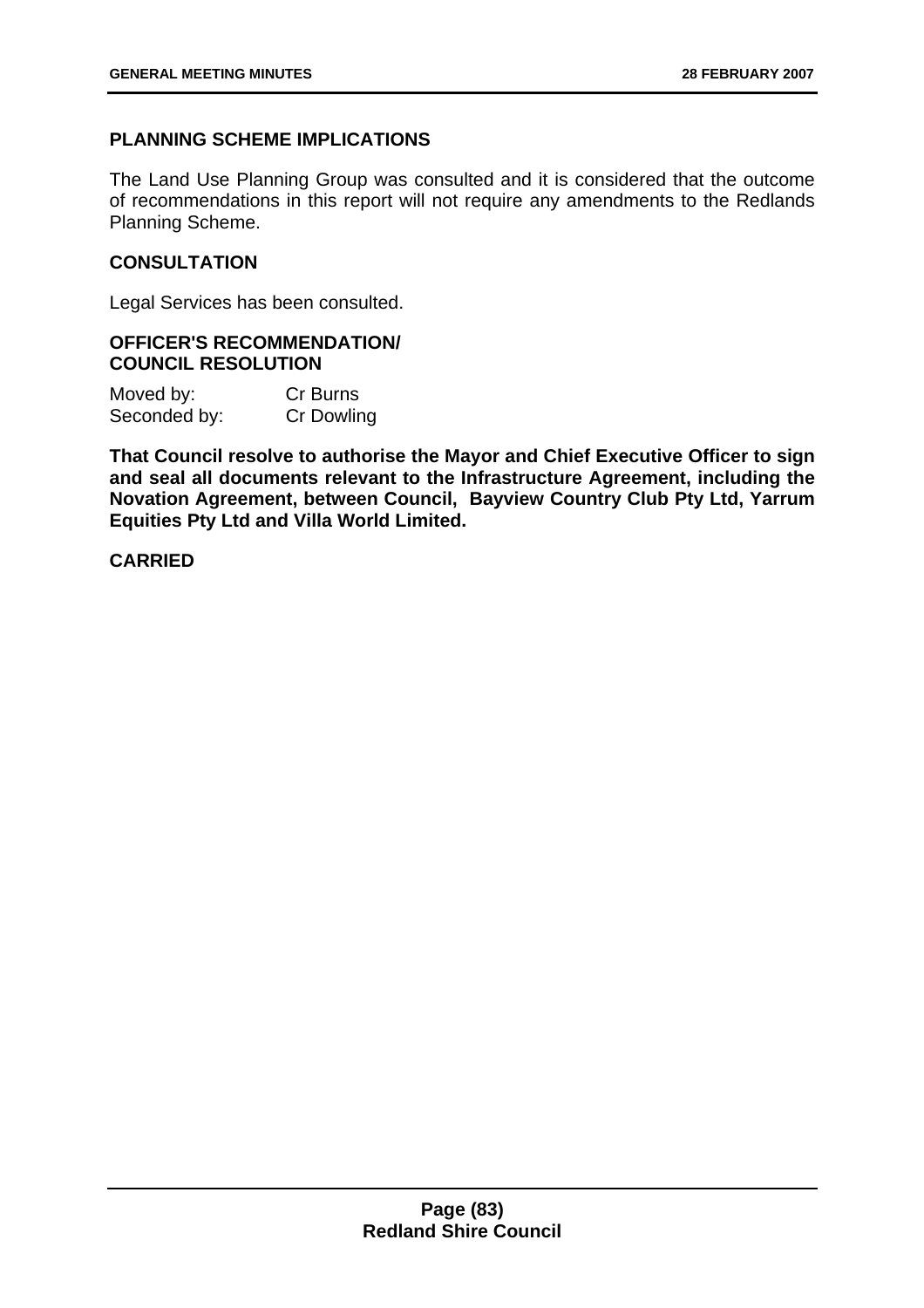### **14 NOTICE OF BUSINESS**

### **14.1 COUNCIL DISCUSSIONS WITH ENERGY PROVIDERS – OPTIONS FOR GREENHOUSE GAS REDUCTION ASSOCIATED WITH STREET LIGHTING (CR DOWLING – DIVISION 4)**

#### **COUNCIL RESOLUTION**

| Moved by:    | <b>Cr Dowling</b> |
|--------------|-------------------|
| Seconded by: | Cr Beard          |

**That Council resolve to initiate discussions with energy providers to gain an understanding of possible areas of cooperation and or involvement in researching potential efficiencies, options for greenhouse gas reduction through the provision of street lighting and lighting of public places. The discussions should include but not be limited to the following:** 

- **consideration of placement and number of street lights in residential areas;**
- **the use of new technologies in lighting such as dimmers, timers, directional and shielding for improved efficiency and amenity;**
- **opportunities to include new technologies including solar into existing or future subdivisions; and**
- **review of any research that has been done on other initiatives trialled or considered here and in other jurisdictions.**

## **CARRIED**

### **14.2 GREENSPACE ENHANCEMENT ADVISORY GROUP MEMBERSHIP (CR HENRY – DIVISION 3)**

#### **COUNCIL RESOLUTION**

| Moved by:    | Cr Henry         |
|--------------|------------------|
| Seconded by: | <b>Cr Bowler</b> |

That Council resolve to increase the number of members on the Greenspace Enhancement Advisory Group to thirteen (13) members; which should be made up of internal and external appointees.

The purpose of this is to get a broader contribution to assist with quality decisionmaking.

#### **PROPOSED AMENDMENT MOTION**

| Moved by:    | Cr Ogilvie        |
|--------------|-------------------|
| Seconded by: | <b>Cr Elliott</b> |

That the words 'internal and' be deleted from the motion.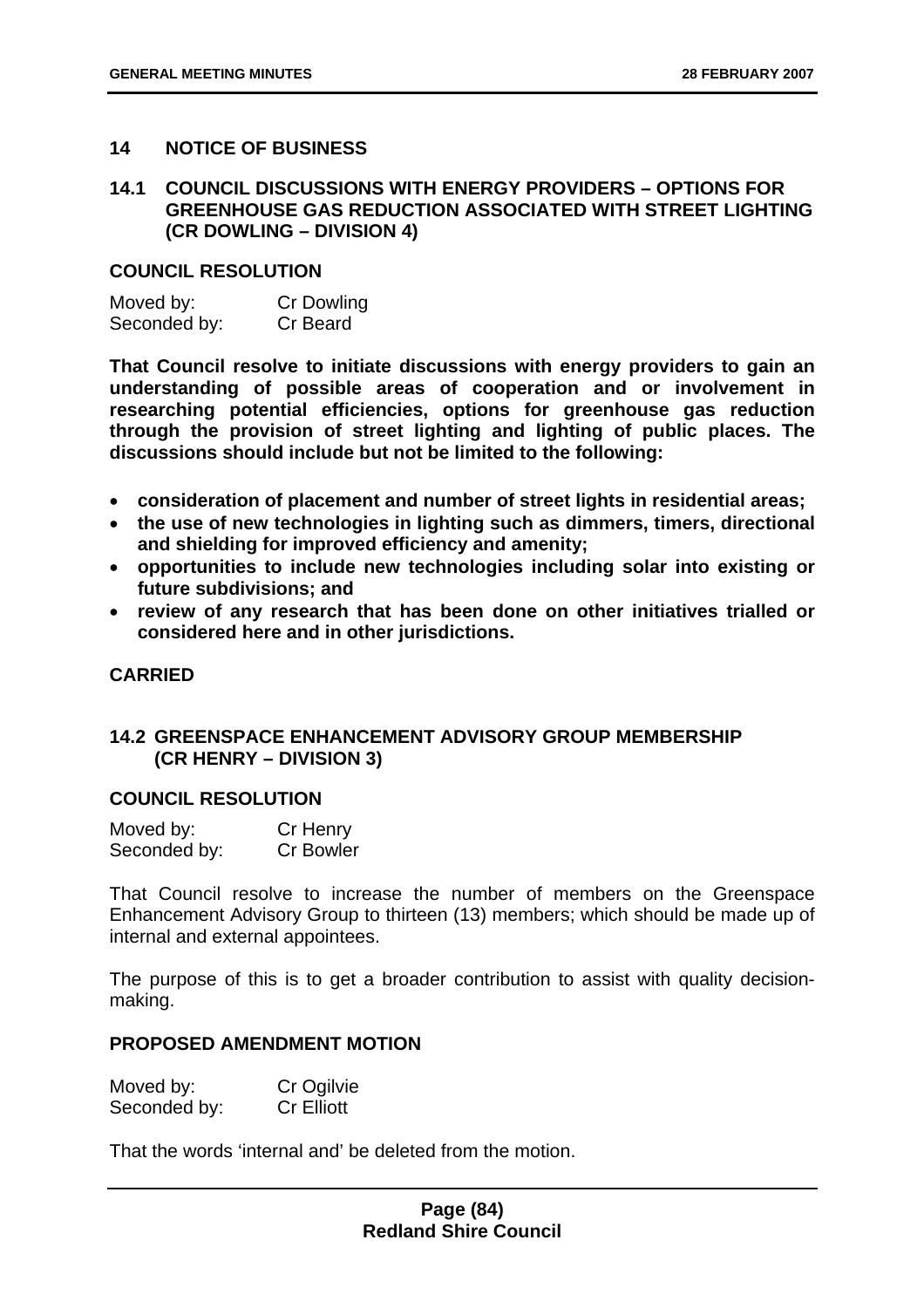On being put to the vote the amendment motion was LOST.

A division was called for.

Crs Elliott, Bowler, Henry and Ogilvie voted in the affirmative.

Crs Murray, Williams, Beard, Burns, Dowling, Barker and Seccombe voted in the negative.

The motion was declared by the Mayor as LOST.

Cr Henry's motion was then put to the vote and LOST.

A division was called for.

Crs Murray, Elliott, Bowler, Henry and Ogilvie voted in the affirmative.

Crs Williams, Beard, Burns, Dowling, Barker and Seccombe voted in the negative.

The motion was declared by the Mayor as LOST.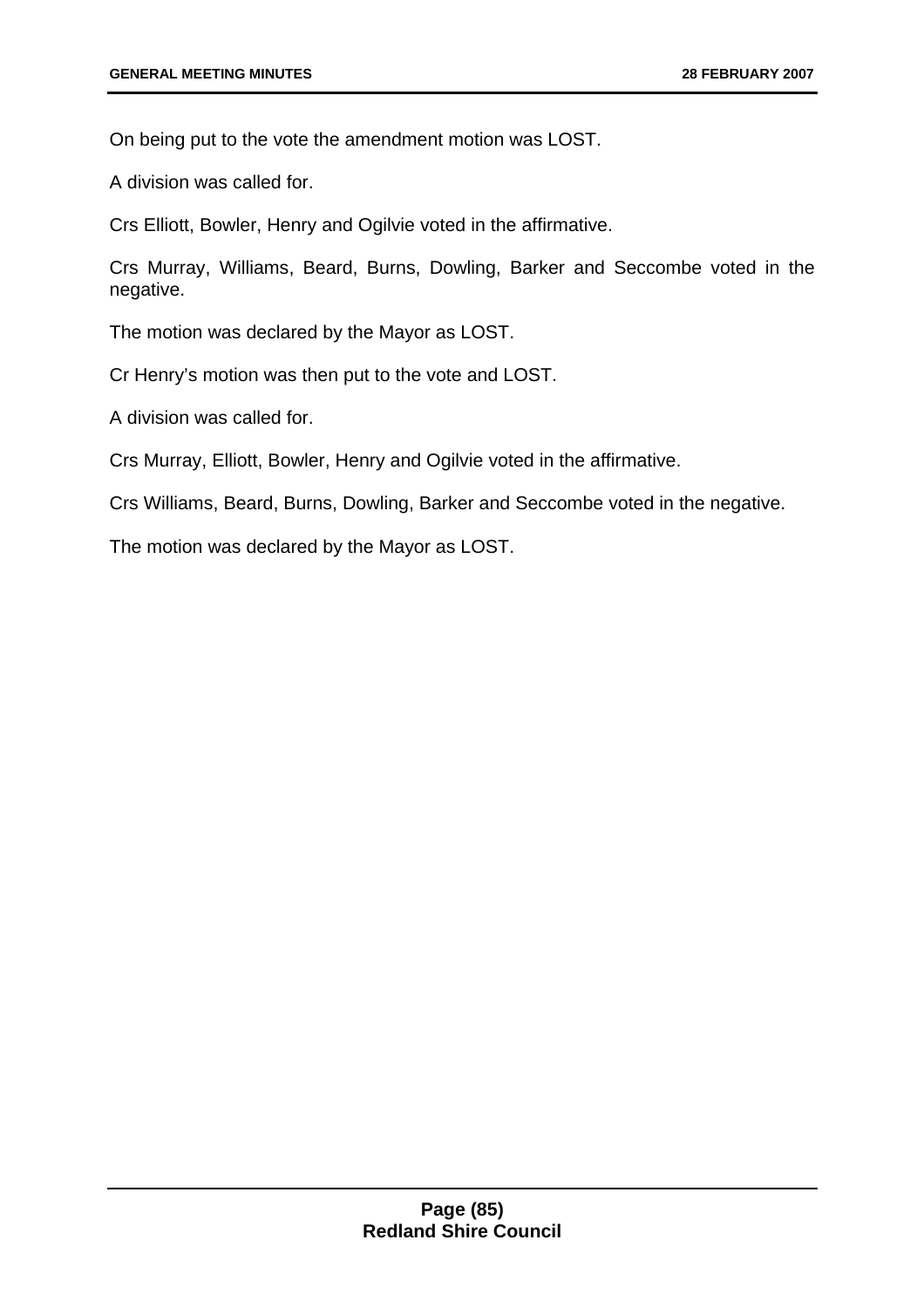# **15 CONFIDENTIAL REPORT**

### **MOTION TO CLOSE MEETING**

| Moved by:    | <b>Cr Beard</b>   |
|--------------|-------------------|
| Seconded by: | <b>Cr Dowling</b> |

That the meeting be closed under section 463(1)(h) of the *Local Government Act 1993* to discuss item 15.1.1 Cleveland Major Centre Zone Redevelopment.

#### CARRIED

# **MOTION TO REOPEN MEETING**

| Moved by:    | <b>Cr Elliott</b> |
|--------------|-------------------|
| Seconded by: | Cr Williams       |

That the meeting be reopened to the public.

# CARRIED

### **15.1 OFFICE OF CEO**

### **15.1.1 CLEVELAND MAJOR CENTRE ZONE REDEVELOPMENT**

| <b>Dataworks Filename:</b>       | LUP Planning (LUP Cleveland Major Centre Zone<br><b>Redevelopment)</b> |
|----------------------------------|------------------------------------------------------------------------|
| <b>Responsible Officer Name:</b> | <b>Susan Rankin</b><br><b>Chief Executive Officer</b>                  |
| <b>Author Name:</b>              | <b>Anne Roseler</b><br><b>Manager Legal Services</b>                   |

#### **EXECUTIVE SUMMARY**

The Chief Executive Officer informed Council of further due diligence enquiries in this matter.

## **OFFICER'S RECOMMENDATION/ COUNCIL RESOLUTION**

| Moved by:    | <b>Cr Dowling</b> |
|--------------|-------------------|
| Seconded by: | <b>Cr Elliott</b> |

### **That Council note the report.**

# **CARRIED**

A division was called for.